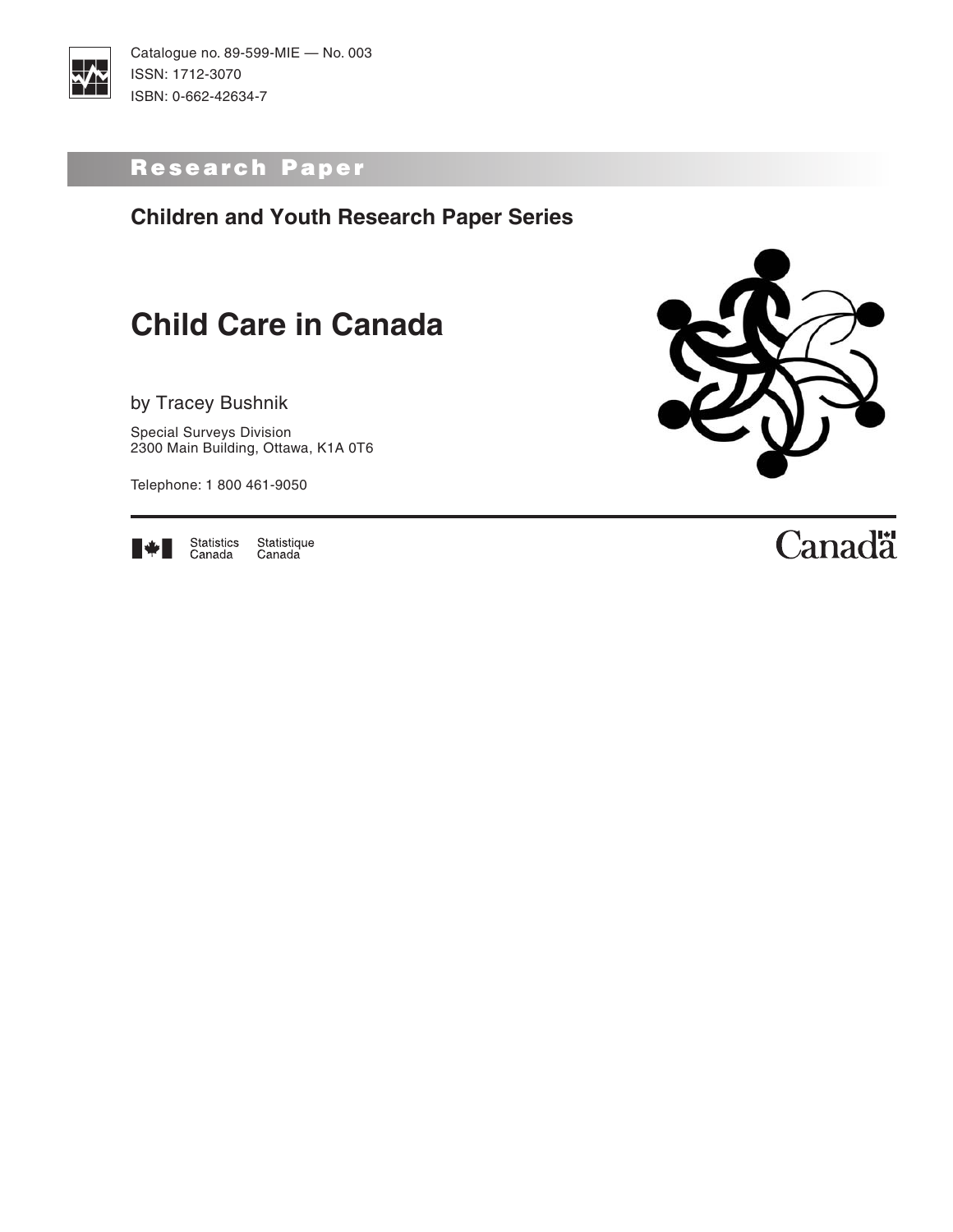#### **How to obtain more information**

Specific inquiries about this product and related statistics or services should be directed to: Special Surveys Division, StatisticsCanada, Ottawa, Ontario, K1A 0T6 (telephone: (613) 951-3321; toll free at 1 800 461-9050; by fax at (613) 951-4527; or e-mail: ssd@statcan.ca).

For information on the wide range of data available from Statistics Canada, you can contact us by calling one of our toll-free numbers. You can also contact us by e-mail or by visiting our website.

| National inquiries line                                     | 1800 263-1136        |
|-------------------------------------------------------------|----------------------|
| National telecommunications device for the hearing impaired | 1 800 363-7629       |
| Depository Services Program inquiries                       | 1 800 700-1033       |
| Fax line for Depository Services Program                    | 1 800 889-9734       |
| E-mail inquiries                                            | infostats@statcan.ca |
| Website                                                     | www.statcan.ca       |
|                                                             |                      |

#### **Information to access the product**

This product, catalogue no. 89-599-XIE, is available for free. To obtain a single issue, visit our website at www.statcan.ca and select Our Products and Services.

#### **Standards of service to the public**

Statistics Canada is committed to serving its clients in a prompt, reliable and courteous manner and in the official language of their choice. To this end, the Agency has developed standards of service that its employees observe in serving its clients. To obtain a copy of these service standards, please contact Statistics Canada toll free at 1 800 263-1136. The service standards are also published on www.statcan.ca under About Statistics Canada > Providing services to Canadians.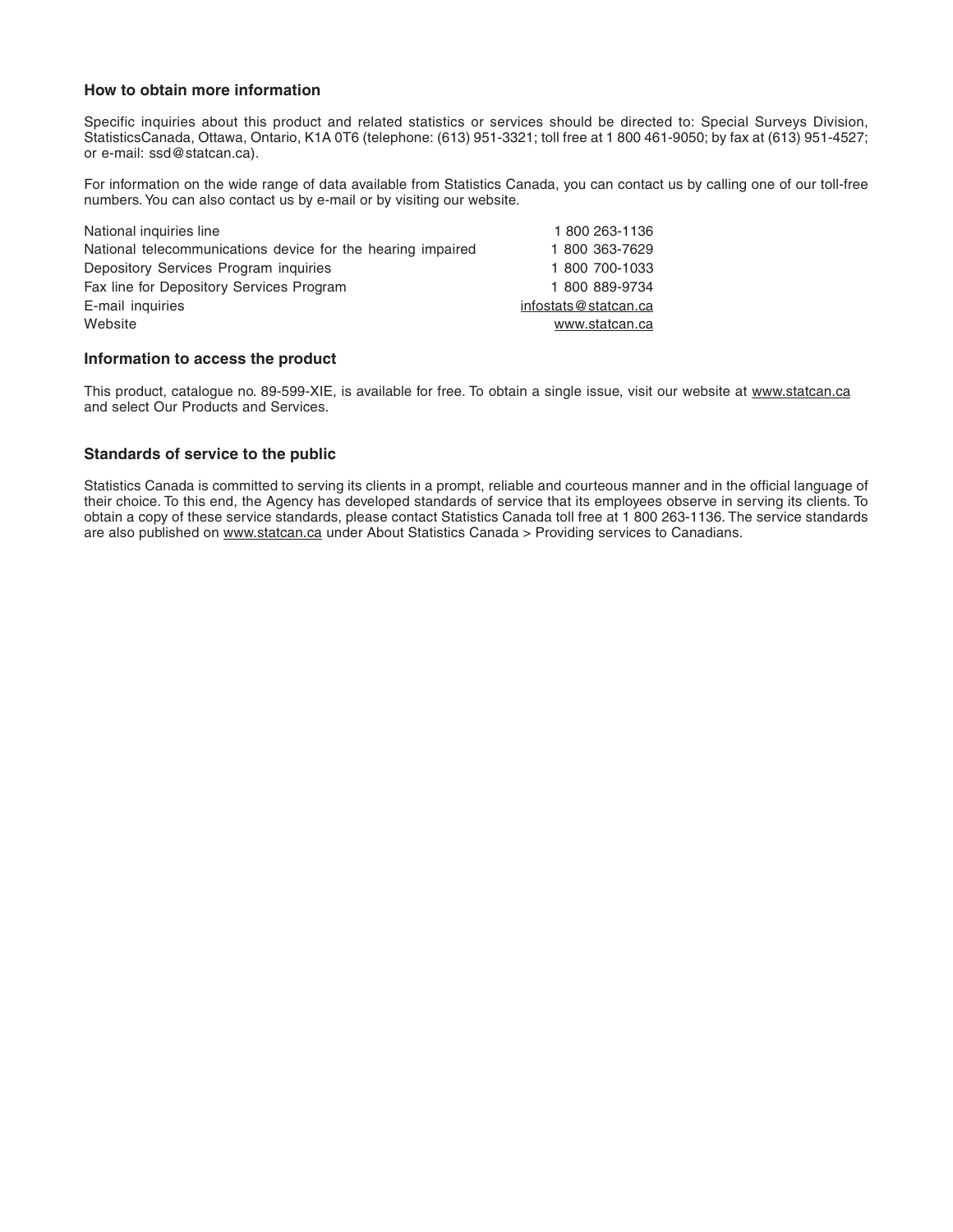

Statistics Canada Special Surveys Division

Children and Youth Research Paper Series

# **Child Care in Canada**

| Published by authority of the Minister responsible for Statistics Canada                                                                                                                                                                                                                                                                                                                                                                                                                                                                                                                                                                                                                                                                                                                                                                                                                                                    |
|-----------------------------------------------------------------------------------------------------------------------------------------------------------------------------------------------------------------------------------------------------------------------------------------------------------------------------------------------------------------------------------------------------------------------------------------------------------------------------------------------------------------------------------------------------------------------------------------------------------------------------------------------------------------------------------------------------------------------------------------------------------------------------------------------------------------------------------------------------------------------------------------------------------------------------|
| © Minister of Industry, 2006                                                                                                                                                                                                                                                                                                                                                                                                                                                                                                                                                                                                                                                                                                                                                                                                                                                                                                |
| All rights reserved. The content of this publication may be reproduced, in whole or in part, and by any means,<br>without further permission from Statistics Canada, subject to the following conditions: that it is done solely for the<br>purposes of private study, research, criticism, review, newspaper summary, and/or for non-commercial purposes; and<br>that Statistics Canada be fully acknowledged as follows: Source (or "Adapted from", if appropriate): Statistics<br>Canada, name of product, catalogue, volume and issue numbers, reference period and page(s). Otherwise, no part of<br>this publication may be reproduced, stored in a retrieval system or transmitted in any form or by any means,<br>electronic, mechanical, photocopy, for any purposes, without the prior written permission of Licensing Services,<br>Client Services Division, Statistics Canada, Ottawa, Ontario, Canada K1A 0T6. |
| April 2006                                                                                                                                                                                                                                                                                                                                                                                                                                                                                                                                                                                                                                                                                                                                                                                                                                                                                                                  |
| Catalogue no. 89-599-MIE2006003                                                                                                                                                                                                                                                                                                                                                                                                                                                                                                                                                                                                                                                                                                                                                                                                                                                                                             |
| Frequency: Occasional                                                                                                                                                                                                                                                                                                                                                                                                                                                                                                                                                                                                                                                                                                                                                                                                                                                                                                       |
| ISSN: 1712-3070                                                                                                                                                                                                                                                                                                                                                                                                                                                                                                                                                                                                                                                                                                                                                                                                                                                                                                             |
| ISBN: 0-662-42634-7                                                                                                                                                                                                                                                                                                                                                                                                                                                                                                                                                                                                                                                                                                                                                                                                                                                                                                         |
| Ottawa                                                                                                                                                                                                                                                                                                                                                                                                                                                                                                                                                                                                                                                                                                                                                                                                                                                                                                                      |
| La version française de cette publication est disponible sur demande (nº 89-599-MIF au catalogue).                                                                                                                                                                                                                                                                                                                                                                                                                                                                                                                                                                                                                                                                                                                                                                                                                          |
|                                                                                                                                                                                                                                                                                                                                                                                                                                                                                                                                                                                                                                                                                                                                                                                                                                                                                                                             |
|                                                                                                                                                                                                                                                                                                                                                                                                                                                                                                                                                                                                                                                                                                                                                                                                                                                                                                                             |
|                                                                                                                                                                                                                                                                                                                                                                                                                                                                                                                                                                                                                                                                                                                                                                                                                                                                                                                             |
|                                                                                                                                                                                                                                                                                                                                                                                                                                                                                                                                                                                                                                                                                                                                                                                                                                                                                                                             |
| Note of appreciation                                                                                                                                                                                                                                                                                                                                                                                                                                                                                                                                                                                                                                                                                                                                                                                                                                                                                                        |
| Conado quas the quessos of its statistical quotam to a lang standing northerprobin between                                                                                                                                                                                                                                                                                                                                                                                                                                                                                                                                                                                                                                                                                                                                                                                                                                  |

Canada owes the success of its statistical system to a long-standing partnership between Statistics Canada, the citizens of Canada, its businesses, governments and other institutions. Accurate and timely statistical information could not be produced without their continued cooperation and goodwill.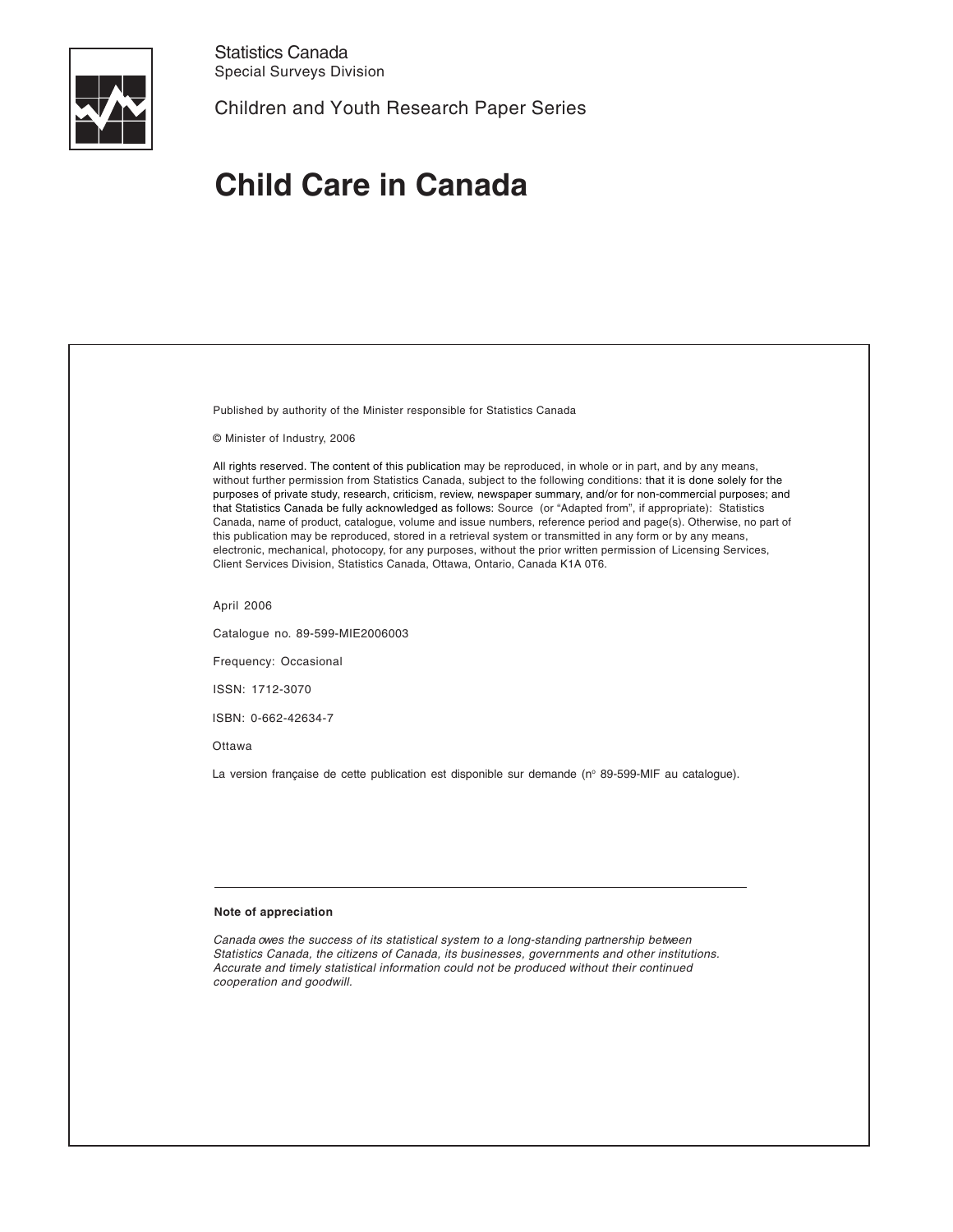### **Acknowledgements**

The author wishes to thank all those involved in the development and production of the National Longitudinal Survey of Children and Youth at Statistics Canada (STC) and Human Resources and Social Development Canada (HRSDC).

The assistance of many people was invaluable to the production of this research paper. Thanks go to those in Special Surveys Division, Statistics Canada, and in Social Policy Development and the Knowledge and Research Directorate of HRSDC for their contributions, feedback and suggestions. A special thank you is extended to Bernie Edwards and Sylvie LeBlanc for their indispensable help in preparing the manuscript for publication.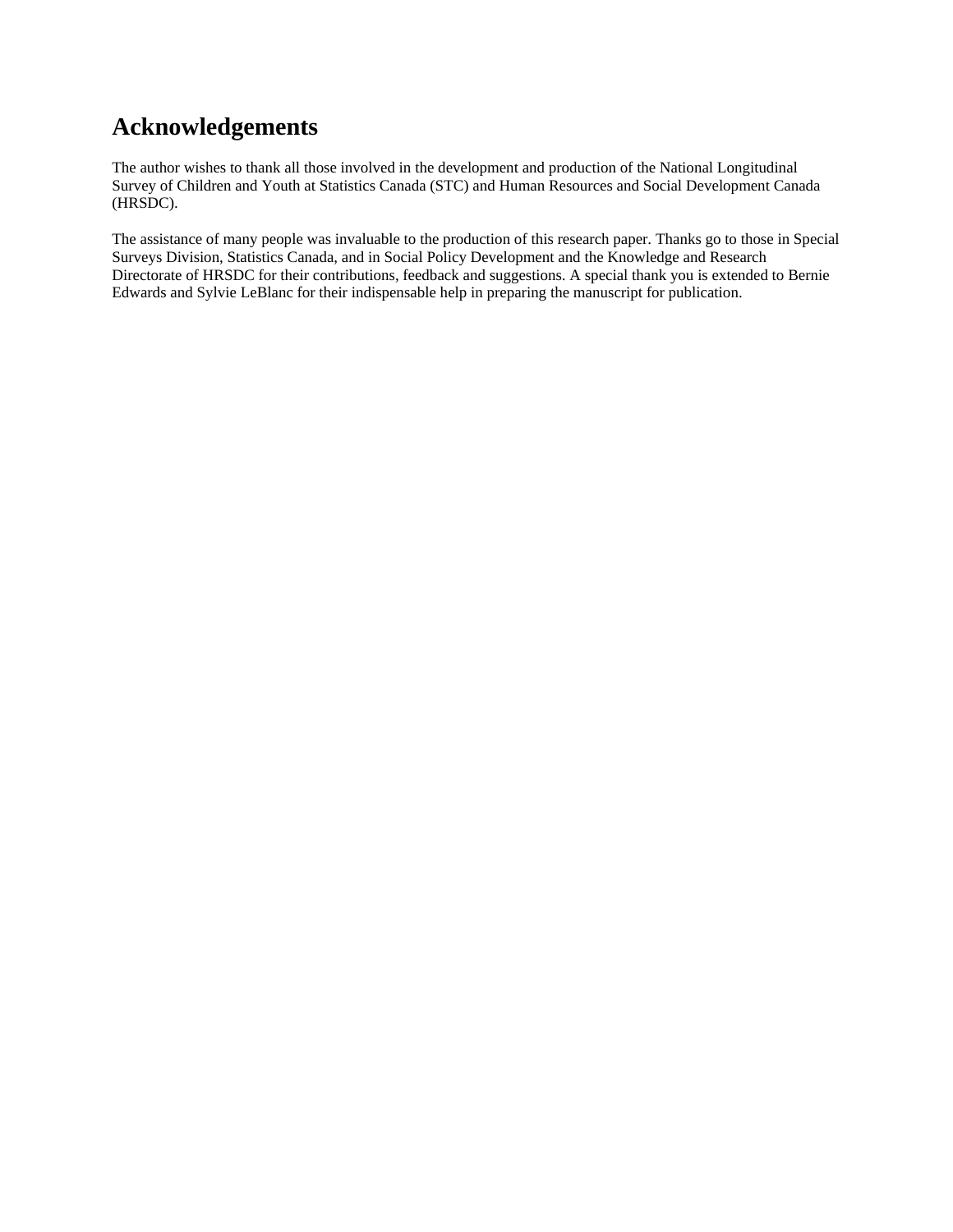## **Table of contents**

| 1.               |                                                                                                                |  |
|------------------|----------------------------------------------------------------------------------------------------------------|--|
| 2.               |                                                                                                                |  |
| 3.               |                                                                                                                |  |
| $\overline{4}$ . |                                                                                                                |  |
|                  |                                                                                                                |  |
|                  |                                                                                                                |  |
|                  |                                                                                                                |  |
|                  |                                                                                                                |  |
|                  |                                                                                                                |  |
|                  |                                                                                                                |  |
| 5.               |                                                                                                                |  |
| 6.               |                                                                                                                |  |
|                  |                                                                                                                |  |
|                  | Appendix A manual members and a contract the manual members of the manual members and a contract of the set of |  |
|                  |                                                                                                                |  |
|                  |                                                                                                                |  |
|                  |                                                                                                                |  |
|                  |                                                                                                                |  |
|                  |                                                                                                                |  |
|                  |                                                                                                                |  |
|                  |                                                                                                                |  |
|                  |                                                                                                                |  |
|                  |                                                                                                                |  |
|                  |                                                                                                                |  |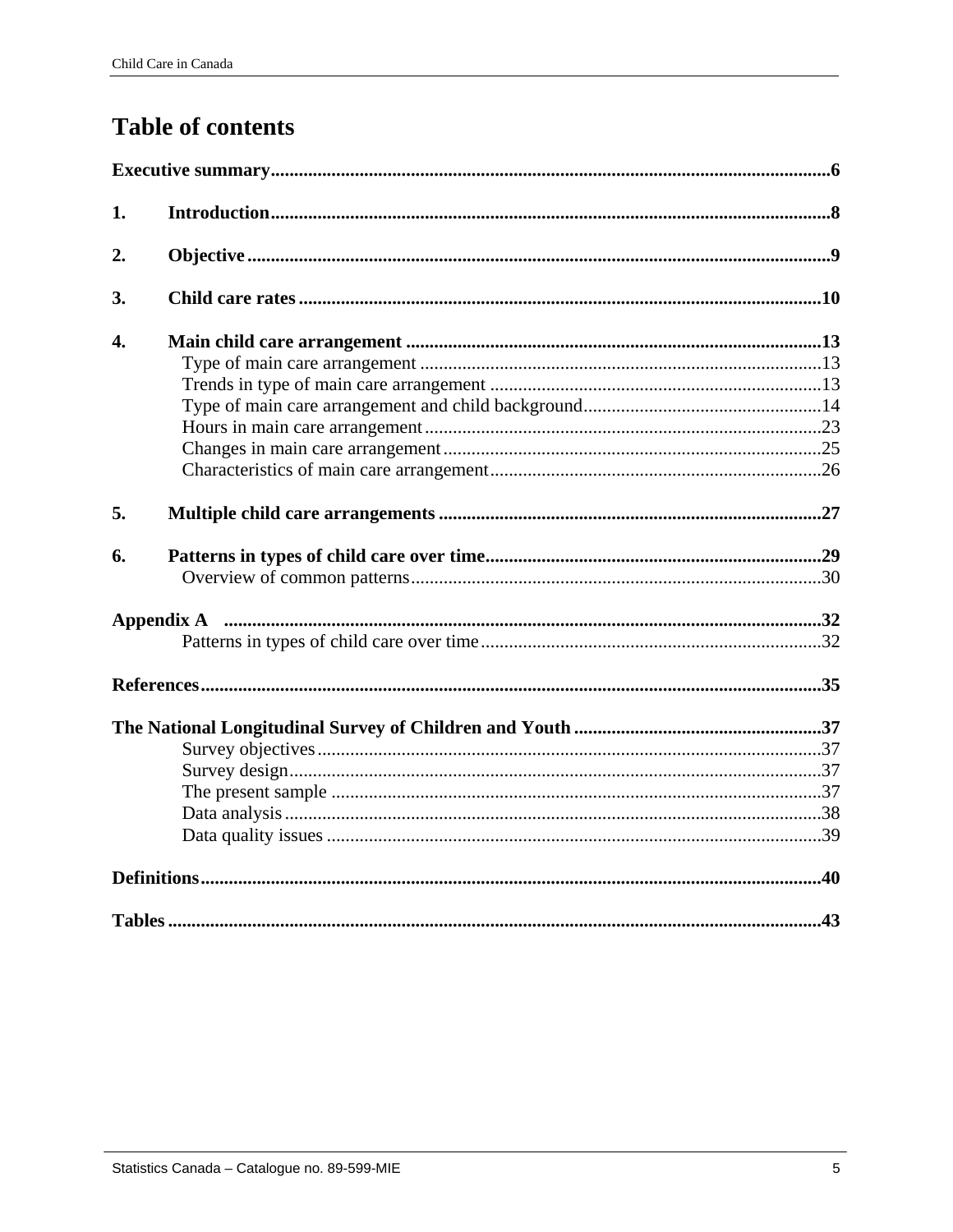### <span id="page-5-0"></span>**Executive summary**

This report provides an overview of child care in Canada as reported by Canadian families to the National Longitudinal Survey of Children and Youth (NLSCY). The report focuses on the child care experiences of children aged six months to five years over the eight-year period from 1994- 1995 to 2002-2003.

Nationally, in 2002-2003, about 54% of Canadian children aged six months to five years were in some type of non-parental child care. This rate represented a significant increase from the 42% of children in non-parental child care eight years earlier in 1994-1995. The rise in rates occurred for children from almost all backgrounds, regardless of geographic location, household income, family structure, parental employment status or parental place of birth. However, children with certain characteristics were more likely to be in non-parental child care than others, such as children in higher income households and children with a single-parent who worked for pay or studied.

The main types of non-parental child care and how their use shifted over time are also discussed in this report. Overall, from 1994-1995 to 2002-2003 there was a decline in the use of care by a non-relative but a corresponding increase in the use of care by a relative and daycare centres. Though parents were not asked why they had placed their child in a particular type of care, the examination of the child's background characteristics revealed some patterns. For example, in 2002-2003, care outside the home by a relative was more popular for children who lived in a rural community compared to children who lived in an urban setting. At the same time, a greater proportion of children whose reporting parent was born outside of Canada were in care inside the home with a relative compared to children whose parent was born in Canada. And daycare centres were used more frequently by children from lower income households, as well as by children in Quebec.

Not only did the main types of child care shift over time, but characteristics of the arrangements themselves also changed to some degree. Not including daycare centres, compared to 1994- 1995, a greater proportion of children in care were with licensed and trained caregivers in 2002- 2003.

Another aspect of child care that is examined is the number of hours spent in care. Hours varied depending on a child's background and family situation, and especially by the number of care arrangements. In 2002-2003, children in more than one care arrangement were spending, on average, up to two-and-a-half additional hours per day in care, for a total of 12 extra hours per week.

Lastly, this report discusses how children, as they age, move in and out of different types of child care. In 2002-2003, an average 52% of children were in a different type of care arrangement from that of 1998-1999.

This profile of child care in Canada is intended to provide some insight into a subject that is relevant to all Canadians. However, there are additional questions that require answers. For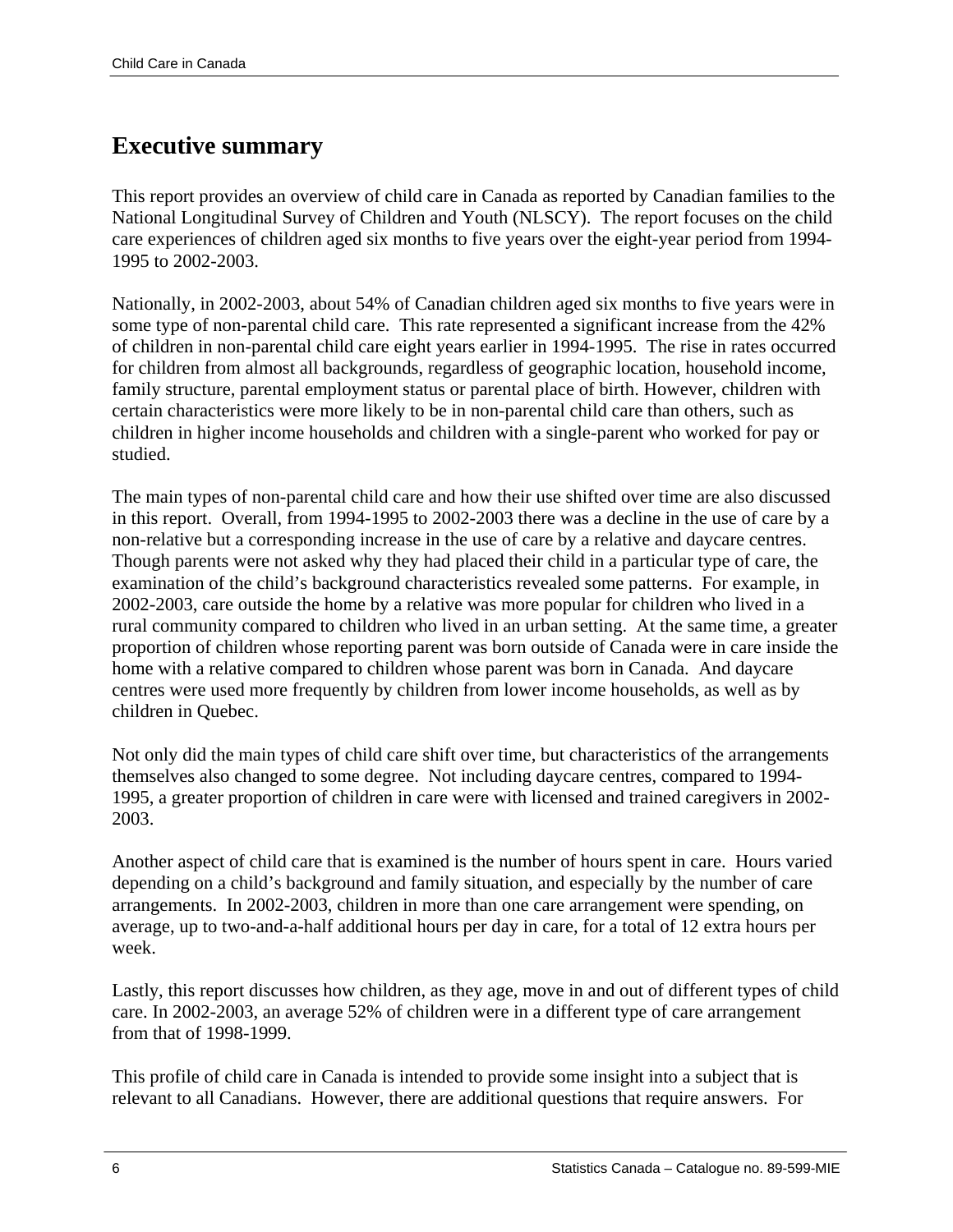example, what are the reasons that parents choose one type of child care arrangement over another? Do multiple care arrangements affect children and if so, how? And what is the level of quality of the child care arrangements of Canadian children? Future research and future cycles of the NLSCY may help answer some of these questions.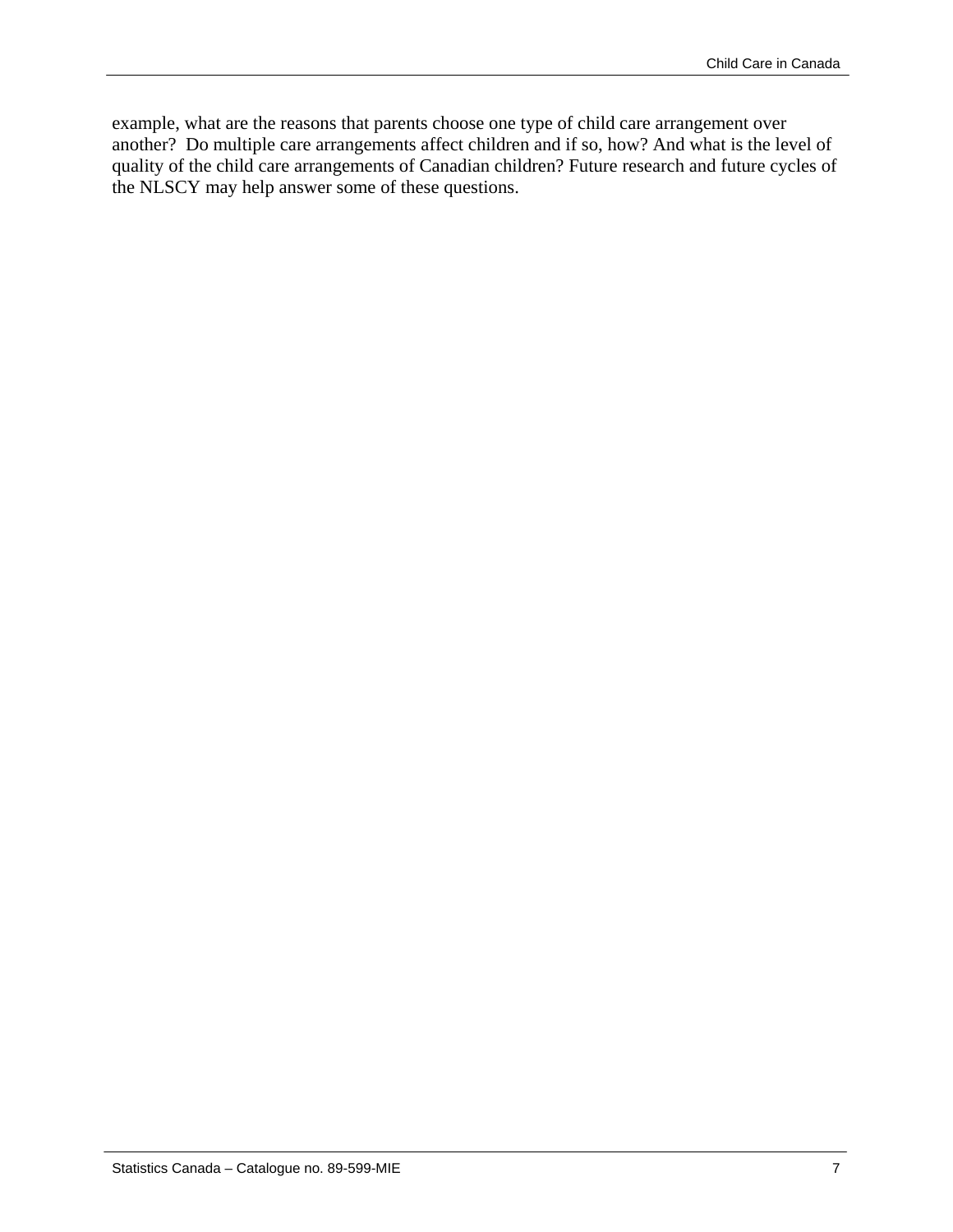### <span id="page-7-0"></span>**1. Introduction**

Since the mid 1970's, a number of demographic, economic and social trends have contributed to a steadily increasing demand for child care services in Canada. Despite a declining birth rate, increases in the proportion of lone-parent families with young children, and increases in the incidence of non-traditional work hours have added to the demand for non-parental care (Doherty et al. 2003). Furthermore, the percentage of women employed in the labour market has risen over the past 30 years; in particular, women with pre-school children have seen their employment rates more than double (Figure 1).



#### **Figure 1**

For the many stakeholders, including policy-makers, parents, and providers of child care, it is important to know how Canadians have responded to these trends. How much have child care rates changed? How much time are Canadian children spending in child care? What types of child care arrangements are being used and has this changed over time? What are Canadians saying about the characteristics of these arrangements? This report will attempt to answer these questions.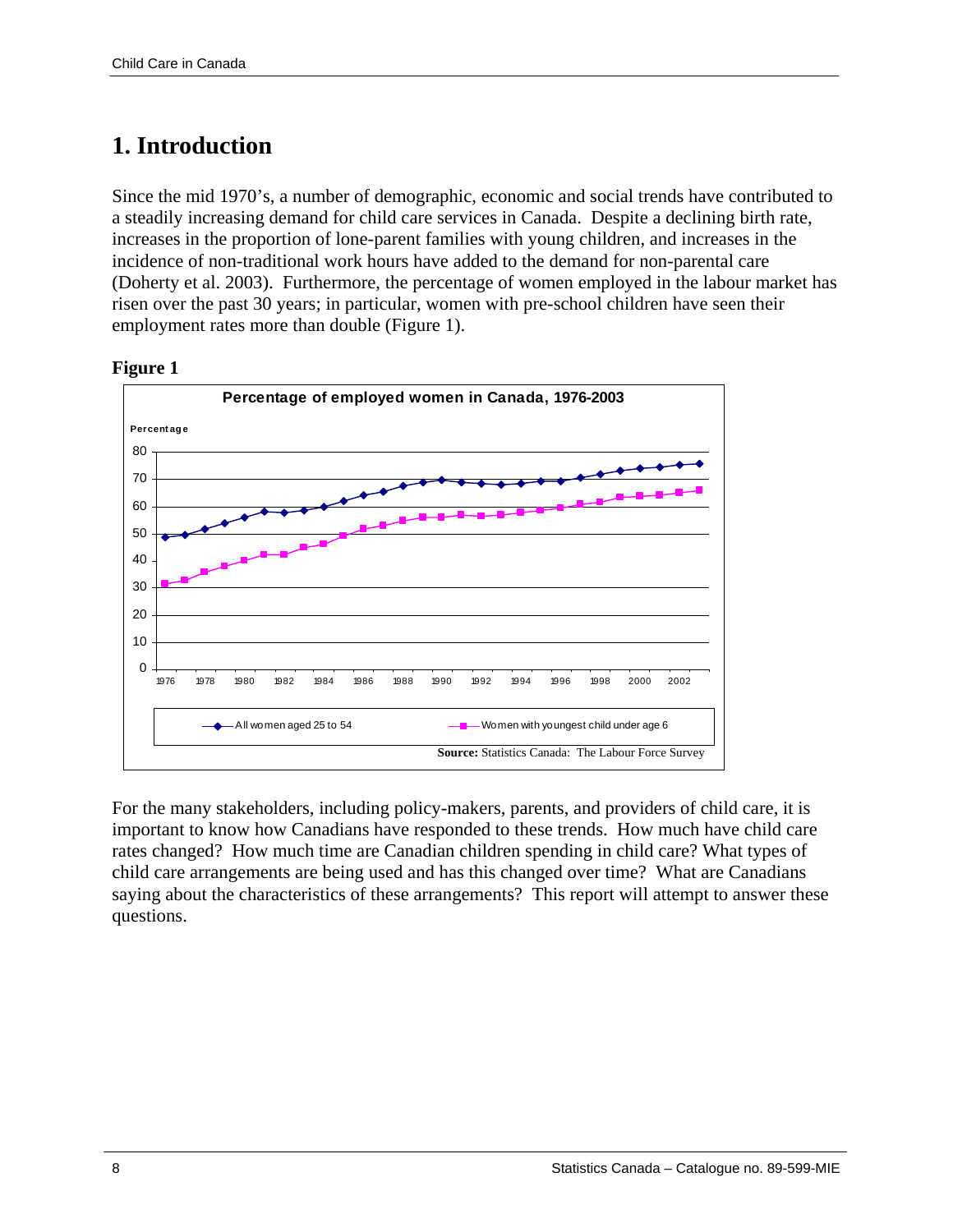### <span id="page-8-0"></span>**2. Objective**

This purpose of this report is to provide a profile of child care in Canada with a focus on the child care experiences of children aged six months to five years. Children under the age of six are more likely to be in some form of child care as many have not yet started school full-time.

This report uses data from the National Longitudinal Survey of Children and Youth (NLSCY) from 1994-1995 to 2002-2003. Every two years, parents of children in the NLSCY are asked about their use of child care while they (the parents) are at work or studying, and information is collected on many aspects of their child care arrangements. These aspects include type and number of care arrangements, hours spent in care, and characteristics of and changes in care arrangements. Using the most recent cycle of data available (2002-2003), this report describes these areas of child care and presents comparable data from previous time periods when possible.

As a longitudinal survey that began in 1994, a key advantage of using the NLSCY as a data source is there are currently five cycles of data available. The benefits of multiple cycles of data are two-fold: it permits a cross-sectional comparison of child care for all children over time; and, it allows an examination of the child care experiences of the same children over time. Furthermore, the NLSCY provides a unique opportunity to explore trends and patterns in child care from the perspective of Canadian families.

The NLSCY does, however, have certain limitations. The data are based on self-report which can be subject to response error. In addition, some data gaps exist as the NLSCY does not currently collect information from parents on certain aspects of the quality, cost, accessibility and/or availability of child care. However, future data collections will include questions on most of these topics.

Information regarding the policies and regulations surrounding the provision, availability, accessibility, and quality of child care in Canada is not presented in any detail in this report. Some of this information is available from other sources, several of which are referenced in this text.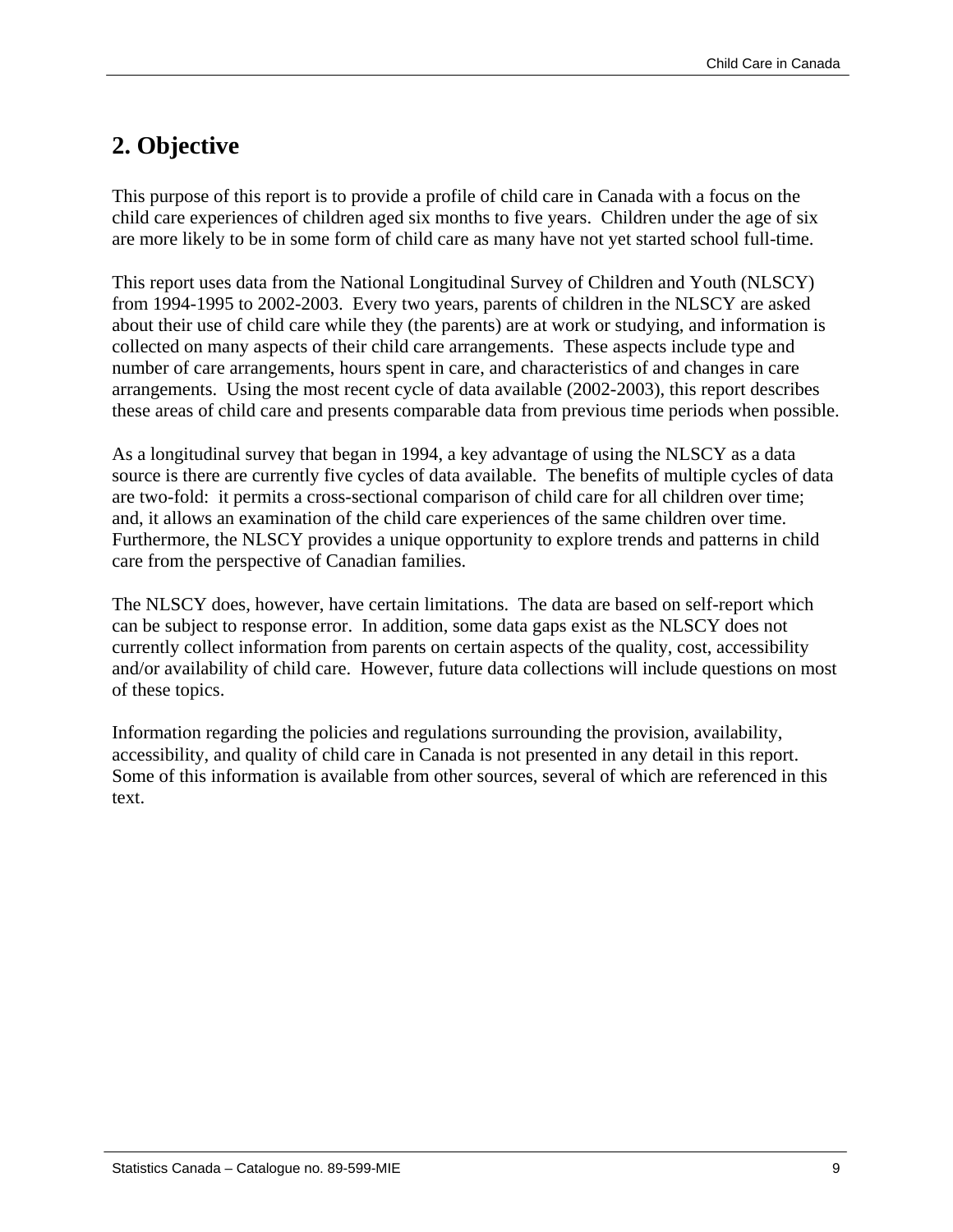### <span id="page-9-0"></span>**3. Child care rates**

In this report, non-parental child care refers to the care of a child by someone other than a parent or guardian while the parent or guardian is at work or studying<sup>[1](#page-9-1)</sup>. Note that work does not necessarily mean 'work for pay'.

According to parents, over half of all Canadian children aged six months to five years were in some form of non-parental child care in 2002-2003. At 54%, this was significantly higher than the rate of 42% in 1994-1995, and reflected the fairly steady increase in rate since that earlier time period (Table 1 - Figure 2).

#### **Figure 2**



The increase in non-parental child care rates occurred regardless of the child's age and background, with a few exceptions.

From 1994-1995 to 2002-2003, there was a significant increase in rates for children aged one to five years; however, between 2000-2001 and 2002-2003 children under the age of one saw a decline (Table 1a). This may have been due, in part, to the amendment to the Employment Insurance Act (Bill C-32) that was introduced in 2000. This amendment increased the combined maternity, parental and sickness leave from 25 to 50 weeks for new parents whose child was born after December 30, 2000 (Government of Canada 2000, Marshall 2003).

Except for Alberta, each province saw significant increases in non-parental child care rates between 1994-1995 and 2002-2003 (Table 1b). Significant increases in child care rates also occurred for children in urban and in rural communities. The child care rate in rural communities rose particularly rapidly over time, to the point where the gap in rates between rural and urban children had disappeared by 2002-2003 (Table 1c - Figure 3).

<span id="page-9-1"></span> $\overline{a}$ 1. Parents do not specify whether they work or study within or outside the home.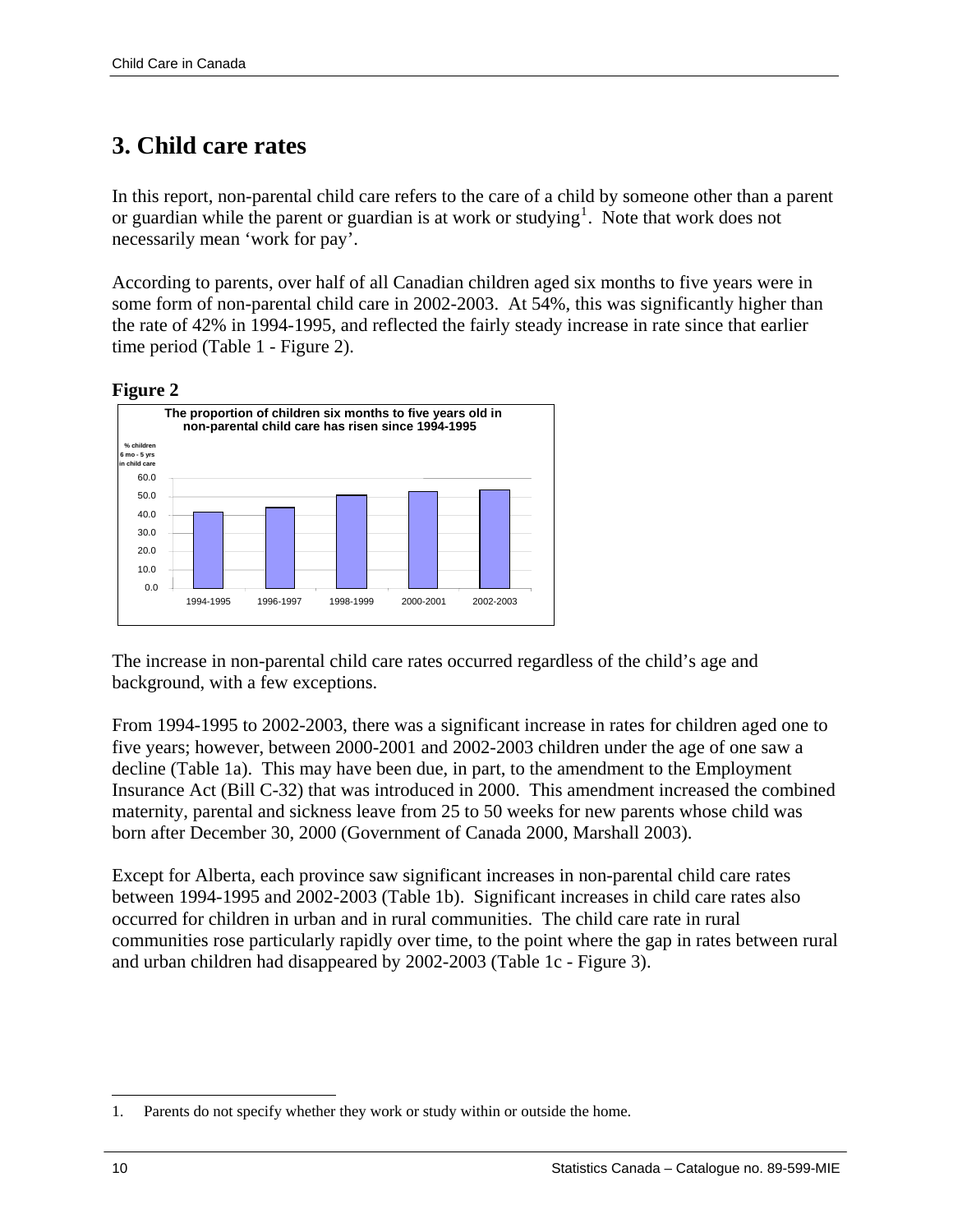

**Figure 3** 

Child care rates also varied among the four levels of household income (Table 1d). These four levels classify households as having income below the low-income cut-off (LICO), equal to less than two times the LICO, two to less than three times the LICO or three times the LICO or above $2$ .

Child care rates rose between 1994-1995 and 2002-2003 for children at the three lowest income levels while the rate remained steady and high for children in households at the highest level of income. At all time periods, the higher the household income, the more likely the child was in non-parental child care (Figure 4)





<span id="page-10-0"></span><sup>2</sup>. The household income variable used in this report is the *ratio* of pre-tax household income to the low-income cut-off (LICO). Every year Statistics Canada establishes LICOs which are derived by considering expenditure to income patterns observed in the Survey of Household Spending. These thresholds or values are calculated for different community-size and family-size categories and are updated annually using the Consumer Price Index. For more information about how the household income variable was derived for this report, see the *Definitions* section.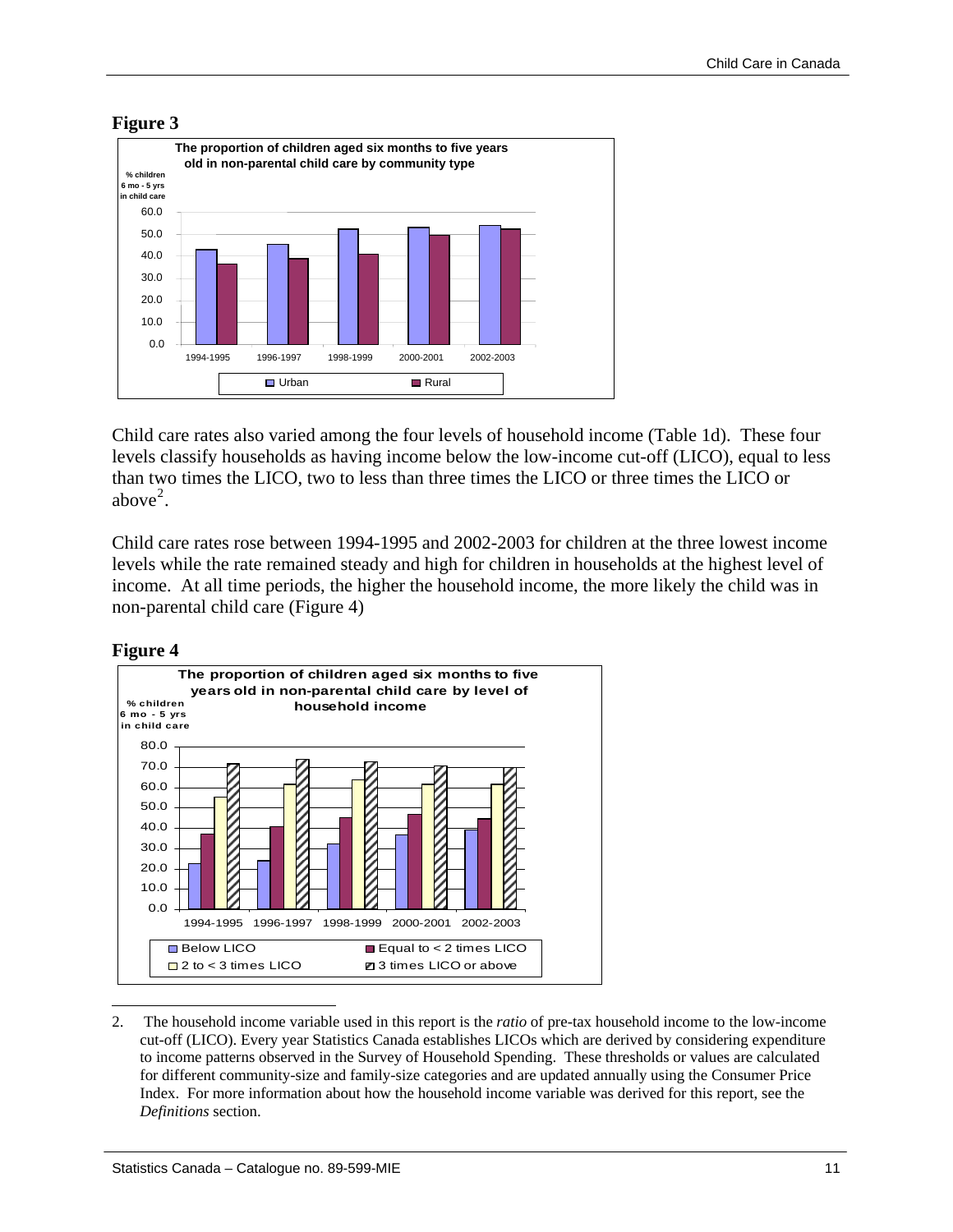A greater proportion of children from both single-parent and two-parent households were in nonparental child care by 2002-2003 compared to 1994-1995 (Table 1e). Over time, however, the child care rates for children in single-parent households overtook those of children in two-parent households. While children in both types of households in 1994-1995 were almost equally likely to be in non-parental child care (39% and 42%, respectively), in 2002-2003, children in singleparent households were more likely than children in two-parent households to be in non-parental child care, 64% and 52%, respectively (Figure 5).

#### **Figure 5**



Children who lived in two-parent households where both parents were working for pay or studying saw their child care rates rise from 66% in 1994-1995 to 71% in 2002-2003 (Table 1f). Overall, children in two-parent households where only one parent worked for pay<sup>[3](#page-11-0)</sup> or studied had relatively low child care rates. However, the rate almost doubled from 11% in 1994-1995 to 20% in 2002-2003.

In 1994-1995, children whose reporting parent was born within or outside of Canada had child care rates of 43% and 37%, respectively (Table 1g). Over time, the gap in rates widened. The child care rate for children whose parent was born in Canada rose steadily to 56% by 2002-2003, while the rate for children whose parent was born outside of Canada grew only slightly (and not significantly) to 44%.

<span id="page-11-0"></span><sup>3</sup>. See the section on *Data Quality Issues* for more information about the possible limitations associated with the category 'two parents where one worked for pay and/or studied'.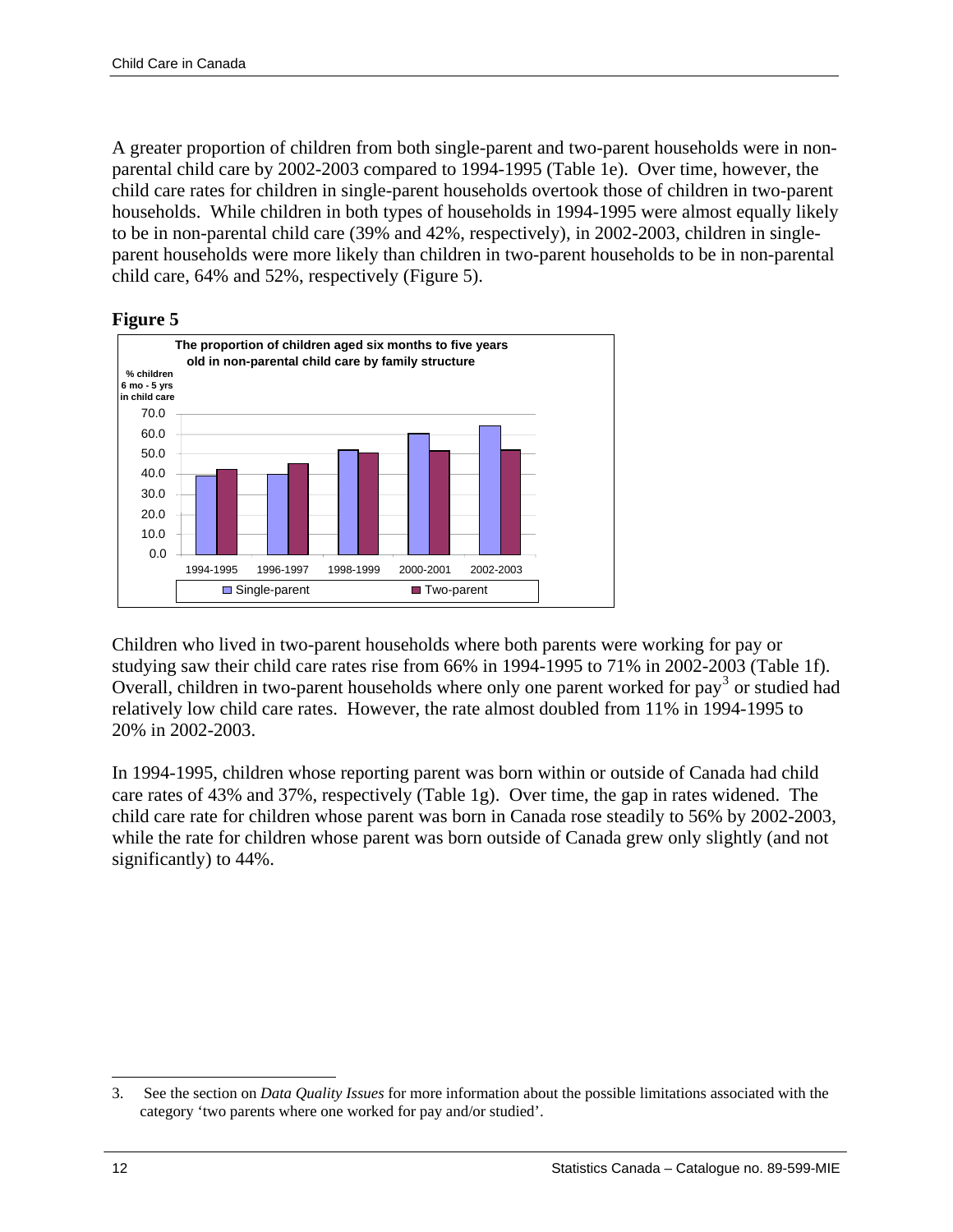### <span id="page-12-0"></span>**4. Main child care arrangement**

The following sections discuss various aspects of a child's main non-parental child care arrangement. If a child was in only one child care arrangement, then this was considered the main arrangement. In 2002-2003, about seven out of every ten children were in only one care arrangement. On the other hand, for those children who were in more than one non-parental care arrangement, their main care arrangement was that in which they spent the most hours per week.

Note that in this chapter, any reference to being 'in care' means *non-parental* care.

#### *Type of main care arrangement*

In the NLSCY, parents can report a number of different types of non-parental child care arrangements. For the purposes of this report, these different types of care arrangements fall into the following six categories:

- 1. Care outside the child's home by a non-relative (does **not** include daycare centres);
- 2. Care outside the child's home by a relative;
- 3. Care in the child's home by a non-relative;
- 4. Care in the child's home by a relative (including care by a sibling);
- 5. Care in a daycare centre; and
- 6. 'Other' care which includes nursery school or preschool, before or after school programs, or other unspecified non-parental care.

#### *Trends in type of main care arrangement*

Between 1994-1995 and 2002-2003, nationally there were significant shifts in the reported use of certain types of care arrangements. While 43% of children in care in 1994-1995 were in care outside the home with a non-relative, this rate fell to about 30% of children in 2002-2003 (Figure 6 – Table 2). There was also a drop in the use of care in the child's home by a nonrelative; the rate fell steadily from 14% in 1994-1995 to a low of 8% in 2002-2003.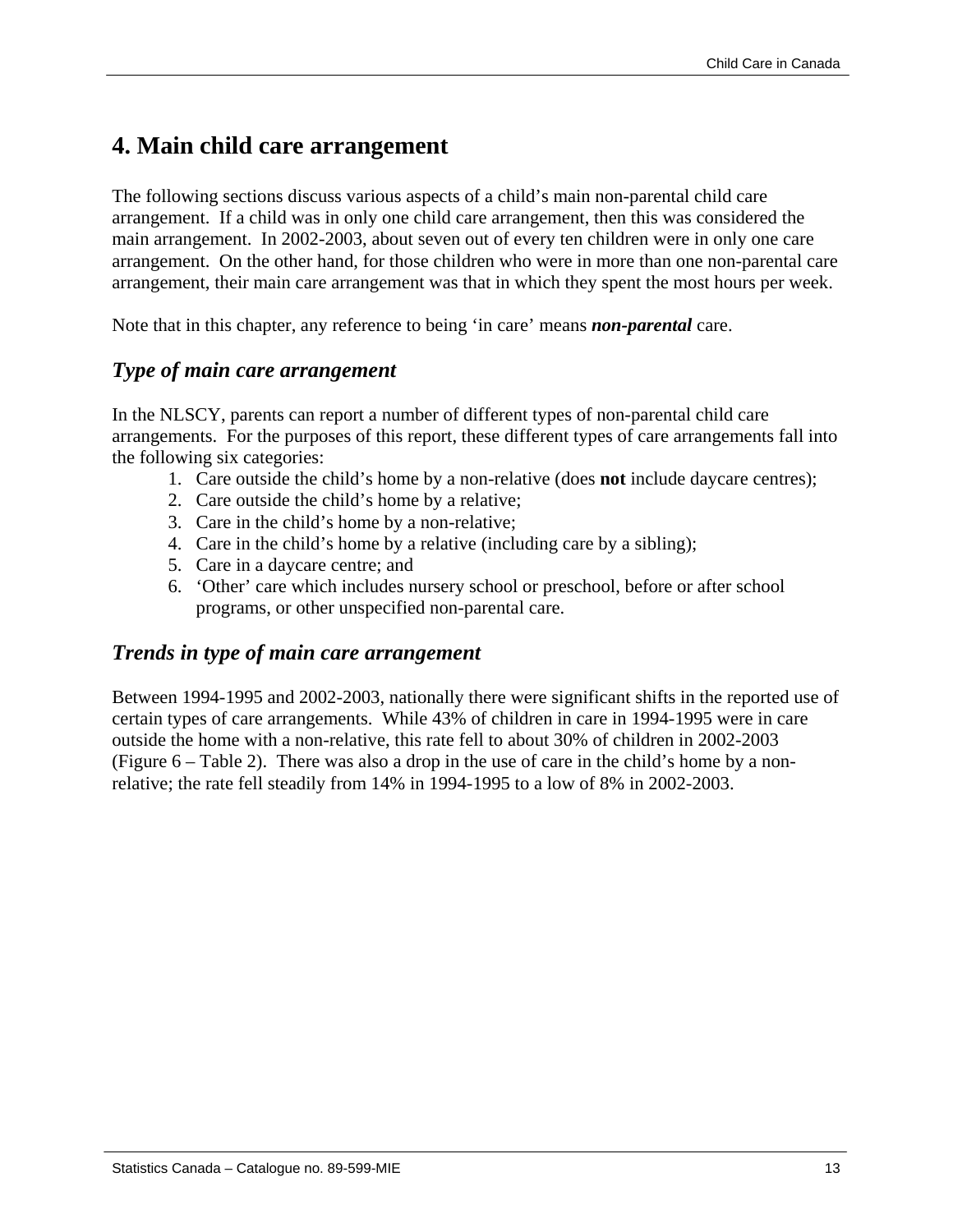<span id="page-13-0"></span>



Other types of care, on the other hand, became more common. Care in the child's home by a relative almost doubled from 8% in 1994-1995 to 14% by 2002-2003. The biggest increase was in daycare centre usage where the rate rose from 20% in 1994-1995to 28% in 2002- 2003.

As for the remaining types of care, care outside the home by a relative showed a slight but not significant increase over time. The proportion of children in the "other" type of care remained fairly stable except for a slight change in rate between 1996-1997 and 1998- 1999; likely the result of a change in how the question was asked<sup>[4](#page-13-1)</sup>.

#### Parental satisfaction with child care linked to type of care

In 2000-2001, parents who had children in child care were asked "Overall, how satisfied are you with your main child care arrangement?"

Being "very satisfied" with the care arrangement was linked to the type of care arrangement. A significantly higher proportion of children in nonparental care with a relative had parents who were very satisfied with the care arrangement (92%) compared to children in a daycare centre (80%), in care with a non-relative (82%), or in 'other' types of care (82%).

### *Type of main care arrangement and child background*

Chapter 3 of this report focussed on trends and patterns in child care rates while considering the child's age and background characteristics. The next sections focus on those children who were in some form of non-parental child care and discuss how the *type* of main care arrangement varied with respect to the child's age and background. The background characteristics include

<span id="page-13-1"></span>l 4. The types of care included in the 'other' category changed in 1998/99 to include nursery schools or preschools. This change could be partially responsible for the jump in rates from 1996/97 to 1998/99. Note that the rates remained between 4% and 5% from 1998/99 onward.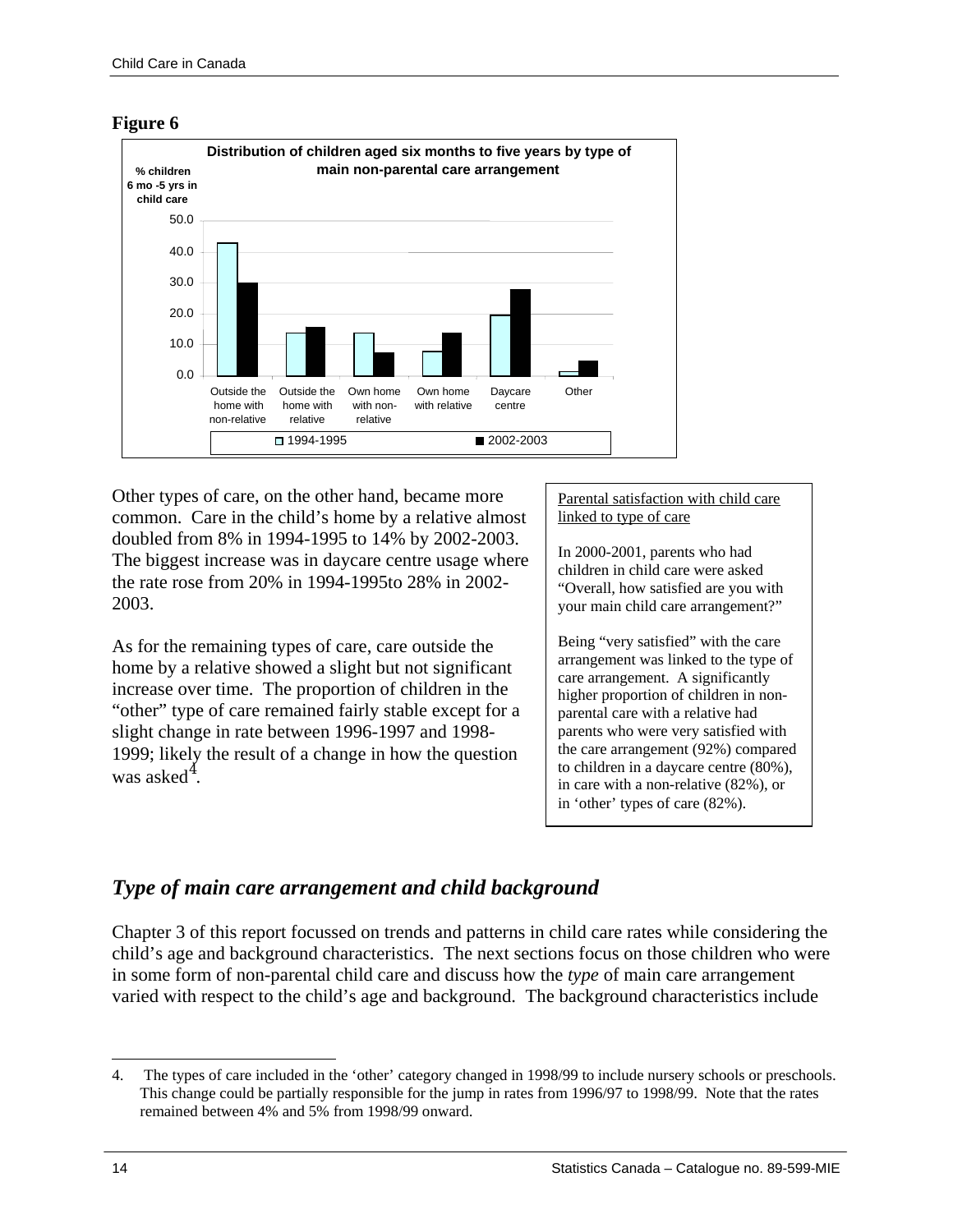province, community type, level of household income, family structure, parental paid employment/school attendance status, and parental place of birth.

#### **Type of main care and age of child**

Tables 3a to 3f present the distribution of children among the six types of main care arrangement by the age of the child.

In 2002-2003, the type of main care arrangement varied to some degree by the child's age. While it is true that fewer children aged six to 11 months were in child care in 2002-2003, those in care at this age were more likely to be cared for outside the home by a relative, compared to older children. As for the older children, over 30% of children aged two to four years in care in 2002-2003 were in a daycare centre, compared to about 20% of children in the other age groups. And five-year-olds in 2002-2003 were more likely than younger children to be in a nursery school, preschool, or before-and-after school program ('other' care).

#### **Type of main care and province**

Provincially, the reported use of certain types of care arrangements varied. Tables 4a to 4e present the proportion of children in each type of child care arrangement<sup>[5](#page-14-0)</sup> by province.

Over time, care by a non-relative outside the home became less common at the national level and this was primarily due to reported declines in Quebec, Ontario, Manitoba and British Columbia (Table 4a). Children in the other provinces continued to be in care with a non-relative outside the home at similar rates over time. In 2002-2003, this form of child care was the least common in Newfoundland and Labrador (15% of children in care) while over half of children in Saskatchewan (54%) were in this type of care.

The rate for children cared for by a relative outside the home remained stable in most provinces over time (Table 4b). Only Nova Scotia and Ontario reported a significant increase in the proportion of children in this type of care (from 13% and 12% in 1994-1995, respectively, to 25% and 19% in 2002-2003), while Quebec was the only province that reported a significant decline, as the rate fell from 15% in 1994-1995 to 9% in 2002-2003. In fact, compared to all other provinces in 2002-2003, Quebec had the smallest proportion of children in this type of care.

In all provinces, there was a decline (though not always significant) in the proportion of children cared for at home by a non-relative between 1994-1995 and 2002-2003 (Table 4c). For example, the rates in 1994-1995 in Prince Edward Island and in Nova Scotia fell from 14% and 26%, respectively, to 4% and 8% in 2002-2003. There was little difference in rates among the provinces for this type of care in 2002-2003.

There was an increase (though not always significant) across all provinces except Prince Edward Island in the proportion of children cared for at home by a relative between 1994-1995 and 2002- 2003 (Table 4d). Excluding British Columbia – where this type of arrangement saw its rate

<span id="page-14-0"></span><sup>5</sup>. 'Other' care was excluded from these tables due to small sample sizes.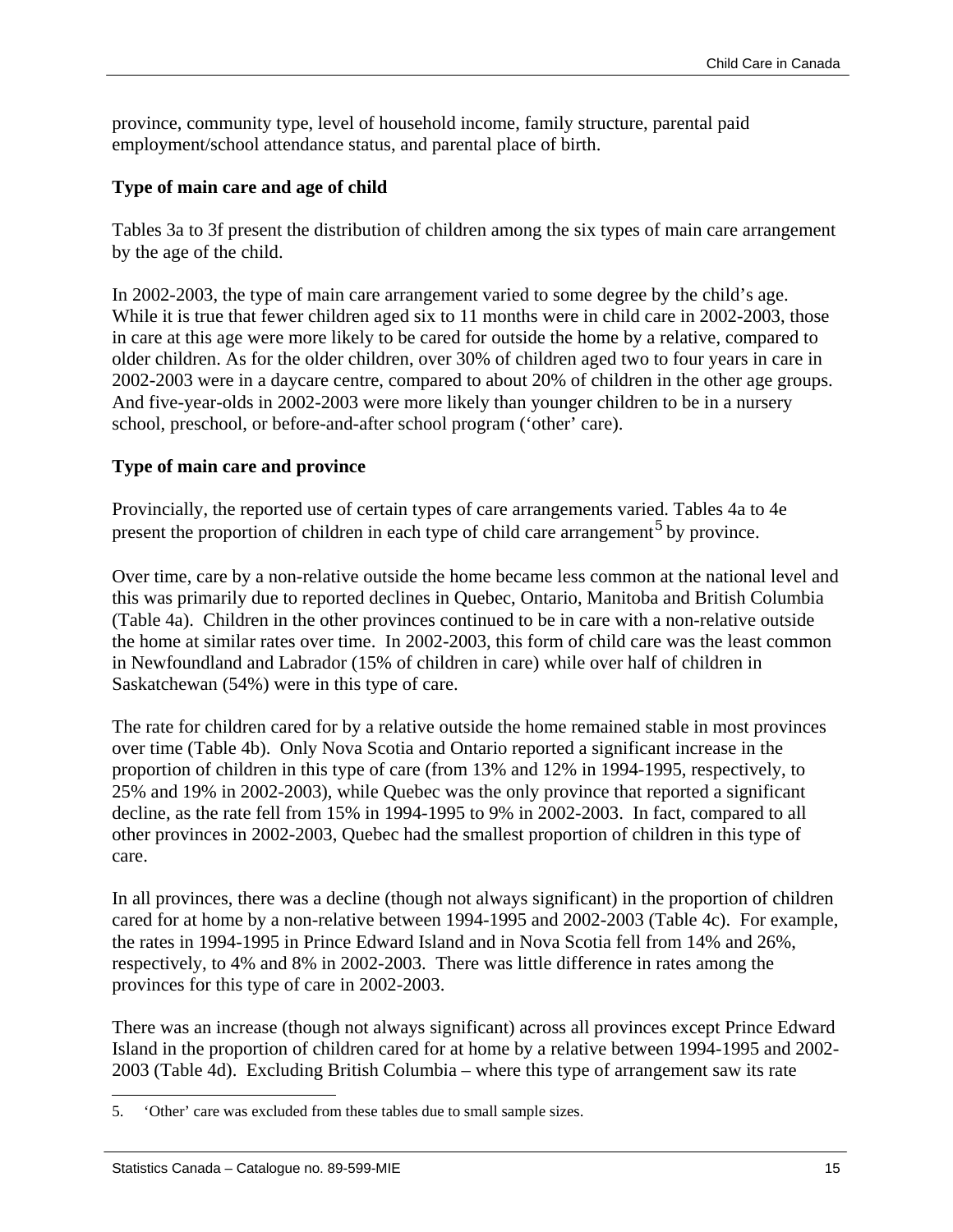almost triple from 8% in 1994-1995 to 21% in 2002-2003 - this type of care was more common in Newfoundland and Labrador in 2002-2003 (30% of children) than in the other provinces.

Lastly, most provinces (except Alberta) saw a slight (though not always significant) increase in daycare usage between 1994-1995 and 2002-2003 (Table 4e). The biggest increases were in Manitoba $^6$  $^6$  and in Quebec. The proportion of children in a daycare centre in Quebec doubled over the eight year period to 52% of children in 2002-2003 (Figure 7 and see textbox *Daycare centres in Quebec*).

#### **Figure 7**



#### **Type of main care and community type**

In 2002-2003, almost 90% of children aged six months to five years lived in an urban community (Table 5). This remained relatively unchanged from 1996-199[7](#page-15-1)<sup>7</sup>.

The type of community in which a child lives may have some bearing on the availability of certain types of non-parental child care arrangements. For example, compared to families in urban areas, families living in rural areas may not have the same access to a wide range of child care alternatives (Norris et al. 1999).

<span id="page-15-0"></span> $\overline{a}$ 6. See Friendly and Beach, 2005 for a description of funding and policy initiatives in Manitoba regarding child care and daycare centres.

<span id="page-15-1"></span><sup>7</sup>. In 1994-1995, the definition of 'rural' included some areas that were considered as 'small urban' in later time periods. Thus, the proportion of children in rural communities was significantly higher in 1994-1995. See *Data Quality* for more information.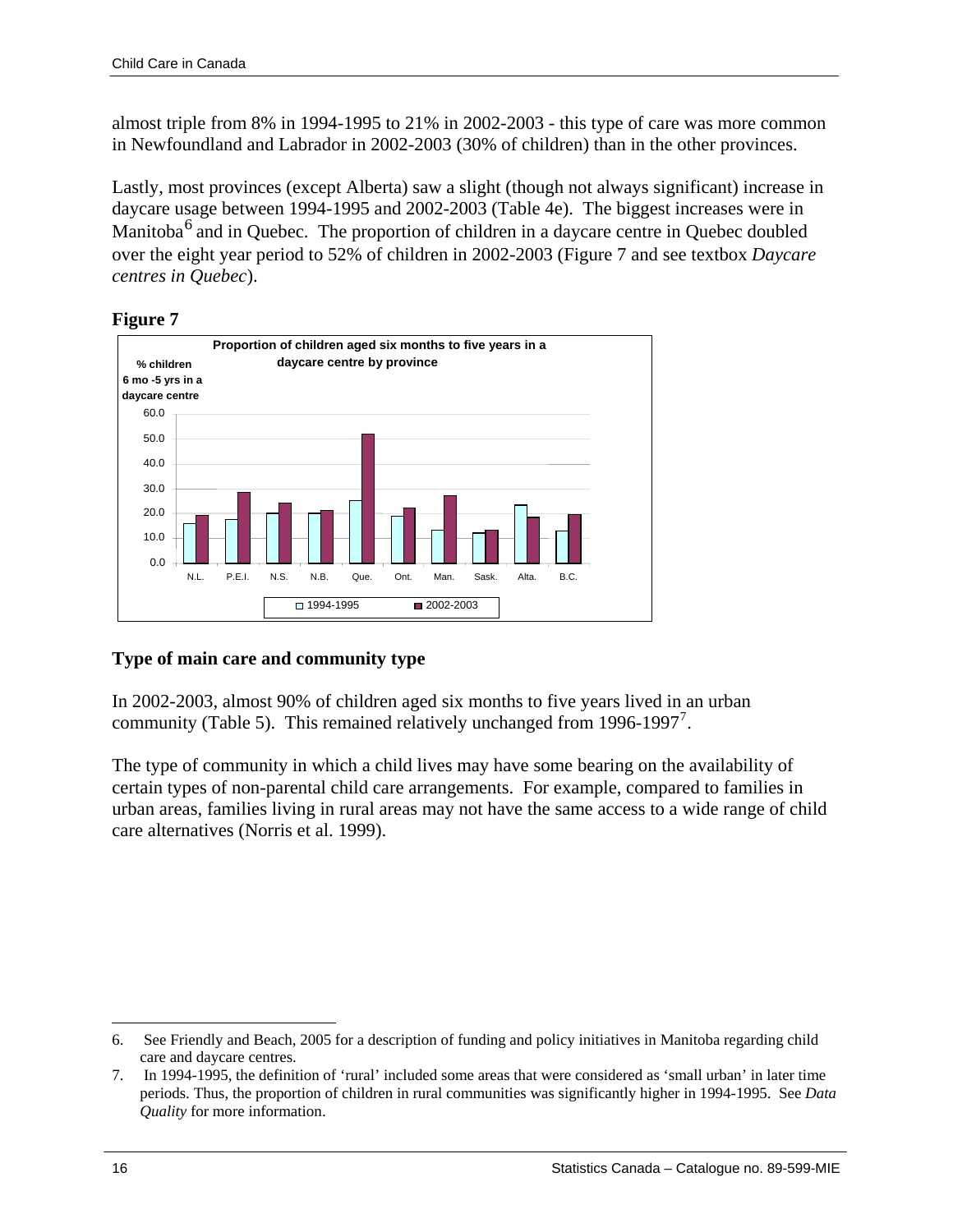#### Daycare centres in Quebec

In 1997, Quebec introduced \$5 per day daycare centre care for children aged four on September  $30<sup>th</sup>$ . Over the next two years, the program phased in children aged three and two, and by September 1, 2000, all children zero to four years old were eligible (Lefebvre and Merrigan 2005). In November 2003, the price increased to \$7 per day (Friendly and Beach 2005).

Following the inception of this program, several changes in the use of daycare centres in Quebec were observed. First, according to the NLSCY, the proportion of children in daycare centres in Quebec rose to 52% of children in non-parental care in 2002-2003. This was almost double the national average of 28%. Second, a greater proportion of families in Quebec reported child care expenses in 2002 while paying far less than families in other provinces (see textbox *Child care expenses in Canada*). And third, 76% of Quebec children in daycare centres were there fulltime (30 or more hours per week) by 2002-2003, a significant increase from the 57% who were full-time in 1994- 1995.

Within each time period, there were several significant differences between urban and rural children and their use of certain types of care (Tables  $6a$ —6e)<sup>[8](#page-16-0)</sup>. For example, in 2002-2003 children in care in rural communities were more likely to be cared for outside the home by a relative (22%), than were children from urban communities (16% -Table 6b). On the other hand, urban children were more likely to be in a daycare centre in 2002-2003 (30%) than were rural children (22% - Table 6e).

#### **Type of main care and household income**

Figure 8 (Table 7) presents the distribution of children aged six months to five years by level of household income. Generally, the proportion of children below the LICO fell from 1994-1995 to 2002-2003, while the proportion of children at the two highest levels of income increased.



#### **Figure 8**

 $\overline{a}$ 

A family's use of certain types of care can be affected by that family's household income. More expensive types of care, like having a paid caregiver in the home, might be out of reach for

<span id="page-16-0"></span><sup>8</sup>. 'Other' care was excluded from these tables.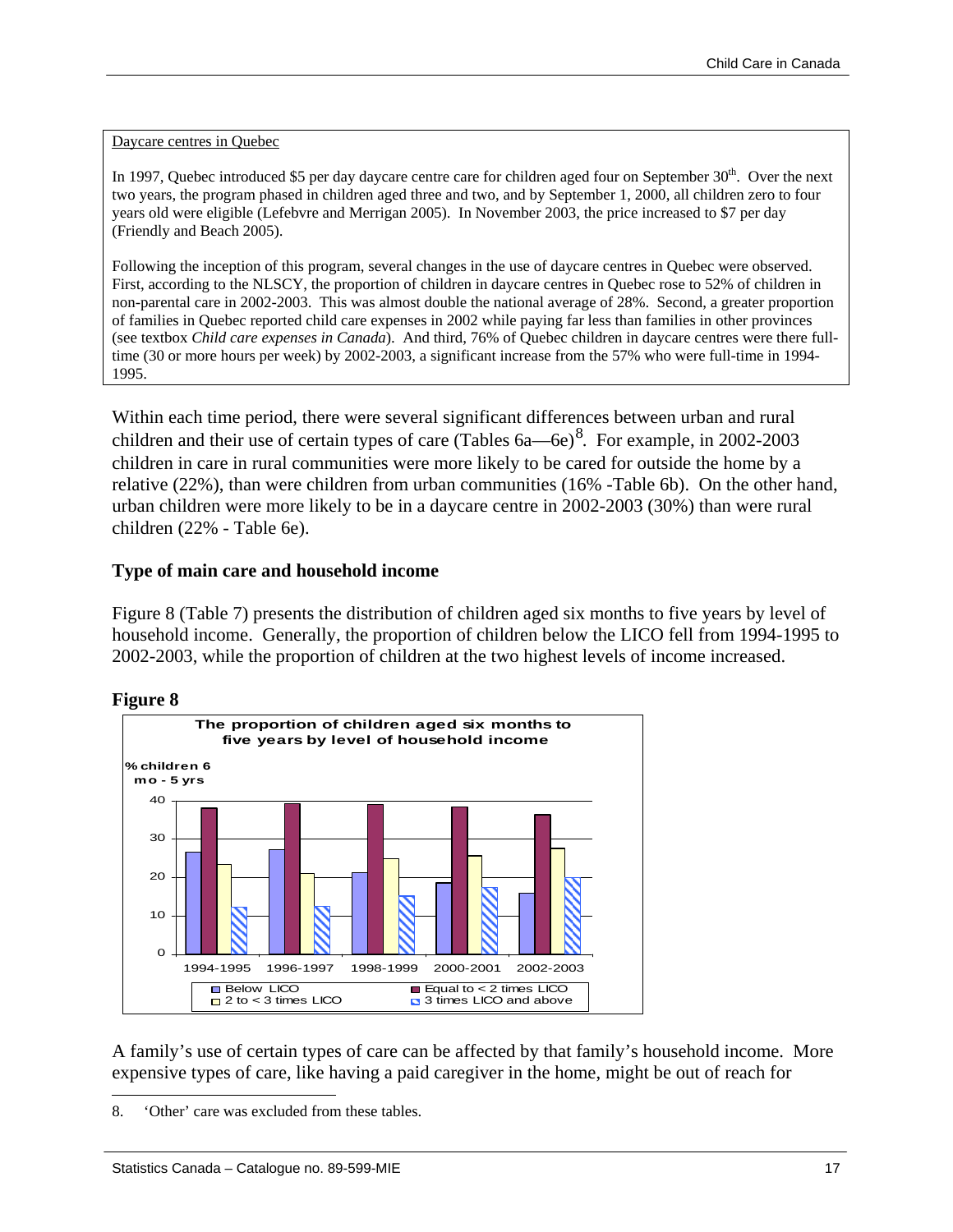families with lower incomes. On the other hand, lower income families may be eligible for government subsidies for daycare (Norris et al. 1999).

According to the NLSCY, children below the LICO were consistently the most likely to be cared for in a daycare centre and the least likely to be cared for outside the home with a non-relative compared to the children at the other income levels (Tables  $8a-8e$ )<sup>[9](#page-17-0)</sup>. In 2002-2003, children at the lowest income level had a daycare rate of 42% versus a rate of 18% for care outside the home with a non-relative. Conversely, children at the highest income level had a rate of 40% for care outside the home with a non-relative versus a daycare rate of 26%.

Children at the highest income level were more likely than other children to be cared for in their own home by a non-relative, while children at lower income levels were more likely to be cared for at home by a relative. For example, in 2002-2003, about 18% of children at less than two times the LICO were cared for at home by a relative, compared to 10% of children at the highest income level.

#### **Type of main care and family structure**

Nationally, the proportion of children in two-parent households increased slightly over time. In 1994-1995, about 85% of children lived with two parents; this had increased to 88% in 2002-  $2003$  (Table 9)<sup>[10](#page-17-1)</sup>.

The use of certain types of non-parental child care has been linked to family structure (Fuller et al. 1998). For example, one study found that children of single mothers were more likely to be in a daycare centre than children in two biological parent families (Seifert et al. 2001).

Tables 10a to  $10e^{11}$  $10e^{11}$  $10e^{11}$  show how the use of the various types of main care arrangements differed by family structure. In 2002-2003, children in single-parent households were much more likely than children in two-parent households to be in a daycare centre (40% versus 28%). This may have been partially due to the fact that children in single-parent households tended to have lower household incomes than children in two-parent households and thus been eligible for daycare centre subsidies. In 2002-2003, 53% of children in single-parent households were below the LICO compared to 9% of children in two-parent households (no table).

#### **Type of main care and parental paid work/study status**

Taking the preceding analysis of family structure one step further, the following section discusses how family structure combined with parental paid employment and/or school attendance may be linked to the use of certain types of child care.

<span id="page-17-0"></span> $\overline{a}$ 9. 'Other' care was excluded from these tables.

<span id="page-17-1"></span><sup>10</sup>. 'Two parents' could be any combination of biological, step, foster or adoptive. Similarly, a single parent could be biological, step, foster or adoptive.

<span id="page-17-2"></span><sup>11</sup>. 'Other' care was excluded from these tables.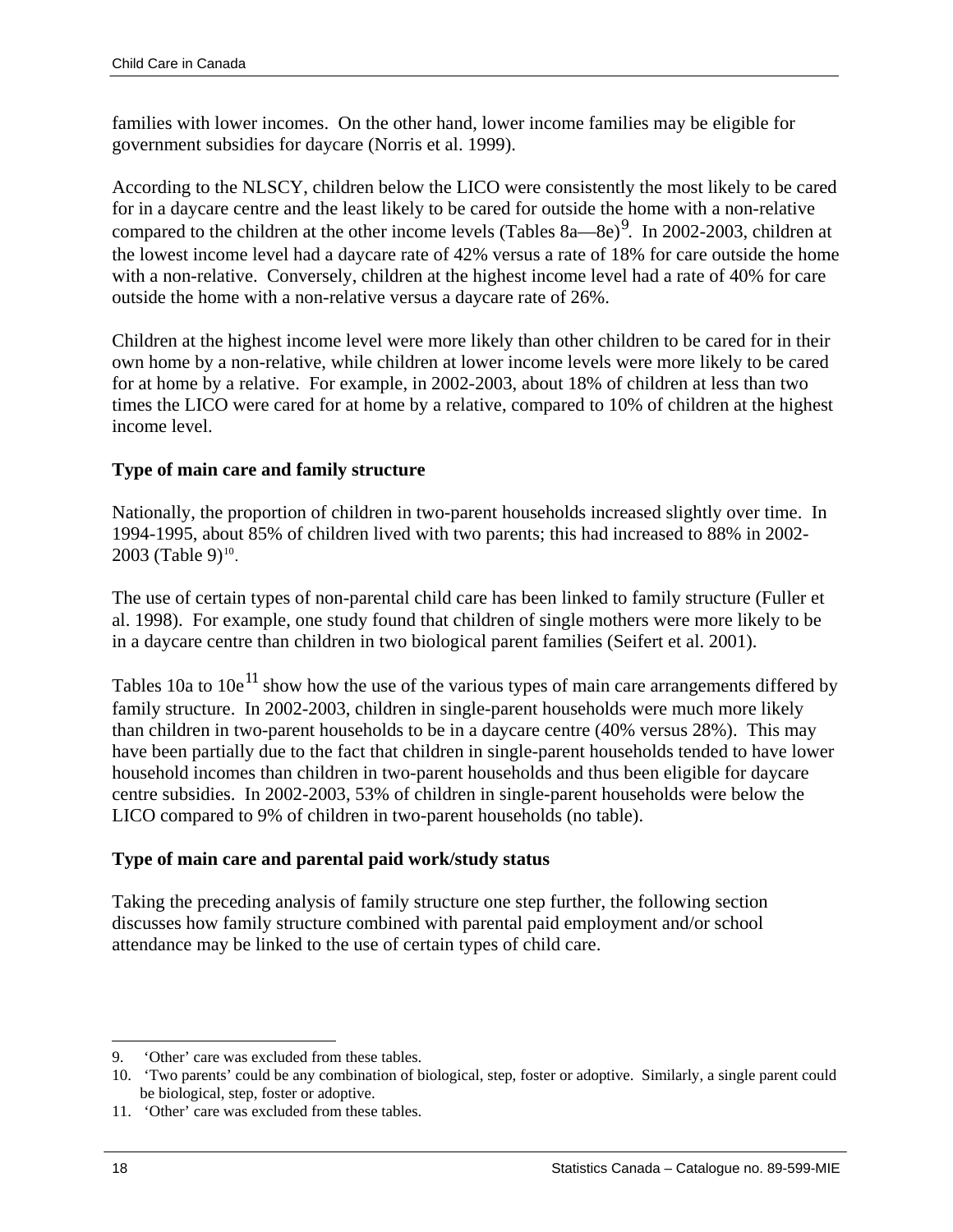Figures 9 and 10 (Tables 11 and 12) show the distribution of children in two-parent and in single-parent households by their parents' paid work and/or study status<sup>[12](#page-18-0)</sup>. For the purposes of the discussion 'did paid work and/or studied' will be referred to as '*worked/studied***[13](#page-18-1)** '.

In 2002-2003, children were more likely to live in a household where their parent(s) worked/studied. Sixty-four percent (64%) of children in two-parent households in 2002-2003 had two parents who worked/studied, up from 59% in 1994-1995 (Figure 9). Similarly, 68% of children in single-parent households in 2002-2003 had a single-parent who worked/studied, an increase from 51% in 1994-1995 (Figure 10).



#### **Figure 9**

<span id="page-18-0"></span><sup>12</sup>. Due to data collection problems, there are data quality issues with the 1998-1999 parental paid work/study variable and therefore it was excluded from this analysis.

<span id="page-18-1"></span><sup>13</sup>. Although working and studying have been combined into one variable, the majority of children had parents who were working for pay rather than attending school.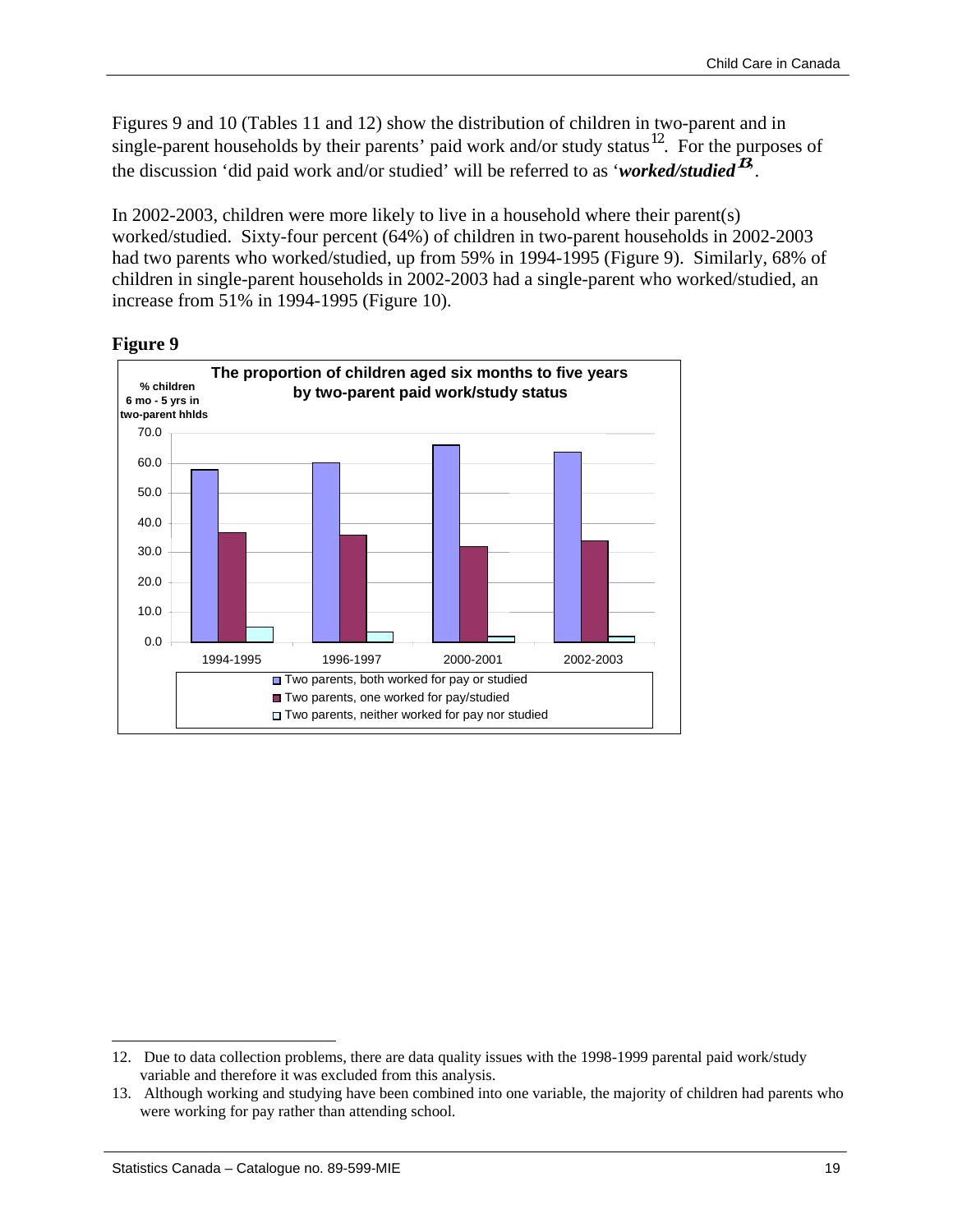

**Figure 10** 

Tables 13a to  $13e^{14}$  $13e^{14}$  $13e^{14}$  show how use of the various types of care arrangements differed by parental paid work/study status. At 36%, the most common type of care for children with two parents who worked/studied in 2002-2003 was care outside the home by a non-relative (Table 13a). A further 27% of children in these households were in a daycare centre in 2002-2003, up from 17% in 1994-1995 (Table 13e).

On the other hand, daycare centres were the most common type of care for children in households with a single parent who worked/studied. In 2002-2003, the rate was 40%, which was not significantly different from that of 35% in 1994-1995 (Table 13e).

The situation was slightly different for children who lived with two parents where only one parent worked/studied. In this situation, care by a relative was most frequently reported. In 2002-2003, children in two-parent households where only one parent worked/studied were in care outside or inside the home with a relative at rates of 24% and 22%, respectively (Table 13b and Table 13d). These rates were much higher than for children in other types of households.

#### **Type of main care and parental place of birth**

In 2002-2003, about 21% of children had a reporting parent who was born outside of Canada, a slight increase from the 18% in 1994-1995 (Table 14).

Research suggests that parents born outside of a particular country may have views of child care that differ from those held by parents born within the country. This in turn may influence their use of certain types of care (Leseman 2002).

<span id="page-19-0"></span><sup>14</sup>. 'Other' care was excluded from these tables.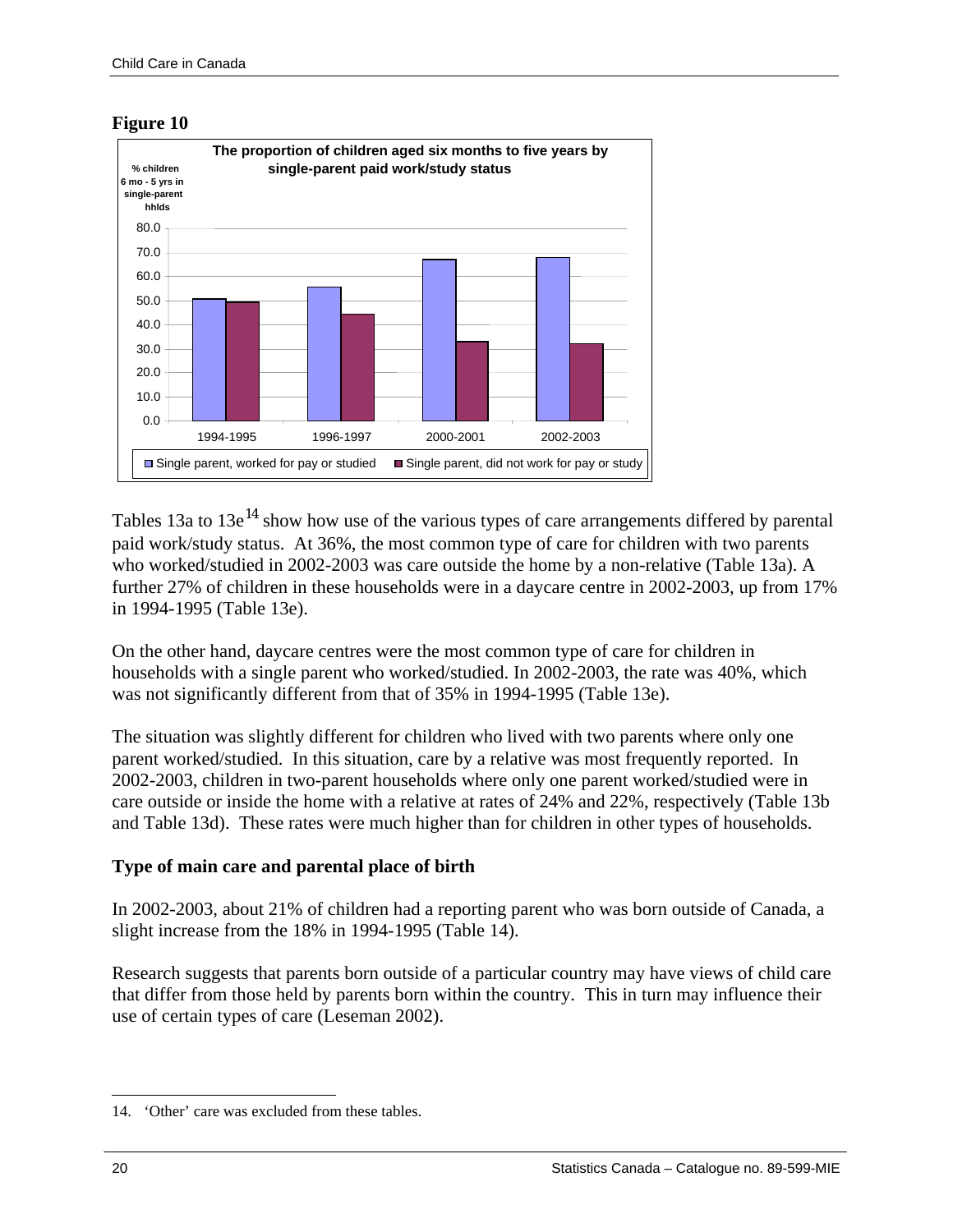According to the NLSCY, whether the reporting parent was born in or outside of Canada was related to the use of two types of main care arrangements – care outside the home by a nonrelative and care in the home by a relative (Tables 15a and 15d).

Children whose parent was born in Canada were more likely than children whose parent was born outside of Canada to be in care outside the home with a non-relative (34% versus 20% in 2002-2003).

On the other hand, children whose reporting parent was born outside of Canada were cared for at home by a relative at home at more than double the rate of children whose parent was born in Canada (26% versus 12% in 2002-2003). This may be related to the fact that children with a parent born *outside* of Canada were more likely than children with a parent born *in* Canada to have adults other than their parents in their household<sup>[15](#page-20-0)</sup> (no table).

<span id="page-20-0"></span><sup>15</sup>. Note that the additional adults (18+ in age) in the household could be the child's siblings.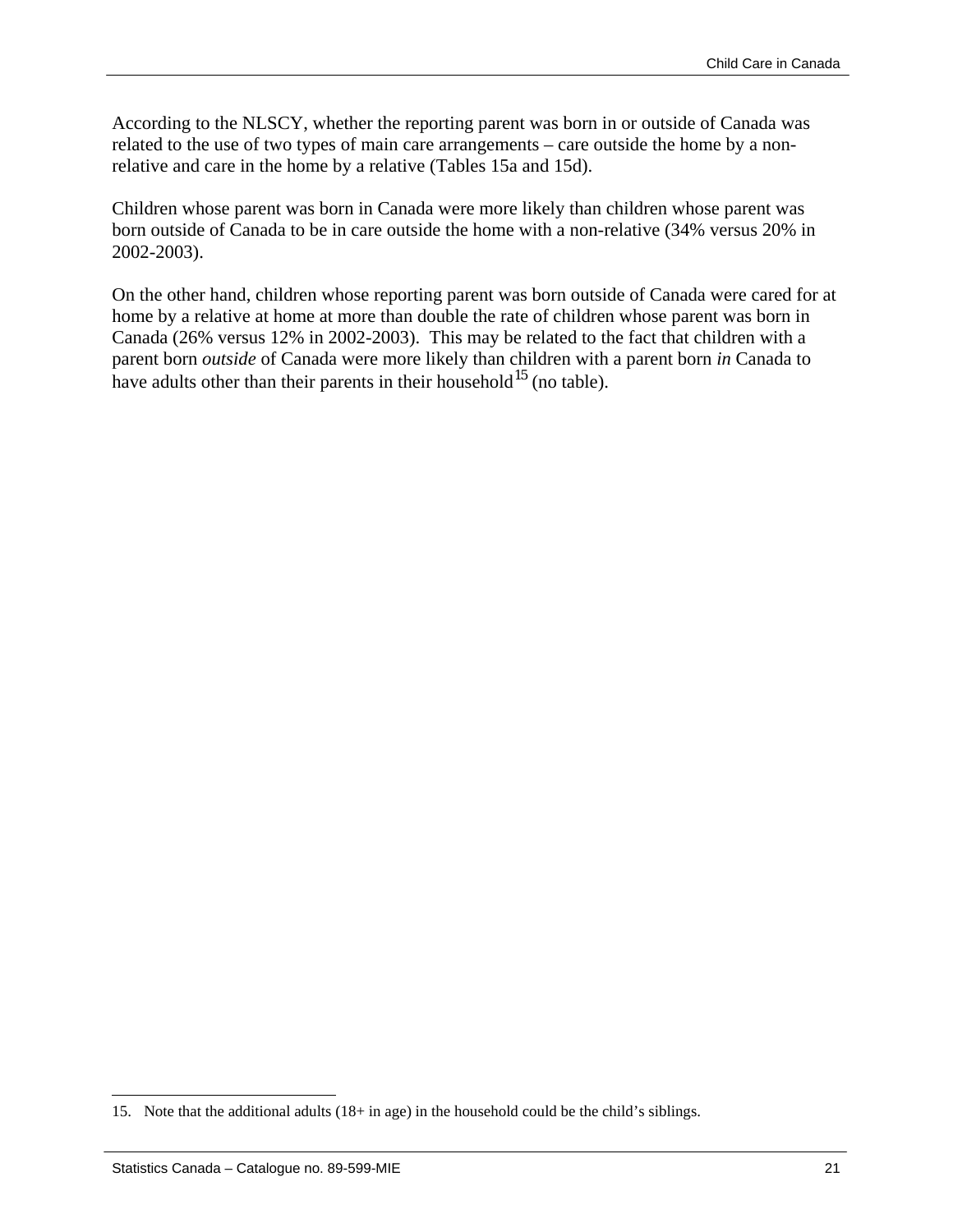#### Child care expenses in Canada

Parents in the NLSCY were not asked about the cost of their child care arrangements. The Survey of Household Spending (SHS) is a national survey that collects household expenditure data. It provides information on overall child care expenses in Canada along with detail on household expenditures on daycare centres. Note that the following expense data is at the household level and not "per child", and covers the ten provinces.

According to the SHS, approximately 840,000 or 61% of Canadian households with at least one child aged five years or younger reported spending a total of 2.3 billion dollars on child care expenses in 2002. This was a slight drop from the proportion of households that reported child care expenses in 2000 (64%) but about the same as in 1998 (61%).

There was, however, an increase in the proportion of households that reported annual "daycare centre" expenses - 39% of households in 2002, up from 36% in 2000 and 31% in 1998.

Though annual daycare expenses were reported by a greater proportion of households in 2002, the average daycare centre expenditure per reporting household was lower in 2002 at \$2,500 than in 2000 (\$2,600) and 1998 (\$2,700). This was likely due to some regional variation, as discussed below (see table).

**Atlantic provinces:** Average per reporting household daycare centre expenses were considerably higher in 2002 (\$2,900) than in 2000 and 1998 while the proportion of households that reported daycare centre expenses remained relatively stable over time (ranging from 29% to 30%).

**Quebec:** Families in Quebec stood out with the lowest average per reporting household expenditure on daycare centres in 2002 (\$1,400) which represented a significant drop from amounts reported in 2000 and 1998. This was accompanied by a gradual and significant increase over time in the proportion of households that reported daycare centre expenses – 64% in 2002.

**Ontario:** Average per reporting household expenditures on daycare centres in 2002 (\$3,600) were similar to amounts reported in 1998. However, the proportion of households that reported these expenses was significantly higher in 2002 (32%) than in 1998 (21%).

**Prairie provinces:** Average per reporting household daycare centre expenses fell to \$2,200 in 2002 from about \$2,800 in 2000 and 1998. The proportion of households that reported these expenses rose to 31% in 2002 (up from 28% in 2000 and 26% in 1998).

**British Columbia:** Reporting households' average expenditures on daycare centre expenses were \$3,200 in 2002, similar to 2000 and significantly higher than in 1998. Further, a larger proportion of households reported these expenses in 2002 and 2000 (30%) compared to 1998 (22%).

|                    | 1998                             |                                   | 2000                             |                                   | 2002                             |                                   |
|--------------------|----------------------------------|-----------------------------------|----------------------------------|-----------------------------------|----------------------------------|-----------------------------------|
|                    | \$ per<br>reporting<br>household | $%$ of<br>households<br>reporting | \$ per<br>reporting<br>household | $%$ of<br>households<br>reporting | \$ per<br>reporting<br>household | $%$ of<br>households<br>reporting |
| Atlantic provinces | \$2,000                          | 29.1%                             | \$2,500                          | 28.8%                             | \$2,900                          | 30.4%                             |
| Ouebec             | \$2,300                          | 53.6%                             | \$1,800                          | 58.7%                             | \$1,400                          | 64.0%                             |
| Ontario            | \$3,500                          | 20.9%                             | \$3,200                          | 28.8%                             | \$3,600                          | 32.2%                             |
| Prairie provinces  | \$2,800                          | 26.0%                             | \$2,800                          | 27.9%                             | \$2,200                          | 31.2%                             |
| British Columbia   | \$2,300                          | 21.7%                             | \$3,100                          | 30.1%                             | \$3,200                          | 29.8%                             |
| Canada             | \$2,700                          | $30.5\%$                          | \$2,600                          | 35.6%                             | \$2,500                          | 39.0%                             |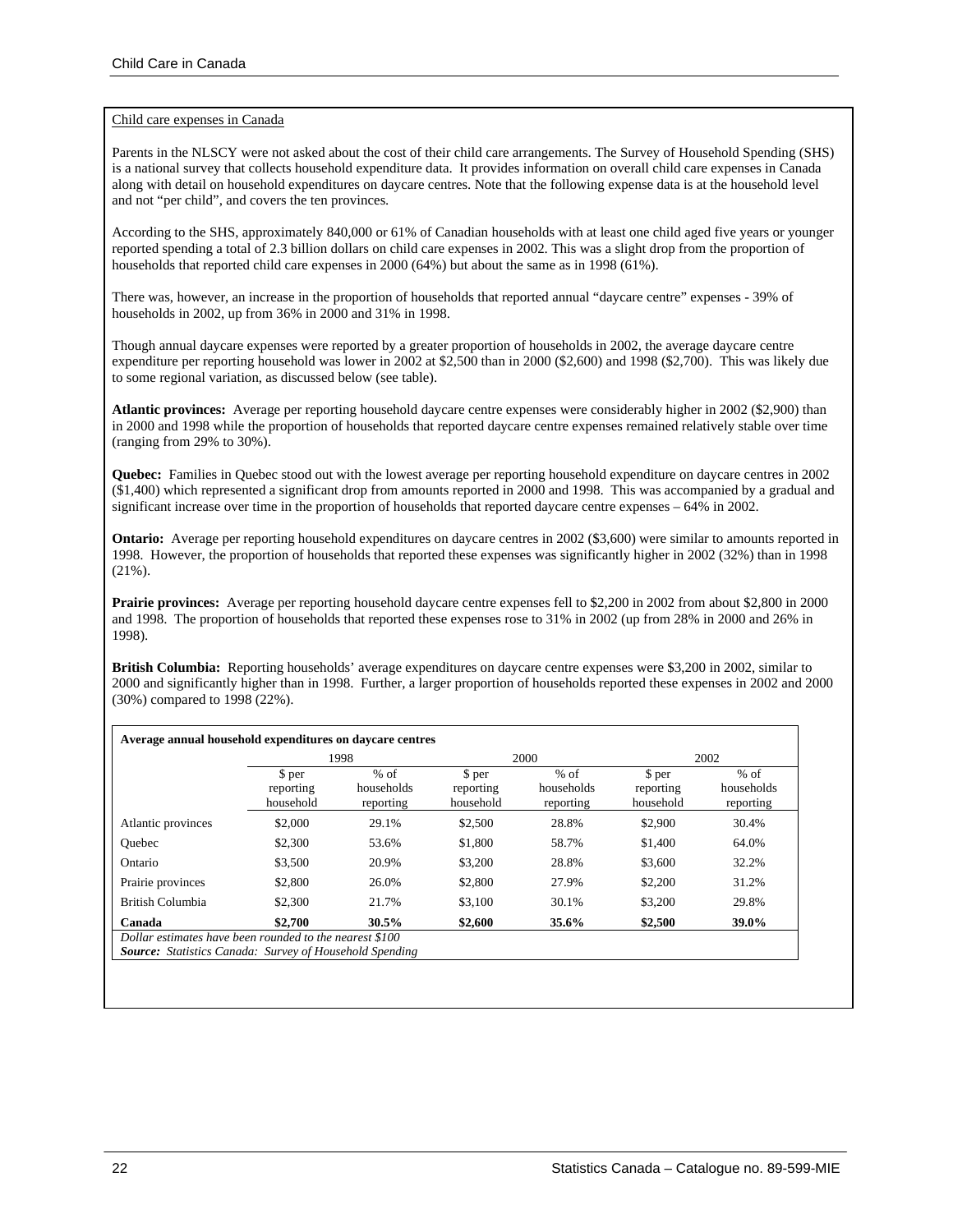#### <span id="page-22-0"></span>*Hours in main care arrangement*

The amount of time children spend in non-parental child care can be a function of a number of factors including the child's age, where the child lives, the type of care arrangement, whether the child has started school, and the various commitments made by parents towards work, school, and other activities.

Taking into account all reported non-parental care arrangements, in 2002-2003 children spent about 29 hours per week in all of their arrangements combined, a drop from the average 31 hours per week reported in 1994-1995. In terms of full-time care, 52% of children were full-time (30+ hours per week<sup>[16](#page-22-1)</sup>) in all of their arrangements combined (no table).

As for their main arrangement, in 2002-2003 just under half of children (47%) were in their main care arrangement full-time (Table 16). Children spent an average 25.7 hours per week in it, compared to 27 hours per week in 1994-1995 (Table 17).

Time spent in the main care arrangement varied to some extent by the age of the child. The average amount of time children six to 11 months old spent in their main care arrangement fell from almost 29 hours per week in 1994-1995 to 23 hours per week in 2002-2003 (Table 17a). This drop in hours may have been due in part to the changes to the *Employment Insurance Act* in  $2000<sup>17</sup>$  $2000<sup>17</sup>$  $2000<sup>17</sup>$ . Five-year-olds spent the least amount of time in their main care arrangement and this held true over time. This is likely due to the fact that many children of this age spent some of their day in the school system.

In most provinces, the amount of time children spent in their main care arrangement did not change significantly over time (Table 17b). However, children in Nova Scotia and Ontario spent 24.1 and 25.0 hours, respectively, in their main care arrangement in 2002-2003 which was significantly less than the 29.3 and 27.3 hours per week reported in 1994-1995.

There were some interprovincial differences within each time period. For example, in all five time periods, children in British Columbia were below the national average in the time they spent in their main care arrangement. In 2002-2003, children in this province spent 21.7 hours per week in their main care arrangement while children in Quebec spent an average 29.3 hours per week (Figure 11).

<span id="page-22-1"></span><sup>16</sup>. Thirty or more hours per week corresponds to full-time weekly employment hours as defined by the Labour Force Survey. Part-time hours are less than 30 hours per week.

<span id="page-22-2"></span><sup>17</sup>. As mentioned in Chapter 3, the amendment introduced in 2000 was Bill C32 which increased the combined maternity, parental and sickness leave from 25 to 50 weeks for new parents whose child was born after December 30, 2000.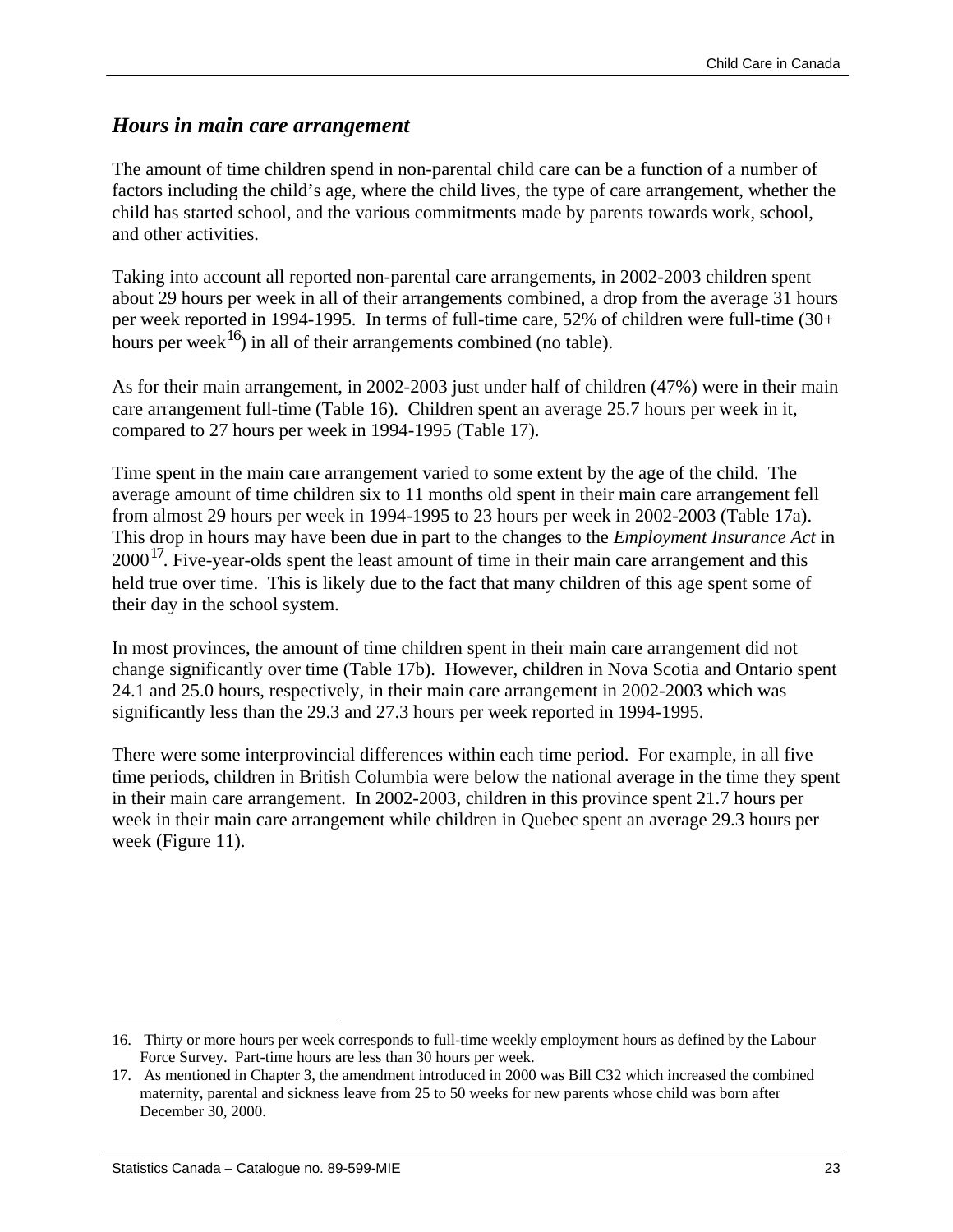



Some of these provincial differences reflect how time spent in care was linked to the main type of care. Children whose main care arrangement was a daycare centre spent more time there per week, on average, than did children in any other kind of non-parental care arrangement (Table 17c). This persisted over time and was true regardless of age. This helps explain the greater number of hours spent in non-parental care in Quebec in 2002-2003, as over 50% of children in Quebec in non-parental care were in a daycare centre.

Furthermore, given that children spent fewer hours, on average, in care with a relative helps explain why children in British Columbia consistently spent less time in care; care by a relative was more common in British Columbia than in most other provinces.

Another trend that remained consistent over time was the relationship between average time spent in care and parental paid work/study status. Children who lived with a single parent who worked/studied spent a greater average amount of time per week in their main care arrangement (about 30 hours) than children who lived with two parents (Table 17d - Figure 12). In 2002- 2003, for children with a single parent who worked/studied this difference was almost four additional hours per week compared to children with two parents who worked or studied, and 10 additional hours per week compared to children with two parents where one parent worked/studied.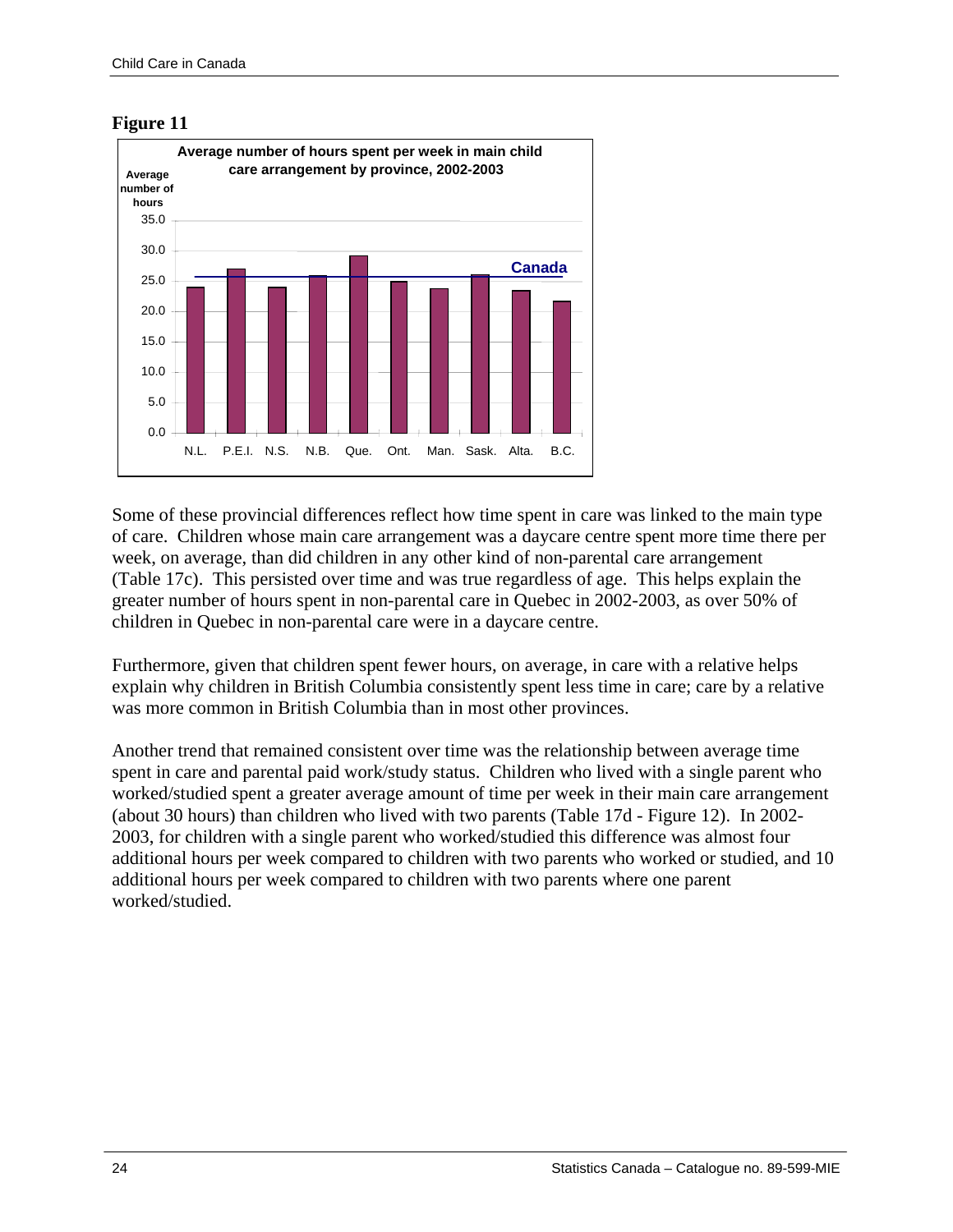

#### <span id="page-24-0"></span>**Figure 12**

#### *Changes in main care arrangement*

Stability in child care arrangements may be important to child development. Some studies have found that, depending on the child's age, frequent changes in care were associated with more problem behaviour (NICHD 1998), less developed social interactions with peers (King and MacKinnon 1988, NICHD 2001), and reduced mother-child attachment (Owen 2003).

Stability refers less to year-over-year changes in care arrangements (i.e. when a child changes from one caregiver to another each year as they age) and more to frequent changes in care arrangements in relatively short periods of time.

According to the NLSCY, the majority of children at all time periods had not experienced a change in their main care arrangement in the previous 12 months. In 2002-2003, 83% of children had experienced no change in the previous 12 months, a significant increase from the 76% of children with no change in 1994-1995 (Table 18).

While children aged 6 to 11 months were consistently the least likely of all the age groups to report any changes in care (no table), there was little difference in the number of changes reported among the other age groups. The main type of care arrangement, however, was associated with reported change.

The estimates for 2002-2003 are presented in Table 19. Children who were cared for by a relative either inside or outside of the home were the least likely to have changed their care arrangement during the previous 12 months (7% and 8%, respectively). About one in every five children who were cared for by a non-relative or in a daycare centre had changed their care arrangement at least once. Children in 'other' types of care were the most likely to have changed their care arrangement at least once (38%). Similar results were observed in the previous time periods as well (no table).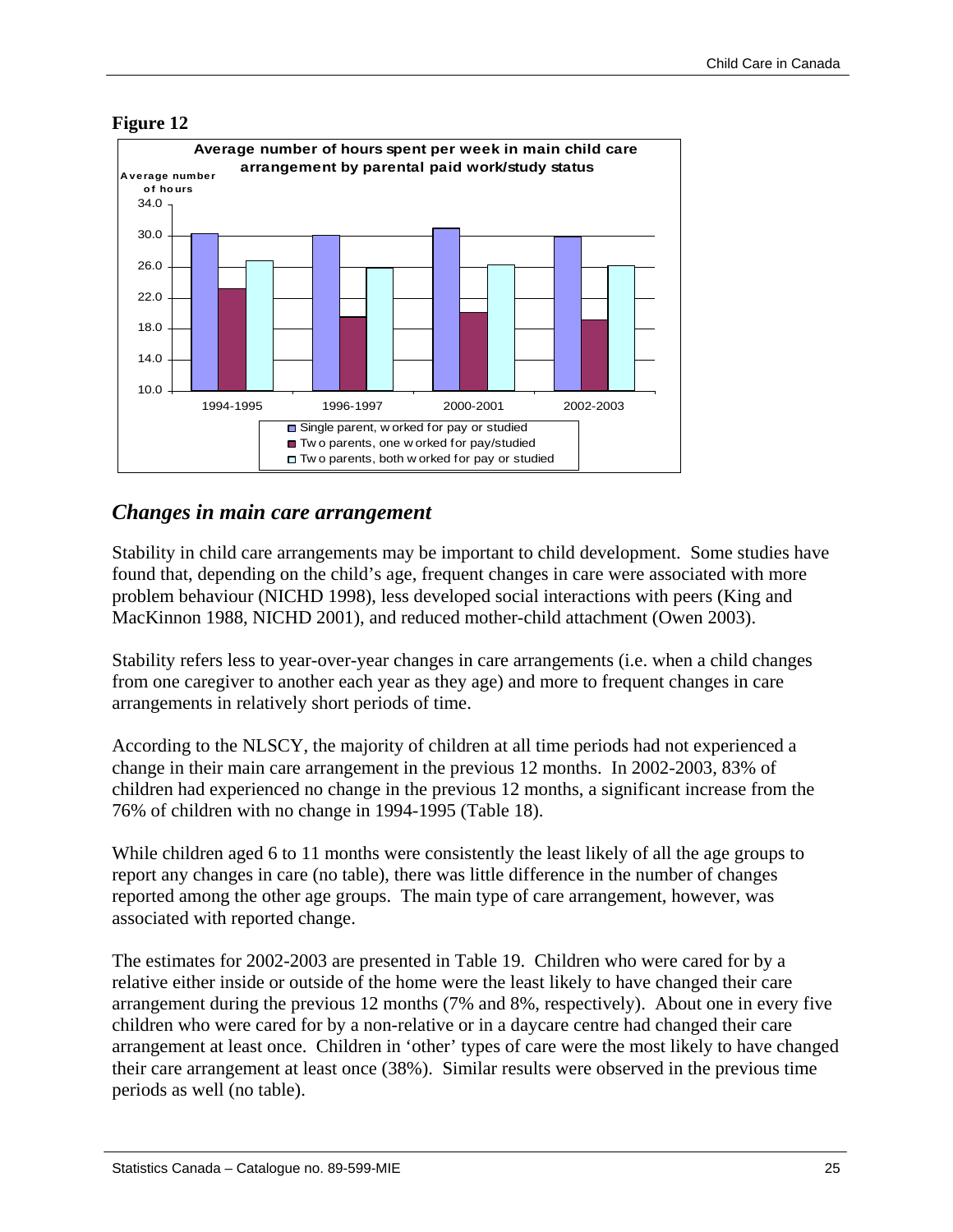#### <span id="page-25-0"></span>*Characteristics of main care arrangement*

Parents were asked about certain characteristics of their main child care arrangement including whether it was licensed and whether their caregiver had training in early childhood education (ECE)

#### **Licensed caregiving in care outside the home (excluding daycare centres)**

Each province and territory has a program of regulated (licensed) child care for children that includes regulated family child care homes. Each province and territory also has its own set of legislated requirements for the operation of these care homes that must be met if the care provider is to be granted a license to operate (Doherty et al. 2003).

In the NLSCY, parents reported on whether the care arrangement outside of their home – with a non-relative or a relative – was licensed. For those children whose main care arrangement was outside the home with a non-relative, the proportion whose care arrangement was *licensed* rose steadily from 21% in 1994-1995 to 39% in 2002-2003 (Table 20)<sup>18</sup>.

Compared with children in care outside the home with a non-relative, children cared for outside the home by a relative were much less likely to be in a licensed care arrangement. Their rate was 7% in 2002-2003.

#### **Caregiver education and training inside and outside the home (excluding daycare centres)**

Appropriate training deepens a caregiver's understanding of child development and widens ideas about the range of developmentally appropriate activities for children (Quality in Early Learning 2004).

According to parents, the proportion of children in care with an ECE trained caregiver increased nationally from 18% in 1998-1999 to 24% in 2002-2003 (Table 21 – excludes children in daycare centres)<sup>[19](#page-25-2)</sup>. In the NLSCY, ECE training includes some training in early childhood education or child care at the college or university level.

About  $36\%$ <sup>[20](#page-25-3)</sup> of children in care outside the home with a non-relative in 2002-2003 had a caregiver with ECE training (Table 22a). This was a significant increase from 26% in 1998- 1999. About 12% of children outside the home with a relative had a caregiver with ECE training in 2002-2003; this proportion was higher than the 7% in 1998-1999 (Table 22b).

The proportion of children in care *at home* with an ECE trained caregiver (non-relative or relative) remained fairly stable over time (Tables 22c and 22d). Non-relative caregivers,

<span id="page-25-1"></span><sup>18</sup>. Though excluded from these estimates, at all time periods less than 5% of children in care outside the home with a non-relative had a parent who did not know whether the care arrangement was licensed.

<span id="page-25-2"></span><sup>19</sup>. The first time the NLSCY asked about caregiver ECE training was in 1998-1999.

<span id="page-25-3"></span><sup>20</sup>. While excluded from this estimate, about 9% of children in care outside the home with a non-relative had a parent who did not know whether or not the caregiver had any ECE training in 2002-2003.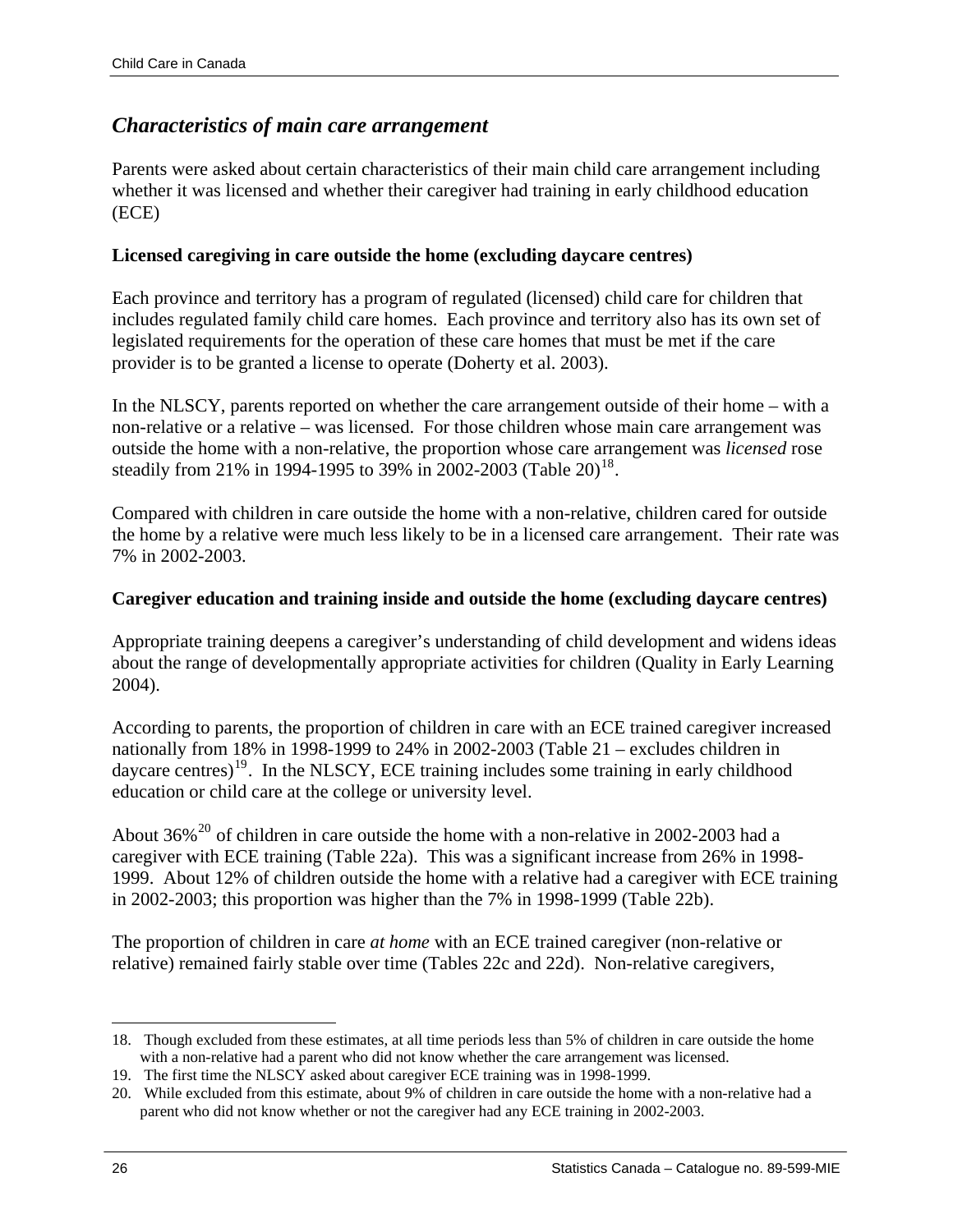<span id="page-26-0"></span>however, were much more likely to have some ECE training than relative caregivers. In 2002- 2003, the proportions were 30% and 9%, respectively.

### **5. Multiple child care arrangements**

The previous sections discussed the characteristics of the main child care arrangement. For many children – just over 70% in 2002-2003 - the main care arrangement represented a child's only non-parental care arrangement. The other 27% of children, however, were in more than one child care arrangement.

Children may be in multiple non-parental child care arrangements for a variety of reasons. Factors such as convenience, cost, and availability may affect a parent's decision to use more than one care arrangement for their child. Multiple care arrangements may have implications for the child in terms of adjusting to multiple caregivers in a day and overall time spent in care, as well as implications for the parent, in terms of coordinating schedules and travel time. The following will discuss if and how the use of multiple arrangements varied by the child's background, and how multiple arrangements were related to the average number of hours spent in care.

Consistently over time, about three children out of 10 were in at least two care arrangements (Table 23). The number of child care arrangements did not vary significantly with respect to the child's age or main care arrangement, and the few small provincial differences were not consistent over time (no table).

There was an association between the number of care arrangements and both household income and parental paid work/study status. In 2000-2001 and in 2002-2003, a greater proportion of children at the lowest income level were in two care arrangements compared to children in the other income levels combined. Moreover, at both time periods a higher proportion of children who lived with a single parent who worked for pay or studied were in two care arrangements compared to children with two parents who both worked for pay or studied (no table).

In 2002-2003, children spent an average 29 hours per week in all of their care arrangements (Table 24). Children in multiple care arrangements spent more time per week in care, on average, than children in a single care arrangement. In 2002-2003, children in two care arrangements spent an average 33 hours per week in care. This was about five more hours per week than children in a single care arrangement (Table 24). At about 40 hours per week, children in three or more care arrangements spent more than 12 additional hours per week in their care arrangements compared to children in a single care arrangement (Figure 13).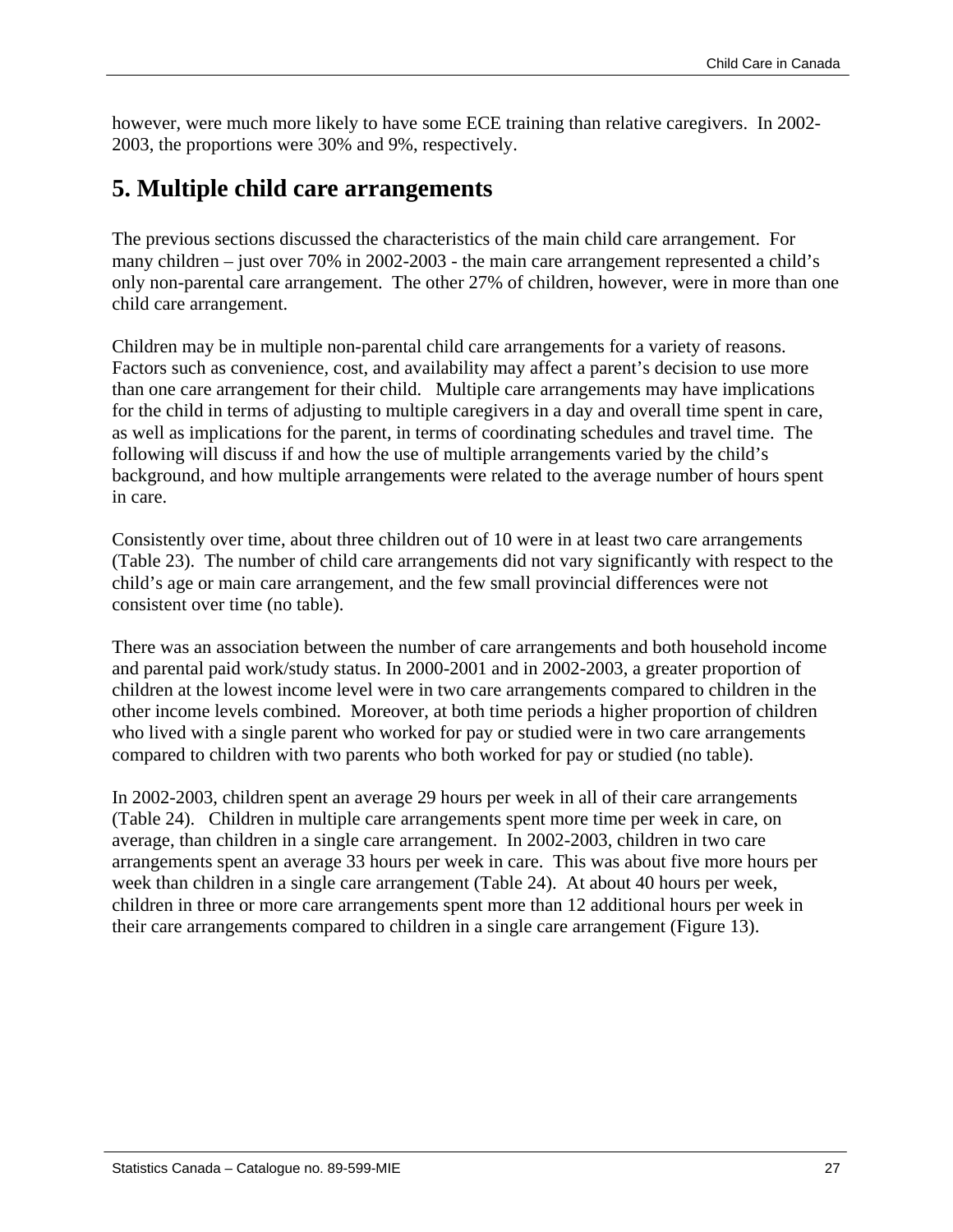#### **Figure 13**



The NLSCY does not ask parents why their children are in multiple care arrangements. However, the data indicate how much the additional care arrangements contributed to the total amount of time children spent in care. In 2002-2003, about 10 of the 33 hours per week spent in two care arrangements were spent in the non-main care arrangement (Table 25). Furthermore, 19 of the 40 hours spent in three or more care arrangements were spent in the non-main care arrangements. Similar results were observed in the previous time periods. These findings suggest that the time contribution of these additional care arrangements was not negligible.

Lastly, multiple care arrangements resulted in a greater proportion of children in full-time nonparental child care. While 52% of children in 2002-2003 in a single care arrangement were fulltime, this was the case for 62% of children in three or more care arrangements (Table 26).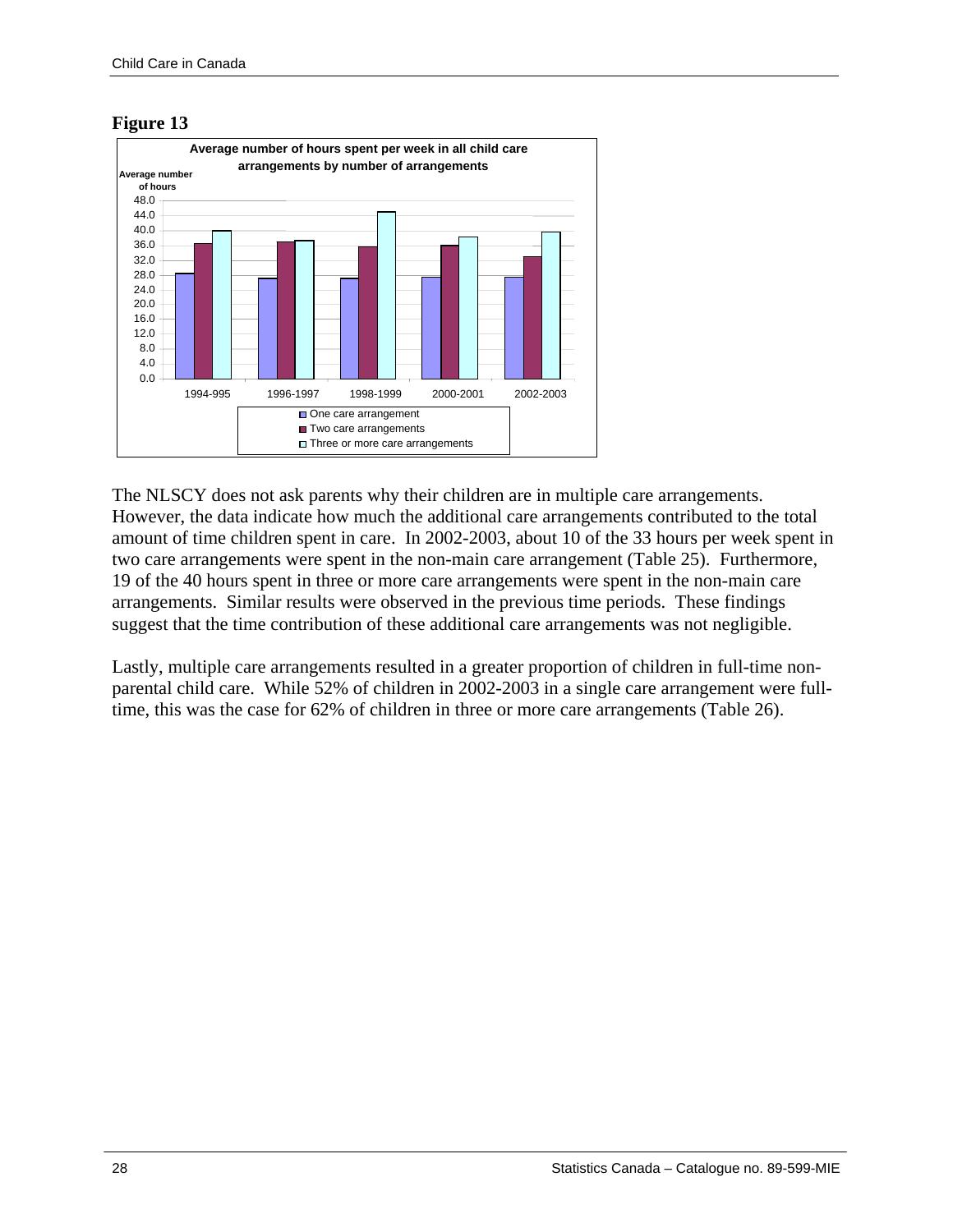### <span id="page-28-0"></span>**6. Patterns in types of child care over time**

The preceding sections of this report discussed different aspects of non-parental child care, and how they changed from 1994-1995 to 2002-2003. The following section examines patterns in the use of both parental and non-parental care. Table 27 shows the distribution of all children aged six months to five years by main type of child care, including parental care.

The purpose of this section is to examine how, as children get older, they move in and out of different types of care<sup>[21](#page-28-1)</sup>. To do so, children who were four or five years old when interviewed in 2002-2003 were studied to see how their main type of child care arrangement (including parental care) changed from 1998-1999<sup>[22](#page-28-2)</sup>. For the purposes of this discussion, 1998-1999 will be referred to as "Time 1", 2000-2001 as "Time 2" and 2002-2003 as "Time 3".

The distribution of these children by their main care arrangement at Time 1 is shown in Figure 14 and presented in Table 28. At Time 1, when the children were six to 24 months old, parental care<sup>[23](#page-28-3)</sup> was the most frequently reported (53%), followed by care outside the home with a non-relative (18%).

Table 29 presents how the type of main arrangement changed over time<sup>[24](#page-28-4)</sup>. More than one-third of children (37%) were reported as being in the same type of main child care arrangement at each of the three time periods<sup>[25](#page-28-5)</sup>, while 17% were in a different type of care arrangement at each time period.

<span id="page-28-1"></span><sup>21</sup>. Although the NLSCY can identify if the *type* of care arrangement changed from one cycle to the next, a lack of change does not necessarily mean that the caregiver or the arrangement remained the same. For example, a child in care outside the home with a non-relative in one cycle may have remained in the same *type* of arrangement by the next cycle, but changed to a new caregiver.

<span id="page-28-2"></span><sup>22</sup>. The children included in this analysis were 49 to 69 months of age at the time of interview in 2002-2003. Going back in time, these same children were 25 to 51 months old in 2000-2001, and six months to 24 months at time of interview in 1998-1999. Therefore when changes are referred to as having occurred "two years later" from 1998-1999, this refers to the approximate passage of time between interviews and does not necessarily imply that the children were exactly two years older.

<span id="page-28-3"></span><sup>23</sup>. Children in parental care were those children whose parent reported that they (the parent) did not use child care. See *Definitions* for more detail.

<span id="page-28-4"></span><sup>24</sup>. Though not presented here, the two age groups (that is, the four-year-olds and the five-year-olds) were examined separately and their results were similar.

<span id="page-28-5"></span><sup>25</sup>. Note that the interviews were two years apart and other changes in type of care could have occurred between interviews that were not captured in these data. Therefore, when the terms 'the same arrangement' or 'no change' are used, it is with the understanding that changes in the time periods not covered by the survey could have occurred.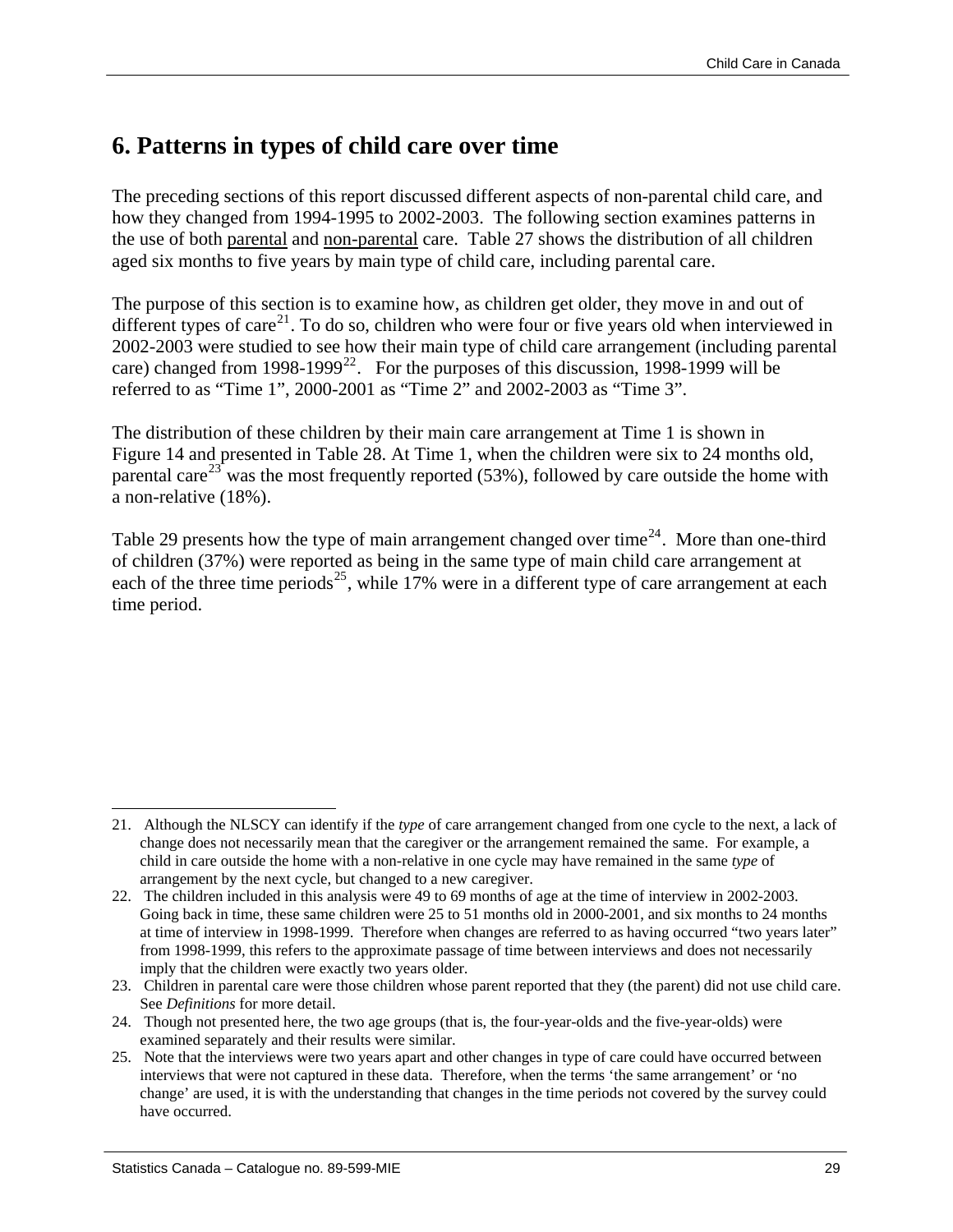<span id="page-29-0"></span>



#### *Overview of common patterns*

Whether children changed their type of arrangement over time may have been related to the type of arrangement in which they started. For example, compared to children in all of the other types of care, children who were in parental care at six to 24 months of age were the most likely to remain in it. Forty-nine percent (49%) of children who started out in parental care at Time 1 were still in this care arrangement at the two subsequent time periods (Table 30). The next most enduring type of care arrangement was care by a non-relative outside the home, with 31% of children in this type of care arrangement at all three time periods.

The other types of care were not as enduring. For example, of the children who started out in care with a relative (inside and outside the home), over half of them did not remain in or return to these types of care at a later time period.

After a detailed examination of children's movements in and out of the different types of care arrangements at all three time periods, certain patterns were evident (see Appendix A for a more in-depth description).

Parental care was prevalent throughout. As mentioned previously, many children never moved out of parental care once having started in it. Furthermore, as children grew older, a significant proportion of them moved into parental care from another type of care. There are a number of possible factors that may have contributed to this pattern. It is possible that changes to a parent's work or study hours, or the start of kindergarten may have eliminated the need for non-parental child care. Also, there was some evidence to suggest that movement into parental care from nonparental care was related to the arrival of a younger sibling in the household.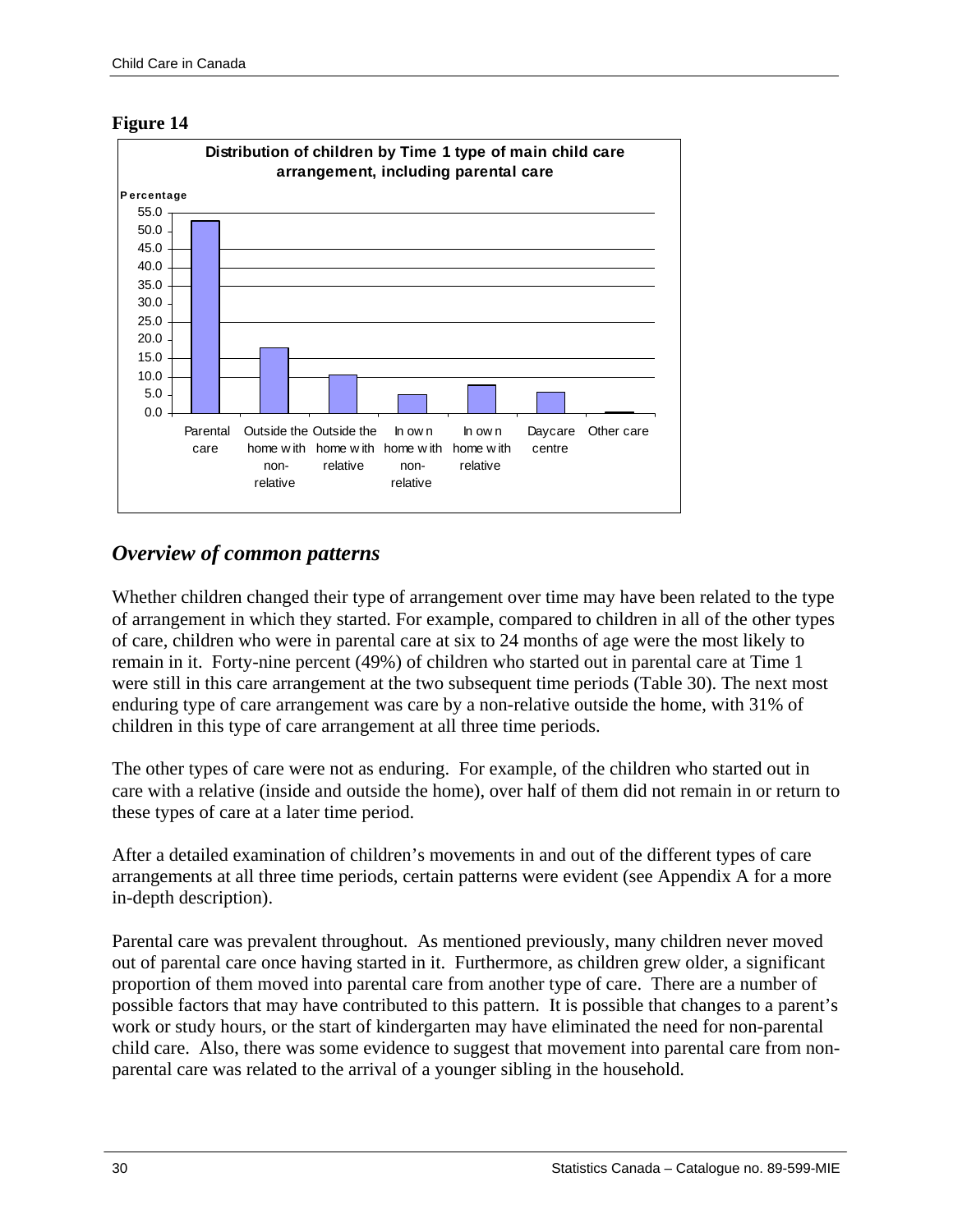Non-parental care by a relative was not a particularly enduring type of child care. If the child did not start in care with a relative at an early age, they were unlikely to move into it as they grew older. A similar pattern was observed for children who started in care at home with a nonrelative.

Movement into care with a non-relative outside the home occurred at any time. While one-third of children who started in this type of care never moved out of it, other children moved in and out as they aged.

As for daycare centres, though a relatively small proportion of children started in one, there was movement into daycare centres as children aged. Furthermore, daycare centres seemed to be the main conduit into preschools, nursery schools or before or after school programs when children reached ages four and five. About 44% of the children in preschool, nursery school or a before or after school program at age four or five were in a daycare centre two years previously.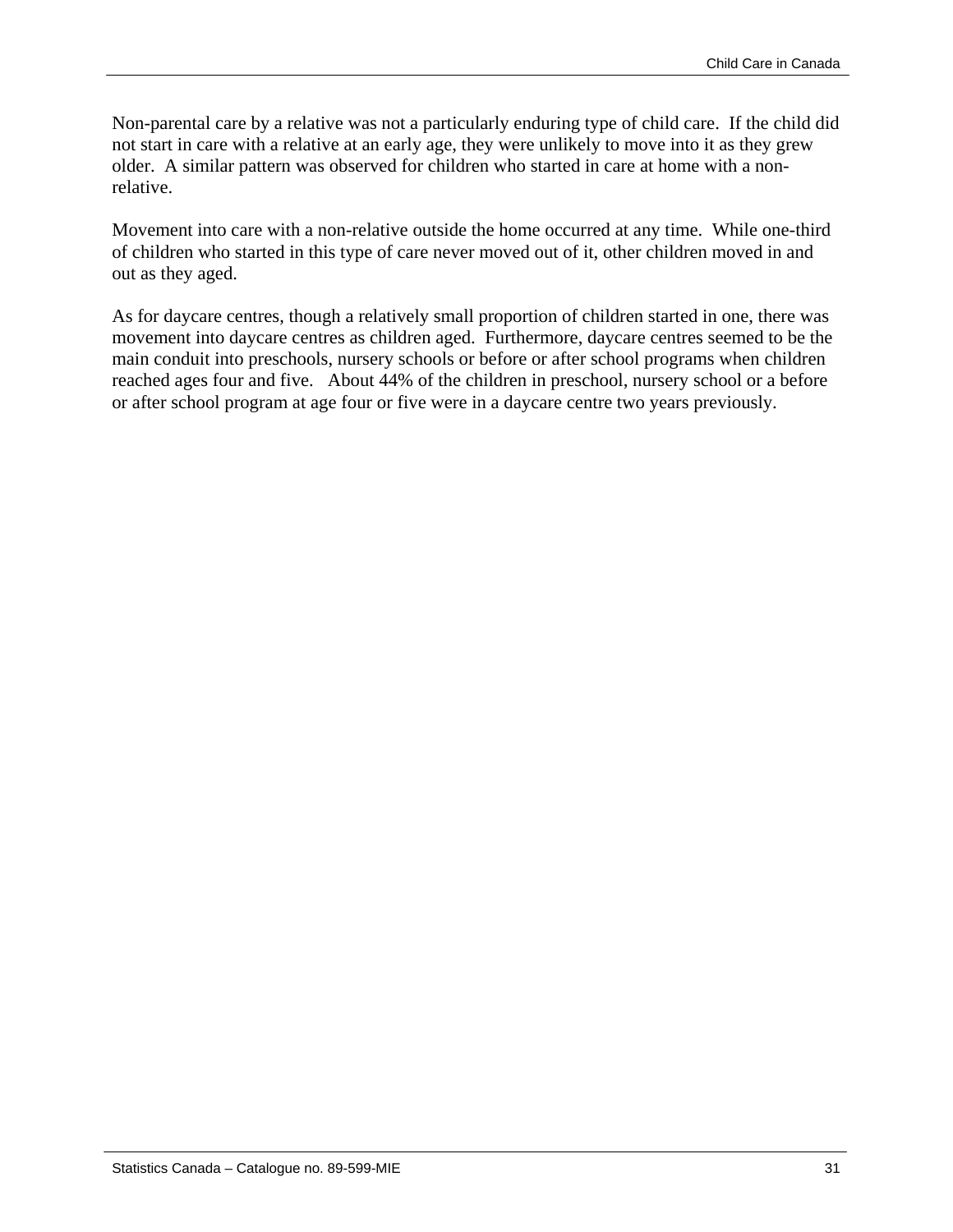### <span id="page-31-0"></span>**Appendix A**

#### *Patterns in types of child care over time*

As mentioned in the main text, both parental and non-parental types of care were examined to find out how, as children get older, they move in and out of different types of care. To do so, children who were four or five years old when interviewed in 2002-2003 were studied to see how the types of their main child care arrangements (including parental care) had changed from 1998- 1999. For the purposes of this discussion, 1998-1999 will be referred to as "Time 1", 2000- 2001 as "Time 2" and 2002-2003 as "Time 3".

#### **Patterns of care: Same type of care arrangement at Time 1 and Time 2, changed in Time 3**

Nineteen percent (19%) of children reported the same care arrangement at Time 1 and Time 2 but had moved into a new care arrangement in Time 3 (Table 29).

Children who had been in parental care at Times 1 and 2 were equally likely to go to care outside the home, remain in their own home with a relative or go to a daycare centre at Time 3. They were much less likely, however, to stay at home with a non-relative or go to 'other' care.

For those children who were cared for outside the home, or were cared for by a relative in their own home in the first two time periods, the most common change at Time 3 was a move to parental care. Furthermore, over half of children who were cared for at home by a non-relative in Time 1 and Time 2 moved to either parental care or care outside the home with a non-relative at Time 3. The move to parental care at Time 3 might have been linked to the arrival of a younger sibling in the household (about one in four of these children had gained a sibling between Time 2 and Time 3), or it may have been simply that by Time 3 the children were old enough to be in kindergarten and therefore non-parental child care was no longer needed.

A different pattern emerged for those children who had been in a daycare centre for the first two time periods; they were most likely to go to a preschool, nursery school or a before or after school program at Time 3.

#### **Patterns of care: Type of care arrangement changed in Time 2 and remained the same in Time 3**

About 16% of children reported changing their main type of care arrangement in Time 2 while staying in it in Time 3 (Table 29).

Only about 10% of children in parental care at Time 1 moved to a new care arrangement at Time 2 that remained the same at Time 3 (Table 30). However, for those who did experience it, they were most likely to move to a daycare centre.

On the other hand, children who started in non-parental care arrangements at Time 1 moved into a variety of care arrangements at Time 2. Children who were cared for by a relative (outside or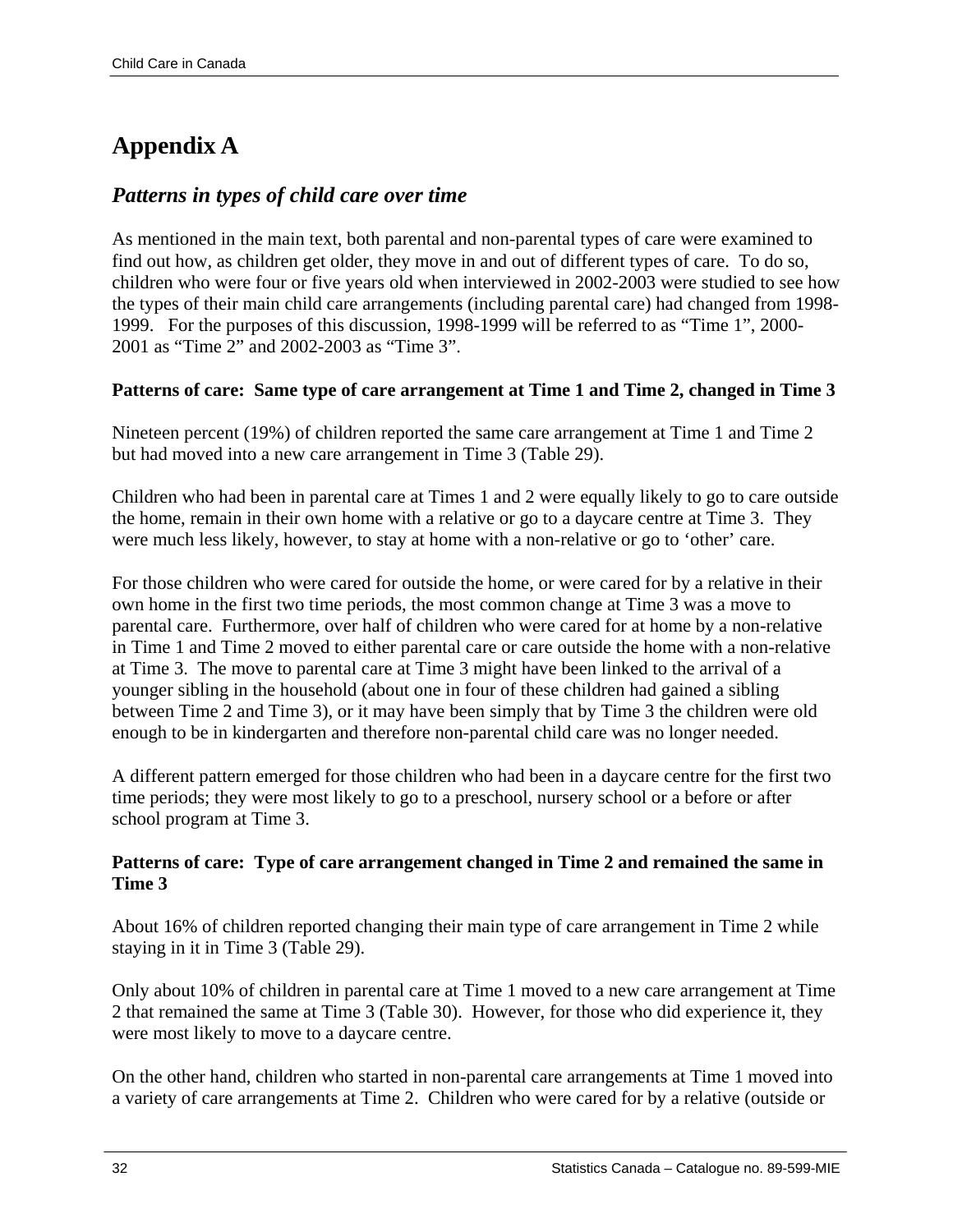inside their own home) were most likely to change to a parental care arrangement. Children who were outside their home with a non-relative were as likely to move to a parental care arrangement as to a daycare centre. Children who were cared for in the home by a non-relative were as likely to move to a parental care arrangement, to care outside the home with a nonrelative, or to a daycare centre. And children who started out in a daycare centre were equally likely to go outside their home with non-relative or move into parental care.

The movement into parental care at Time 2 from non-parental care might have been partially linked to the arrival of another child in the household. About one out of every two children who moved into parental care at Time 2 and who remained in parental care at Time 3 had reportedly gained at least one younger sibling sometime after Time 1.

#### **Patterns of care: Type of care arrangement changed in Time 2 but returned to the original type of care arrangement in Time 3**

Eleven percent (11%) of children changed their main type of care arrangement from Time 1 to Time 2, but returned to the original type of care arrangement at Time 3 (Table 29).

Children who started in parental care at Time 1 were equally likely to have been in care outside the home, in care by a relative in their own home or a daycare centre in Time 2 before returning to parental care in Time 3. One out of every four children who returned to parental care at Time 3 had also gained a younger sibling between Time 2 and Time 3.

For children in care with a relative either inside or outside their own home at Time 1, a move to parental care in Time 2 was the most common, after which they returned to their previous nonparental type of care arrangement in Time 3. Children in care outside the home with a nonrelative at Time 1 moved to either parental care or a daycare centre in Time 2 before returning to care by a non-relative outside the home in Time 3.

About one in every three children who went from non-parental care at Time 1 to parental care at Time 2 had reportedly gained at least one younger sibling between Time 1 and Time 2.

#### **Patterns of care: Type of care arrangement changed in Time 2 and again in Time 3**

Seventeen percent (17%) of children changed their type of main care arrangement at Time 2 and again at Time 3 (Table 29). The flow through the different types of care was quite varied but a discernible pattern was evident for children who started at Time 1 in parental care, in care outside the home with a non-relative or in care in their own home with a relative.

For children who started off in parental care, one common pathway was to go to care outside the home with a non-relative followed by a daycare centre or a nursery school, a preschool or a before or after school program. Another common pathway was to go to a daycare centre at Time 2 and then either to a non-relative outside the home or a nursery school, a preschool or a before or after school program.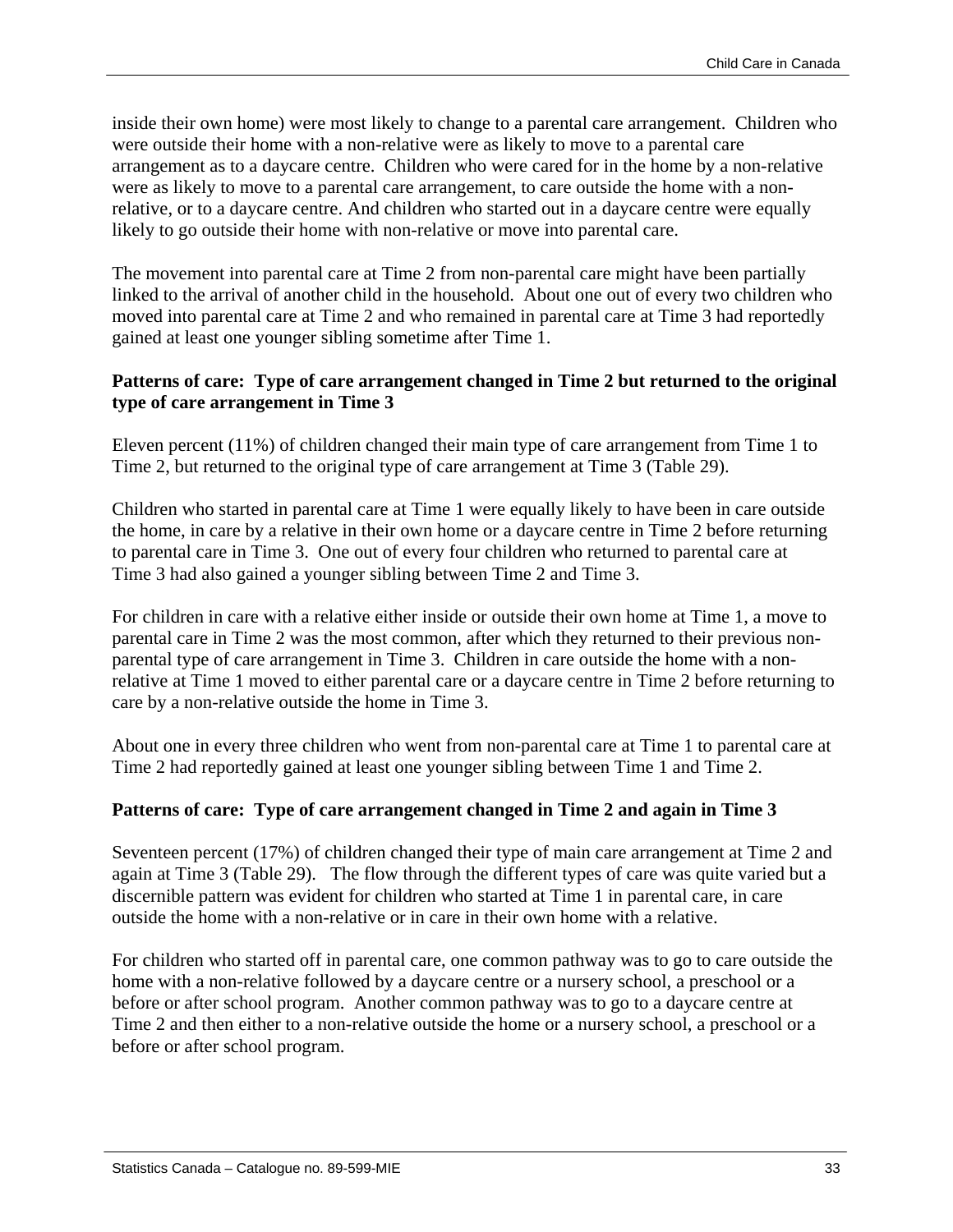Children who started off outside the home with a non-relative were likely to go to a daycare centre, followed by parental care or a nursery school, preschool, or a before or after school program. Children who went on to parental care at Time 2 were equally likely to go to any one of the other types of care.

Lastly, children who started in care at home with a relative were likely to move to another form of relative care. Some of these children who started in care with a relative at home at Time 1 went to parental care in Time 2, and then to care outside the home with a relative in Time 3. For others the reverse was true; they went to care outside the home with a relative in Time 2 followed by parental care in Time 3.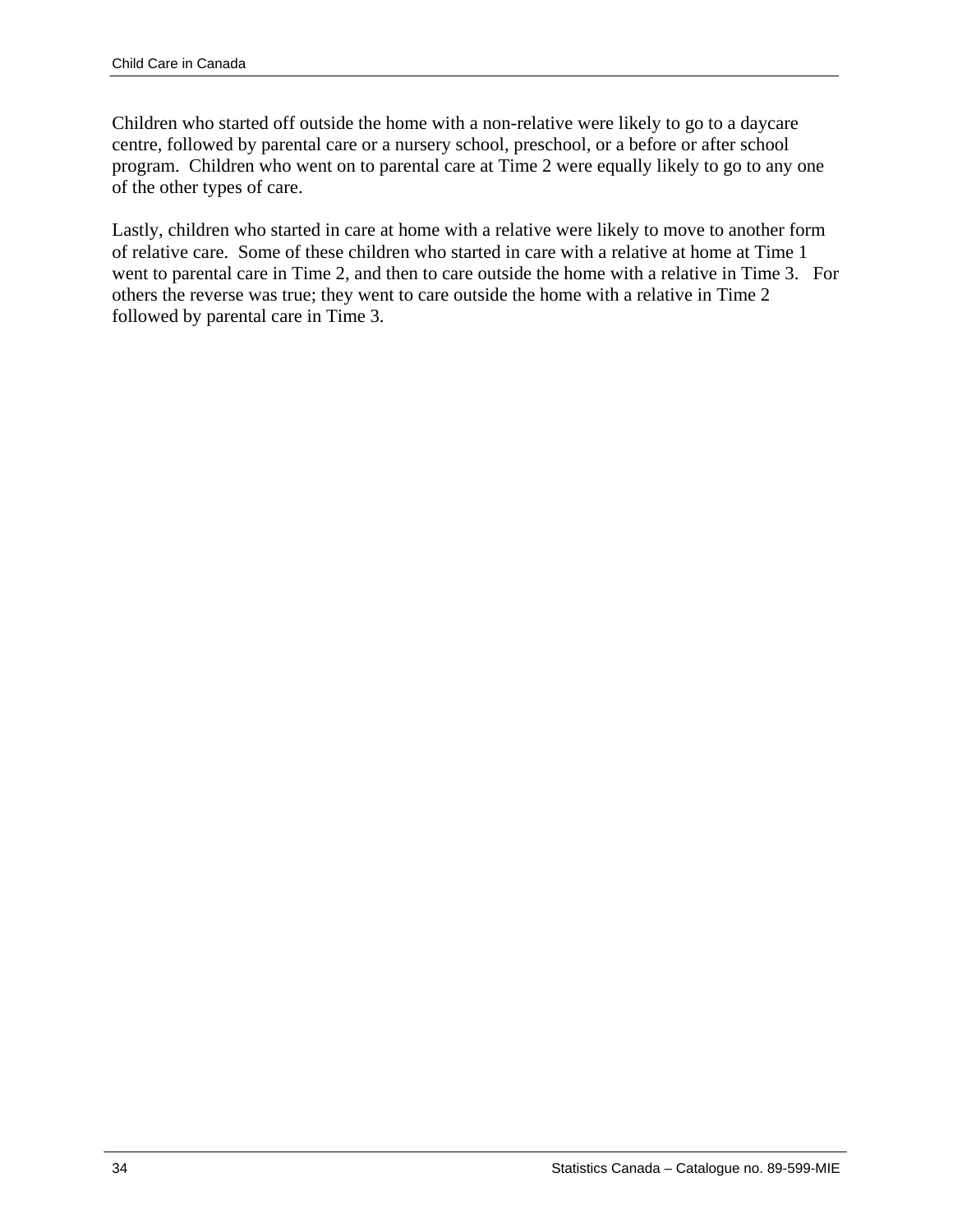### <span id="page-34-0"></span>**References**

Doherty, G., Friendly, M., and J. Beach. *OECD Thematic Review of Early Childhood Education and Care – Canadian Background Report*. 2003.

Friendly, M. and Beach J. 2005. *Early childhood education and care in Canada: 2004*. Toronto, ON: Childcare Resource and Research Unit, University of Toronto.

Fuller, B., Keiley, M.K., Singer, J.D., and Wolf, A. 1998. Early Child-Care Selection: Variation by Geographic Location, Maternal Characteristics, and Family Structure. *Developmental Psychology*, 34(5), 1129-1144.

Government of Canada. Employment Insurance Act – Amendments – Bill C-32, tabled on February 28, 2000. Available at [http://www.hrsdc.gc.ca/en/ei/legislation/c32.shtml.](http://www.hrsdc.gc.ca/en/ei/legislation/c32.shtml) Accessed June 23, 2005.

King, D. and MacKinnon, C.E. 1988. Making Difficult Choices Easier: A Review of Research on Day Care and Children's Development. *Family Relations*, 37, 392-398.

Lefebvre, P. and Merrigan, P. *Low-fee (\$5/day/child) Regulated Childcare Policy and the Labor Supply of Mothers with Young Children: A Natural Experiment from Canada.* Presented at the Conference of the Canadian Research Data Centre Network, May 2005.

Leseman, P.P.M. *Early childhood education and care for children from low-income or minority backgrounds*. OECD, 2002.

Marshall, Kathryn. 2003. "Benefiting from extended parental leave." *Perspectives on Labour and Income* (Statistics Canada, Catalogue no. 75-001-XIE) vol. 4, no. 3. March 2003 online edition.

National Institute of Child Health and Human Development (NICHD) Early Child Care Research Network. 2001. Child Care and Children's Peer Interaction at 24 and 36 Months: The NICHD Study of Early Child Care. *Child Development*, 72(5), 1478-1500.

NICHD Early Child Care Research Network. 1998. Early Child Care and Self-Control, Compliance, and Problem Behaviour at Twenty-Four and Thirty-Six Months. *Child Development*, 69(4), 1145-1170.

Norris, C., Brink, S. and Mosher, P. 1999. *Measuring Non-Parental Care in the NLSCY: Content and Process Issues*. Applied Research Branch Research Paper T-00-1E. Ottawa, ON: Human Resources Development Canada (now known as Social Development Canada).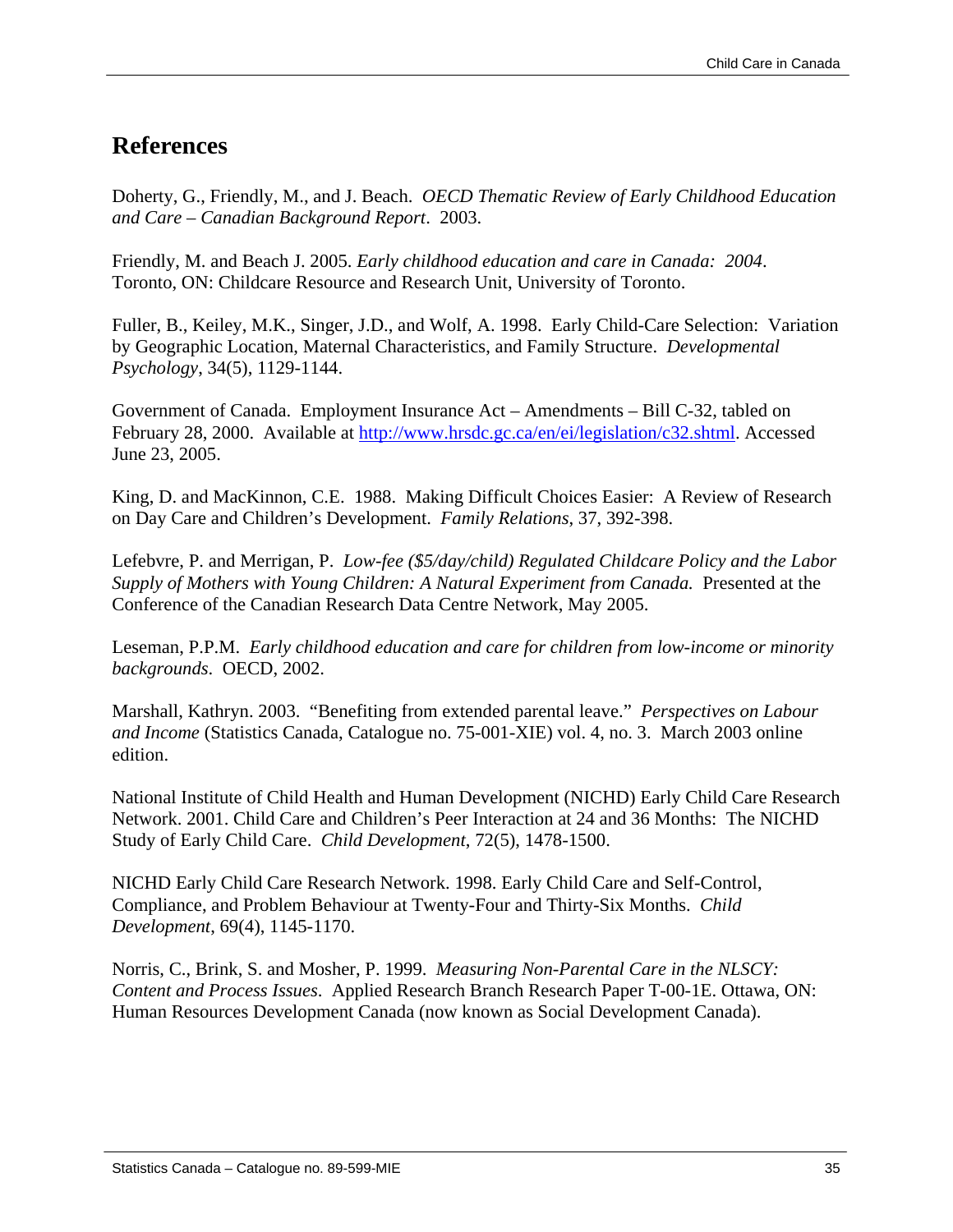Owen, M.T. *Child care and the development of young children (0-2)*. In: Tremblay RE, Barr RC, Peters RDeV, eds. Encyclopedia on Early Childhood Development [online]. Montreal, Quebec: Centre of Excellence for Early Childhood Development; 2003: 1-6. Available at [http://www.excellence-earlychildhood.ca/documents/OwenANGxp.pdf](http://www.excellence-earlychildhood.ca/documents/BarnettANGxp.pdf). Accessed April 19, 2005.

*Quality in early learning and child care services: papers from the European Commission Childcare Network.* Childcare Resource and Research Unit: October 2004.

Seifert, T., Canning, P. and Lindemann, B. 2001. *A Study of Family, Child Care and Well-Being in Young Canadian Families.* Applied Research Branch Research Paper W-02-3-1E. Ottawa, ON: Human Resources Development Canada (now known as Social Development Canada).

Statistics Canada. *Women in Canada: Work Chapter Updates*. 2003. Catalogue no. 89F0133XIE.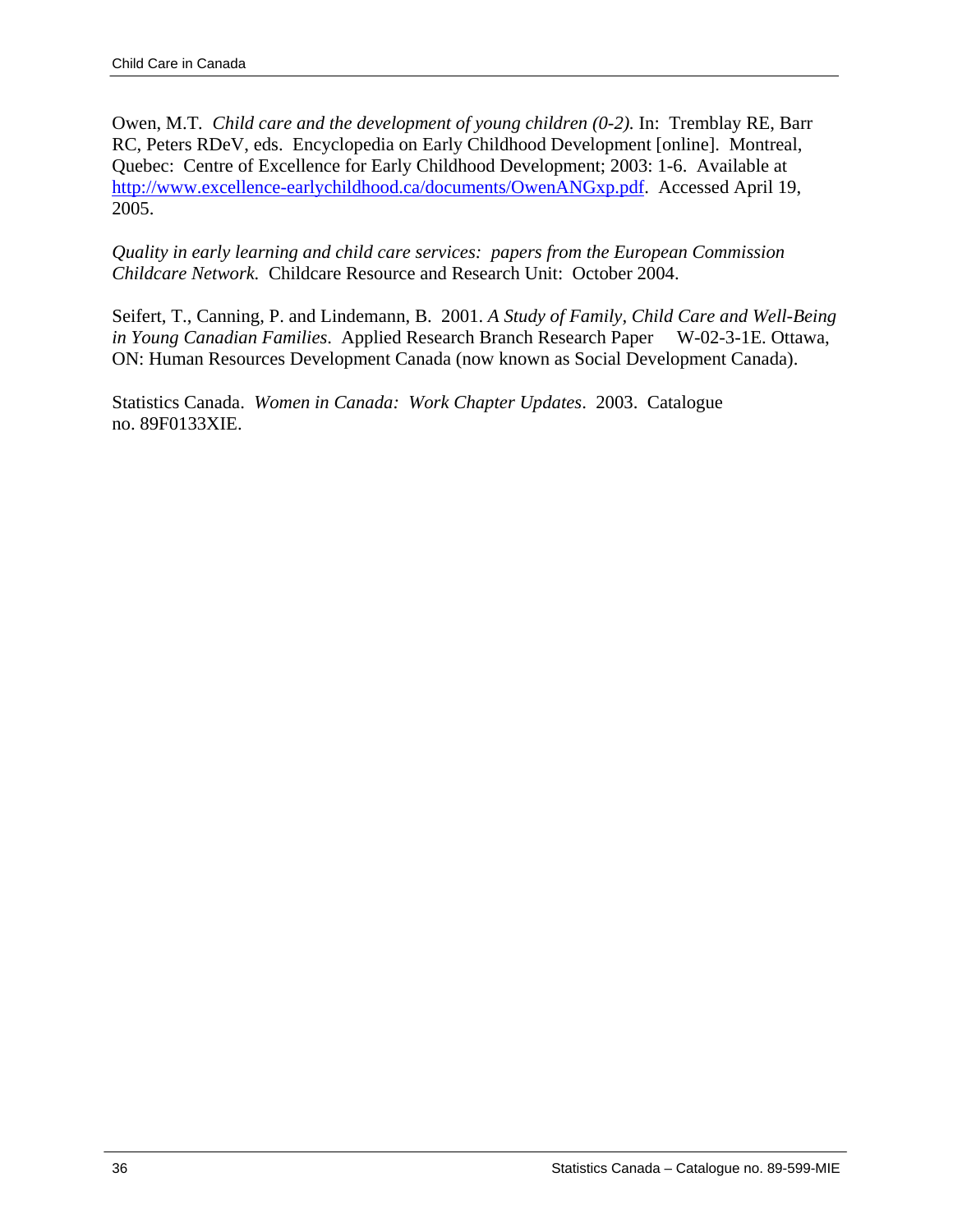# **The National Longitudinal Survey of Children and Youth**

# *Survey objectives*

The National Longitudinal Survey of Children and Youth (NLSCY) is a long-term study of Canadian children that follows their development from birth to early adulthood. The NLSCY began in 1994 and is jointly conducted by Statistics Canada and Social Development Canada (the former Human Resources Development Canada). The survey is designed to collect information about factors influencing the social, emotional and behavioural development of children, and to monitor the impact of these factors on their development over time. The survey covers a broad range of topics including health, physical development, learning, behaviour, and social environment (family, friends, schools and communities).

# *Survey design*

The NLSCY sample frame in the first cycle of the survey, in 1994-1995, was based on the Labour Force Survey (LFS), a monthly survey of households in Canada conducted by Statistics Canada. Households with children aged zero to 11 years old in the 10 provinces were selected from the LFS in 1994 to participate in the NLSCY. Of 26,000 eligible households, 23,000 responded.

The first cycle of the NLSCY was conducted in 1994 and early 1995. The longitudinal cohort from that cycle has been monitored every two years since then, with data collection taking place in 1994-1995, 1996-1997, 1998-1999, 2000-2001, 2002-2003 and 2004-2005. New panels of children have been added to the survey each year. The present report is based on data from Cycles 1 to 5, as Cycle 5 was the most recent cycle of data available at the time of writing.

For children under 16 years of age, most of the information in the survey is provided by the person most knowledgeable about the child (known as the PMK and as the "reporting parent" in this report), usually the mother. She provides information about herself, the household and family, and the child. In addition, children 10 and over provide some information about themselves on a self-completed questionnaire. Direct measures of the child's abilities may also be taken, depending on the child's age. School teachers and principals also complete a survey, again depending on the age and school status of the child, and on whether permission is given by the parent.

# *The present sample*

Five cycles of NLSCY data were used in this analysis. The collection periods were as follows: 1994-1995, 1996-1997, 1998-1999, 2000-2001, and 2002-2003. Children were selected based on their age (in months) at time of interview (variable \_mmcdq1b where '\_' is an A in Cycle 1 through to an E in Cycle 5). All children aged six to 71 months were selected in each cycle.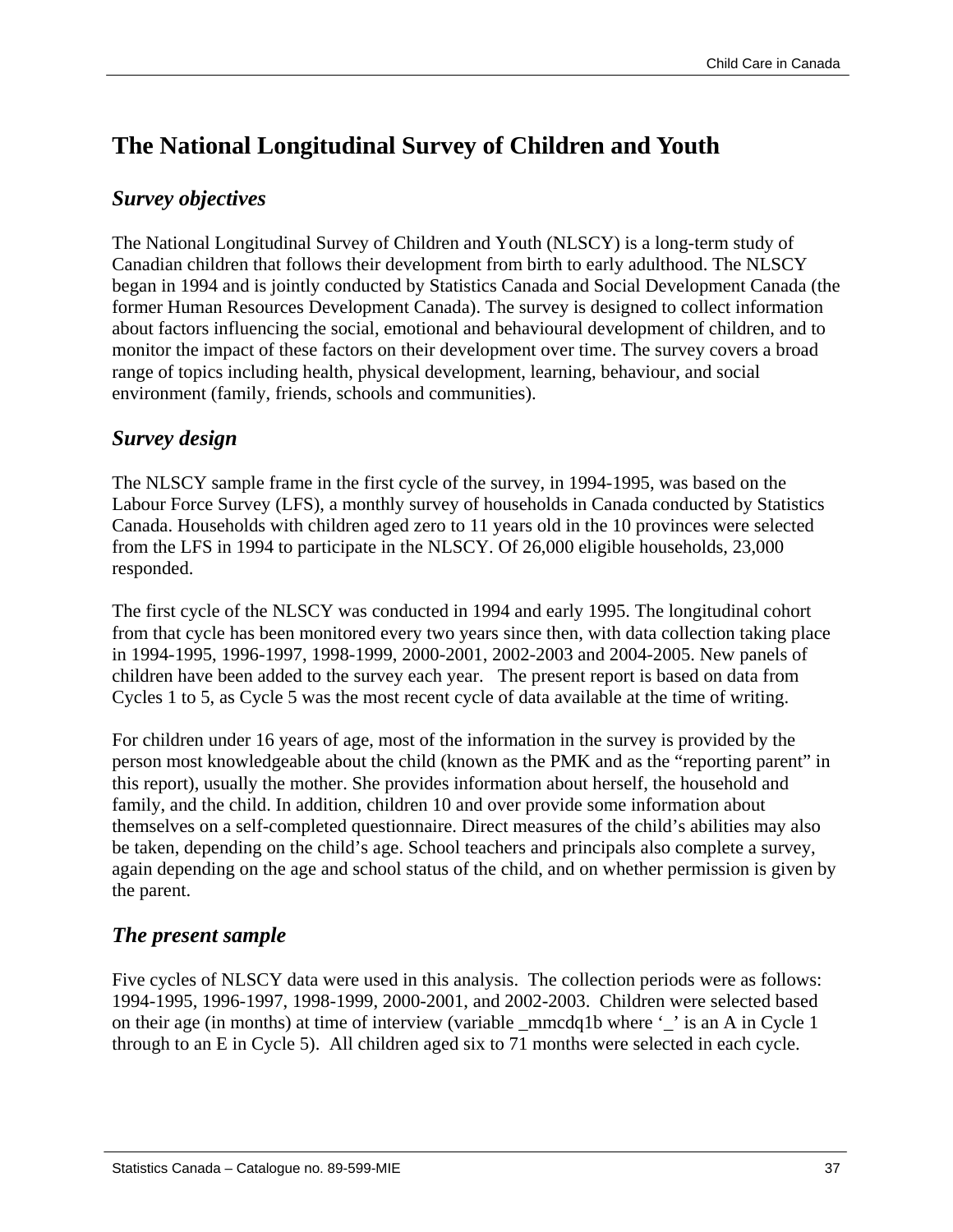## *Cross-sectional estimates*

For all cross-sectional estimates, the following cross-sectional survey and bootstrap weights in the NLSCY datasets were used:

| Cycle   | <b>Collection</b><br>period | Sample size<br>(children 6<br>to 71<br>months) | <b>Survey weight</b><br>variable | <b>Bootstrap weight file</b> |
|---------|-----------------------------|------------------------------------------------|----------------------------------|------------------------------|
| Cycle 1 | 1994-1995                   | 11,381                                         | AWTCW01C                         | bvc 1t.sas7bdat              |
| Cycle 2 | 1996-1997                   | 10,101                                         | BWTCW01C                         | BVC 2T.sas7bdat              |
| Cycle 3 | 1998-1999                   | 19,988                                         | CWTCW01C                         | bvar cross.sas7bdat          |
| Cycle 4 | 2000-2001                   | 15,981                                         | DWTCW01C                         | bvar cross.sas7bdat          |
| Cycle 5 | 2002-2003                   | 12,795                                         | EWTCW01C                         | bvar cross.sas7bdat          |

## *Longitudinal estimates*

The sub-sample of children selected for the analysis in the section entitled *Patterns in types of child care over time* were children 48 to 69 months of age at time of interview in Cycle 5. Although children 70 or 71 months old were also of interest (as they would also have been five years old), there were no children at these ages in the sample.

The selected children in Cycle 5 were then linked to their data from Cycle 4 (at which time they were 25 to 51 months olds) and Cycle 3 (at which time they were six to 24 months old – the six month cut-off was used to maintain consistency with the way the sample was selected for the cross-sectional analysis), and only those children with data in all three cycles were retained in the analysis. To begin there were 6,146 children selected in Cycle 5. One of these children was not interviewed in Cycle 4, and another two children were not interviewed in Cycle 3. A further 349 children were under the age of six months in Cycle 3 and were also excluded. Therefore, 5,794 children who were interviewed in all three cycles and who fell into the appropriate age groups were used in the analysis.

The survey weight used for all longitudinal estimates was EWTCW01L. The bootstrap weights used for variance estimation were found in the file: bvar\_long3.sas7bdat.

Not all respondents had complete data for the main type of care arrangement for all three cycles. Therefore, a further 221 respondents were excluded from the analysis, leaving 5,573 respondents.

# *Data analysis*

The ninety-five percent (95%) upper and lower confidence intervals for all of the estimates of proportions and estimates of means were generated by SUDAAN. This software package allows the user to identify and incorporate the appropriate bootstrap weights needed to calculate the variances of estimates.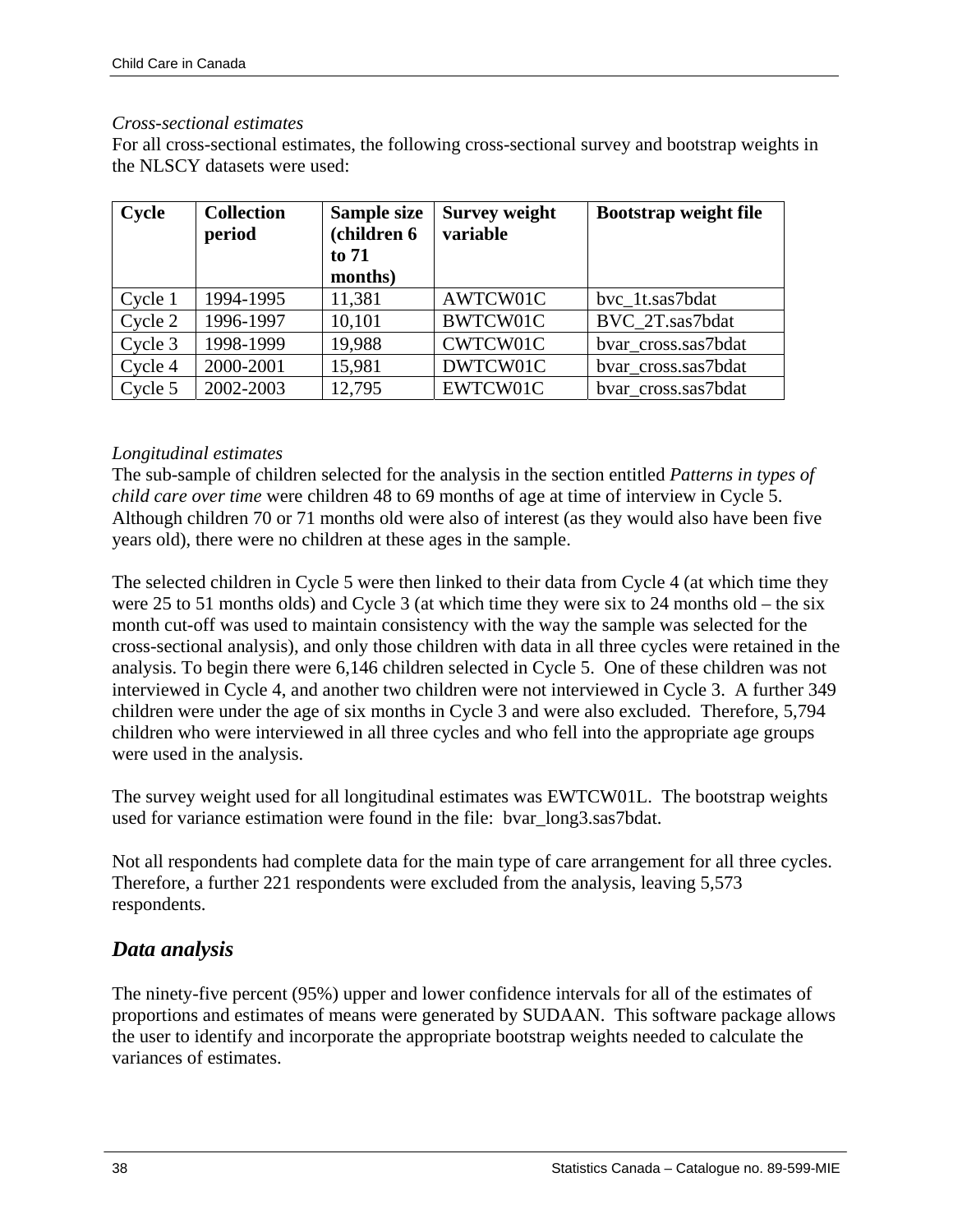In the report, statistically significant differences between the 1994-1995 and 2002-2003 estimates were considered to be those in which the confidence limits did not overlap. Significance tests of differences were not conducted, with one exception:

 for some of the main types of care discussed in the section of the paper called *Type of main care and province*, a particular province was identified as having the highest or lowest rate in 2002-2003. These statements are based on the results of a t-test of the significance of the difference between the identified province's specific type of care rate and the same type of care rate of all the other provinces. The evaluation of significance was at the  $p \le 0.001$  level.

In this report, coefficients of variation (CVs) - relative measures of variability that can be used to compare the quality of estimates - were not included in any of the tables. The reader should note, however, that CVs were calculated for all estimates, and only those with a CV less than or equal to 33.3% were presented. Statistics Canada considers estimates with CVs in excess of 33.3% to be of unacceptable quality and therefore any estimate with a CV greater than 33.3% was suppressed and replaced by an 'F' in this report.

## *Data quality issues*

**Community type.** In 1994-1995, a greater proportion of respondents were classified as living in a 'rural' community than in subsequent time periods. Analysis of the data suggests that a significant number of households that were considered 'small urban' in subsequent time periods, were coded as 'rural' in 1994-1995. Therefore, the assignment of community type in 1994-1995 was not consistent with how community type was assigned in 1996-1997 through to 2002-2003.

**Non-parental child care and parental paid work/study status.** A child was classified as being in non-parental child care if the reporting parent answered 'yes' when asked if they (and their spouse) currently use child care while they (the parent(s) are at work or studying. This question does not specify work as being work for pay or profit. As such, respondents are able to interpret the question in their own way. This has resulted in some children reportedly being in non-parental child care when one of their two parents was not working for pay nor studying. What this parent was doing is unknown; he/she may have been doing unpaid work, volunteer work or may have considered taking care of his/her household as work. The data quality implication is that it is possible that other parents in a similar situation (i.e. doing unpaid work, volunteer work, household work) may have answered 'no' to the child care question because they did not consider these activities to be work. Unfortunately, it is difficult to measure the effect of this on the estimates. Users should then be cautious if specifically interested in the group of children in non-parental child care who lived with two parents where only one parent worked for pay or studied, as they may not be representative of this group as it exists in the population.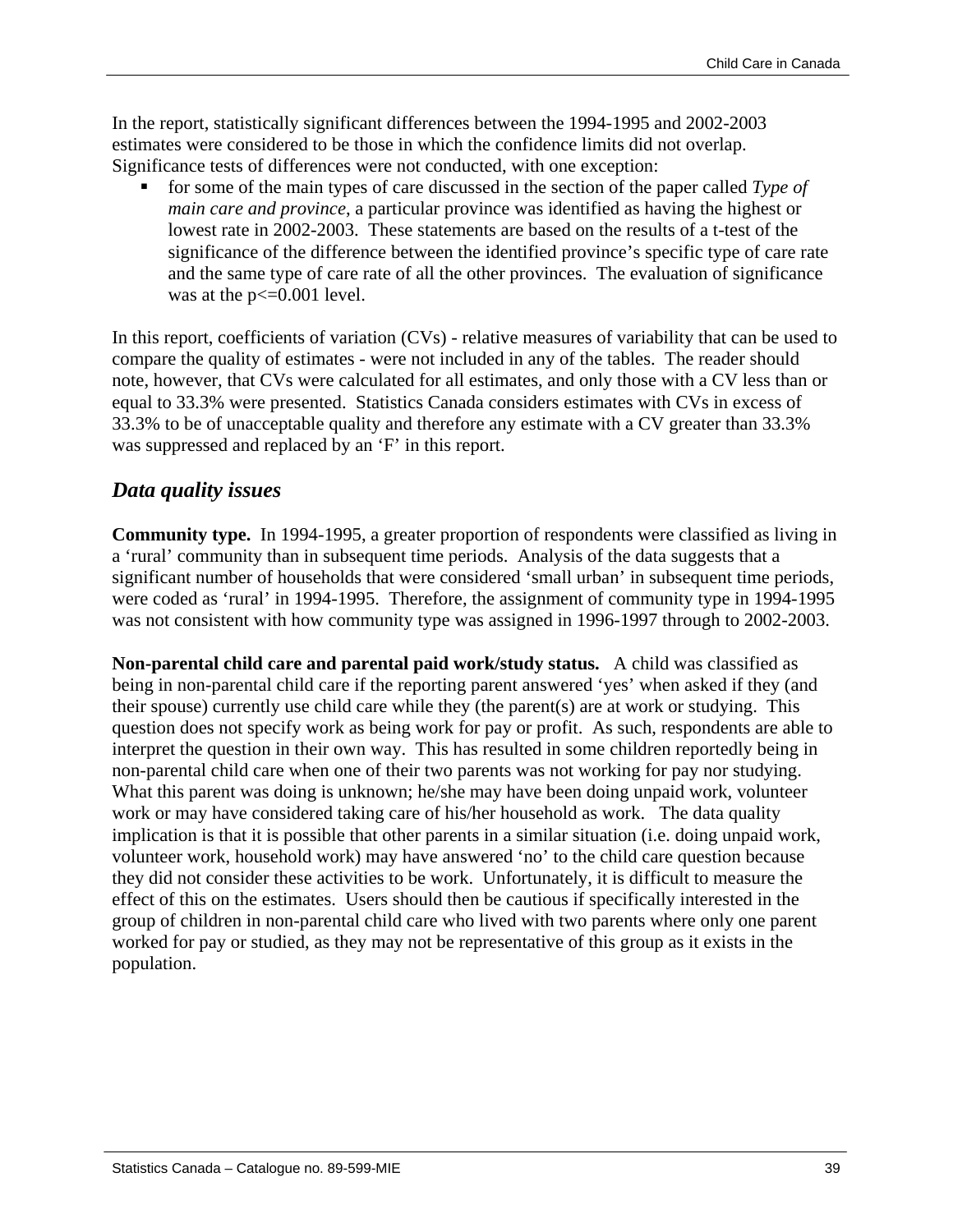# **Definitions**

**Children**: the children included in the cross-sectional analyses in this report were aged six months to 71 months at the time of interview. They were divided into the following age groups: Less than 1 year old: children aged 6 to 11 months One year old: children aged 12 to 23 months Two years old: children aged 24 to 35 months Three years old: children aged 36 to 47 months Four years old: children aged 48 to 59 months Five years old: children aged 60 to 69 months (no children 70 or 71 months in the sample)

**Non-parental child care:** refers to care a child received that was not from their mother, father or guardian. The reporting parent (or guardian) was asked whether they used child care while the reporting parent (and spouse) was at work or studying. Children were identified as being in child care if the reporting parent replied 'yes'. Note that the 'at work' part of the question may have been interpreted not only as paid work but unpaid work, volunteer work, or something else considered by the respondent to be work. See *Data quality issues* for more information.

**Parental care:** refers to care a child received from a parent or guardian. The reporting parent (or guardian) was asked whether they used child care while the reporting parent (and spouse) was at work or studying. Children were identified as being in parental care if the reporting parent replied 'no'. Note that the reporting parent may have replied 'no' for a number of reasons, two of which could be a) the parent(s) was/were not working or studying, or b) while at work or studying, the parent(s) did not use child care.

**Main child care arrangement:** refers to the non-parental child care arrangement in which the child spent the most hours per week, as reported by the parent. There are six main care arrangements discussed in the report: care outside the child's home by a non-relative; care outside the child's home by a relative; care in the child's home by a non-relative; care in the child's home by a relative (including care by a sibling); care in a daycare centre; and 'other' care which includes nursery school or preschool, before or after school programs, or other unspecified non-parental care.

**Care in own home:** child care arrangement where child is cared for in their own home. This type of care can be by a relative (not a parent or guardian) or a non-relative.

**Care outside the home:** child care arrangement where child is cared for in someone else's home. This type of care can be by a relative (not a parent or guardian) or a non-relative, but does **not** include daycare centres.

**Care in daycare centre**: child care arrangement where child is cared for in a daycare centre. This is considered a separate category from "care outside the home with a non-relative".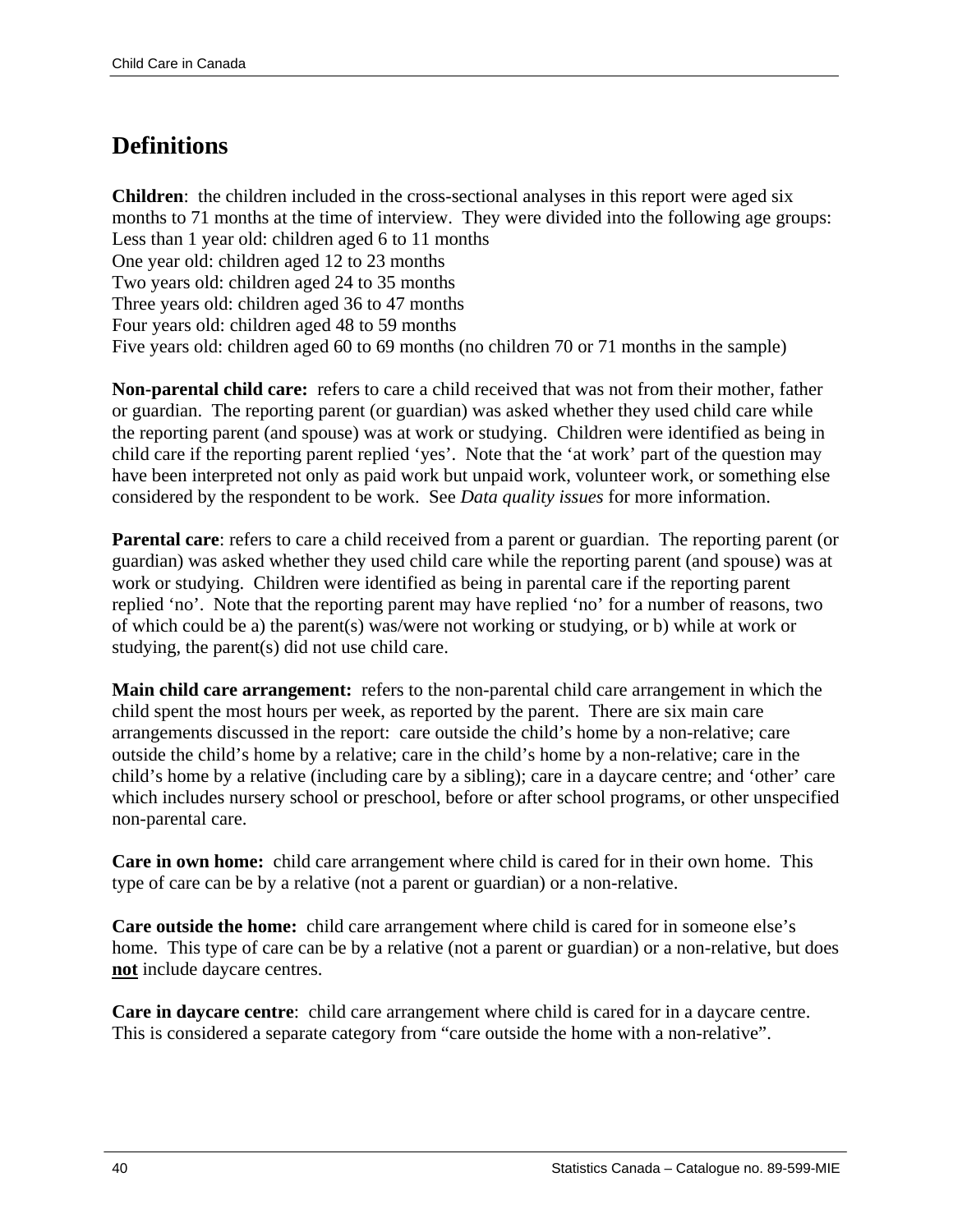**Other care:** this type of care combines nursery school/preschool, before or after school programs, or other unspecified care. In Cycle 1 (1994-1995) and in Cycle 2 (1996-1997), nursery school/preschool was not offered as a response category to respondents.

**Care with/by a non-relative:** the caregiver is neither a relative nor a parent or guardian.

**Care with/by a relative:** the caregiver is a member of the child's family but is not a parent. This includes brothers and sisters.

**Licensed child care**: the parent reported that the care arrangement has been licensed by the government or approved by a family daycare agency.

**ECE trained**: the parent reported that the caregiver has some training in early childhood education or child care, at the college or university level.

**Full-time child care:** the child spends 30 hours or more per week in non-parental child care.

**Part-time child care:** the child spends less than 30 hours per week in non-parental child care.

**Person Most Knowledgeable (PMK):** this is the individual who identifies him/herself as being the most knowledgeable about the child. This person is referred to as the "reporting parent" in this report. In the majority of cases, the PMK is the child's biological mother, followed by the biological father. The percentage distribution for all time periods is as follows:

| Cycle     | PMK is        | PMK is         | PMK is       |
|-----------|---------------|----------------|--------------|
|           | biological    | biological     | other $(\%)$ |
|           | mother $(\%)$ | father $(\% )$ |              |
| 1994-1995 | 89.1          | 9.0            | 1.9          |
| 1996-1997 | 90.0          | 8.1            | 1.9          |
| 1998-1999 | 91.8          | 6.9            | 1.3          |
| 2000-2001 | 87.3          | 11.1           | 1.6          |
| 2002-2003 | 84.7          | 13.9           | 1.4          |

**Two-parent/single-parent households:** the parent(s) in these households can be biological, step, foster or adoptive. The single-parent category also includes a small number of children who did not live with a parent.

**Level of household income:** The level of household income variable used in this report is based on the *ratio* of pre-tax household income to the low-income cut-off (LICO) level as reported by Statistics Canada for the size and location of the child's household. The following information on the income ratio variable was taken from the Microdata User Guide of the NLSCY for Cycle 1 (Statistics Canada n.d.a).

*NLSCY children can be classified as living in households of various income levels. An income ratio has been derived and assigned to each child record and can be*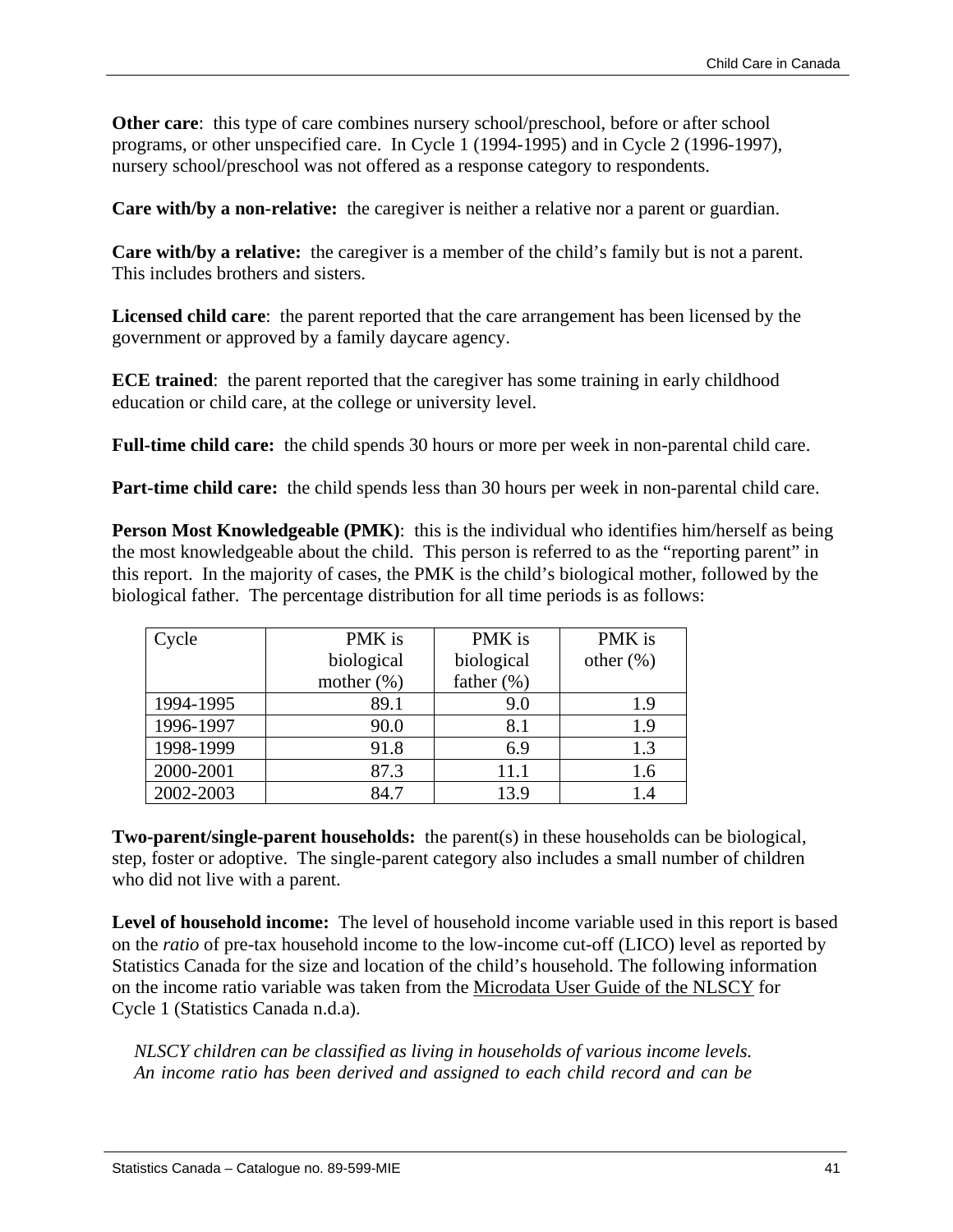*used for analytical purposes to further understand the economic situation of the child. The following is a description of how this ratio was calculated.* 

*Every year Statistics Canada establishes what are known as the low-income cutoffs, which are derived by considering expenditure to income patterns observed in the most recent Family Expenditure Survey. These thresholds or values are calculated for different urban-size and family-size categories and are updated annually using the Consumer Price Index.* 

*The cut-offs that were derived for 1994 were used to calculate the NLSCY income ratio. The ratio was simply calculated to be the household income divided by the cut-off value (p.63-64).* 

Similar procedures were used to calculate the NLSCY household income ratios in subsequent cycles.

The level of household income variable in the present report was divided into four categories: below the LICO (the ratio had an unrounded value of 0 to less than 1); equal to less than two times the LICO (the ratio had an unrounded value of 1 to less than 2); two to less than three times the LICO (the ratio had an unrounded value of 2 to less than 3); and three times the LICO or above (the ratio had an unrounded value of 3 or greater).

**Community type:** the rural or urban designation is based on the size of the area of residence in which the child lives. "Urban" is the combination of the following categories: urban, population  $\langle 30,000;$  urban, population 30,000 to 99,999; urban, population 100,000 to 499,999; and urban, population 500,000 or over (see *Data quality issues* for more information).

**Parental paid work/study status:** this derived variable combines the answers of both parents (if applicable) to whether they were attending a school, college or university at the time of interview, and whether they were working for pay or profit at the time of interview.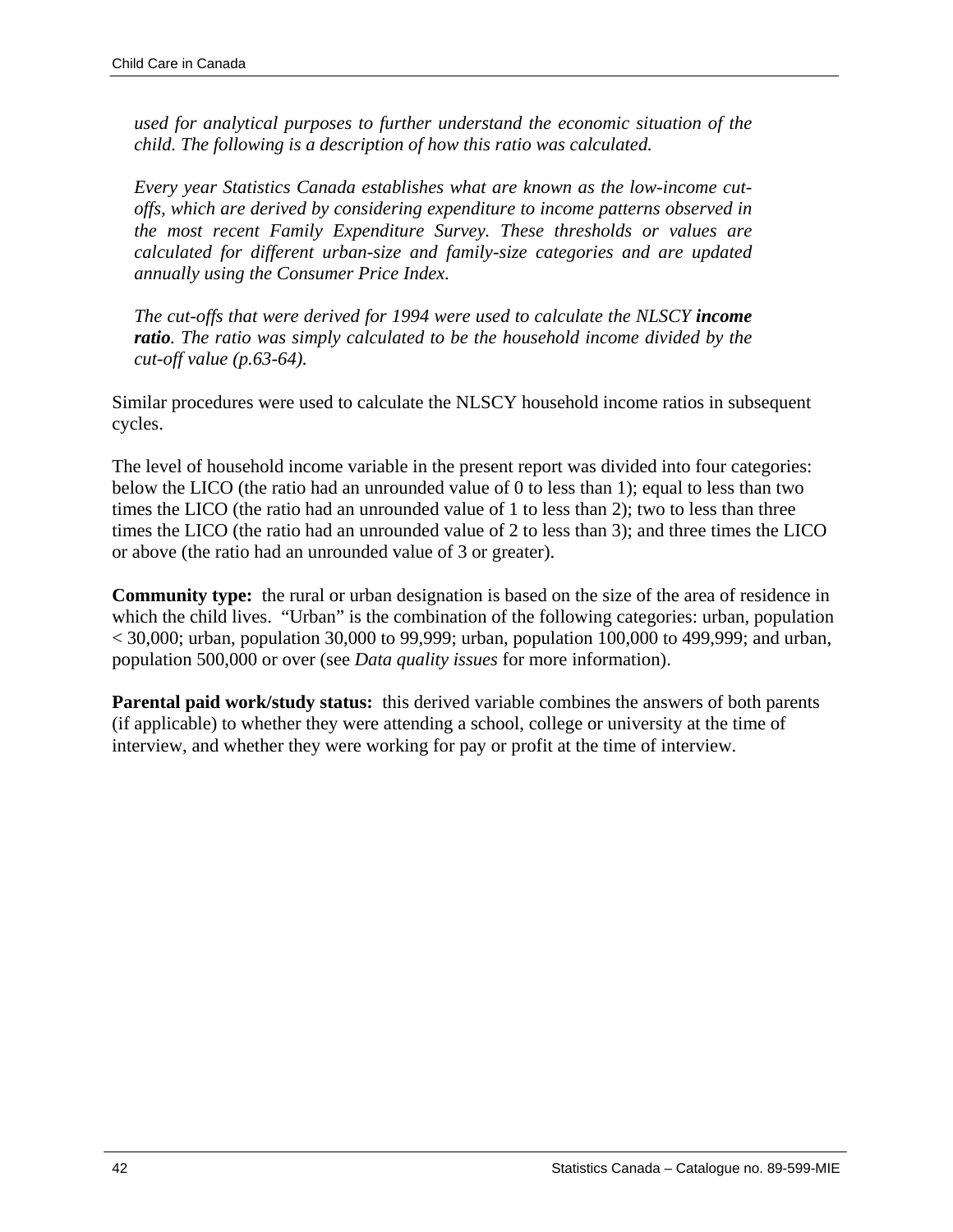# **Tables**

|                        | Lower 95%        |                 | Upper 95%        |
|------------------------|------------------|-----------------|------------------|
|                        | Confidence Limit | % in child care | Confidence Limit |
| 1994-1995              | 40.2             | 41.9            | 43.5             |
| 1996-1997              | 42.7             | 44.4            | 46.2             |
| 1998-1999              | 49.7             | 50.9            | 52.1             |
| 2000-2001 <sup>1</sup> | 51.6             | 52.8            | 54.0             |
| 2002-2003              | 52.4             | 53.6            | 54.7             |

## **Table 1. Proportion of children in non-parental child care**

**Note:**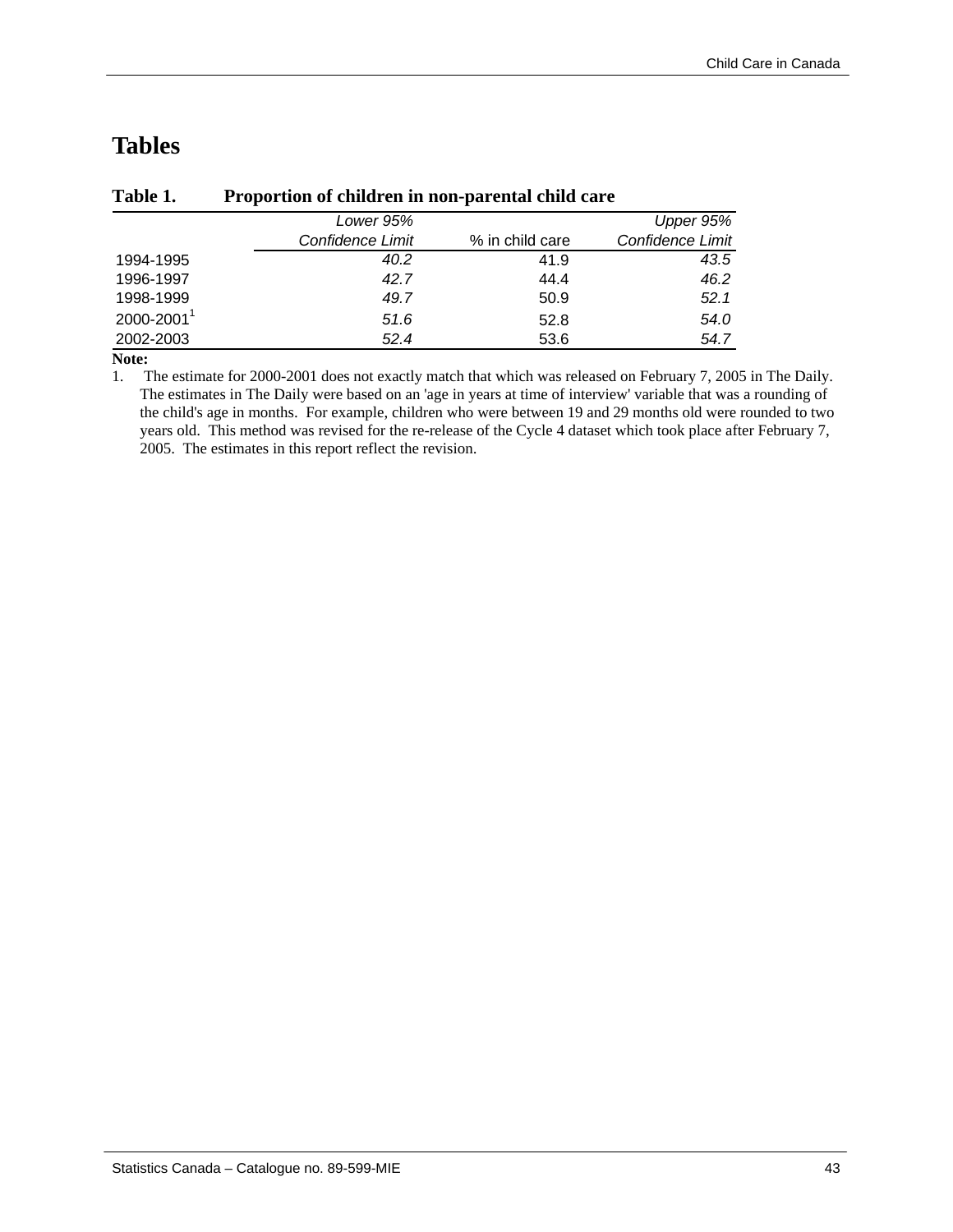|                          | Lower 95%        |                 | Upper 95%        |
|--------------------------|------------------|-----------------|------------------|
|                          | Confidence Limit | % in child care | Confidence Limit |
| 1994-1995                |                  |                 |                  |
| 6 months to under 1 year | 32.1             | 36.0            | 40.0             |
| 1 year                   | 40.4             | 43.3            | 46.3             |
| 2 years                  | 40.8             | 44.5            | 48.2             |
| 3 years                  | 38.8             | 42.4            | 46.0             |
| 4 years                  | 38.1             | 41.5            | 45.1             |
| 5 years                  | 37.1             | 40.8            | 44.6             |
| 1996-1997                |                  |                 |                  |
| 6 months to under 1 year | 30.5             | 34.3            | 38.4             |
| 1 year                   | 42.4             | 45.4            | 48.5             |
| 2 years                  | 43.4             | 46.8            | 50.2             |
| 3 years                  | 40.4             | 43.7            | 47.1             |
| 4 years                  | 44.0             | 48.1            | 52.3             |
| 5 years                  | 39.3             | 43.7            | 48.1             |
| 1998-1999                |                  |                 |                  |
| 6 months to under 1 year | 34.3             | 37.9            | 41.7             |
| 1 year                   | 47.7             | 49.2            | 50.6             |
| 2 years                  | 51.0             | 54.6            | 58.1             |
| 3 years                  | 54.3             | 57.2            | 60.0             |
| 4 years                  | 48.5             | 51.9            | 55.4             |
| 5 years                  | 47.0             | 48.4            | 49.8             |
| 2000-2001                |                  |                 |                  |
| 6 months to under 1 year | 39.8             | 44.0            | 48.2             |
| 1 year                   | 47.3             | 50.4            | 53.4             |
| 2 years                  | 52.2             | 54.3            | 56.4             |
| 3 years                  | 52.8             | 55.2            | 57.5             |
| 4 years                  | 53.2             | 56.9            | 60.5             |
| 5 years                  | 49.5             | 52.2            | 54.9             |
| 2002-2003                |                  |                 |                  |
| 6 months to under 1 year | 25.0             | 28.6            | 32.5             |
| 1 year                   | 53.1             | 56.1            | 59.1             |
| 2 years                  | 55.2             | 58.1            | 60.9             |
| 3 years                  | 54.9             | 57.7            | 60.5             |
| 4 years                  | 53.3             | 55.7            | 58.1             |
| 5 years                  | 50.7             | 53.1            | 55.5             |

### **Table 1a. Proportion of children by age in non-parental child care**

**Note:**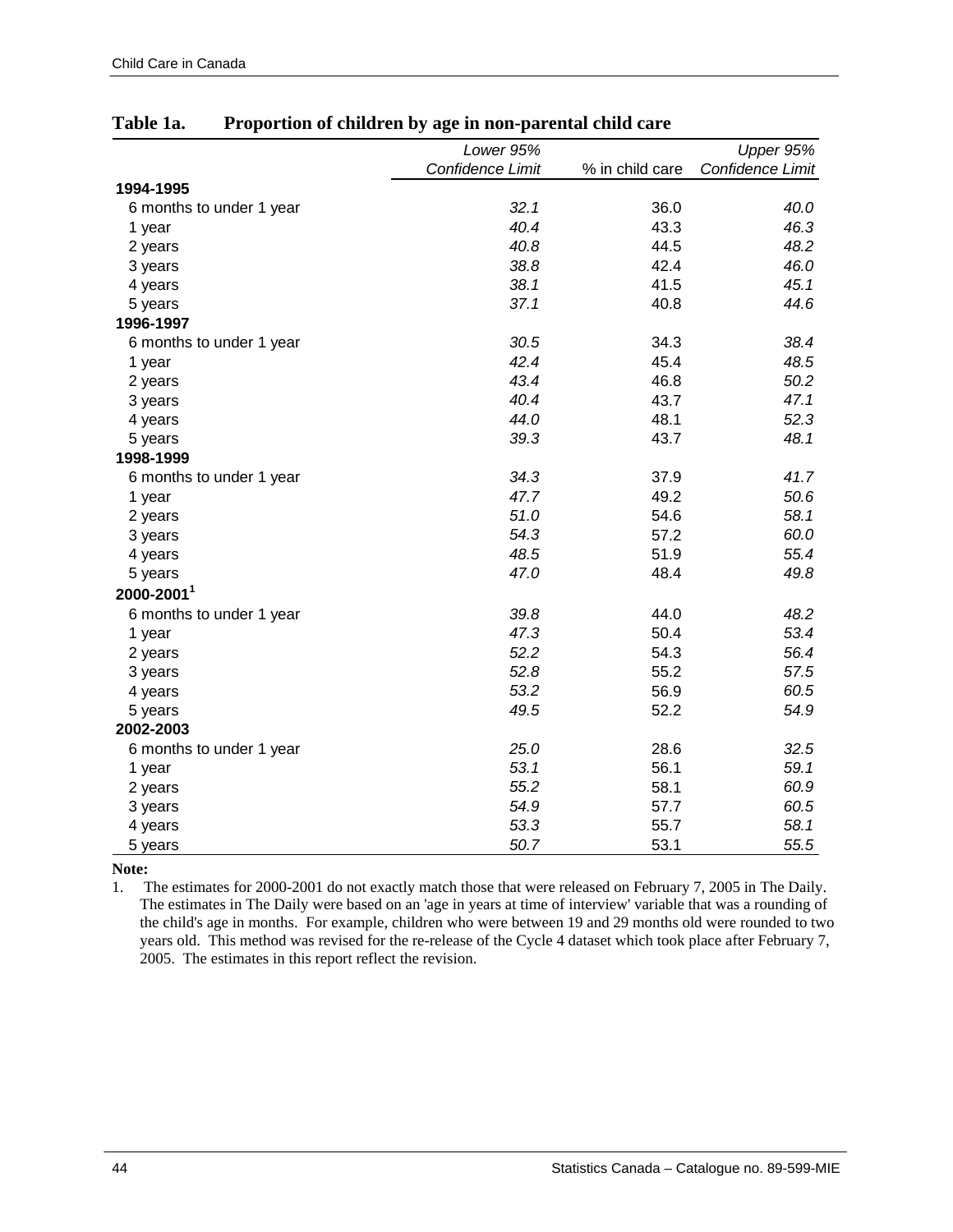|                             | Lower 95%        |                 | Upper 95%        |
|-----------------------------|------------------|-----------------|------------------|
|                             | Confidence Limit | % in child care | Confidence Limit |
| 1994-1995                   |                  |                 |                  |
| Newfoundland and Labrador   | 30.3             | 36.4            | 43.0             |
| <b>Prince Edward Island</b> | 35.4             | 42.1            | 49.1             |
| Nova Scotia                 | 33.9             | 39.0            | 44.4             |
| New Brunswick               | 33.9             | 39.1            | 44.5             |
| Quebec                      | 40.0             | 43.5            | 47.2             |
| Ontario                     | 40.9             | 43.8            | 46.8             |
| Manitoba                    | 36.4             | 42.3            | 48.6             |
| Saskatchewan                | 39.8             | 44.9            | 50.1             |
| Alberta                     | 34.4             | 39.1            | 44.0             |
| <b>British Columbia</b>     | 31.1             | 35.5            | 40.1             |
| 1996-1997                   |                  |                 |                  |
| Newfoundland and Labrador   | 32.8             | 38.4            | 44.3             |
| <b>Prince Edward Island</b> | 39.2             | 47.2            | 55.5             |
| Nova Scotia                 | 37.7             | 42.9            | 48.3             |
| New Brunswick               | 39.1             | 42.6            | 46.3             |
| Quebec                      | 39.0             | 42.4            | 46.0             |
| Ontario                     | 43.4             | 46.6            | 49.8             |
| Manitoba                    | 39.2             | 44.1            | 49.1             |
| Saskatchewan                | 46.9             | 51.9            | 56.9             |
| Alberta                     | 37.8             | 42.3            | 46.9             |
| <b>British Columbia</b>     | 37.8             | 42.8            | 47.9             |
| 1998-1999                   |                  |                 |                  |
| Newfoundland and Labrador   | 41.0             | 46.6            | 52.2             |
| Prince Edward Island        | 47.3             | 53.2            | 59.0             |
| Nova Scotia                 | 41.5             | 45.9            | 50.4             |
| New Brunswick               | 46.3             | 50.4            | 54.5             |
| Quebec                      | 51.0             | 53.6            | 56.2             |
| Ontario                     | 51.4             | 53.5            | 55.7             |
| Manitoba                    | 46.6             | 50.3            | 54.0             |
| Saskatchewan                | 46.9             | 50.9            | 54.8             |
| Alberta                     | 38.3             | 41.7            | 45.1             |
| <b>British Columbia</b>     | 43.4             | 47.2            | 51.1             |
| 2000-2001 <sup>1</sup>      |                  |                 |                  |
| Newfoundland and Labrador   | 47.8             | 53.3            | 58.7             |
| <b>Prince Edward Island</b> | 57.6             | 62.7            | 67.5             |
| Nova Scotia                 | 49.5             | 53.4            | 57.3             |
| New Brunswick               | 52.0             | 55.9            | 59.8             |
| Quebec                      | 57.3             | 59.9            | 62.4             |
| Ontario                     | 51.1             | 53.2            | 55.2             |
| Manitoba                    | 45.1             | 48.6            | 52.2             |
| Saskatchewan                | 50.9             | 54.9            | 58.8             |
| Alberta                     | 42.0             | 45.5            | 49.1             |
| <b>British Columbia</b>     | 41.6             | 45.1            | 48.7             |
| 2002-2003                   |                  |                 |                  |
| Newfoundland and Labrador   | 46.3             | 53.0            | 59.5             |
| <b>Prince Edward Island</b> | 57.8             | 63.4            | 68.7             |
| Nova Scotia                 | 49.4             | 53.6            | 57.7             |
| <b>New Brunswick</b>        | 52.5             | 56.6            | 60.5             |
| Quebec                      | 64.2             | 66.9            | 69.4             |
| Ontario                     | 48.5             | 50.5            | 52.6             |
| Manitoba                    | 48.9             | 52.9            | 56.9             |
| Saskatchewan                | 51.1             | 54.7            | 58.2             |
| Alberta                     | 39.7             | 42.6            | 45.7             |
| <b>British Columbia</b>     | 45.9             | 49.2            | 52.6             |

#### **Table 1b. Proportion of children by province of residence in non-parental child care**

**Note:**<br>1. **T**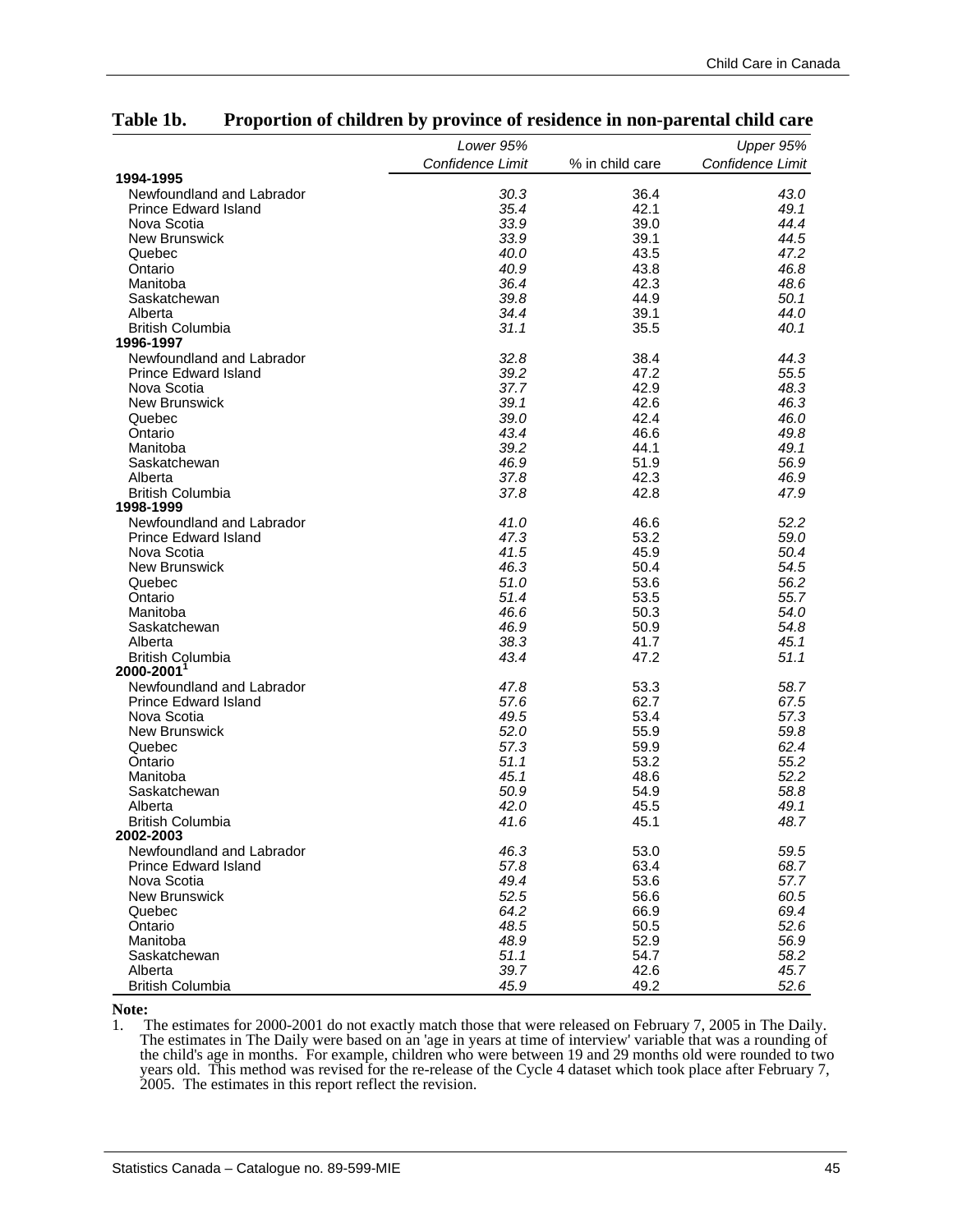|           | Lower 95%        |                 | Upper 95%        |
|-----------|------------------|-----------------|------------------|
|           | Confidence Limit | % in child care | Confidence Limit |
| 1994-1995 |                  |                 |                  |
| Urban     | 41.1             | 43.0            | 44.9             |
| Rural     | 33.5             | 36.3            | 39.2             |
| 1996-1997 |                  |                 |                  |
| Urban     | 43.4             | 45.3            | 47.3             |
| Rural     | 35.8             | 38.9            | 42.1             |
| 1998-1999 |                  |                 |                  |
| Urban     | 51.0             | 52.3            | 53.6             |
| Rural     | 38.5             | 41.1            | 43.7             |
| 2000-2001 |                  |                 |                  |
| Urban     | 52.0             | 53.3            | 54.6             |
| Rural     | 46.5             | 49.3            | 52.1             |
| 2002-2003 |                  |                 |                  |
| Urban     | 52.5             | 53.8            | 55.0             |
| Rural     | 49.2             | 52.4            | 55.5             |

## **Table 1c. Proportion of children by community type in non-parental child care**

**Note:**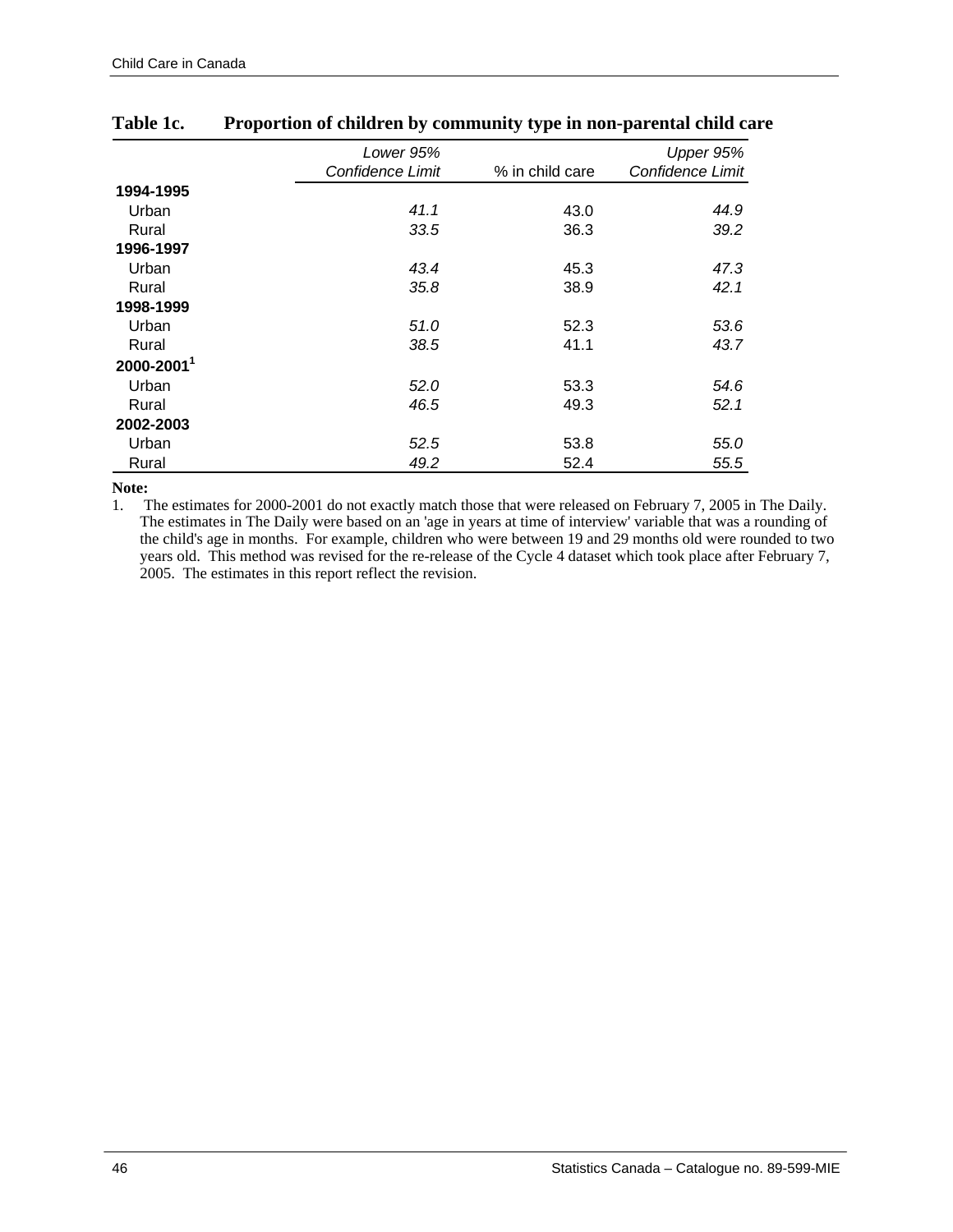|                                   | Lower 95%        |                 | Upper 95%        |
|-----------------------------------|------------------|-----------------|------------------|
|                                   | Confidence Limit | % in child care | Confidence Limit |
| 1994-1995                         |                  |                 |                  |
| <b>Below LICO</b>                 | 20.0             | 22.7            | 25.6             |
| Equal to less than two times LICO | 34.7             | 37.4            | 40.1             |
| Two to less than three times LICO | 51.6             | 55.2            | 58.7             |
| Three times LICO or above         | 67.8             | 71.9            | 75.6             |
| 1996-1997                         |                  |                 |                  |
| <b>Below LICO</b>                 | 21.1             | 23.9            | 27.0             |
| Equal to less than two times LICO | 38.1             | 40.8            | 43.5             |
| Two to less than three times LICO | 58.0             | 61.5            | 65.0             |
| Three times LICO or above         | 70.0             | 74.2            | 78.0             |
| 1998-1999                         |                  |                 |                  |
| <b>Below LICO</b>                 | 29.5             | 32.2            | 35.1             |
| Equal to less than two times LICO | 43.3             | 45.2            | 47.1             |
| Two to less than three times LICO | 61.4             | 63.9            | 66.2             |
| Three times LICO or above         | 70.0             | 72.8            | 75.4             |
| $2000 - 2001$ <sup>1</sup>        |                  |                 |                  |
| <b>Below LICO</b>                 | 34.3             | 36.8            | 39.4             |
| Equal to less than two times LICO | 45.1             | 47.0            | 48.9             |
| Two to less than three times LICO | 59.3             | 61.7            | 64.1             |
| Three times LICO or above         | 68.3             | 71.0            | 73.6             |
| 2002-2003                         |                  |                 |                  |
| <b>Below LICO</b>                 | 36.1             | 39.2            | 42.5             |
| Equal to less than two times LICO | 42.8             | 44.8            | 46.8             |
| Two to less than three times LICO | 59.4             | 61.5            | 63.6             |
| Three times LICO or above         | 67.3             | 69.9            | 72.3             |

## **Table 1d. Proportion of children by level of household income in non-parental child care**

**Note:** 

1. The estimates for 2000-2001 do not exactly match those that were released on February 7, 2005 in The Daily. The estimates in The Daily were based on an 'age in years at time of interview' variable that was a rounding of the child's age in months. For example, children who were between 19 and 29 months old were rounded to two years old. This method was revised for the re-release of the Cycle 4 dataset which took place after February 7, 2005. The estimates in this report reflect the revision.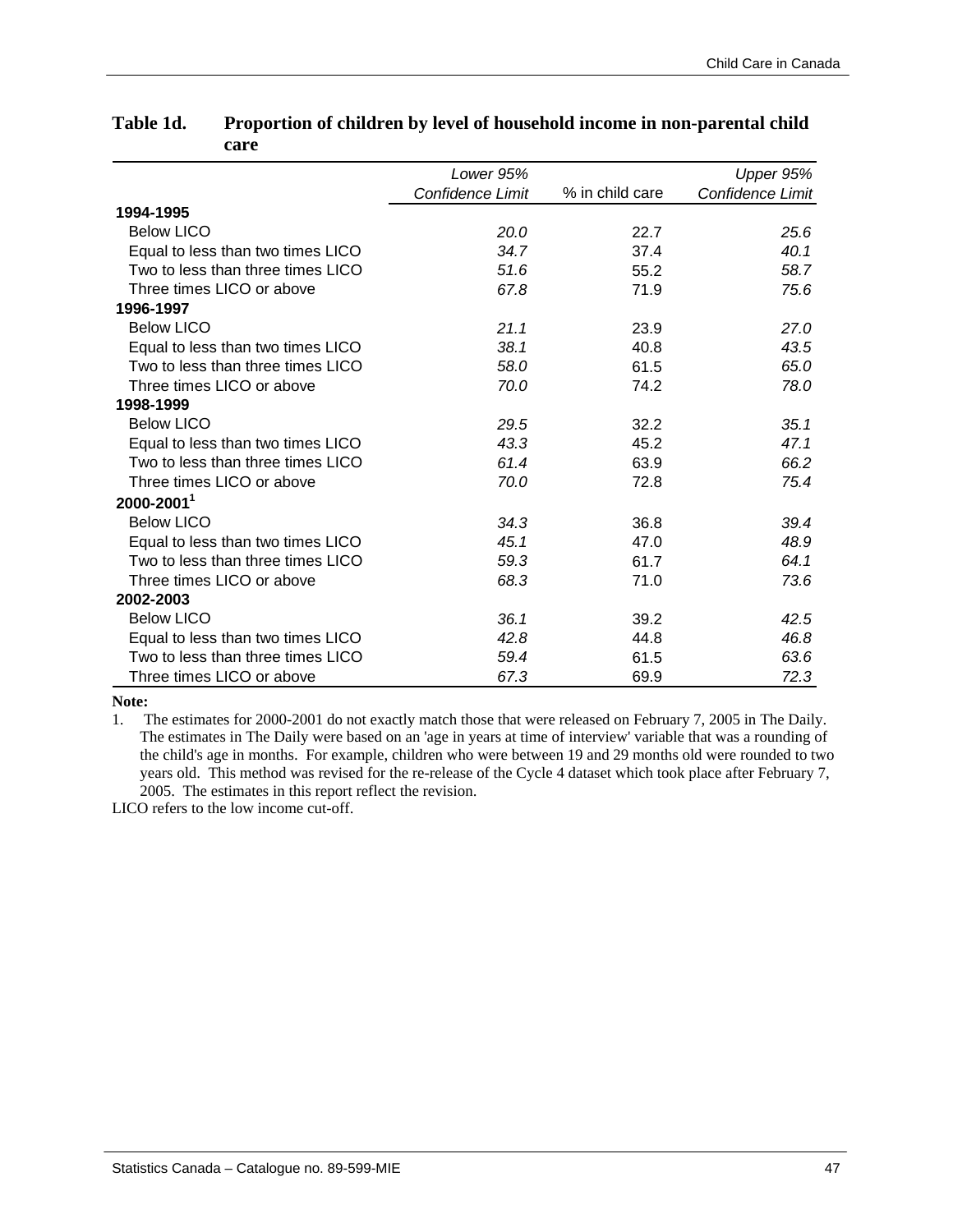|               | Lower 95%<br>Confidence Limit | % in child care | Upper 95%<br>Confidence Limit |
|---------------|-------------------------------|-----------------|-------------------------------|
|               |                               |                 |                               |
| 1994-1995     |                               |                 |                               |
| Single-parent | 35.0                          | 39.0            | 43.3                          |
| Two-parent    | 40.6                          | 42.4            | 44.1                          |
| 1996-1997     |                               |                 |                               |
| Single-parent | 35.9                          | 40.3            | 44.9                          |
| Two-parent    | 43.3                          | 45.2            | 47.1                          |
| 1998-1999     |                               |                 |                               |
| Single-parent | 48.8                          | 52.2            | 55.5                          |
| Two-parent    | 49.4                          | 50.7            | 52.0                          |
| 2000-20011    |                               |                 |                               |
| Single-parent | 57.2                          | 60.4            | 63.6                          |
| Two-parent    | 50.3                          | 51.6            | 52.9                          |
| 2002-2003     |                               |                 |                               |
| Single-parent | 61.2                          | 64.4            | 67.5                          |
| Two-parent    | 50.9                          | 52.1            | 53.4                          |

## **Table 1e. Proportion of children by family structure in non-parental child care**

#### **Note:**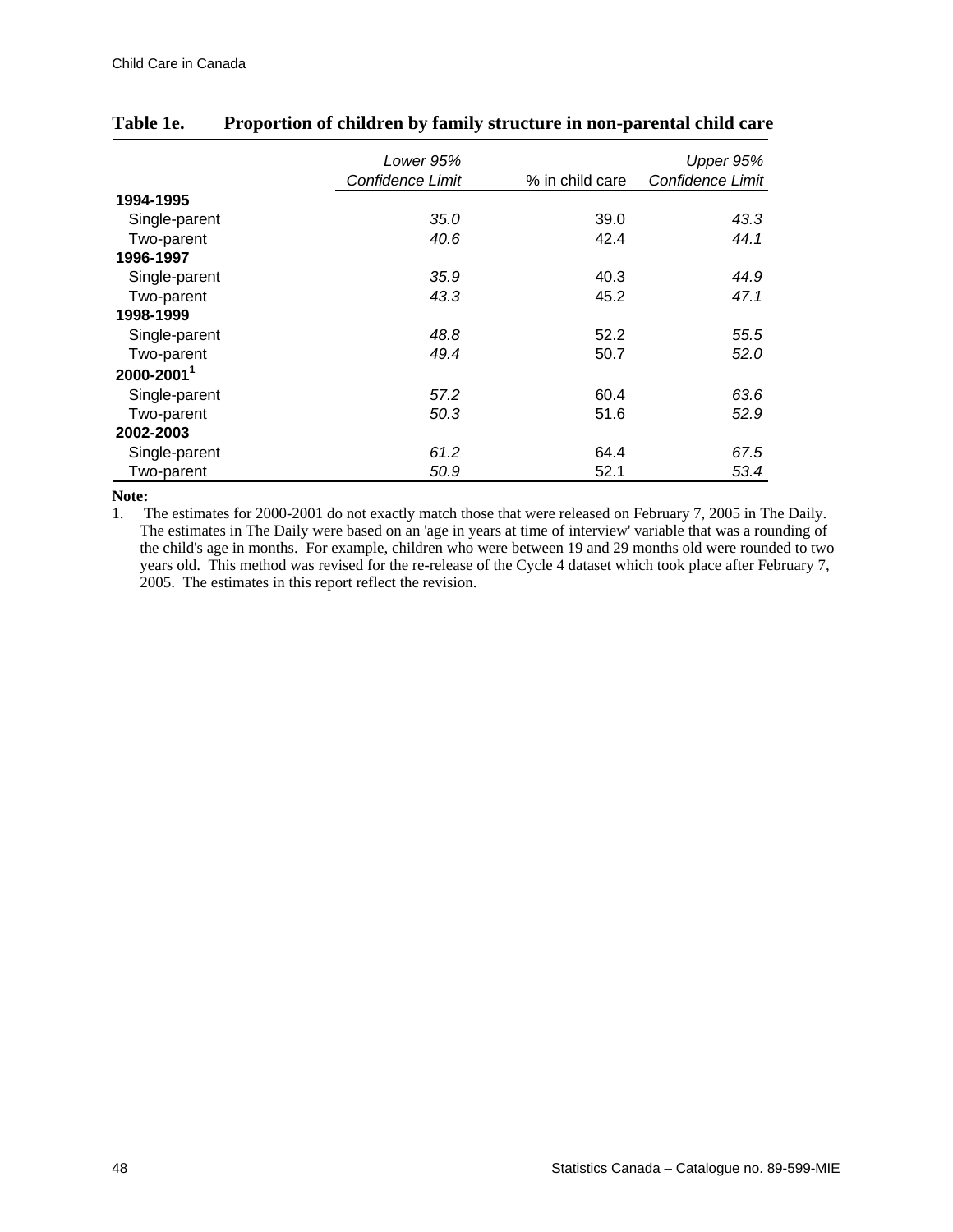|                                              | Lower 95%        |                 | Upper 95%        |
|----------------------------------------------|------------------|-----------------|------------------|
|                                              | Confidence Limit | % in child care | Confidence Limit |
| 1994-1995                                    |                  |                 |                  |
| Single parent - worked for pay or studied    | 71.8             | 77.6            | 82.5             |
| Two parents - one worked for pay or studied  | 9.3              | 11.1            | 13.2             |
| Two parents - both worked for pay or studied | 63.7             | 66.1            | 68.4             |
| 1996-1997                                    |                  |                 |                  |
| Single parent - worked for pay or studied    | 66.0             | 72.6            | 78.3             |
| Two parents - one worked for pay or studied  | 8.0              | 9.5             | 11.3             |
| Two parents - both worked for pay or studied | 66.7             | 69.0            | 71.3             |
| 1998-1999                                    |                  |                 |                  |
| Single parent - worked for pay or studied    |                  |                 |                  |
| Two parents - one worked for pay or studied  |                  | $\sim$          |                  |
| Two parents - both worked for pay or studied |                  |                 |                  |
| $2000 - 2001$ <sup>1</sup>                   |                  |                 |                  |
| Single parent - worked for pay or studied    | 81.1             | 84.6            | 87.6             |
| Two parents - one worked for pay or studied  | 11.7             | 13.2            | 14.8             |
| Two parents - both worked for pay or studied | 70.4             | 71.8            | 73.3             |
| 2002-2003                                    |                  |                 |                  |
| Single parent - worked for pay or studied    | 79.2             | 82.9            | 86.0             |
| Two parents - one worked for pay or studied  | 17.7             | 19.5            | 21.4             |

## **Table 1f. Proportion of children by parental paid work/study status in non-parental child care**

**Note:** 

1. The estimates for 2000-2001 do not exactly match those that were released on February 7, 2005 in The Daily. The estimates in The Daily were based on an 'age in years at time of interview' variable that was a rounding of the child's age in months. For example, children who were between 19 and 29 months old were rounded to two years old. This method was revised for the re-release of the Cycle 4 dataset which took place after February 7, 2005. The estimates in this report reflect the revision.

Two parents - both worked for pay or studied *69.4* 70.9 *72.3*

.. not available for a specific reference period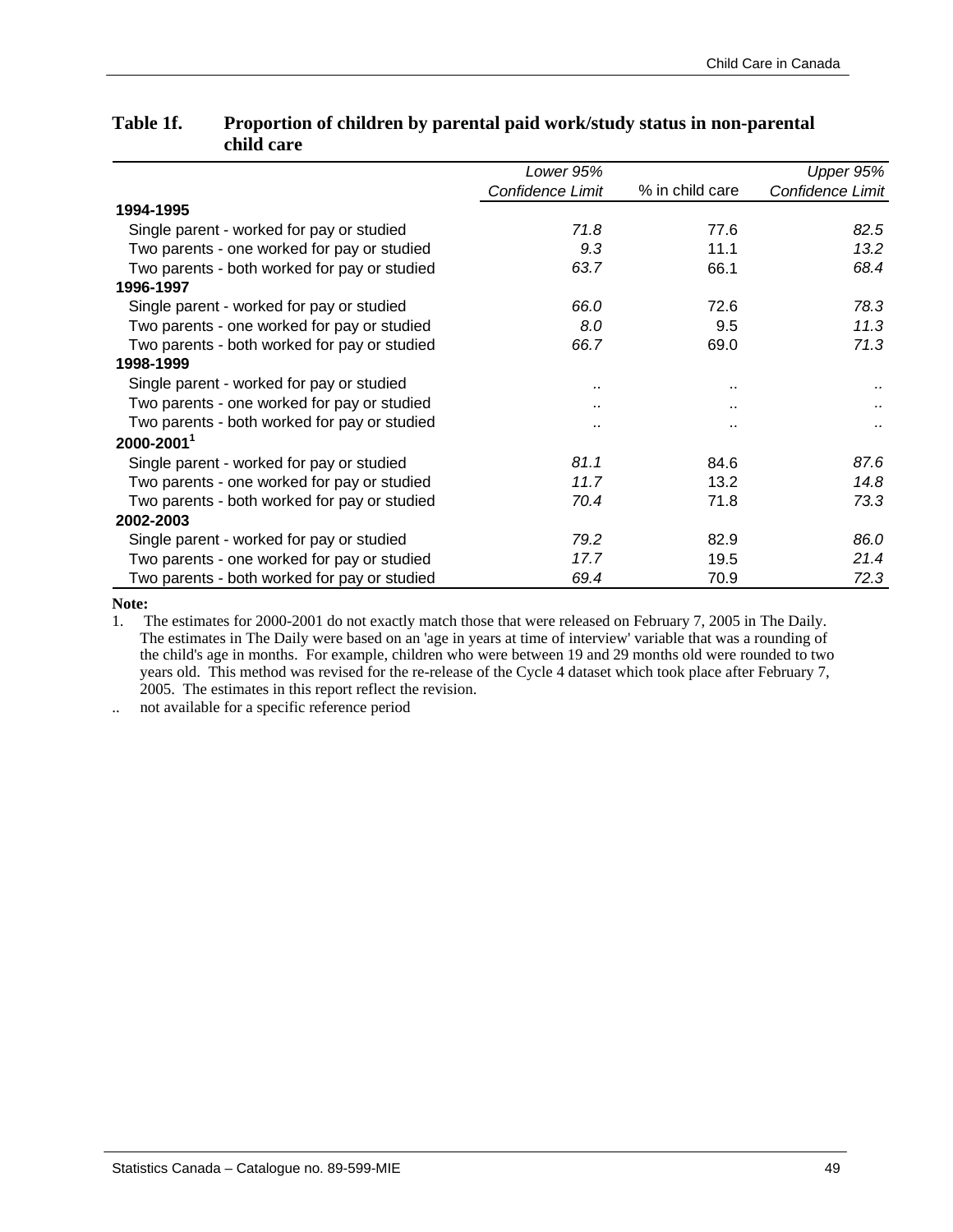|                   | Lower 95%        |                 | Upper 95%        |
|-------------------|------------------|-----------------|------------------|
|                   | Confidence Limit | % in child care | Confidence Limit |
| 1994-1995         |                  |                 |                  |
| Canada            | 41.1             | 42.8            | 44.6             |
| Outside of Canada | 32.9             | 37.3            | 41.9             |
| 1996-1997         |                  |                 |                  |
| Canada            | 43.8             | 45.6            | 47.4             |
| Outside of Canada | 34.3             | 39.5            | 44.9             |
| 1998-1999         |                  |                 |                  |
| Canada            | 50.4             | 51.7            | 52.9             |
| Outside of Canada | 43.4             | 47.0            | 50.6             |
| 2000-2001         |                  |                 |                  |
| Canada            | 53.3             | 54.7            | 56.0             |
| Outside of Canada | 41.5             | 44.7            | 47.8             |
| 2002-2003         |                  |                 |                  |
| Canada            | 55.2             | 56.4            | 57.7             |
| Outside of Canada | 40.9             | 44.1            | 47.3             |

## **Table 1g. Proportion of children by place of birth of reporting parent (PMK)<sup>1</sup> in non-parental child care**

#### **Note:**

1. PMK refers to the "person most knowledgeable about the child". In 1994-1995 the PMK for 89% of children was the biological mother and for 9% of children the PMK was the biological father. The proportions were 90% and 8%, respectively, in 1996-1997; 92% and 7% in 1998-1999; 87% and 11% in 2000-2001; and 85% and 14% in 2002-2003.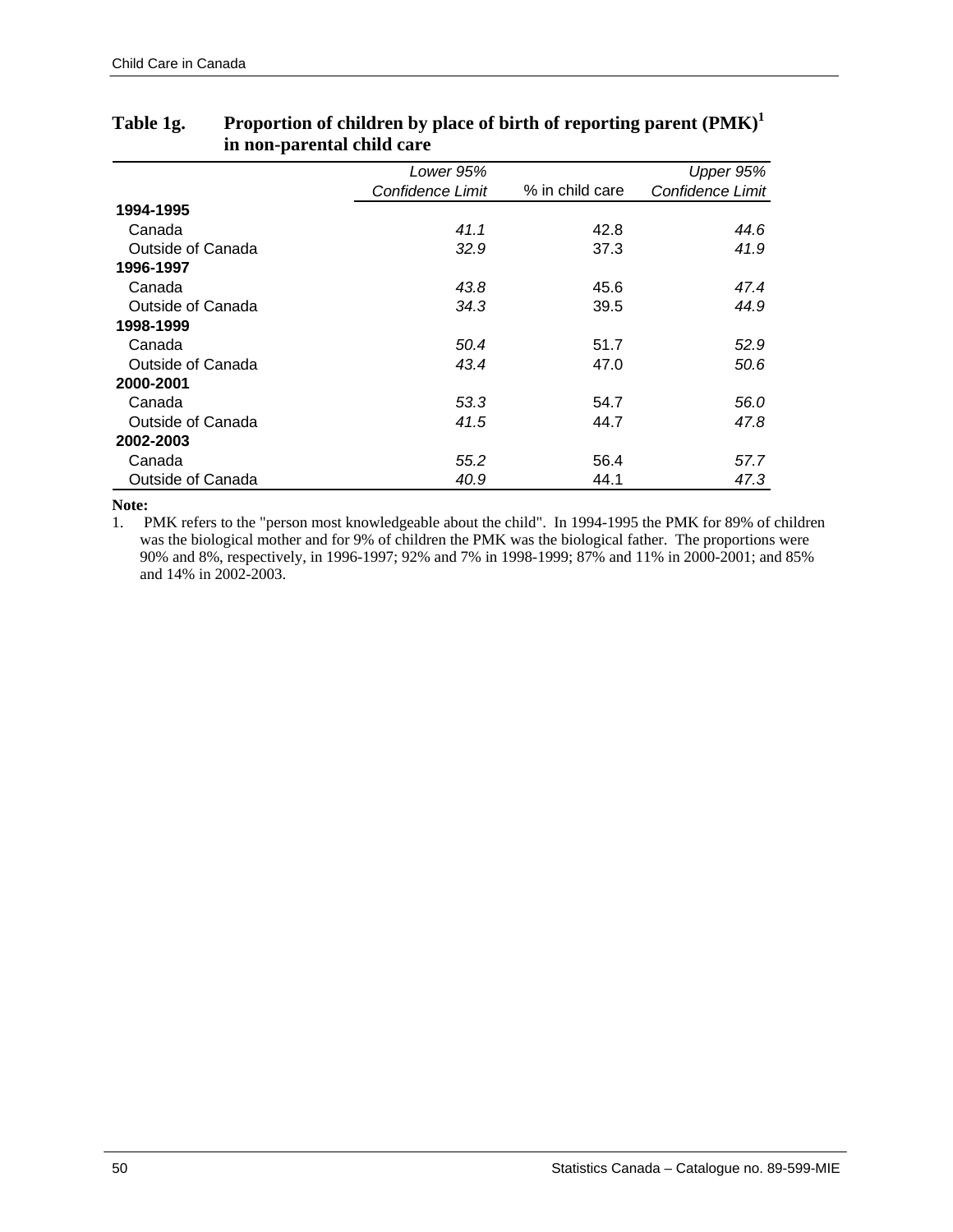#### *Lower 95% Confidence Limit* % *Upper 95% Confidence Limit* Outside the home with non-relative *40.3* 42.9 *45.5* Outside the home with relative *12.4* 14.0 *15.7* In own home with non-relative *12.2* 14.0 *16.1* In own home with relative *6.6* 8.0 *9.7* Daycare centre *17.5* 19.5 *21.7* Other *1.0* 1.6 *2.7* Outside the home with non-relative *38.0* 40.6 *43.3* Outside the home with relative *12.7* 14.3 *16.1* In own home with non-relative *10.7* 12.4 *14.4* In own home with relative *10.9* 12.5 *14.4* Daycare centre *15.9* 17.9 *20.1* Other *1.4* 2.1 *3.2* Outside the home with non-relative *32.8* 34.4 *36.1* Outside the home with relative *15.2* 16.6 *18.0* In own home with non-relative *10.2* 11.3 *12.5* In own home with relative *13.2* 14.4 *15.7* Daycare centre *17.1* 18.4 *19.7* Other *4.2* 4.9 *5.7* Outside the home with non-relative *31.4* 32.9 *34.4* Outside the home with relative *15.3* 16.5 *17.7* In own home with non-relative *8.3* 9.3 *10.3* In own home with relative *13.0* 14.2 *15.4* Daycare centre *22.1* 23.6 *25.1* Other *3.1* 3.7 *4.3* Outside the home with non-relative *28.9* 30.3 *31.7* Outside the home with relative *14.6* 15.7 *16.9* In own home with non-relative *6.8* 7.7 *8.6* In own home with relative *12.6* 13.7 *14.9* **2000-2001 2002-2003 1994-1995 1996-1997 1998-1999**

Daycare centre *26.4* 27.9 *29.4* Other *4.2* 4.8 *5.3*

## **Table 2. Children in non-parental care: distribution of children by type of main non-parental child care arrangement**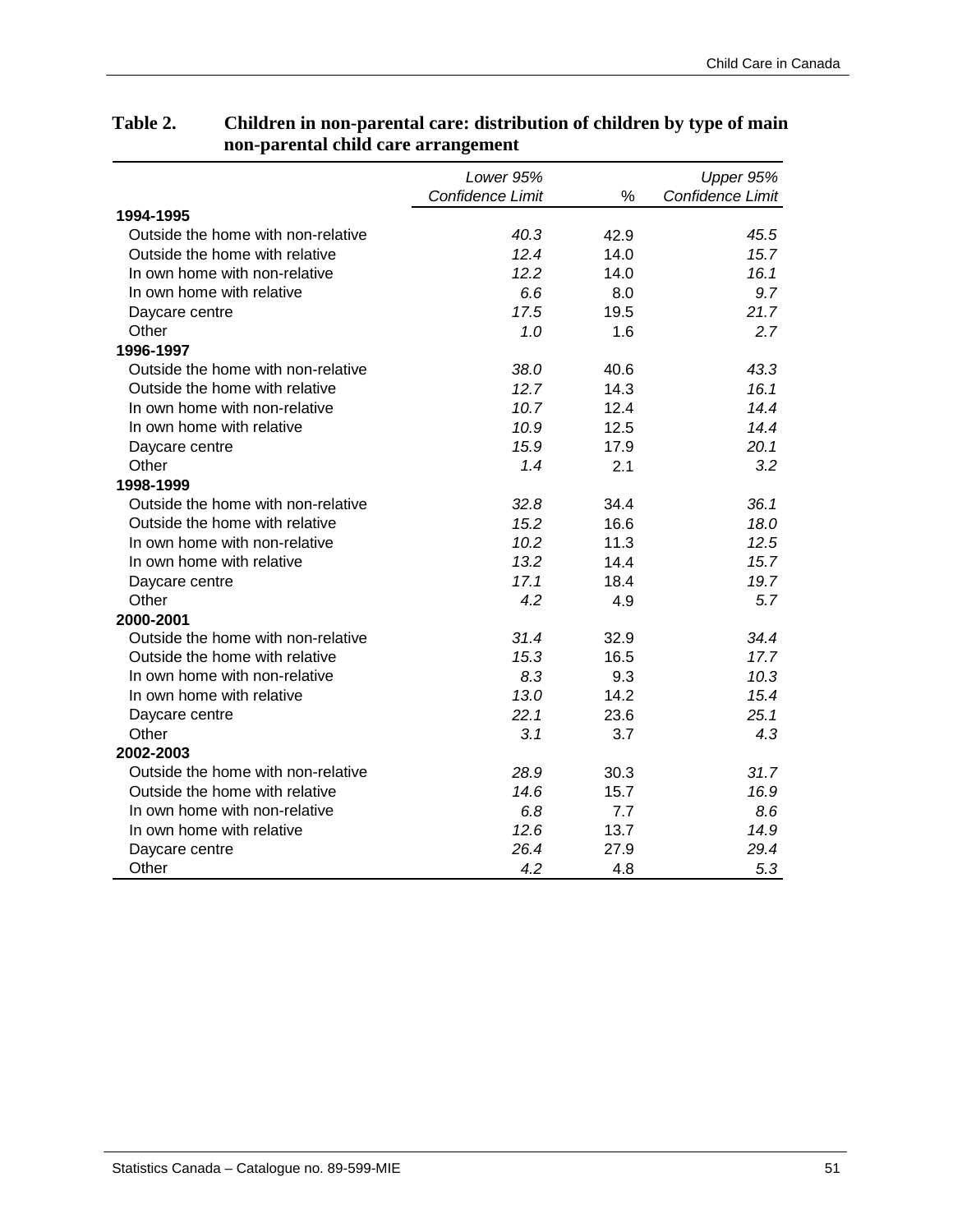|                          | Lower 95%        |      | Upper 95%        |
|--------------------------|------------------|------|------------------|
|                          | Confidence Limit | %    | Confidence Limit |
| 1994-1995                |                  |      |                  |
| 6 months to under 1 year | 38.5             | 45.3 | 52.3             |
| 1 year old               | 43.5             | 48.3 | 53.1             |
| 2 years old              | 37.0             | 42.4 | 48.1             |
| 3 years old              | 31.3             | 36.6 | 42.2             |
| 4 years old              | 36.7             | 42.1 | 47.7             |
| 5 years old              | 42.3             | 48.2 | 54.1             |
| 1996-1997                |                  |      |                  |
| 6 months to under 1 year | 35.9             | 42.3 | 49.0             |
| 1 year old               | 40.6             | 44.7 | 48.7             |
| 2 years old              | 37.6             | 42.4 | 47.3             |
| 3 years old              | 37.3             | 42.0 | 46.9             |
| 4 years old              | 33.5             | 39.0 | 44.8             |
| 5 years old              | 32.7             | 39.3 | 46.3             |
| 1998-1999                |                  |      |                  |
| 6 months to under 1 year | 27.7             | 33.1 | 39.1             |
| 1 year old               | 36.9             | 39.0 | 41.1             |
| 2 years old              | 29.4             | 34.0 | 39.0             |
| 3 years old              | 29.8             | 33.5 | 37.5             |
| 4 years old              | 28.9             | 33.2 | 37.7             |
| 5 years old              | 31.6             | 33.5 | 35.4             |
| 2000-2001                |                  |      |                  |
| 6 months to under 1 year | 29.2             | 34.5 | 40.2             |
| 1 year old               | 28.1             | 31.8 | 35.7             |
| 2 years old              | 33.4             | 35.9 | 38.5             |
| 3 years old              | 29.5             | 32.4 | 35.4             |
| 4 years old              | 26.8             | 31.4 | 36.5             |
| 5 years old              | 27.8             | 31.0 | 34.4             |
| 2002-2003                |                  |      |                  |
| 6 months to under 1 year | 18.6             | 24.6 | 31.9             |
| 1 year old               | 29.2             | 32.8 | 36.6             |
| 2 years old              | 27.5             | 30.7 | 34.1             |
| 3 years old              | 26.6             | 29.9 | 33.4             |
| 4 years old              | 28.5             | 31.4 | 34.4             |
| 5 years old              | 24.4             | 27.2 | 30.1             |

## **Table 3a. Children in non-parental care: proportion of children by age who are in care outside the home with a non-relative**

**Notes:** 

The percentages in 1994-1995 and 1996-1997 are based on only the five main types of non-parental care because the sample sizes for 'other' care are too small.

The percentages in 1998-1999, 2000-2001 and 2002-2003 are based on the six main types of non-parental care.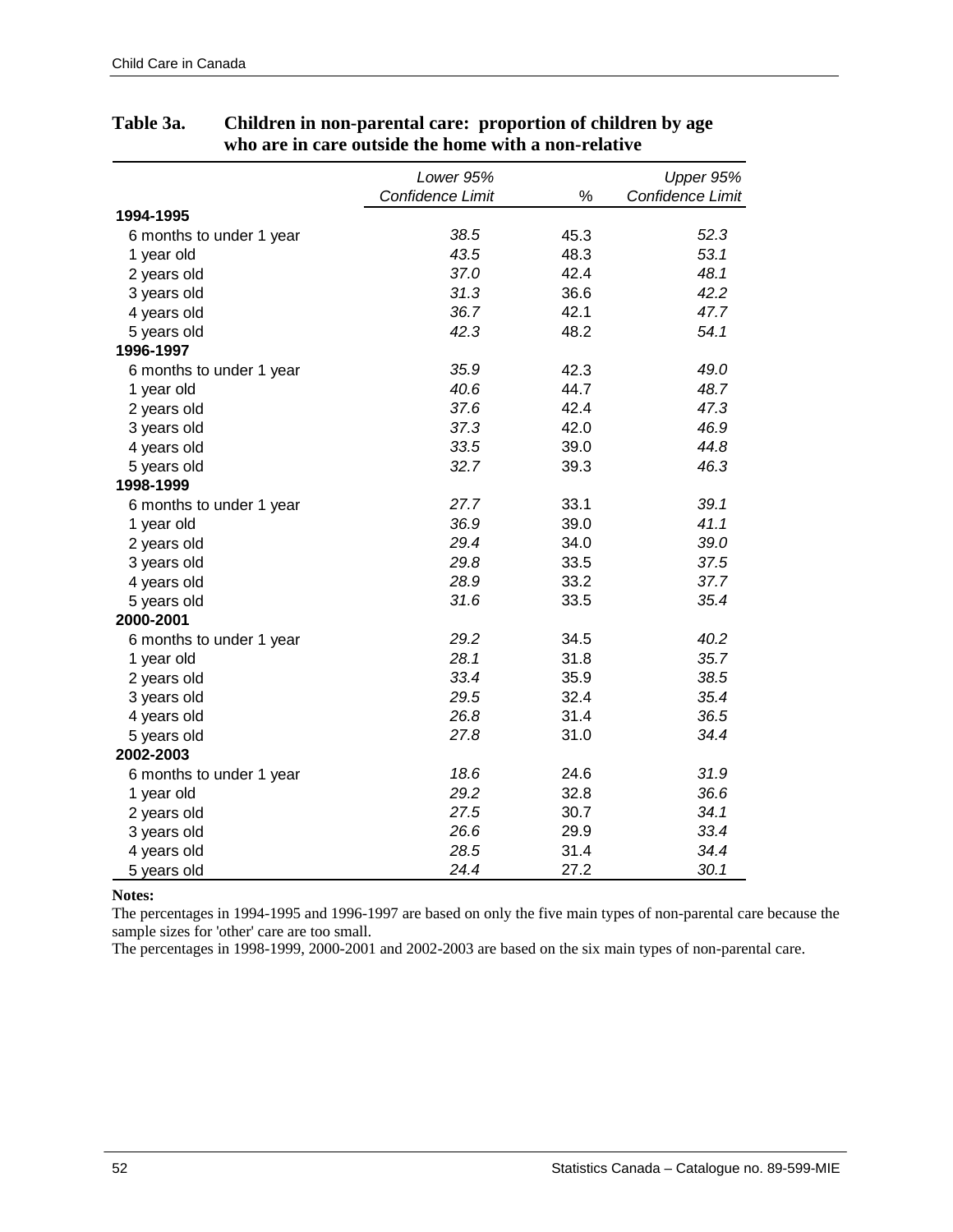|                          | Lower $95\%$     |      | Upper 95%        |
|--------------------------|------------------|------|------------------|
|                          | Confidence Limit | $\%$ | Confidence Limit |
| 1994-1995                |                  |      |                  |
| 6 months to under 1 year | 15.6             | 20.5 | 26.6             |
| 1 year old               | 14.0             | 17.4 | 21.5             |
| 2 years old              | 8.8              | 12.2 | 16.6             |
| 3 years old              | 11.3             | 15.1 | 19.8             |
| 4 years old              | 10.0             | 13.0 | 16.7             |
| 5 years old              | 7.1              | 10.1 | 14.1             |
| 1996-1997                |                  |      |                  |
| 6 months to under 1 year | 17.7             | 23.2 | 29.9             |
| 1 year old               | 14.4             | 17.3 | 20.6             |
| 2 years old              | 11.8             | 14.5 | 17.8             |
| 3 years old              | 9.6              | 12.1 | 15.1             |
| 4 years old              | 7.1              | 10.1 | 14.1             |
| 5 years old              | 11.7             | 16.0 | 21.6             |
| 1998-1999                |                  |      |                  |
| 6 months to under 1 year | 20.7             | 25.7 | 31.3             |
| 1 year old               | 18.9             | 20.5 | 22.1             |
| 2 years old              | 14.0             | 17.9 | 22.6             |
| 3 years old              | 12.1             | 14.6 | 17.5             |
| 4 years old              | 10.7             | 13.2 | 16.3             |
| 5 years old              | 12.4             | 13.7 | 15.0             |
| 2000-2001                |                  |      |                  |
| 6 months to under 1 year | 19.8             | 24.9 | 30.9             |
| 1 year old               | 18.0             | 21.0 | 24.4             |
| 2 years old              | 15.1             | 17.2 | 19.5             |
| 3 years old              | 11.9             | 13.6 | 15.6             |
| 4 years old              | 10.6             | 13.6 | 17.3             |
| 5 years old              | 11.4             | 13.6 | 16.2             |
| 2002-2003                |                  |      |                  |
| 6 months to under 1 year | 21.2             | 28.2 | 36.4             |
| 1 year old               | 15.9             | 19.0 | 22.5             |
| 2 years old              | 11.9             | 14.3 | 17.1             |
| 3 years old              | 11.2             | 13.6 | 16.6             |
| 4 years old              | 12.4             | 14.4 | 16.7             |
| 5 years old              | 11.8             | 13.8 | 15.9             |

## **Table 3b. Children in non-parental care: proportion of children by age who are in care outside the home with a relative**

#### **Notes:**

The percentages in 1994-1995 and 1996-1997 are based on only the five main types of non-parental care because the sample sizes for 'other' care are too small.

The percentages in 1998-1999, 2000-2001 and 2002-2003 are based on the six main types of non-parental care.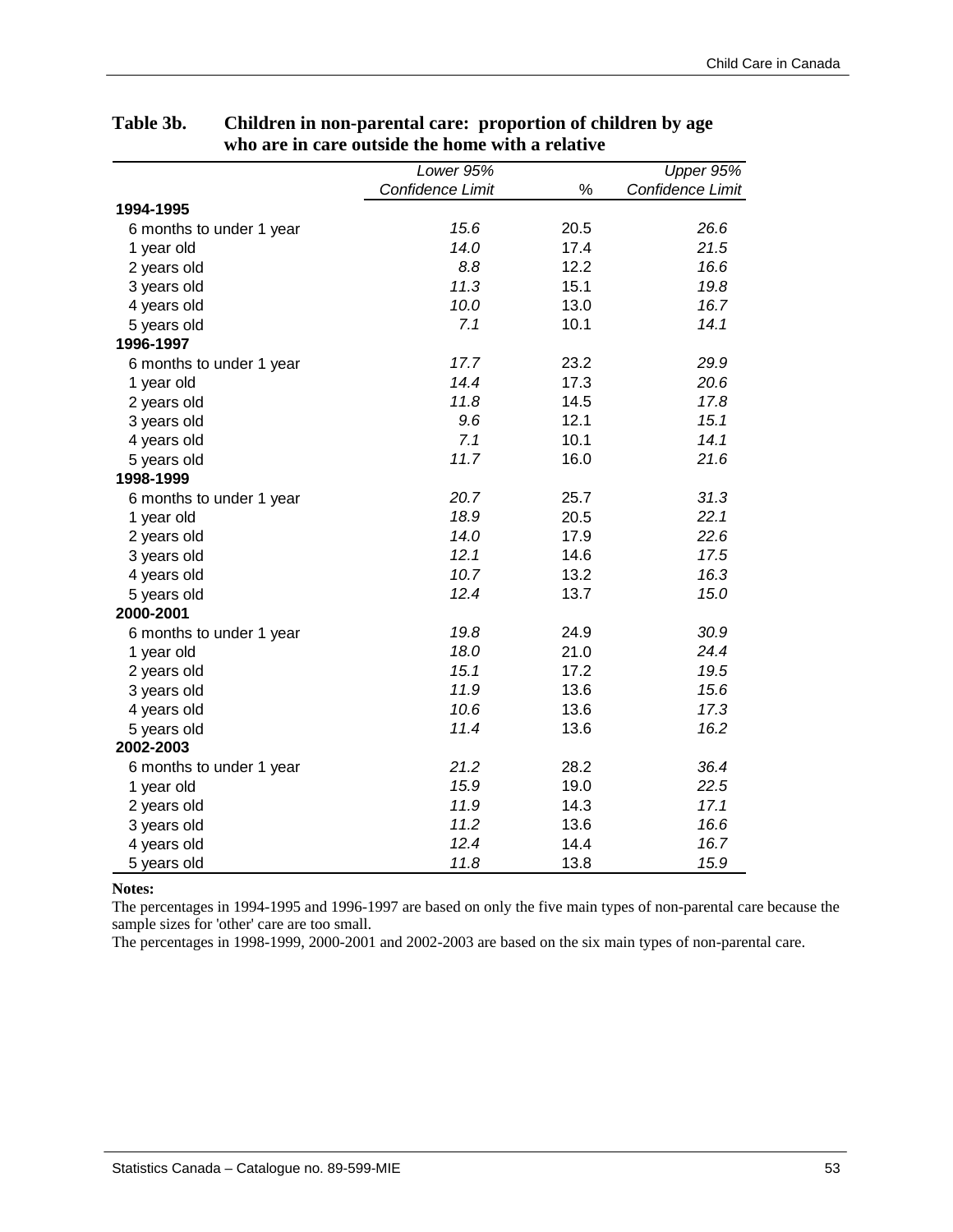|                          | Lower 95%        |      | Upper 95%        |
|--------------------------|------------------|------|------------------|
|                          | Confidence Limit | %    | Confidence Limit |
| 1994-1995                |                  |      |                  |
| 6 months to under 1 year | 11.3             | 15.4 | 20.7             |
| 1 year old               | 10.1             | 12.8 | 16.2             |
| 2 years old              | 11.5             | 14.9 | 19.1             |
| 3 years old              | 10.0             | 12.9 | 16.6             |
| 4 years old              | 10.2             | 14.1 | 19.4             |
| 5 years old              | 12.1             | 16.0 | 20.7             |
| 1996-1997                |                  |      |                  |
| 6 months to under 1 year | 8.2              | 11.3 | 15.4             |
| 1 year old               | 9.8              | 12.3 | 15.2             |
| 2 years old              | 8.1              | 10.7 | 14.1             |
| 3 years old              | 6.8              | 9.0  | 11.7             |
| 4 years old              | 12.2             | 16.7 | 22.4             |
| 5 years old              | 11.0             | 15.2 | 20.6             |
| 1998-1999                |                  |      |                  |
| 6 months to under 1 year | .                | F    | .                |
| 1 year old               | .                | F    |                  |
| 2 years old              | .                | F    | .                |
| 3 years old              | 8.4              | 10.6 | 13.2             |
| 4 years old              | 8.6              | 10.9 | 13.8             |
| 5 years old              | 9.6              | 10.7 | 11.9             |
| 2000-2001                |                  |      |                  |
| 6 months to under 1 year | .                | F    | .                |
| 1 year old               | .                | F    | $\cdots$         |
| 2 years old              | 7.2              | 8.6  | 10.4             |
| 3 years old              | 6.6              | 8.1  | 9.7              |
| 4 years old              | 7.3              | 9.7  | 12.8             |
| 5 years old              | 6.4              | 8.6  | 11.5             |
| 2002-2003                |                  |      |                  |
| 6 months to under 1 year | .                | F    | .                |
| 1 year old               | .                | F    |                  |
| 2 years old              | .                | F    | .                |
| 3 years old              | 6.5              | 8.4  | 10.8             |
| 4 years old              | 4.4              | 5.7  | 7.4              |
| 5 years old              | 7.2              | 8.7  | 10.6             |

## **Table 3c. Children in non-parental care: proportion of children by age who are in care in care in own home with a non–relative**

**Notes:** 

The percentages in 1994-1995 and 1996-1997 are based on only the five main types of non-parental care because the sample sizes for 'other' care are too small.

The percentages in 1998-1999, 2000-2001 and 2002-2003 are based on the six main types of non-parental care.

F too unreliable to be published

… not applicable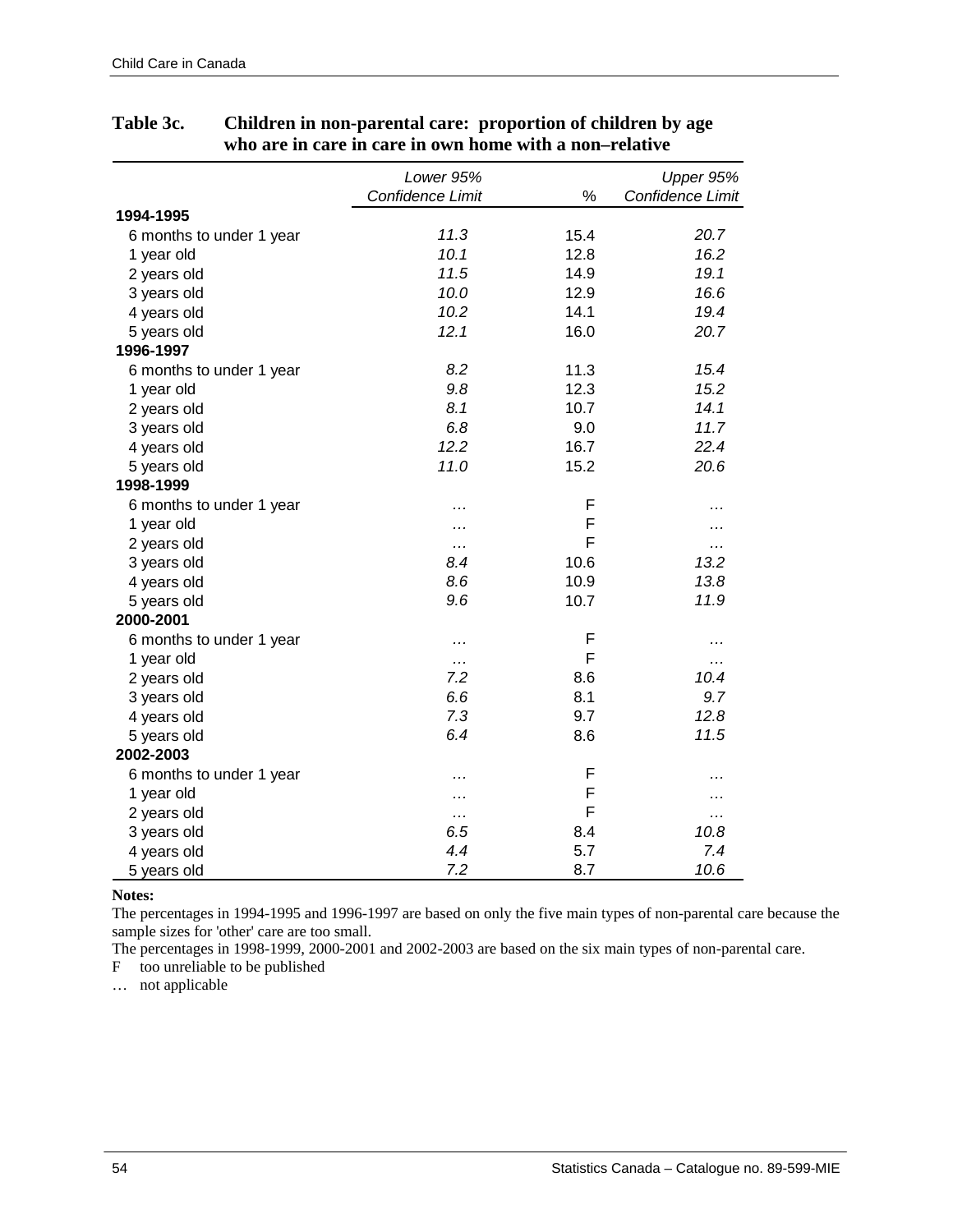|                          | Lower 95%        |      | Upper 95%        |
|--------------------------|------------------|------|------------------|
|                          | Confidence Limit | %    | Confidence Limit |
| 1994-1995                |                  |      |                  |
| 6 months to under 1 year | 7.1              | 11.4 | 17.7             |
| 1 year old               | 5.9              | 8.1  | 11.1             |
| 2 years old              | 6.6              | 9.6  | 13.8             |
| 3 years old              | 4.6              | 7.6  | 12.2             |
| 4 years old              | 4.0              | 6.3  | 9.7              |
| 5 years old              | 5.0              | 7.5  | 11.0             |
| 1996-1997                |                  |      |                  |
| 6 months to under 1 year | 11.6             | 16.8 | 23.7             |
| 1 year old               | 9.4              | 11.9 | 14.9             |
| 2 years old              | 9.0              | 12.0 | 15.7             |
| 3 years old              | 9.5              | 12.5 | 16.3             |
| 4 years old              | 8.0              | 11.6 | 16.4             |
| 5 years old              | 10.5             | 14.7 | 20.2             |
| 1998-1999                |                  |      |                  |
| 6 months to under 1 year | 17.4             | 21.9 | 27.2             |
| 1 year old               | 14.5             | 16.0 | 17.6             |
| 2 years old              | 8.9              | 11.4 | 14.4             |
| 3 years old              | 10.8             | 13.5 | 16.8             |
| 4 years old              | 10.4             | 13.4 | 17.1             |
| 5 years old              | 13.6             | 15.4 | 17.4             |
| 2000-2001                |                  |      |                  |
| 6 months to under 1 year | 12.6             | 16.6 | 21.7             |
| 1 year old               | 14.5             | 17.4 | 20.7             |
| 2 years old              | 11.0             | 12.9 | 15.1             |
| 3 years old              | 12.2             | 14.5 | 17.2             |
| 4 years old              | 9.0              | 12.2 | 16.3             |
| 5 years old              | 11.4             | 13.9 | 17.0             |
| 2002-2003                |                  |      |                  |
| 6 months to under 1 year | 11.5             | 15.8 | 21.3             |
| 1 year old               | 14.2             | 17.1 | 20.6             |
| 2 years old              | 10.7             | 13.2 | 16.1             |
| 3 years old              | 10.0             | 12.4 | 15.3             |
| 4 years old              | 9.6              | 11.5 | 13.7             |
| 5 years old              | 12.7             | 14.9 | 17.4             |

## **Table 3d. Children in non-parental care: proportion of children by age who are in care in own home with a relative**

**Notes:** 

The percentages in 1994-1995 and 1996-1997 are based on only the five main types of non-parental care because the sample sizes for 'other' care are too small.

The percentages in 1998-1999, 2000-2001 and 2002-2003 are based on the six main types of non-parental care.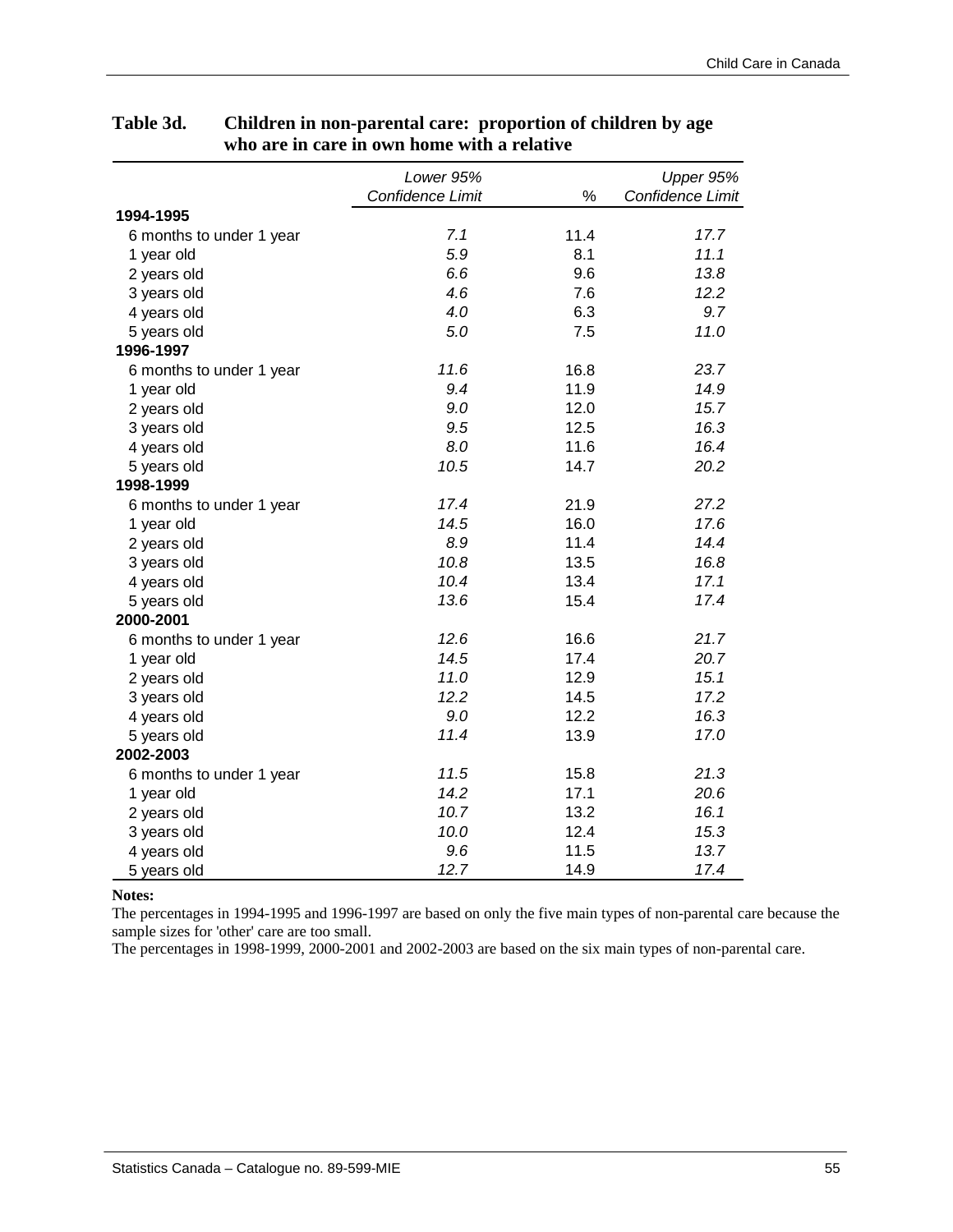|                          | Lower 95%        |      | Upper 95%        |
|--------------------------|------------------|------|------------------|
|                          | Confidence Limit | $\%$ | Confidence Limit |
| 1994-1995                |                  |      |                  |
| 6 months to under 1 year | 4.3              | 7.4  | 12.2             |
| 1 year old               | 10.0             | 13.3 | 17.4             |
| 2 years old              | 16.6             | 20.8 | 25.9             |
| 3 years old              | 22.6             | 27.8 | 33.8             |
| 4 years old              | 19.9             | 24.5 | 29.7             |
| 5 years old              | 14.2             | 18.3 | 23.3             |
| 1996-1997                |                  |      |                  |
| 6 months to under 1 year | 3.4              | 6.4  | 11.9             |
| 1 year old               | 11.1             | 13.9 | 17.2             |
| 2 years old              | 16.7             | 20.4 | 24.7             |
| 3 years old              | 20.2             | 24.5 | 29.4             |
| 4 years old              | 17.9             | 22.7 | 28.3             |
| 5 years old              | 10.1             | 14.7 | 21.0             |
| 1998-1999                |                  |      |                  |
| 6 months to under 1 year | 5.3              | 7.9  | 11.8             |
| 1 year old               | 12.0             | 13.5 | 15.1             |
| 2 years old              | 16.4             | 20.0 | 24.1             |
| 3 years old              | 19.5             | 22.6 | 25.9             |
| 4 years old              | 18.6             | 22.3 | 26.4             |
| 5 years old              | 15.0             | 16.3 | 17.7             |
| 2000-2001                |                  |      |                  |
| 6 months to under 1 year | 9.1              | 12.6 | 17.2             |
| 1 year old               | 15.2             | 18.3 | 22.0             |
| 2 years old              | 21.5             | 23.9 | 26.6             |
| 3 years old              | 25.2             | 28.3 | 31.7             |
| 4 years old              | 26.9             | 31.3 | 36.2             |
| 5 years old              | 18.4             | 21.4 | 24.8             |
| 2002-2003                |                  |      |                  |
| 6 months to under 1 year | 13.0             | 18.1 | 24.5             |
| 1 year old               | 20.2             | 23.5 | 27.1             |
| 2 years old              | 29.2             | 32.8 | 36.7             |
| 3 years old              | 28.2             | 31.5 | 35.1             |
| 4 years old              | 28.2             | 31.2 | 34.4             |
| 5 years old              | 16.6             | 19.0 | 21.6             |

## **Table 3e. Children in non-parental care: proportion of children by age who are in care in a daycare centre**

**Notes:** 

The percentages in 1994-1995 and 1996-1997 are based on only the five main types of non-parental care because the sample sizes for 'other' care are too small.

The percentages in 1998-1999, 2000-2001 and 2002-2003 are based on the six main types of non-parental care.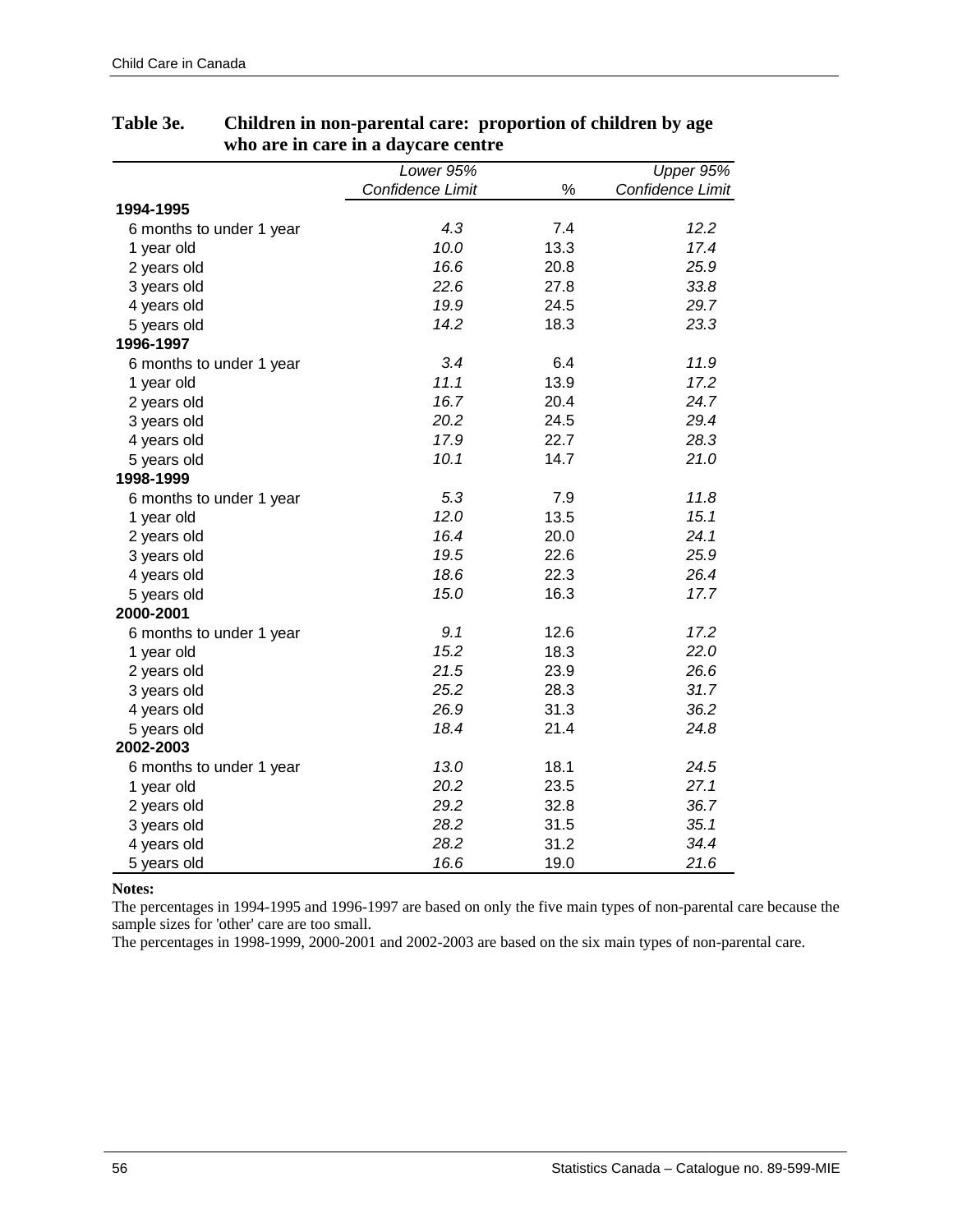|                          | Lower 95%        |                      | Upper 95%            |
|--------------------------|------------------|----------------------|----------------------|
|                          | Confidence Limit | $\%$                 | Confidence Limit     |
| 1994-1995                |                  |                      |                      |
| 6 months to under 1 year | .,               | ٠.                   |                      |
| 1 year old               | .,               | ٠.                   |                      |
| 2 years old              | .,               | ٠.                   |                      |
| 3 years old              | .,               | ٠.                   |                      |
| 4 years old              | $\cdot$          |                      |                      |
| 5 years old              | Ω,               | $\ddot{\phantom{a}}$ | .,                   |
| 1996-1997                |                  |                      |                      |
| 6 months to under 1 year | .,               | ٠.                   |                      |
| 1 year old               | $\cdot$          | ٠.                   |                      |
| 2 years old              | $\cdot$          | $\ddot{\phantom{a}}$ |                      |
| 3 years old              | .,               |                      |                      |
| 4 years old              | Ω,               |                      | $\ddot{\phantom{0}}$ |
| 5 years old              | Ω,               | $\ddot{\phantom{a}}$ |                      |
| 1998-1999                |                  |                      |                      |
| 6 months to under 1 year | .                | F                    | .                    |
| 1 year old               | .                | F                    | .                    |
| 2 years old              | .                | F                    | .                    |
| 3 years old              | 3.6              | 5.2                  | 7.4                  |
| 4 years old              | 5.0              | 7.0                  | 9.8                  |
| 5 years old              | 9.3              | 10.4                 | 11.6                 |
| 2000-2001                |                  |                      |                      |
| 6 months to under 1 year | .                | F                    | .                    |
| 1 year old               | $\cdots$         | F                    | .                    |
| 2 years old              | 0.9              | 1.4                  | 2.1                  |
| 3 years old              | 2.2              | 3.1                  | 4.3                  |
| 4 years old              | 1.1              | 1.7                  | 2.8                  |
| 5 years old              | 9.3              | 11.4                 | 13.9                 |
| 2002-2003                |                  |                      |                      |
| 6 months to under 1 year | .                | F                    |                      |
| 1 year old               | .                | F                    | .                    |
| 2 years old              | .                | F                    | $\cdots$             |
| 3 years old              | 2.8              | 4.1                  | 6.0                  |
| 4 years old              | 4.5              | 5.7                  | 7.3                  |
| 5 years old              | 14.6             | 16.5                 | 18.6                 |

## **Table 3f. Children in non-parental care: proportion of children by age who are in 'other' care**

#### **Notes:**

The percentages in 1994-1995 and 1996-1997 are based on only the five main types of non-parental care because the sample sizes for 'other' care are too small.

The percentages in 1998-1999, 2000-2001 and 2002-2003 are based on the six main types of non-parental care.

.. not available for a specific reference period

F too unreliable to be published

… not applicable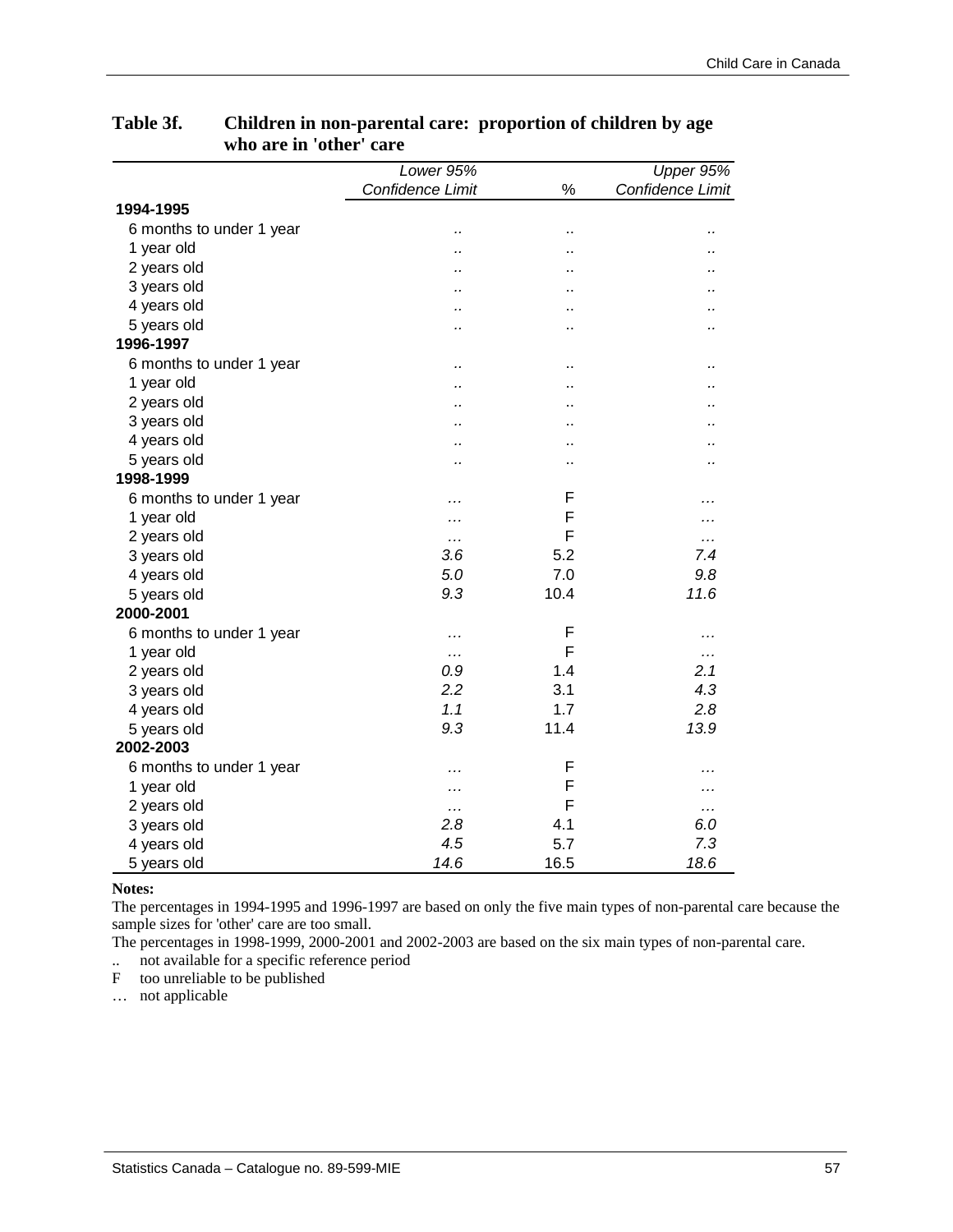|                                        | Lower 95%        |      | Upper 95%        |
|----------------------------------------|------------------|------|------------------|
|                                        |                  | %    |                  |
|                                        | Confidence Limit |      | Confidence Limit |
| 1994-1995<br>Newfoundland and Labrador | 12.8             | 19.5 | 28.6             |
| <b>Prince Edward Island</b>            | 31.4             | 40.8 | 51.0             |
| Nova Scotia                            | 23.0             | 31.0 | 40.4             |
| <b>New Brunswick</b>                   | 33.3             | 40.4 | 48.0             |
| Quebec                                 | 37.1             | 42.7 | 48.6             |
| Ontario                                | 39.9             | 44.2 | 48.7             |
| Manitoba                               | 42.6             | 51.4 | 60.1             |
| Saskatchewan                           | 48.8             | 57.4 | 65.5             |
| Alberta                                | 38.2             | 46.0 | 54.1             |
| <b>British Columbia</b>                | 33.0             | 40.2 | 47.8             |
| 1996-1997                              |                  |      |                  |
| Newfoundland and Labrador              | 13.0             | 20.3 | 30.1             |
| <b>Prince Edward Island</b>            | 31.2             | 40.9 | 51.4             |
| Nova Scotia                            | 26.1             | 33.2 | 41.1             |
| <b>New Brunswick</b>                   | 30.6             | 36.0 | 41.9             |
| Quebec                                 | 34.6             | 39.8 | 45.3             |
| Ontario                                | 38.7             | 43.6 | 48.5             |
| Manitoba                               | 31.9             | 39.5 | 47.6             |
| Saskatchewan                           | 55.5             | 62.4 | 68.8             |
| Alberta                                | 35.9             | 43.8 | 52.0             |
| <b>British Columbia</b>                | 27.0             | 34.2 | 42.2             |
| 1998-1999                              |                  |      |                  |
| Newfoundland and Labrador              | 13.2             | 19.9 | 29.0             |
| <b>Prince Edward Island</b>            | 32.3             | 39.7 | 47.6             |
| Nova Scotia                            | 28.2             | 34.3 | 40.9             |
| <b>New Brunswick</b>                   | 28.8             | 34.0 | 39.6             |
| Quebec                                 | 32.2             | 35.6 | 39.2             |
| Ontario                                | 33.7             | 36.8 | 39.9             |
| Manitoba                               | 29.2             | 34.4 | 39.9             |
| Saskatchewan                           | 46.7             | 52.2 | 57.7             |
| Alberta                                | 33.3             | 38.1 | 43.2             |
| <b>British Columbia</b>                | 26.8             | 31.9 | 37.4             |
| 2000-2001                              |                  |      |                  |
| Newfoundland and Labrador              | 11.7             | 16.6 | 23.1             |
| <b>Prince Edward Island</b>            | 29.6             | 36.1 | 43.1             |
| Nova Scotia                            | 22.2             | 26.4 | 31.1             |
| <b>New Brunswick</b>                   | 30.8             | 35.4 | 40.2             |
| Quebec                                 | 30.5             | 33.8 | 37.3             |
| Ontario                                | 33.0             | 35.6 | 38.4             |
| Manitoba                               | 33.3             | 38.0 | 43.0             |
| Saskatchewan                           | 48.6             | 53.4 | 58.2             |
| Alberta                                | 29.7             | 34.3 | 39.3             |
| <b>British Columbia</b>                | 21.4             | 25.5 | 30.2             |
| 2002-2003                              |                  |      |                  |
| Newfoundland and Labrador              | 9.7              | 14.6 | 21.3             |
| <b>Prince Edward Island</b>            | 28.7             | 34.6 | 41.1             |
| Nova Scotia                            | 22.7             | 27.3 | 32.4             |
| <b>New Brunswick</b>                   | 34.1             | 39.9 | 46.0             |
| Quebec                                 | 22.7             | 25.8 | 29.0             |
| Ontario                                | 31.1             | 33.6 | 36.3             |
| Manitoba                               | 30.8             | 35.4 | 40.3             |
| Saskatchewan                           | 49.6             | 54.4 | 59.2             |
| Alberta                                | 34.4             | 39.2 | 44.3             |
| <b>British Columbia</b>                | 22.3             | 26.4 | 30.9             |

## **Table 4a. Children in non-parental care: proportion of children by province of residence who are in care outside the home with a non-relative**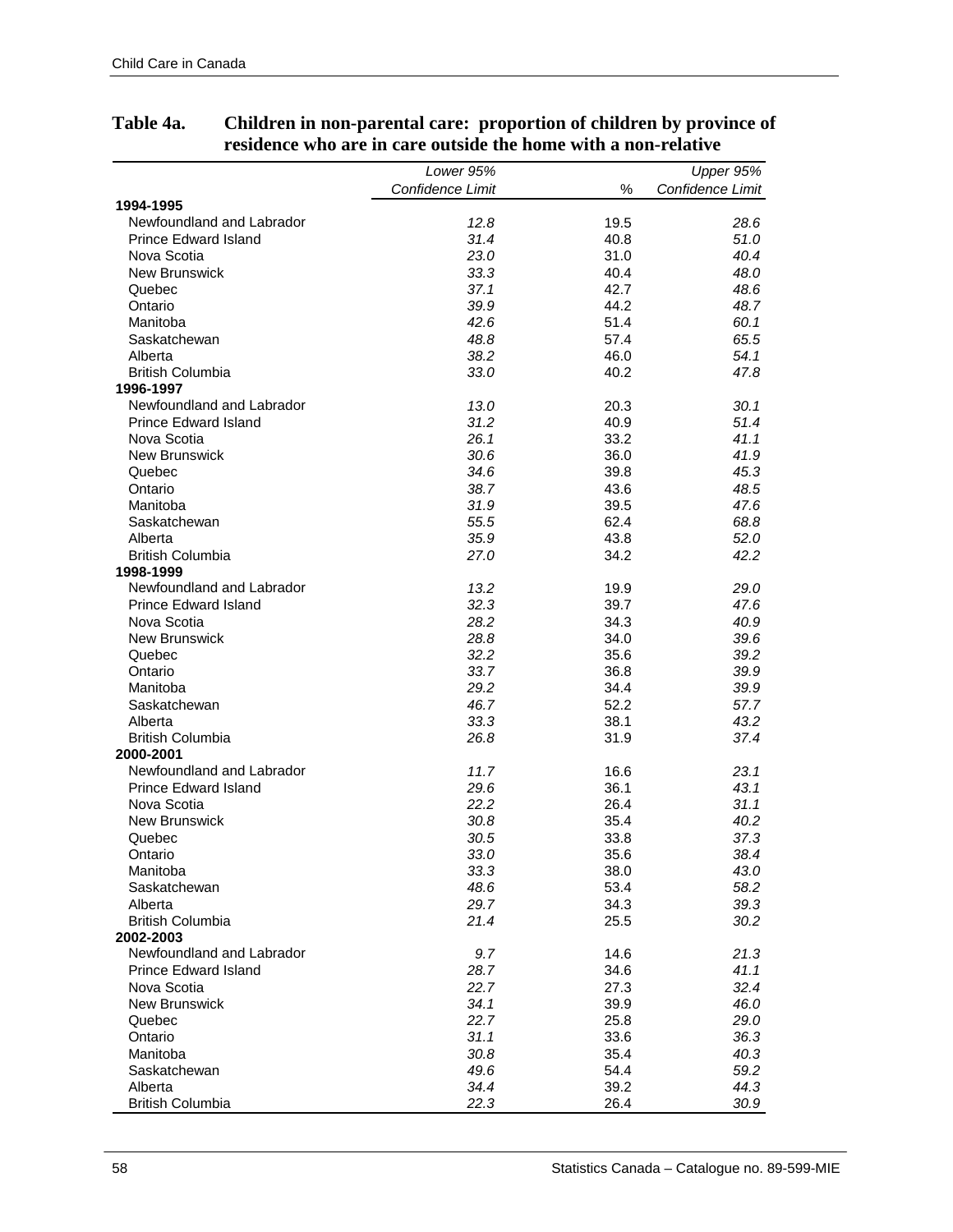| Confidence Limit<br>$\%$<br>Confidence Limit<br>1994-1995<br>Newfoundland and Labrador<br>13.7<br>20.7<br>30.0<br><b>Prince Edward Island</b><br>12.0<br>18.3<br>26.8<br>Nova Scotia<br>8.4<br>12.6<br>18.5<br>11.7<br><b>New Brunswick</b><br>17.2<br>24.6<br>11.6<br>19.3<br>Quebec<br>15.1<br>9.9<br>15.3<br>Ontario<br>12.4<br>12.2<br>25.2<br>Manitoba<br>17.8<br>11.0<br>15.7<br>21.8<br>Saskatchewan<br>7.3<br>18.9<br>Alberta<br>11.9<br>12.5<br>24.4<br><b>British Columbia</b><br>17.7<br>1996-1997<br>Newfoundland and Labrador<br>19.4<br>37.7<br>27.6<br>12.7<br><b>Prince Edward Island</b><br>29.6<br>19.8<br>Nova Scotia<br>12.0<br>23.0<br>16.8<br><b>New Brunswick</b><br>10.7<br>18.6<br>14.2<br>8.5<br>15.8<br>Quebec<br>11.7<br>11.5<br>Ontario<br>14.4<br>17.8<br>Manitoba<br>8.4<br>12.3<br>17.7<br>8.6<br>16.2<br>Saskatchewan<br>11.9<br>Alberta<br>13.8<br>18.3<br>23.9<br><b>British Columbia</b><br>12.8<br>23.8<br>17.6<br>1998-1999<br>Newfoundland and Labrador<br>12.8<br>19.1<br>27.5<br><b>Prince Edward Island</b><br>20.5<br>35.5<br>27.4<br>Nova Scotia<br>12.8<br>22.9<br>17.3<br>New Brunswick<br>15.2<br>19.4<br>24.4<br>12.3<br>17.3<br>Quebec<br>14.6<br>14.8<br>19.6<br>Ontario<br>17.1<br>Manitoba<br>15.3<br>19.5<br>24.5<br>15.8<br>24.0<br>Saskatchewan<br>19.6<br>14.8<br>25.2<br>Alberta<br>19.5<br><b>British Columbia</b><br>15.2<br>20.1<br>26.1<br>2000-2001<br>Newfoundland and Labrador<br>16.5<br>22.4<br>29.7<br><b>Prince Edward Island</b><br>21.2<br>10.9<br>15.3<br>Nova Scotia<br>19.1<br>23.4<br>28.4<br>New Brunswick<br>14.9<br>23.1<br>18.6<br>Quebec<br>9.6<br>11.7<br>14.1<br>15.8<br>17.9<br>20.2<br>Ontario<br>14.5<br>22.0<br>Manitoba<br>18.0<br>12.9<br>16.2<br>20.2<br>Saskatchewan<br>14.9<br>23.7<br>Alberta<br>18.9<br>18.2<br>26.6<br><b>British Columbia</b><br>22.1<br>2002-2003<br>Newfoundland and Labrador<br>16.1<br>22.0<br>29.4<br><b>Prince Edward Island</b><br>19.3<br>24.4<br>30.3<br>Nova Scotia<br>20.5<br>25.1<br>30.3<br><b>New Brunswick</b><br>13.3<br>17.3<br>22.3<br>7.3<br>11.4<br>Quebec<br>9.2<br>16.3<br>Ontario<br>18.5<br>20.8<br>13.9<br>21.5<br>Manitoba<br>17.4<br>Saskatchewan<br>13.8<br>17.2<br>21.2<br>13.8<br>20.8<br>Alberta<br>17.0<br><b>British Columbia</b><br>18.2<br>22.1<br>26.5 | Lower 95% |           |
|----------------------------------------------------------------------------------------------------------------------------------------------------------------------------------------------------------------------------------------------------------------------------------------------------------------------------------------------------------------------------------------------------------------------------------------------------------------------------------------------------------------------------------------------------------------------------------------------------------------------------------------------------------------------------------------------------------------------------------------------------------------------------------------------------------------------------------------------------------------------------------------------------------------------------------------------------------------------------------------------------------------------------------------------------------------------------------------------------------------------------------------------------------------------------------------------------------------------------------------------------------------------------------------------------------------------------------------------------------------------------------------------------------------------------------------------------------------------------------------------------------------------------------------------------------------------------------------------------------------------------------------------------------------------------------------------------------------------------------------------------------------------------------------------------------------------------------------------------------------------------------------------------------------------------------------------------------------------------------------------------------------------------------------------------------------------------------------------------------------------------------------------------------------------------------------------------------------------------------------------------------------------------------------------------------|-----------|-----------|
|                                                                                                                                                                                                                                                                                                                                                                                                                                                                                                                                                                                                                                                                                                                                                                                                                                                                                                                                                                                                                                                                                                                                                                                                                                                                                                                                                                                                                                                                                                                                                                                                                                                                                                                                                                                                                                                                                                                                                                                                                                                                                                                                                                                                                                                                                                          |           | Upper 95% |
|                                                                                                                                                                                                                                                                                                                                                                                                                                                                                                                                                                                                                                                                                                                                                                                                                                                                                                                                                                                                                                                                                                                                                                                                                                                                                                                                                                                                                                                                                                                                                                                                                                                                                                                                                                                                                                                                                                                                                                                                                                                                                                                                                                                                                                                                                                          |           |           |
|                                                                                                                                                                                                                                                                                                                                                                                                                                                                                                                                                                                                                                                                                                                                                                                                                                                                                                                                                                                                                                                                                                                                                                                                                                                                                                                                                                                                                                                                                                                                                                                                                                                                                                                                                                                                                                                                                                                                                                                                                                                                                                                                                                                                                                                                                                          |           |           |
|                                                                                                                                                                                                                                                                                                                                                                                                                                                                                                                                                                                                                                                                                                                                                                                                                                                                                                                                                                                                                                                                                                                                                                                                                                                                                                                                                                                                                                                                                                                                                                                                                                                                                                                                                                                                                                                                                                                                                                                                                                                                                                                                                                                                                                                                                                          |           |           |
|                                                                                                                                                                                                                                                                                                                                                                                                                                                                                                                                                                                                                                                                                                                                                                                                                                                                                                                                                                                                                                                                                                                                                                                                                                                                                                                                                                                                                                                                                                                                                                                                                                                                                                                                                                                                                                                                                                                                                                                                                                                                                                                                                                                                                                                                                                          |           |           |
|                                                                                                                                                                                                                                                                                                                                                                                                                                                                                                                                                                                                                                                                                                                                                                                                                                                                                                                                                                                                                                                                                                                                                                                                                                                                                                                                                                                                                                                                                                                                                                                                                                                                                                                                                                                                                                                                                                                                                                                                                                                                                                                                                                                                                                                                                                          |           |           |
|                                                                                                                                                                                                                                                                                                                                                                                                                                                                                                                                                                                                                                                                                                                                                                                                                                                                                                                                                                                                                                                                                                                                                                                                                                                                                                                                                                                                                                                                                                                                                                                                                                                                                                                                                                                                                                                                                                                                                                                                                                                                                                                                                                                                                                                                                                          |           |           |
|                                                                                                                                                                                                                                                                                                                                                                                                                                                                                                                                                                                                                                                                                                                                                                                                                                                                                                                                                                                                                                                                                                                                                                                                                                                                                                                                                                                                                                                                                                                                                                                                                                                                                                                                                                                                                                                                                                                                                                                                                                                                                                                                                                                                                                                                                                          |           |           |
|                                                                                                                                                                                                                                                                                                                                                                                                                                                                                                                                                                                                                                                                                                                                                                                                                                                                                                                                                                                                                                                                                                                                                                                                                                                                                                                                                                                                                                                                                                                                                                                                                                                                                                                                                                                                                                                                                                                                                                                                                                                                                                                                                                                                                                                                                                          |           |           |
|                                                                                                                                                                                                                                                                                                                                                                                                                                                                                                                                                                                                                                                                                                                                                                                                                                                                                                                                                                                                                                                                                                                                                                                                                                                                                                                                                                                                                                                                                                                                                                                                                                                                                                                                                                                                                                                                                                                                                                                                                                                                                                                                                                                                                                                                                                          |           |           |
|                                                                                                                                                                                                                                                                                                                                                                                                                                                                                                                                                                                                                                                                                                                                                                                                                                                                                                                                                                                                                                                                                                                                                                                                                                                                                                                                                                                                                                                                                                                                                                                                                                                                                                                                                                                                                                                                                                                                                                                                                                                                                                                                                                                                                                                                                                          |           |           |
|                                                                                                                                                                                                                                                                                                                                                                                                                                                                                                                                                                                                                                                                                                                                                                                                                                                                                                                                                                                                                                                                                                                                                                                                                                                                                                                                                                                                                                                                                                                                                                                                                                                                                                                                                                                                                                                                                                                                                                                                                                                                                                                                                                                                                                                                                                          |           |           |
|                                                                                                                                                                                                                                                                                                                                                                                                                                                                                                                                                                                                                                                                                                                                                                                                                                                                                                                                                                                                                                                                                                                                                                                                                                                                                                                                                                                                                                                                                                                                                                                                                                                                                                                                                                                                                                                                                                                                                                                                                                                                                                                                                                                                                                                                                                          |           |           |
|                                                                                                                                                                                                                                                                                                                                                                                                                                                                                                                                                                                                                                                                                                                                                                                                                                                                                                                                                                                                                                                                                                                                                                                                                                                                                                                                                                                                                                                                                                                                                                                                                                                                                                                                                                                                                                                                                                                                                                                                                                                                                                                                                                                                                                                                                                          |           |           |
|                                                                                                                                                                                                                                                                                                                                                                                                                                                                                                                                                                                                                                                                                                                                                                                                                                                                                                                                                                                                                                                                                                                                                                                                                                                                                                                                                                                                                                                                                                                                                                                                                                                                                                                                                                                                                                                                                                                                                                                                                                                                                                                                                                                                                                                                                                          |           |           |
|                                                                                                                                                                                                                                                                                                                                                                                                                                                                                                                                                                                                                                                                                                                                                                                                                                                                                                                                                                                                                                                                                                                                                                                                                                                                                                                                                                                                                                                                                                                                                                                                                                                                                                                                                                                                                                                                                                                                                                                                                                                                                                                                                                                                                                                                                                          |           |           |
|                                                                                                                                                                                                                                                                                                                                                                                                                                                                                                                                                                                                                                                                                                                                                                                                                                                                                                                                                                                                                                                                                                                                                                                                                                                                                                                                                                                                                                                                                                                                                                                                                                                                                                                                                                                                                                                                                                                                                                                                                                                                                                                                                                                                                                                                                                          |           |           |
|                                                                                                                                                                                                                                                                                                                                                                                                                                                                                                                                                                                                                                                                                                                                                                                                                                                                                                                                                                                                                                                                                                                                                                                                                                                                                                                                                                                                                                                                                                                                                                                                                                                                                                                                                                                                                                                                                                                                                                                                                                                                                                                                                                                                                                                                                                          |           |           |
|                                                                                                                                                                                                                                                                                                                                                                                                                                                                                                                                                                                                                                                                                                                                                                                                                                                                                                                                                                                                                                                                                                                                                                                                                                                                                                                                                                                                                                                                                                                                                                                                                                                                                                                                                                                                                                                                                                                                                                                                                                                                                                                                                                                                                                                                                                          |           |           |
|                                                                                                                                                                                                                                                                                                                                                                                                                                                                                                                                                                                                                                                                                                                                                                                                                                                                                                                                                                                                                                                                                                                                                                                                                                                                                                                                                                                                                                                                                                                                                                                                                                                                                                                                                                                                                                                                                                                                                                                                                                                                                                                                                                                                                                                                                                          |           |           |
|                                                                                                                                                                                                                                                                                                                                                                                                                                                                                                                                                                                                                                                                                                                                                                                                                                                                                                                                                                                                                                                                                                                                                                                                                                                                                                                                                                                                                                                                                                                                                                                                                                                                                                                                                                                                                                                                                                                                                                                                                                                                                                                                                                                                                                                                                                          |           |           |
|                                                                                                                                                                                                                                                                                                                                                                                                                                                                                                                                                                                                                                                                                                                                                                                                                                                                                                                                                                                                                                                                                                                                                                                                                                                                                                                                                                                                                                                                                                                                                                                                                                                                                                                                                                                                                                                                                                                                                                                                                                                                                                                                                                                                                                                                                                          |           |           |
|                                                                                                                                                                                                                                                                                                                                                                                                                                                                                                                                                                                                                                                                                                                                                                                                                                                                                                                                                                                                                                                                                                                                                                                                                                                                                                                                                                                                                                                                                                                                                                                                                                                                                                                                                                                                                                                                                                                                                                                                                                                                                                                                                                                                                                                                                                          |           |           |
|                                                                                                                                                                                                                                                                                                                                                                                                                                                                                                                                                                                                                                                                                                                                                                                                                                                                                                                                                                                                                                                                                                                                                                                                                                                                                                                                                                                                                                                                                                                                                                                                                                                                                                                                                                                                                                                                                                                                                                                                                                                                                                                                                                                                                                                                                                          |           |           |
|                                                                                                                                                                                                                                                                                                                                                                                                                                                                                                                                                                                                                                                                                                                                                                                                                                                                                                                                                                                                                                                                                                                                                                                                                                                                                                                                                                                                                                                                                                                                                                                                                                                                                                                                                                                                                                                                                                                                                                                                                                                                                                                                                                                                                                                                                                          |           |           |
|                                                                                                                                                                                                                                                                                                                                                                                                                                                                                                                                                                                                                                                                                                                                                                                                                                                                                                                                                                                                                                                                                                                                                                                                                                                                                                                                                                                                                                                                                                                                                                                                                                                                                                                                                                                                                                                                                                                                                                                                                                                                                                                                                                                                                                                                                                          |           |           |
|                                                                                                                                                                                                                                                                                                                                                                                                                                                                                                                                                                                                                                                                                                                                                                                                                                                                                                                                                                                                                                                                                                                                                                                                                                                                                                                                                                                                                                                                                                                                                                                                                                                                                                                                                                                                                                                                                                                                                                                                                                                                                                                                                                                                                                                                                                          |           |           |
|                                                                                                                                                                                                                                                                                                                                                                                                                                                                                                                                                                                                                                                                                                                                                                                                                                                                                                                                                                                                                                                                                                                                                                                                                                                                                                                                                                                                                                                                                                                                                                                                                                                                                                                                                                                                                                                                                                                                                                                                                                                                                                                                                                                                                                                                                                          |           |           |
|                                                                                                                                                                                                                                                                                                                                                                                                                                                                                                                                                                                                                                                                                                                                                                                                                                                                                                                                                                                                                                                                                                                                                                                                                                                                                                                                                                                                                                                                                                                                                                                                                                                                                                                                                                                                                                                                                                                                                                                                                                                                                                                                                                                                                                                                                                          |           |           |
|                                                                                                                                                                                                                                                                                                                                                                                                                                                                                                                                                                                                                                                                                                                                                                                                                                                                                                                                                                                                                                                                                                                                                                                                                                                                                                                                                                                                                                                                                                                                                                                                                                                                                                                                                                                                                                                                                                                                                                                                                                                                                                                                                                                                                                                                                                          |           |           |
|                                                                                                                                                                                                                                                                                                                                                                                                                                                                                                                                                                                                                                                                                                                                                                                                                                                                                                                                                                                                                                                                                                                                                                                                                                                                                                                                                                                                                                                                                                                                                                                                                                                                                                                                                                                                                                                                                                                                                                                                                                                                                                                                                                                                                                                                                                          |           |           |
|                                                                                                                                                                                                                                                                                                                                                                                                                                                                                                                                                                                                                                                                                                                                                                                                                                                                                                                                                                                                                                                                                                                                                                                                                                                                                                                                                                                                                                                                                                                                                                                                                                                                                                                                                                                                                                                                                                                                                                                                                                                                                                                                                                                                                                                                                                          |           |           |
|                                                                                                                                                                                                                                                                                                                                                                                                                                                                                                                                                                                                                                                                                                                                                                                                                                                                                                                                                                                                                                                                                                                                                                                                                                                                                                                                                                                                                                                                                                                                                                                                                                                                                                                                                                                                                                                                                                                                                                                                                                                                                                                                                                                                                                                                                                          |           |           |
|                                                                                                                                                                                                                                                                                                                                                                                                                                                                                                                                                                                                                                                                                                                                                                                                                                                                                                                                                                                                                                                                                                                                                                                                                                                                                                                                                                                                                                                                                                                                                                                                                                                                                                                                                                                                                                                                                                                                                                                                                                                                                                                                                                                                                                                                                                          |           |           |
|                                                                                                                                                                                                                                                                                                                                                                                                                                                                                                                                                                                                                                                                                                                                                                                                                                                                                                                                                                                                                                                                                                                                                                                                                                                                                                                                                                                                                                                                                                                                                                                                                                                                                                                                                                                                                                                                                                                                                                                                                                                                                                                                                                                                                                                                                                          |           |           |
|                                                                                                                                                                                                                                                                                                                                                                                                                                                                                                                                                                                                                                                                                                                                                                                                                                                                                                                                                                                                                                                                                                                                                                                                                                                                                                                                                                                                                                                                                                                                                                                                                                                                                                                                                                                                                                                                                                                                                                                                                                                                                                                                                                                                                                                                                                          |           |           |
|                                                                                                                                                                                                                                                                                                                                                                                                                                                                                                                                                                                                                                                                                                                                                                                                                                                                                                                                                                                                                                                                                                                                                                                                                                                                                                                                                                                                                                                                                                                                                                                                                                                                                                                                                                                                                                                                                                                                                                                                                                                                                                                                                                                                                                                                                                          |           |           |
|                                                                                                                                                                                                                                                                                                                                                                                                                                                                                                                                                                                                                                                                                                                                                                                                                                                                                                                                                                                                                                                                                                                                                                                                                                                                                                                                                                                                                                                                                                                                                                                                                                                                                                                                                                                                                                                                                                                                                                                                                                                                                                                                                                                                                                                                                                          |           |           |
|                                                                                                                                                                                                                                                                                                                                                                                                                                                                                                                                                                                                                                                                                                                                                                                                                                                                                                                                                                                                                                                                                                                                                                                                                                                                                                                                                                                                                                                                                                                                                                                                                                                                                                                                                                                                                                                                                                                                                                                                                                                                                                                                                                                                                                                                                                          |           |           |
|                                                                                                                                                                                                                                                                                                                                                                                                                                                                                                                                                                                                                                                                                                                                                                                                                                                                                                                                                                                                                                                                                                                                                                                                                                                                                                                                                                                                                                                                                                                                                                                                                                                                                                                                                                                                                                                                                                                                                                                                                                                                                                                                                                                                                                                                                                          |           |           |
|                                                                                                                                                                                                                                                                                                                                                                                                                                                                                                                                                                                                                                                                                                                                                                                                                                                                                                                                                                                                                                                                                                                                                                                                                                                                                                                                                                                                                                                                                                                                                                                                                                                                                                                                                                                                                                                                                                                                                                                                                                                                                                                                                                                                                                                                                                          |           |           |
|                                                                                                                                                                                                                                                                                                                                                                                                                                                                                                                                                                                                                                                                                                                                                                                                                                                                                                                                                                                                                                                                                                                                                                                                                                                                                                                                                                                                                                                                                                                                                                                                                                                                                                                                                                                                                                                                                                                                                                                                                                                                                                                                                                                                                                                                                                          |           |           |
|                                                                                                                                                                                                                                                                                                                                                                                                                                                                                                                                                                                                                                                                                                                                                                                                                                                                                                                                                                                                                                                                                                                                                                                                                                                                                                                                                                                                                                                                                                                                                                                                                                                                                                                                                                                                                                                                                                                                                                                                                                                                                                                                                                                                                                                                                                          |           |           |
|                                                                                                                                                                                                                                                                                                                                                                                                                                                                                                                                                                                                                                                                                                                                                                                                                                                                                                                                                                                                                                                                                                                                                                                                                                                                                                                                                                                                                                                                                                                                                                                                                                                                                                                                                                                                                                                                                                                                                                                                                                                                                                                                                                                                                                                                                                          |           |           |
|                                                                                                                                                                                                                                                                                                                                                                                                                                                                                                                                                                                                                                                                                                                                                                                                                                                                                                                                                                                                                                                                                                                                                                                                                                                                                                                                                                                                                                                                                                                                                                                                                                                                                                                                                                                                                                                                                                                                                                                                                                                                                                                                                                                                                                                                                                          |           |           |
|                                                                                                                                                                                                                                                                                                                                                                                                                                                                                                                                                                                                                                                                                                                                                                                                                                                                                                                                                                                                                                                                                                                                                                                                                                                                                                                                                                                                                                                                                                                                                                                                                                                                                                                                                                                                                                                                                                                                                                                                                                                                                                                                                                                                                                                                                                          |           |           |
|                                                                                                                                                                                                                                                                                                                                                                                                                                                                                                                                                                                                                                                                                                                                                                                                                                                                                                                                                                                                                                                                                                                                                                                                                                                                                                                                                                                                                                                                                                                                                                                                                                                                                                                                                                                                                                                                                                                                                                                                                                                                                                                                                                                                                                                                                                          |           |           |
|                                                                                                                                                                                                                                                                                                                                                                                                                                                                                                                                                                                                                                                                                                                                                                                                                                                                                                                                                                                                                                                                                                                                                                                                                                                                                                                                                                                                                                                                                                                                                                                                                                                                                                                                                                                                                                                                                                                                                                                                                                                                                                                                                                                                                                                                                                          |           |           |
|                                                                                                                                                                                                                                                                                                                                                                                                                                                                                                                                                                                                                                                                                                                                                                                                                                                                                                                                                                                                                                                                                                                                                                                                                                                                                                                                                                                                                                                                                                                                                                                                                                                                                                                                                                                                                                                                                                                                                                                                                                                                                                                                                                                                                                                                                                          |           |           |
|                                                                                                                                                                                                                                                                                                                                                                                                                                                                                                                                                                                                                                                                                                                                                                                                                                                                                                                                                                                                                                                                                                                                                                                                                                                                                                                                                                                                                                                                                                                                                                                                                                                                                                                                                                                                                                                                                                                                                                                                                                                                                                                                                                                                                                                                                                          |           |           |
|                                                                                                                                                                                                                                                                                                                                                                                                                                                                                                                                                                                                                                                                                                                                                                                                                                                                                                                                                                                                                                                                                                                                                                                                                                                                                                                                                                                                                                                                                                                                                                                                                                                                                                                                                                                                                                                                                                                                                                                                                                                                                                                                                                                                                                                                                                          |           |           |
|                                                                                                                                                                                                                                                                                                                                                                                                                                                                                                                                                                                                                                                                                                                                                                                                                                                                                                                                                                                                                                                                                                                                                                                                                                                                                                                                                                                                                                                                                                                                                                                                                                                                                                                                                                                                                                                                                                                                                                                                                                                                                                                                                                                                                                                                                                          |           |           |
|                                                                                                                                                                                                                                                                                                                                                                                                                                                                                                                                                                                                                                                                                                                                                                                                                                                                                                                                                                                                                                                                                                                                                                                                                                                                                                                                                                                                                                                                                                                                                                                                                                                                                                                                                                                                                                                                                                                                                                                                                                                                                                                                                                                                                                                                                                          |           |           |
|                                                                                                                                                                                                                                                                                                                                                                                                                                                                                                                                                                                                                                                                                                                                                                                                                                                                                                                                                                                                                                                                                                                                                                                                                                                                                                                                                                                                                                                                                                                                                                                                                                                                                                                                                                                                                                                                                                                                                                                                                                                                                                                                                                                                                                                                                                          |           |           |
|                                                                                                                                                                                                                                                                                                                                                                                                                                                                                                                                                                                                                                                                                                                                                                                                                                                                                                                                                                                                                                                                                                                                                                                                                                                                                                                                                                                                                                                                                                                                                                                                                                                                                                                                                                                                                                                                                                                                                                                                                                                                                                                                                                                                                                                                                                          |           |           |

## **Table 4b. Children in non-parental care: proportion of children by province of residence who are in care outside the home with a relative**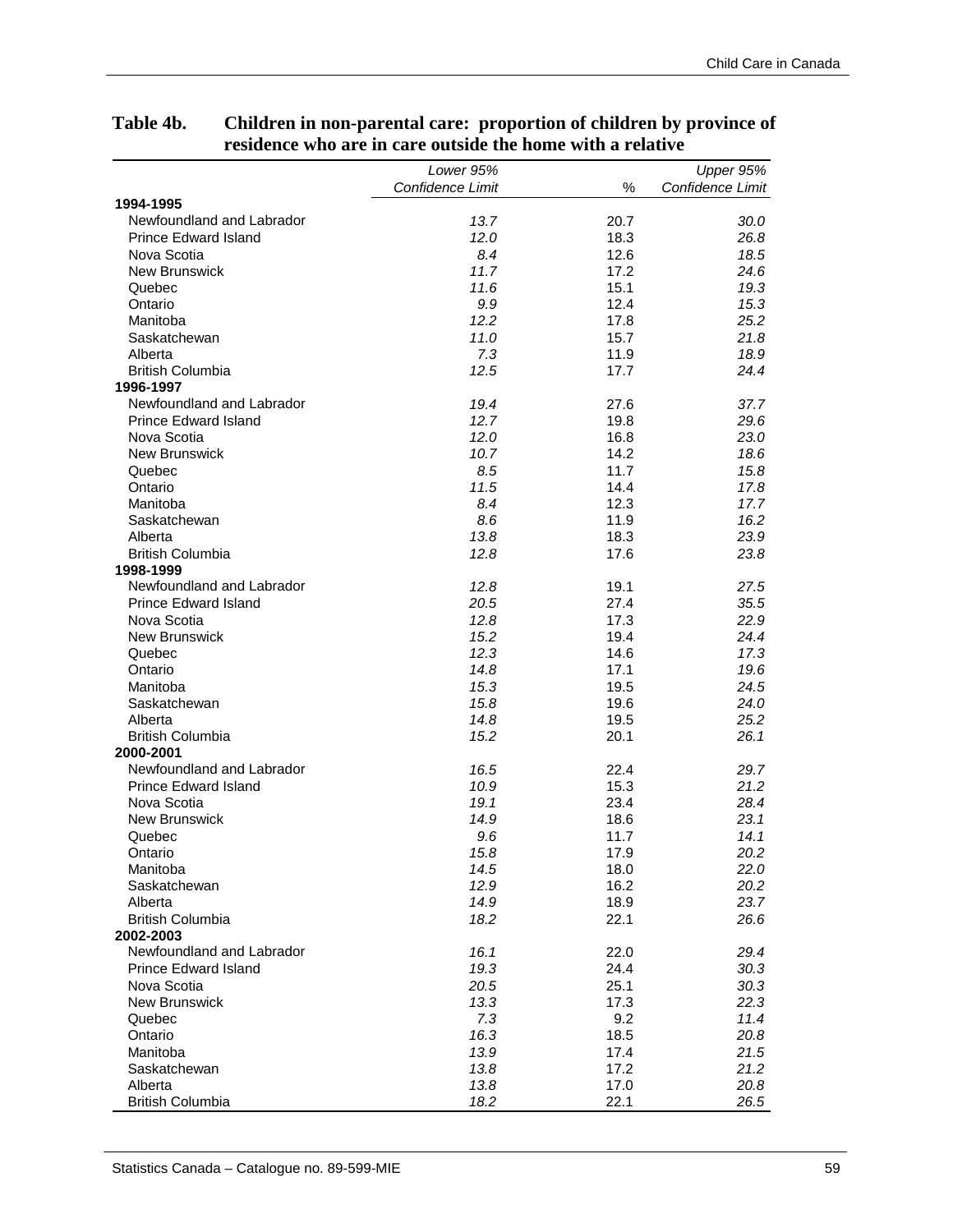|                             | Lower 95%        |      | Upper 95%        |
|-----------------------------|------------------|------|------------------|
|                             | Confidence Limit | $\%$ | Confidence Limit |
| 1994-1995                   |                  |      |                  |
| Newfoundland and Labrador   | 16.5             | 25.0 | 35.9             |
| <b>Prince Edward Island</b> | 8.6              | 13.9 | 21.6             |
| Nova Scotia                 | 18.2             | 25.5 | 34.5             |
| <b>New Brunswick</b>        | 9.8              | 14.8 | 21.7             |
| Quebec                      | 9.0              | 13.1 | 18.6             |
| Ontario                     | 10.4             | 13.2 | 16.6             |
| Manitoba                    | 7.2              | 10.8 | 16.1             |
| Saskatchewan                | 6.2              | 10.5 | 17.3             |
| Alberta                     | 8.2              | 12.3 | 18.1             |
| <b>British Columbia</b>     | 15.3             | 20.9 | 27.8             |
| 1996-1997                   |                  |      |                  |
| Newfoundland and Labrador   | 13.6             | 20.0 | 28.3             |
| <b>Prince Edward Island</b> | .                | F    | $\cdots$         |
| Nova Scotia                 | 18.8             | 26.3 | 35.5             |
| New Brunswick               | 12.1             | 16.4 | 21.7             |
| Quebec                      | 6.9              | 9.8  | 13.9             |
| Ontario                     | 9.4              | 12.5 | 16.6             |
| Manitoba                    | 5.6              | 9.7  | 16.4             |
| Saskatchewan                | 7.0              | 10.4 | 15.2             |
| Alberta                     | 7.9              | 12.0 | 17.8             |
| <b>British Columbia</b>     | 11.5             | 16.8 | 23.9             |
| 1998-1999                   |                  |      |                  |
| Newfoundland and Labrador   | 15.9             | 23.1 | 32.5             |
| <b>Prince Edward Island</b> | 4.3              | 7.2  | 11.9             |
| Nova Scotia                 | 13.8             | 19.0 | 25.4             |
| <b>New Brunswick</b>        | 11.7             | 15.5 | 20.3             |
| Quebec                      | 10.8             | 13.5 | 16.6             |
| Ontario                     | 9.6              | 11.5 | 13.6             |
| Manitoba                    | 6.0              | 8.4  | 11.6             |
| Saskatchewan                | 5.3              | 7.6  | 10.9             |
| Alberta                     | 6.6              | 9.1  | 12.4             |
| <b>British Columbia</b>     | 8.7              | 11.7 | 15.6             |
| 2000-2001                   |                  |      |                  |
| Newfoundland and Labrador   | 14.1             | 19.1 | 25.3             |
| <b>Prince Edward Island</b> | 4.9              | 8.1  | 13.1             |
| Nova Scotia                 | 9.6              | 13.5 | 18.7             |
| <b>New Brunswick</b>        | 9.3              | 12.2 | 15.8             |
| Quebec                      | 4.8              | 6.4  | 8.5              |
| Ontario                     | 8.5              | 10.3 | 12.4             |
| Manitoba                    | 5.8              | 8.0  | 10.9             |
| Saskatchewan                | 6.4              | 9.4  | 13.6             |
| Alberta                     | 7.2              | 9.5  | 12.6             |
| <b>British Columbia</b>     | 9.1              | 12.1 | 15.9             |
| 2002-2003                   |                  |      |                  |
| Newfoundland and Labrador   | 9.7              | 14.5 | 21.0             |
| <b>Prince Edward Island</b> | 2.4              | 4.3  | 7.8              |
| Nova Scotia                 | 5.5              | 8.0  | 11.4             |
| <b>New Brunswick</b>        | 5.3              | 7.9  | 11.5             |
| Quebec                      | 4.4              | 6.0  | 8.2              |
| Ontario                     | 7.4              | 8.9  | 10.8             |
| Manitoba                    | 4.3              | 6.4  | 9.2              |
| Saskatchewan                | 2.5              | 4.6  | 8.1              |
| Alberta                     | 5.7              | 8.2  | 11.6             |
| <b>British Columbia</b>     | 8.1              | 10.8 | 14.3             |

## **Table 4c. Children in non-parental care: proportion of children by province of residence who are in care in own home with a non-relative**

**Note:** 

F too unreliable to be published

… not applicable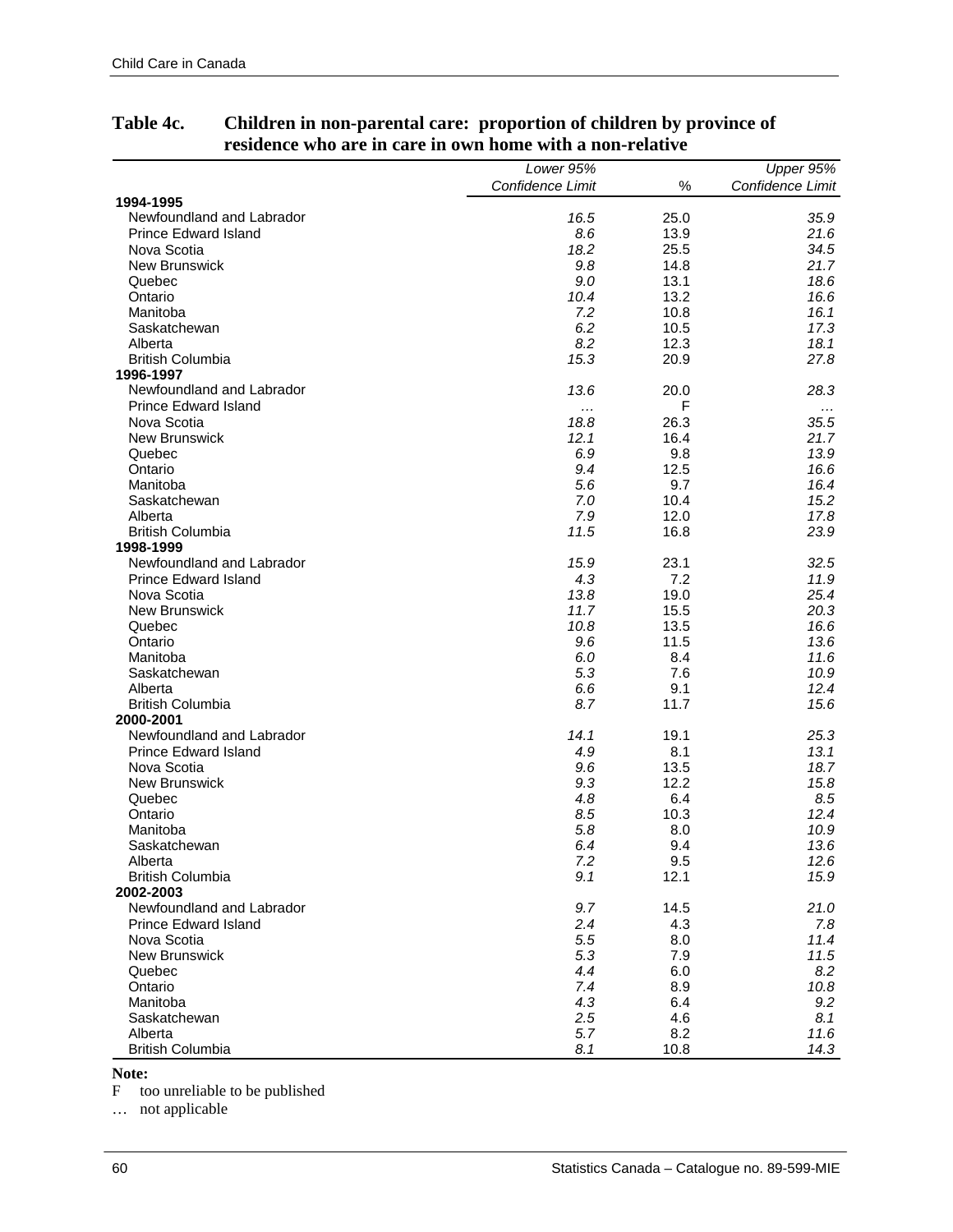| Confidence Limit<br>$\frac{0}{0}$<br>Confidence Limit<br>1994-1995<br>Newfoundland and Labrador<br>19.1<br>12.5<br>28.0<br><b>Prince Edward Island</b><br>9.3<br>4.9<br>16.8<br>6.6<br>11.0<br>Nova Scotia<br>17.6<br><b>New Brunswick</b><br>4.3<br>7.3<br>12.3<br>Quebec<br>2.3<br>3.9<br>6.6<br>8.2<br>11.2<br>15.0<br>Ontario<br>3.9<br>6.4<br>10.3<br>Manitoba<br>2.5<br>4.4<br>Saskatchewan<br>7.6<br>3.6<br>Alberta<br>6.1<br>10.1<br><b>British Columbia</b><br>4.5<br>8.4<br>15.2<br>1996-1997<br>Newfoundland and Labrador<br>12.7<br>28.1<br>19.2<br><b>Prince Edward Island</b><br>F<br>$\cdots$<br>$\cdots$<br>6.3<br>10.3<br>Nova Scotia<br>16.4<br>12.1<br><b>New Brunswick</b><br>8.9<br>16.3<br>6.2<br>8.5<br>Quebec<br>11.6<br>Ontario<br>11.2<br>14.2<br>18.0<br>8.2<br>12.3<br>18.1<br>Manitoba<br>5.6<br>8.4<br>Saskatchewan<br>12.4<br>7.0<br>10.5<br>15.5<br>Alberta<br><b>British Columbia</b><br>13.5<br>19.9<br>28.4<br>1998-1999<br>Newfoundland and Labrador<br>21.4<br>29.8<br>39.9<br><b>Prince Edward Island</b><br>6.3<br>10.1<br>15.8<br>Nova Scotia<br>12.1<br>16.3<br>21.7<br>8.3<br>11.1<br><b>New Brunswick</b><br>14.7<br>6.2<br>8.1<br>Quebec<br>10.4<br>15.3<br>17.7<br>Ontario<br>20.3<br>9.9<br>12.9<br>Manitoba<br>16.5<br>Saskatchewan<br>7.9<br>10.5<br>13.7<br>9.8<br>12.9<br>Alberta<br>16.9<br><b>British Columbia</b><br>18.9<br>23.6<br>29.1<br>2000-2001<br>Newfoundland and Labrador<br>21.4<br>27.3<br>34.0<br><b>Prince Edward Island</b><br>12.4<br>8.9<br>17.0<br>16.6<br>Nova Scotia<br>13.0<br>20.8<br>9.8<br>12.9<br><b>New Brunswick</b><br>16.8<br>7.4<br>Quebec<br>5.8<br>9.5<br>17.3<br>Ontario<br>15.0<br>19.8<br>Manitoba<br>10.5<br>13.4<br>17.0<br>13.9<br>Saskatchewan<br>7.9<br>10.5<br>Alberta<br>12.3<br>15.9<br>20.4<br><b>British Columbia</b><br>16.8<br>20.6<br>25.0<br>2002-2003<br>Newfoundland and Labrador<br>22.8<br>29.6<br>37.5<br>8.2<br><b>Prince Edward Island</b><br>4.9<br>13.5<br>15.3<br>Nova Scotia<br>11.5<br>19.9<br><b>New Brunswick</b><br>10.2<br>13.5<br>17.6<br>5.4<br>7.2<br>Quebec<br>9.4<br>14.7<br>16.8<br>Ontario<br>19.1<br>13.7<br>Manitoba<br>10.4<br>17.8 | Lower $95\%$ | Upper 95% |
|---------------------------------------------------------------------------------------------------------------------------------------------------------------------------------------------------------------------------------------------------------------------------------------------------------------------------------------------------------------------------------------------------------------------------------------------------------------------------------------------------------------------------------------------------------------------------------------------------------------------------------------------------------------------------------------------------------------------------------------------------------------------------------------------------------------------------------------------------------------------------------------------------------------------------------------------------------------------------------------------------------------------------------------------------------------------------------------------------------------------------------------------------------------------------------------------------------------------------------------------------------------------------------------------------------------------------------------------------------------------------------------------------------------------------------------------------------------------------------------------------------------------------------------------------------------------------------------------------------------------------------------------------------------------------------------------------------------------------------------------------------------------------------------------------------------------------------------------------------------------------------------------------------------------------------------------------------------------------------------------------------------------------------------------------------------------------------------------------------------------------------------------------------------------|--------------|-----------|
|                                                                                                                                                                                                                                                                                                                                                                                                                                                                                                                                                                                                                                                                                                                                                                                                                                                                                                                                                                                                                                                                                                                                                                                                                                                                                                                                                                                                                                                                                                                                                                                                                                                                                                                                                                                                                                                                                                                                                                                                                                                                                                                                                                     |              |           |
|                                                                                                                                                                                                                                                                                                                                                                                                                                                                                                                                                                                                                                                                                                                                                                                                                                                                                                                                                                                                                                                                                                                                                                                                                                                                                                                                                                                                                                                                                                                                                                                                                                                                                                                                                                                                                                                                                                                                                                                                                                                                                                                                                                     |              |           |
|                                                                                                                                                                                                                                                                                                                                                                                                                                                                                                                                                                                                                                                                                                                                                                                                                                                                                                                                                                                                                                                                                                                                                                                                                                                                                                                                                                                                                                                                                                                                                                                                                                                                                                                                                                                                                                                                                                                                                                                                                                                                                                                                                                     |              |           |
|                                                                                                                                                                                                                                                                                                                                                                                                                                                                                                                                                                                                                                                                                                                                                                                                                                                                                                                                                                                                                                                                                                                                                                                                                                                                                                                                                                                                                                                                                                                                                                                                                                                                                                                                                                                                                                                                                                                                                                                                                                                                                                                                                                     |              |           |
|                                                                                                                                                                                                                                                                                                                                                                                                                                                                                                                                                                                                                                                                                                                                                                                                                                                                                                                                                                                                                                                                                                                                                                                                                                                                                                                                                                                                                                                                                                                                                                                                                                                                                                                                                                                                                                                                                                                                                                                                                                                                                                                                                                     |              |           |
|                                                                                                                                                                                                                                                                                                                                                                                                                                                                                                                                                                                                                                                                                                                                                                                                                                                                                                                                                                                                                                                                                                                                                                                                                                                                                                                                                                                                                                                                                                                                                                                                                                                                                                                                                                                                                                                                                                                                                                                                                                                                                                                                                                     |              |           |
|                                                                                                                                                                                                                                                                                                                                                                                                                                                                                                                                                                                                                                                                                                                                                                                                                                                                                                                                                                                                                                                                                                                                                                                                                                                                                                                                                                                                                                                                                                                                                                                                                                                                                                                                                                                                                                                                                                                                                                                                                                                                                                                                                                     |              |           |
|                                                                                                                                                                                                                                                                                                                                                                                                                                                                                                                                                                                                                                                                                                                                                                                                                                                                                                                                                                                                                                                                                                                                                                                                                                                                                                                                                                                                                                                                                                                                                                                                                                                                                                                                                                                                                                                                                                                                                                                                                                                                                                                                                                     |              |           |
|                                                                                                                                                                                                                                                                                                                                                                                                                                                                                                                                                                                                                                                                                                                                                                                                                                                                                                                                                                                                                                                                                                                                                                                                                                                                                                                                                                                                                                                                                                                                                                                                                                                                                                                                                                                                                                                                                                                                                                                                                                                                                                                                                                     |              |           |
|                                                                                                                                                                                                                                                                                                                                                                                                                                                                                                                                                                                                                                                                                                                                                                                                                                                                                                                                                                                                                                                                                                                                                                                                                                                                                                                                                                                                                                                                                                                                                                                                                                                                                                                                                                                                                                                                                                                                                                                                                                                                                                                                                                     |              |           |
|                                                                                                                                                                                                                                                                                                                                                                                                                                                                                                                                                                                                                                                                                                                                                                                                                                                                                                                                                                                                                                                                                                                                                                                                                                                                                                                                                                                                                                                                                                                                                                                                                                                                                                                                                                                                                                                                                                                                                                                                                                                                                                                                                                     |              |           |
|                                                                                                                                                                                                                                                                                                                                                                                                                                                                                                                                                                                                                                                                                                                                                                                                                                                                                                                                                                                                                                                                                                                                                                                                                                                                                                                                                                                                                                                                                                                                                                                                                                                                                                                                                                                                                                                                                                                                                                                                                                                                                                                                                                     |              |           |
|                                                                                                                                                                                                                                                                                                                                                                                                                                                                                                                                                                                                                                                                                                                                                                                                                                                                                                                                                                                                                                                                                                                                                                                                                                                                                                                                                                                                                                                                                                                                                                                                                                                                                                                                                                                                                                                                                                                                                                                                                                                                                                                                                                     |              |           |
|                                                                                                                                                                                                                                                                                                                                                                                                                                                                                                                                                                                                                                                                                                                                                                                                                                                                                                                                                                                                                                                                                                                                                                                                                                                                                                                                                                                                                                                                                                                                                                                                                                                                                                                                                                                                                                                                                                                                                                                                                                                                                                                                                                     |              |           |
|                                                                                                                                                                                                                                                                                                                                                                                                                                                                                                                                                                                                                                                                                                                                                                                                                                                                                                                                                                                                                                                                                                                                                                                                                                                                                                                                                                                                                                                                                                                                                                                                                                                                                                                                                                                                                                                                                                                                                                                                                                                                                                                                                                     |              |           |
|                                                                                                                                                                                                                                                                                                                                                                                                                                                                                                                                                                                                                                                                                                                                                                                                                                                                                                                                                                                                                                                                                                                                                                                                                                                                                                                                                                                                                                                                                                                                                                                                                                                                                                                                                                                                                                                                                                                                                                                                                                                                                                                                                                     |              |           |
|                                                                                                                                                                                                                                                                                                                                                                                                                                                                                                                                                                                                                                                                                                                                                                                                                                                                                                                                                                                                                                                                                                                                                                                                                                                                                                                                                                                                                                                                                                                                                                                                                                                                                                                                                                                                                                                                                                                                                                                                                                                                                                                                                                     |              |           |
|                                                                                                                                                                                                                                                                                                                                                                                                                                                                                                                                                                                                                                                                                                                                                                                                                                                                                                                                                                                                                                                                                                                                                                                                                                                                                                                                                                                                                                                                                                                                                                                                                                                                                                                                                                                                                                                                                                                                                                                                                                                                                                                                                                     |              |           |
|                                                                                                                                                                                                                                                                                                                                                                                                                                                                                                                                                                                                                                                                                                                                                                                                                                                                                                                                                                                                                                                                                                                                                                                                                                                                                                                                                                                                                                                                                                                                                                                                                                                                                                                                                                                                                                                                                                                                                                                                                                                                                                                                                                     |              |           |
|                                                                                                                                                                                                                                                                                                                                                                                                                                                                                                                                                                                                                                                                                                                                                                                                                                                                                                                                                                                                                                                                                                                                                                                                                                                                                                                                                                                                                                                                                                                                                                                                                                                                                                                                                                                                                                                                                                                                                                                                                                                                                                                                                                     |              |           |
|                                                                                                                                                                                                                                                                                                                                                                                                                                                                                                                                                                                                                                                                                                                                                                                                                                                                                                                                                                                                                                                                                                                                                                                                                                                                                                                                                                                                                                                                                                                                                                                                                                                                                                                                                                                                                                                                                                                                                                                                                                                                                                                                                                     |              |           |
|                                                                                                                                                                                                                                                                                                                                                                                                                                                                                                                                                                                                                                                                                                                                                                                                                                                                                                                                                                                                                                                                                                                                                                                                                                                                                                                                                                                                                                                                                                                                                                                                                                                                                                                                                                                                                                                                                                                                                                                                                                                                                                                                                                     |              |           |
|                                                                                                                                                                                                                                                                                                                                                                                                                                                                                                                                                                                                                                                                                                                                                                                                                                                                                                                                                                                                                                                                                                                                                                                                                                                                                                                                                                                                                                                                                                                                                                                                                                                                                                                                                                                                                                                                                                                                                                                                                                                                                                                                                                     |              |           |
|                                                                                                                                                                                                                                                                                                                                                                                                                                                                                                                                                                                                                                                                                                                                                                                                                                                                                                                                                                                                                                                                                                                                                                                                                                                                                                                                                                                                                                                                                                                                                                                                                                                                                                                                                                                                                                                                                                                                                                                                                                                                                                                                                                     |              |           |
|                                                                                                                                                                                                                                                                                                                                                                                                                                                                                                                                                                                                                                                                                                                                                                                                                                                                                                                                                                                                                                                                                                                                                                                                                                                                                                                                                                                                                                                                                                                                                                                                                                                                                                                                                                                                                                                                                                                                                                                                                                                                                                                                                                     |              |           |
|                                                                                                                                                                                                                                                                                                                                                                                                                                                                                                                                                                                                                                                                                                                                                                                                                                                                                                                                                                                                                                                                                                                                                                                                                                                                                                                                                                                                                                                                                                                                                                                                                                                                                                                                                                                                                                                                                                                                                                                                                                                                                                                                                                     |              |           |
|                                                                                                                                                                                                                                                                                                                                                                                                                                                                                                                                                                                                                                                                                                                                                                                                                                                                                                                                                                                                                                                                                                                                                                                                                                                                                                                                                                                                                                                                                                                                                                                                                                                                                                                                                                                                                                                                                                                                                                                                                                                                                                                                                                     |              |           |
|                                                                                                                                                                                                                                                                                                                                                                                                                                                                                                                                                                                                                                                                                                                                                                                                                                                                                                                                                                                                                                                                                                                                                                                                                                                                                                                                                                                                                                                                                                                                                                                                                                                                                                                                                                                                                                                                                                                                                                                                                                                                                                                                                                     |              |           |
|                                                                                                                                                                                                                                                                                                                                                                                                                                                                                                                                                                                                                                                                                                                                                                                                                                                                                                                                                                                                                                                                                                                                                                                                                                                                                                                                                                                                                                                                                                                                                                                                                                                                                                                                                                                                                                                                                                                                                                                                                                                                                                                                                                     |              |           |
|                                                                                                                                                                                                                                                                                                                                                                                                                                                                                                                                                                                                                                                                                                                                                                                                                                                                                                                                                                                                                                                                                                                                                                                                                                                                                                                                                                                                                                                                                                                                                                                                                                                                                                                                                                                                                                                                                                                                                                                                                                                                                                                                                                     |              |           |
|                                                                                                                                                                                                                                                                                                                                                                                                                                                                                                                                                                                                                                                                                                                                                                                                                                                                                                                                                                                                                                                                                                                                                                                                                                                                                                                                                                                                                                                                                                                                                                                                                                                                                                                                                                                                                                                                                                                                                                                                                                                                                                                                                                     |              |           |
|                                                                                                                                                                                                                                                                                                                                                                                                                                                                                                                                                                                                                                                                                                                                                                                                                                                                                                                                                                                                                                                                                                                                                                                                                                                                                                                                                                                                                                                                                                                                                                                                                                                                                                                                                                                                                                                                                                                                                                                                                                                                                                                                                                     |              |           |
|                                                                                                                                                                                                                                                                                                                                                                                                                                                                                                                                                                                                                                                                                                                                                                                                                                                                                                                                                                                                                                                                                                                                                                                                                                                                                                                                                                                                                                                                                                                                                                                                                                                                                                                                                                                                                                                                                                                                                                                                                                                                                                                                                                     |              |           |
|                                                                                                                                                                                                                                                                                                                                                                                                                                                                                                                                                                                                                                                                                                                                                                                                                                                                                                                                                                                                                                                                                                                                                                                                                                                                                                                                                                                                                                                                                                                                                                                                                                                                                                                                                                                                                                                                                                                                                                                                                                                                                                                                                                     |              |           |
|                                                                                                                                                                                                                                                                                                                                                                                                                                                                                                                                                                                                                                                                                                                                                                                                                                                                                                                                                                                                                                                                                                                                                                                                                                                                                                                                                                                                                                                                                                                                                                                                                                                                                                                                                                                                                                                                                                                                                                                                                                                                                                                                                                     |              |           |
|                                                                                                                                                                                                                                                                                                                                                                                                                                                                                                                                                                                                                                                                                                                                                                                                                                                                                                                                                                                                                                                                                                                                                                                                                                                                                                                                                                                                                                                                                                                                                                                                                                                                                                                                                                                                                                                                                                                                                                                                                                                                                                                                                                     |              |           |
|                                                                                                                                                                                                                                                                                                                                                                                                                                                                                                                                                                                                                                                                                                                                                                                                                                                                                                                                                                                                                                                                                                                                                                                                                                                                                                                                                                                                                                                                                                                                                                                                                                                                                                                                                                                                                                                                                                                                                                                                                                                                                                                                                                     |              |           |
|                                                                                                                                                                                                                                                                                                                                                                                                                                                                                                                                                                                                                                                                                                                                                                                                                                                                                                                                                                                                                                                                                                                                                                                                                                                                                                                                                                                                                                                                                                                                                                                                                                                                                                                                                                                                                                                                                                                                                                                                                                                                                                                                                                     |              |           |
|                                                                                                                                                                                                                                                                                                                                                                                                                                                                                                                                                                                                                                                                                                                                                                                                                                                                                                                                                                                                                                                                                                                                                                                                                                                                                                                                                                                                                                                                                                                                                                                                                                                                                                                                                                                                                                                                                                                                                                                                                                                                                                                                                                     |              |           |
|                                                                                                                                                                                                                                                                                                                                                                                                                                                                                                                                                                                                                                                                                                                                                                                                                                                                                                                                                                                                                                                                                                                                                                                                                                                                                                                                                                                                                                                                                                                                                                                                                                                                                                                                                                                                                                                                                                                                                                                                                                                                                                                                                                     |              |           |
|                                                                                                                                                                                                                                                                                                                                                                                                                                                                                                                                                                                                                                                                                                                                                                                                                                                                                                                                                                                                                                                                                                                                                                                                                                                                                                                                                                                                                                                                                                                                                                                                                                                                                                                                                                                                                                                                                                                                                                                                                                                                                                                                                                     |              |           |
|                                                                                                                                                                                                                                                                                                                                                                                                                                                                                                                                                                                                                                                                                                                                                                                                                                                                                                                                                                                                                                                                                                                                                                                                                                                                                                                                                                                                                                                                                                                                                                                                                                                                                                                                                                                                                                                                                                                                                                                                                                                                                                                                                                     |              |           |
|                                                                                                                                                                                                                                                                                                                                                                                                                                                                                                                                                                                                                                                                                                                                                                                                                                                                                                                                                                                                                                                                                                                                                                                                                                                                                                                                                                                                                                                                                                                                                                                                                                                                                                                                                                                                                                                                                                                                                                                                                                                                                                                                                                     |              |           |
|                                                                                                                                                                                                                                                                                                                                                                                                                                                                                                                                                                                                                                                                                                                                                                                                                                                                                                                                                                                                                                                                                                                                                                                                                                                                                                                                                                                                                                                                                                                                                                                                                                                                                                                                                                                                                                                                                                                                                                                                                                                                                                                                                                     |              |           |
|                                                                                                                                                                                                                                                                                                                                                                                                                                                                                                                                                                                                                                                                                                                                                                                                                                                                                                                                                                                                                                                                                                                                                                                                                                                                                                                                                                                                                                                                                                                                                                                                                                                                                                                                                                                                                                                                                                                                                                                                                                                                                                                                                                     |              |           |
|                                                                                                                                                                                                                                                                                                                                                                                                                                                                                                                                                                                                                                                                                                                                                                                                                                                                                                                                                                                                                                                                                                                                                                                                                                                                                                                                                                                                                                                                                                                                                                                                                                                                                                                                                                                                                                                                                                                                                                                                                                                                                                                                                                     |              |           |
|                                                                                                                                                                                                                                                                                                                                                                                                                                                                                                                                                                                                                                                                                                                                                                                                                                                                                                                                                                                                                                                                                                                                                                                                                                                                                                                                                                                                                                                                                                                                                                                                                                                                                                                                                                                                                                                                                                                                                                                                                                                                                                                                                                     |              |           |
|                                                                                                                                                                                                                                                                                                                                                                                                                                                                                                                                                                                                                                                                                                                                                                                                                                                                                                                                                                                                                                                                                                                                                                                                                                                                                                                                                                                                                                                                                                                                                                                                                                                                                                                                                                                                                                                                                                                                                                                                                                                                                                                                                                     |              |           |
|                                                                                                                                                                                                                                                                                                                                                                                                                                                                                                                                                                                                                                                                                                                                                                                                                                                                                                                                                                                                                                                                                                                                                                                                                                                                                                                                                                                                                                                                                                                                                                                                                                                                                                                                                                                                                                                                                                                                                                                                                                                                                                                                                                     |              |           |
|                                                                                                                                                                                                                                                                                                                                                                                                                                                                                                                                                                                                                                                                                                                                                                                                                                                                                                                                                                                                                                                                                                                                                                                                                                                                                                                                                                                                                                                                                                                                                                                                                                                                                                                                                                                                                                                                                                                                                                                                                                                                                                                                                                     |              |           |
|                                                                                                                                                                                                                                                                                                                                                                                                                                                                                                                                                                                                                                                                                                                                                                                                                                                                                                                                                                                                                                                                                                                                                                                                                                                                                                                                                                                                                                                                                                                                                                                                                                                                                                                                                                                                                                                                                                                                                                                                                                                                                                                                                                     |              |           |
|                                                                                                                                                                                                                                                                                                                                                                                                                                                                                                                                                                                                                                                                                                                                                                                                                                                                                                                                                                                                                                                                                                                                                                                                                                                                                                                                                                                                                                                                                                                                                                                                                                                                                                                                                                                                                                                                                                                                                                                                                                                                                                                                                                     |              |           |
|                                                                                                                                                                                                                                                                                                                                                                                                                                                                                                                                                                                                                                                                                                                                                                                                                                                                                                                                                                                                                                                                                                                                                                                                                                                                                                                                                                                                                                                                                                                                                                                                                                                                                                                                                                                                                                                                                                                                                                                                                                                                                                                                                                     |              |           |
|                                                                                                                                                                                                                                                                                                                                                                                                                                                                                                                                                                                                                                                                                                                                                                                                                                                                                                                                                                                                                                                                                                                                                                                                                                                                                                                                                                                                                                                                                                                                                                                                                                                                                                                                                                                                                                                                                                                                                                                                                                                                                                                                                                     |              |           |
| Saskatchewan<br>7.7<br>10.5<br>14.1                                                                                                                                                                                                                                                                                                                                                                                                                                                                                                                                                                                                                                                                                                                                                                                                                                                                                                                                                                                                                                                                                                                                                                                                                                                                                                                                                                                                                                                                                                                                                                                                                                                                                                                                                                                                                                                                                                                                                                                                                                                                                                                                 |              |           |
| 13.4<br>16.9<br>Alberta<br>21.1                                                                                                                                                                                                                                                                                                                                                                                                                                                                                                                                                                                                                                                                                                                                                                                                                                                                                                                                                                                                                                                                                                                                                                                                                                                                                                                                                                                                                                                                                                                                                                                                                                                                                                                                                                                                                                                                                                                                                                                                                                                                                                                                     |              |           |
| <b>British Columbia</b><br>20.9<br>25.3<br>17.1                                                                                                                                                                                                                                                                                                                                                                                                                                                                                                                                                                                                                                                                                                                                                                                                                                                                                                                                                                                                                                                                                                                                                                                                                                                                                                                                                                                                                                                                                                                                                                                                                                                                                                                                                                                                                                                                                                                                                                                                                                                                                                                     |              |           |

## **Table 4d. Children in non-parental care: proportion of children by province of residence who are in care in own home with a relative**

**Note:** 

F too unreliable to be published

... not applicable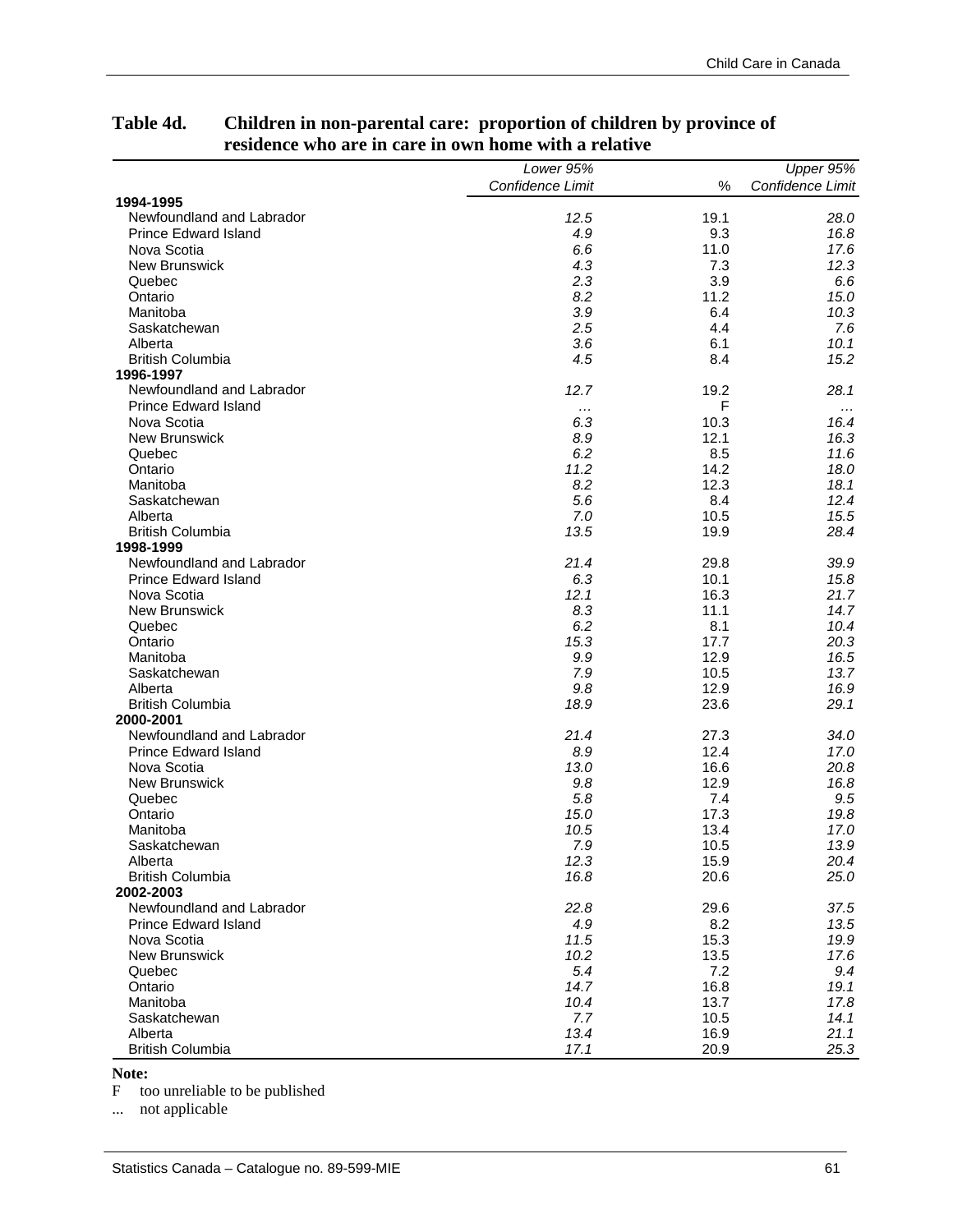|                             | Lower 95%        |      | Upper 95%        |
|-----------------------------|------------------|------|------------------|
|                             | Confidence Limit | $\%$ | Confidence Limit |
| 1994-1995                   |                  |      |                  |
| Newfoundland and Labrador   | 9.2              | 15.8 | 25.7             |
| <b>Prince Edward Island</b> | 11.5             | 17.7 | 26.4             |
| Nova Scotia                 | 13.1             | 19.9 | 29.2             |
| <b>New Brunswick</b>        | 13.9             | 20.2 | 28.5             |
| Quebec                      | 20.2             | 25.2 | 31.0             |
| Ontario                     | 15.8             | 19.0 | 22.7             |
| Manitoba                    | 8.3              | 13.6 | 21.4             |
| Saskatchewan                | 8.0              | 12.1 | 18.0             |
| Alberta                     | 17.7             | 23.6 | 30.7             |
| <b>British Columbia</b>     | 8.2              | 12.9 | 19.6             |
| 1996-1997                   |                  |      |                  |
| Newfoundland and Labrador   | 6.7              | 12.9 | 23.5             |
| <b>Prince Edward Island</b> | 10.6             | 16.7 | 25.4             |
| Nova Scotia                 | 8.3              | 13.5 | 21.2             |
| <b>New Brunswick</b>        | 16.6             | 21.3 | 26.9             |
| Quebec                      | 24.8             | 30.2 | 36.1             |
| Ontario                     | 12.0             | 15.3 | 19.3             |
| Manitoba                    | 19.8             | 26.2 | 33.8             |
| Saskatchewan                | 4.6              | 7.0  | 10.4             |
| Alberta                     | 10.7             | 15.3 | 21.5             |
| <b>British Columbia</b>     | 7.8              | 11.5 | 16.6             |
| 1998-1999                   |                  |      |                  |
| Newfoundland and Labrador   | 4.2              | 8.0  | 14.7             |
| <b>Prince Edward Island</b> | 11.2             | 15.6 | 21.2             |
| Nova Scotia                 | 9.2              | 13.2 | 18.6             |
| New Brunswick               | 15.5             | 20.0 | 25.4             |
| Quebec                      | 24.9             | 28.2 | 31.7             |
| Ontario                     | 14.9             | 17.0 | 19.4             |
| Manitoba                    | 19.9             | 24.9 | 30.7             |
| Saskatchewan                | 7.4              | 10.1 | 13.7             |
| Alberta                     | 16.3             | 20.4 | 25.1             |
| <b>British Columbia</b>     | 9.4              | 12.6 | 16.8             |
| 2000-2001                   |                  |      |                  |
| Newfoundland and Labrador   | 10.0             | 14.6 | 20.8             |
| Prince Edward Island        | 22.6             | 28.1 | 34.5             |
| Nova Scotia                 | 15.4             | 20.1 | 25.7             |
| New Brunswick               | 16.7             | 20.9 | 25.8             |
| Quebec                      | 37.0             | 40.7 | 44.5             |
| Ontario                     | 16.6             | 18.9 | 21.4             |
| Manitoba                    | 18.6             | 22.6 | 27.2             |
| Saskatchewan                | 7.8              | 10.5 | 13.9             |
| Alberta                     | 17.5             | 21.3 | 25.7             |
| <b>British Columbia</b>     | 15.7             | 19.7 | 24.4             |
| 2002-2003                   |                  |      |                  |
| Newfoundland and Labrador   | 13.7             | 19.3 | 26.5             |
| <b>Prince Edward Island</b> | 22.7             | 28.5 | 35.0             |
| Nova Scotia                 | 19.6             | 24.4 | 30.0             |
| <b>New Brunswick</b>        | 16.9             | 21.5 | 26.9             |
| Quebec                      | 48.3             | 51.9 | 55.5             |
| Ontario                     | 19.8             | 22.2 | 24.8             |
| Manitoba                    | 23.0             | 27.1 | 31.7             |
| Saskatchewan                | 10.4             | 13.3 | 16.9             |
| Alberta                     | 15.0             | 18.6 | 22.9             |
| <b>British Columbia</b>     | 16.1             | 19.8 | 24.1             |

## **Table 4e. Children in non-parental care: proportion of children by province of residence who are in care in a daycare centre**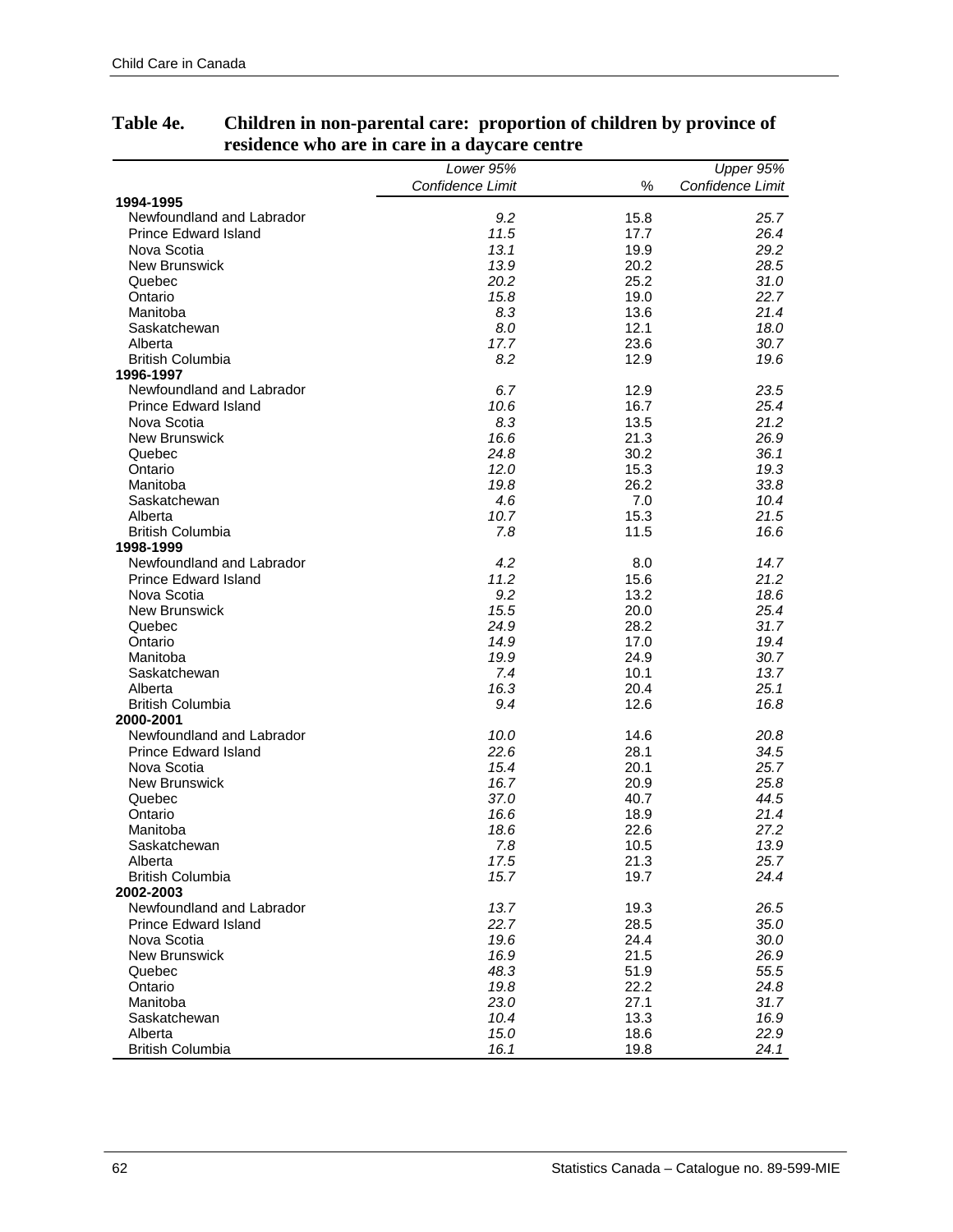|           | Lower 95%        |      | Upper $95\%$     |
|-----------|------------------|------|------------------|
|           | Confidence Limit | %    | Confidence Limit |
| 1994-1995 |                  |      |                  |
| Urban     | 81.9             | 82.8 | 83.6             |
| Rural     | 16.4             | 17.2 | 18.1             |
| 1996-1997 |                  |      |                  |
| Urban     | 86.5             | 87.6 | 88.6             |
| Rural     | 11.4             | 12.4 | 13.5             |
| 1998-1999 |                  |      |                  |
| Urban     | 87.1             | 87.9 | 88.7             |
| Rural     | 11.3             | 12.1 | 12.9             |
| 2000-2001 |                  |      |                  |
| Urban     | 87.8             | 88.6 | 89.3             |
| Rural     | 10.7             | 11.4 | 12.2             |
| 2002-2003 |                  |      |                  |
| Urban     | 88.4             | 89.0 | 89.6             |
| Rural     | 10.4             | 11.0 | 11.6             |

## **Table 5. Proportion of children aged six months to five years by community type**

## **Table 6a. Children in non-parental care: proportion of children by community type who are in care outside the home with a non-relative**

|           | Lower 95%        |      | Upper 95%        |
|-----------|------------------|------|------------------|
|           | Confidence Limit | %    | Confidence Limit |
| 1994-1995 |                  |      |                  |
| Urban     | 39.6             | 42.5 | 45.5             |
| Rural     | 44.6             | 49.6 | 54.6             |
| 1996-1997 |                  |      |                  |
| Urban     | 38.2             | 41.1 | 44.2             |
| Rural     | 40.7             | 45.9 | 51.2             |
| 1998-1999 |                  |      |                  |
| Urban     | 34.2             | 36.1 | 38.0             |
| Rural     | 33.4             | 37.2 | 41.1             |
| 2000-2001 |                  |      |                  |
| Urban     | 31.9             | 33.6 | 35.4             |
| Rural     | 34.5             | 38.0 | 41.6             |
| 2002-2003 |                  |      |                  |
| Urban     | 29.6             | 31.1 | 32.8             |
| Rural     | 33.2             | 36.9 | 40.7             |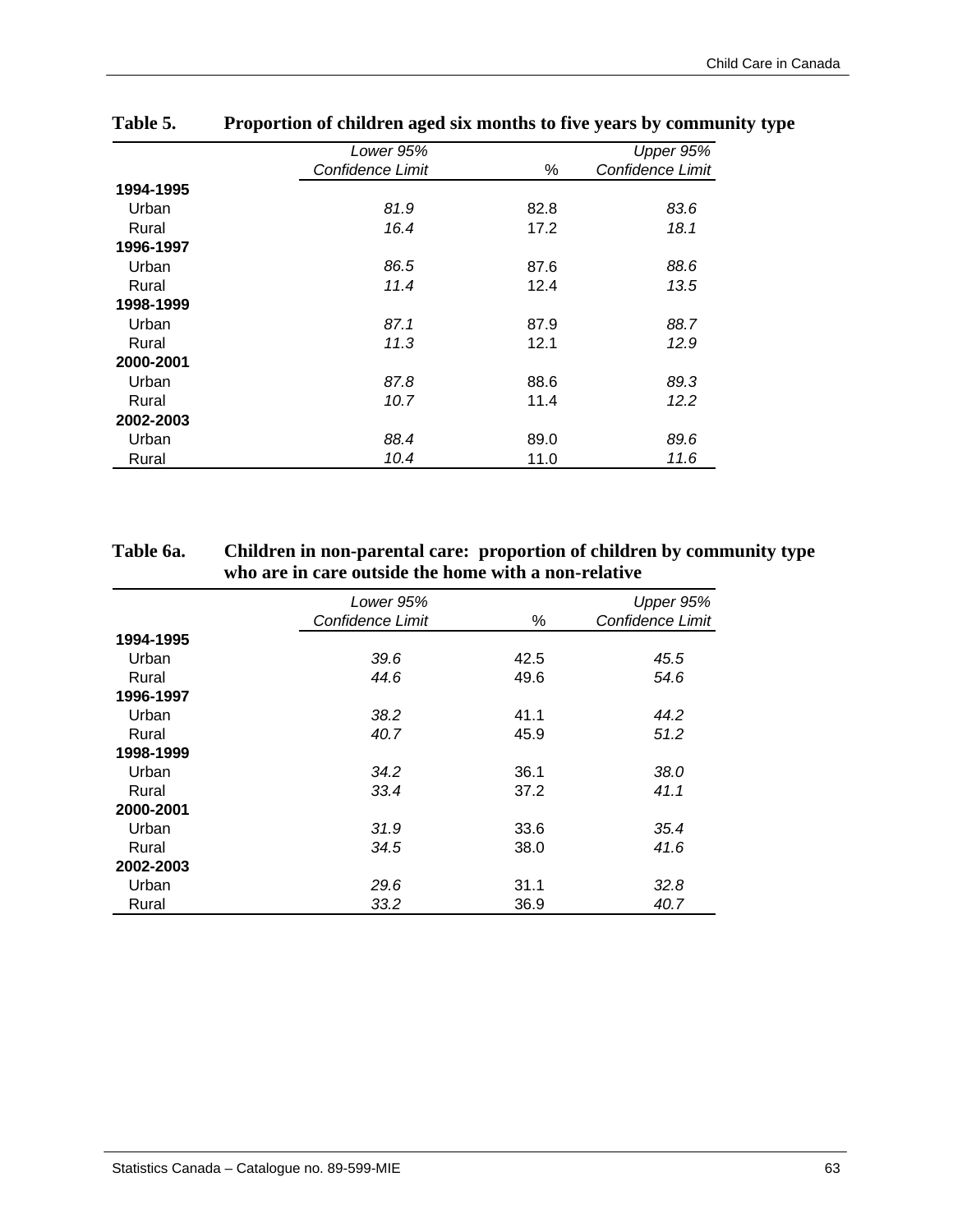|           | Lower 95%        |      | Upper 95%        |
|-----------|------------------|------|------------------|
|           | Confidence Limit | %    | Confidence Limit |
| 1994-1995 |                  |      |                  |
| Urban     | 11.4             | 13.2 | 15.2             |
| Rural     | 16.4             | 19.9 | 23.9             |
| 1996-1997 |                  |      |                  |
| Urban     | 12.1             | 13.9 | 15.9             |
| Rural     | 16.6             | 20.7 | 25.5             |
| 1998-1999 |                  |      |                  |
| Urban     | 15.5             | 17.0 | 18.6             |
| Rural     | 17.2             | 19.8 | 22.7             |
| 2000-2001 |                  |      |                  |
| Urban     | 15.3             | 16.6 | 17.9             |
| Rural     | 18.5             | 21.2 | 24.2             |
| 2002-2003 |                  |      |                  |
| Urban     | 14.5             | 15.8 | 17.1             |
| Rural     | 18.9             | 22.1 | 25.8             |

## **Table 6b. Children in non-parental care: proportion of children by community type who are in care outside the home with a relative**

## **Table 6c. Children in non-parental care: proportion of children by community type who are in care in own home with a non-relative**

|           | Lower 95%        |      | Upper 95%        |
|-----------|------------------|------|------------------|
|           | Confidence Limit | %    | Confidence Limit |
| 1994-1995 |                  |      |                  |
| Urban     | 12.8             | 14.9 | 17.3             |
| Rural     | 8.3              | 10.7 | 13.7             |
| 1996-1997 |                  |      |                  |
| Urban     | 11.3             | 13.3 | 15.5             |
| Rural     | 6.4              | 8.8  | 12.1             |
| 1998-1999 |                  |      |                  |
| Urban     | 10.8             | 12.1 | 13.5             |
| Rural     | 8.2              | 10.4 | 13.0             |
| 2000-2001 |                  |      |                  |
| Urban     | 8.6              | 9.7  | 10.9             |
| Rural     | 7.3              | 9.0  | 11.1             |
| 2002-2003 |                  |      |                  |
| Urban     | 7.3              | 8.3  | 9.4              |
| Rural     | 4.5              | 6.1  | 8.2              |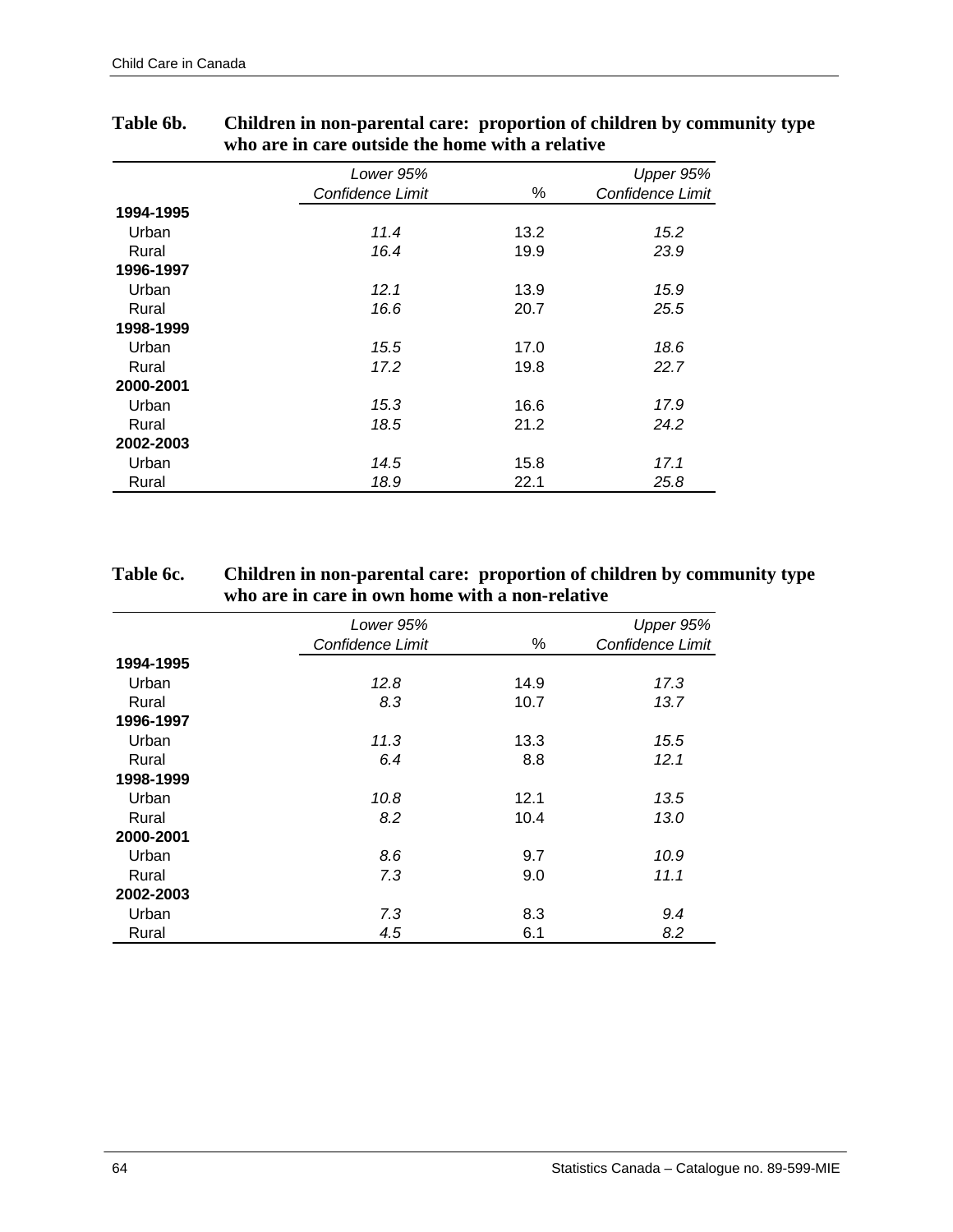|           | Lower 95%        |      | Upper 95%        |
|-----------|------------------|------|------------------|
|           | Confidence Limit | %    | Confidence Limit |
| 1994-1995 |                  |      |                  |
| Urban     | 6.5              | 8.2  | 10.1             |
| Rural     | 6.3              | 8.1  | 10.4             |
| 1996-1997 |                  |      |                  |
| Urban     | 10.8             | 12.7 | 14.8             |
| Rural     | 9.7              | 12.7 | 16.5             |
| 1998-1999 |                  |      |                  |
| Urban     | 13.8             | 15.2 | 16.7             |
| Rural     | 13.6             | 16.2 | 19.2             |
| 2000-2001 |                  |      |                  |
| Urban     | 13.9             | 15.2 | 16.5             |
| Rural     | 9.1              | 11.1 | 13.3             |
| 2002-2003 |                  |      |                  |
| Urban     | 13.4             | 14.7 | 16.0             |
| Rural     | 10.2             | 12.5 | 15.2             |

## **Table 6d. Children in non-parental care: proportion of children by community type who are in care in own home with a relative**

## **Table 6e. Children in non-parental care: proportion of children by community type who are in care in a daycare centre**

|           | Lower 95%        |      | Upper 95%        |
|-----------|------------------|------|------------------|
|           | Confidence Limit | %    | Confidence Limit |
| 1994-1995 |                  |      |                  |
| Urban     | 18.9             | 21.3 | 23.8             |
| Rural     | 8.0              | 11.7 | 16.8             |
| 1996-1997 |                  |      |                  |
| Urban     | 16.8             | 19.0 | 21.5             |
| Rural     | 8.6              | 11.8 | 15.9             |
| 1998-1999 |                  |      |                  |
| Urban     | 18.2             | 19.7 | 21.2             |
| Rural     | 13.2             | 16.4 | 20.2             |
| 2000-2001 |                  |      |                  |
| Urban     | 23.3             | 24.9 | 26.7             |
| Rural     | 17.3             | 20.7 | 24.6             |
| 2002-2003 |                  |      |                  |
| Urban     | 28.4             | 30.1 | 31.8             |
| Rural     | 19.3             | 22.4 | 25.9             |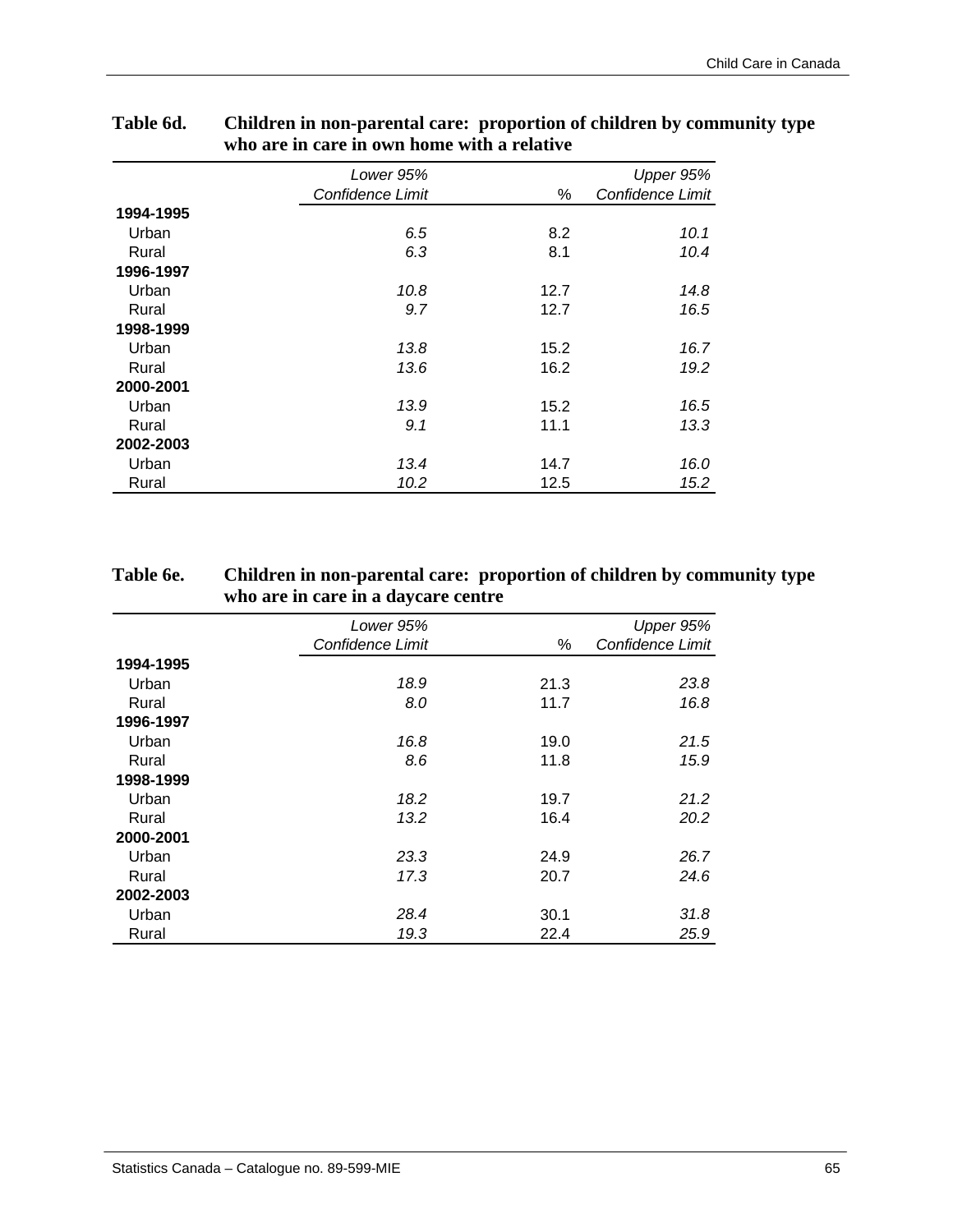|                                   | Lower 95%        |      | Upper 95%        |
|-----------------------------------|------------------|------|------------------|
|                                   | Confidence Limit | ℅    | Confidence Limit |
| 1994-1995                         |                  |      |                  |
| <b>Below LICO</b>                 | 25.0             | 26.6 | 28.2             |
| Equal to less than two times LICO | 36.3             | 38.0 | 39.7             |
| Two to less than three times LICO | 21.9             | 23.3 | 24.8             |
| Three times LICO or above         | 11.0             | 12.1 | 13.3             |
| 1996-1997                         |                  |      |                  |
| <b>Below LICO</b>                 | 25.6             | 27.2 | 28.9             |
| Equal to less than two times LICO | 37.5             | 39.4 | 41.3             |
| Two to less than three times LICO | 19.6             | 21.1 | 22.6             |
| Three times LICO or above         | 11.2             | 12.3 | 13.6             |
| 1998-1999                         |                  |      |                  |
| <b>Below LICO</b>                 | 20.1             | 21.1 | 22.2             |
| Equal to less than two times LICO | 37.7             | 39.0 | 40.2             |
| Two to less than three times LICO | 23.8             | 24.9 | 26.0             |
| Three times LICO or above         | 14.2             | 15.1 | 16.0             |
| 2000-2001                         |                  |      |                  |
| <b>Below LICO</b>                 | 17.8             | 18.6 | 19.5             |
| Equal to less than two times LICO | 37.2             | 38.4 | 39.6             |
| Two to less than three times LICO | 24.7             | 25.7 | 26.7             |
| Three times LICO or above         | 16.4             | 17.3 | 18.2             |
| 2002-2003                         |                  |      |                  |
| <b>Below LICO</b>                 | 15.0             | 15.8 | 16.8             |
| Equal to less than two times LICO | 35.3             | 36.4 | 37.6             |
| Two to less than three times LICO | 26.7             | 27.6 | 28.7             |
| Three times LICO or above         | 19.2             | 20.1 | 21.1             |

## **Table 7. Proportion of children aged six months to five years by level of household income**

#### **Note:**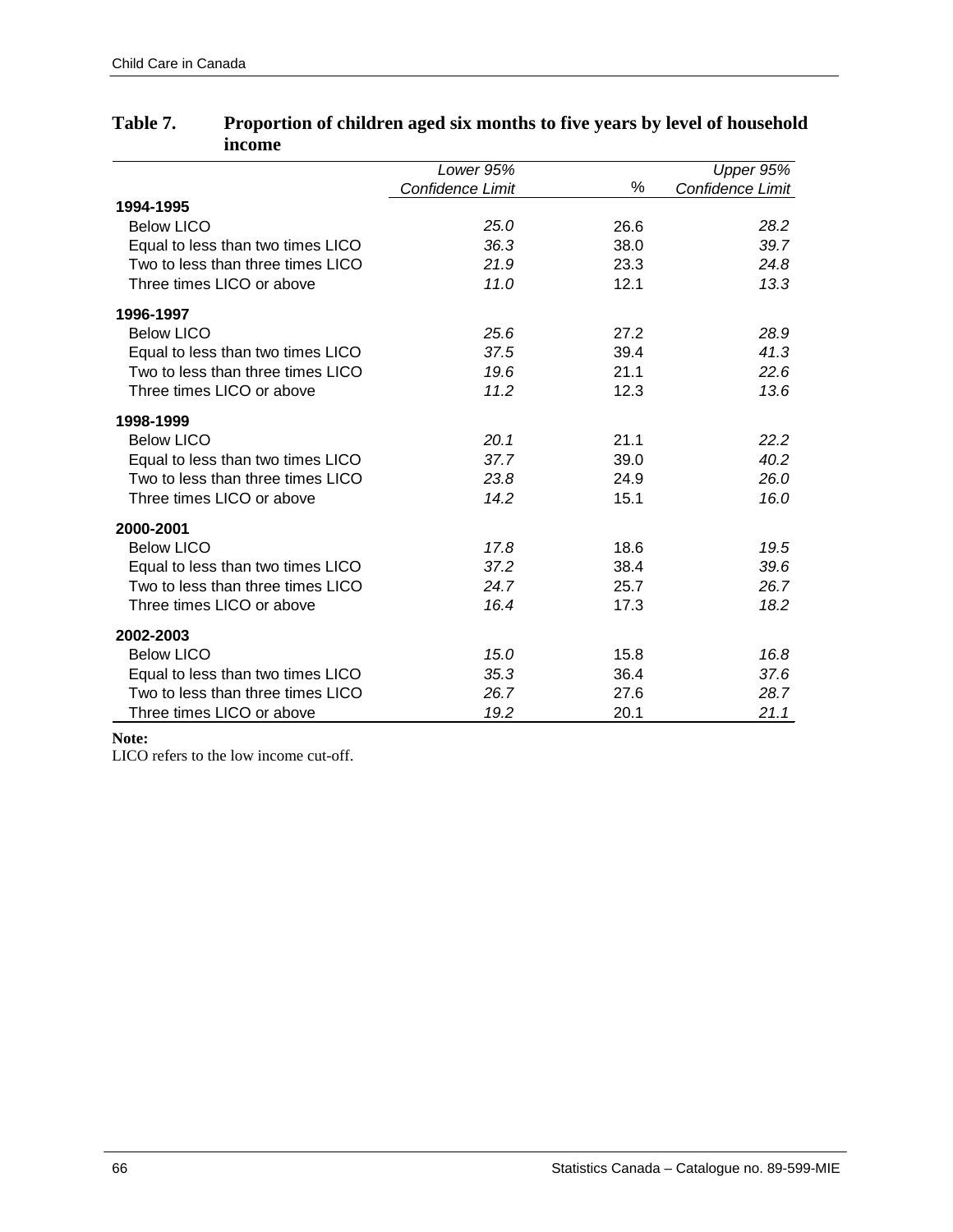|                                   | Lower 95%        |      | Upper 95%        |
|-----------------------------------|------------------|------|------------------|
|                                   | Confidence Limit | %    | Confidence Limit |
| 1994-1995                         |                  |      |                  |
| <b>Below LICO</b>                 | 25.4             | 31.0 | 37.2             |
| Equal to less than two times LICO | 38.3             | 42.6 | 47.1             |
| Two to less than three times LICO | 43.2             | 47.8 | 52.4             |
| Three times LICO or above         | 41.6             | 47.4 | 53.3             |
| 1996-1997                         |                  |      |                  |
| <b>Below LICO</b>                 | 21.6             | 26.7 | 32.5             |
| Equal to less than two times LICO | 37.8             | 42.0 | 46.3             |
| Two to less than three times LICO | 44.0             | 48.9 | 53.8             |
| Three times LICO or above         | 36.7             | 42.4 | 48.4             |
| 1998-1999                         |                  |      |                  |
| <b>Below LICO</b>                 | 18.7             | 22.7 | 27.3             |
| Equal to less than two times LICO | 31.1             | 34.0 | 37.1             |
| Two to less than three times LICO | 38.5             | 41.6 | 44.7             |
| Three times LICO or above         | 37.8             | 41.5 | 45.3             |
| 2000-2001                         |                  |      |                  |
| <b>Below LICO</b>                 | 18.7             | 22.0 | 25.7             |
| Equal to less than two times LICO | 28.9             | 31.6 | 34.4             |
| Two to less than three times LICO | 36.5             | 39.4 | 42.4             |
| Three times LICO or above         | 35.6             | 38.8 | 42.1             |
| 2002-2003                         |                  |      |                  |
| <b>Below LICO</b>                 | 14.4             | 17.7 | 21.5             |
| Equal to less than two times LICO | 25.4             | 27.9 | 30.6             |
| Two to less than three times LICO | 31.2             | 34.0 | 37.0             |
| Three times LICO or above         | 36.5             | 39.6 | 42.7             |

## **Table 8a. Children in non-parental care: proportion of children by level of household income who are in care outside the home with a non-relative**

#### **Note:**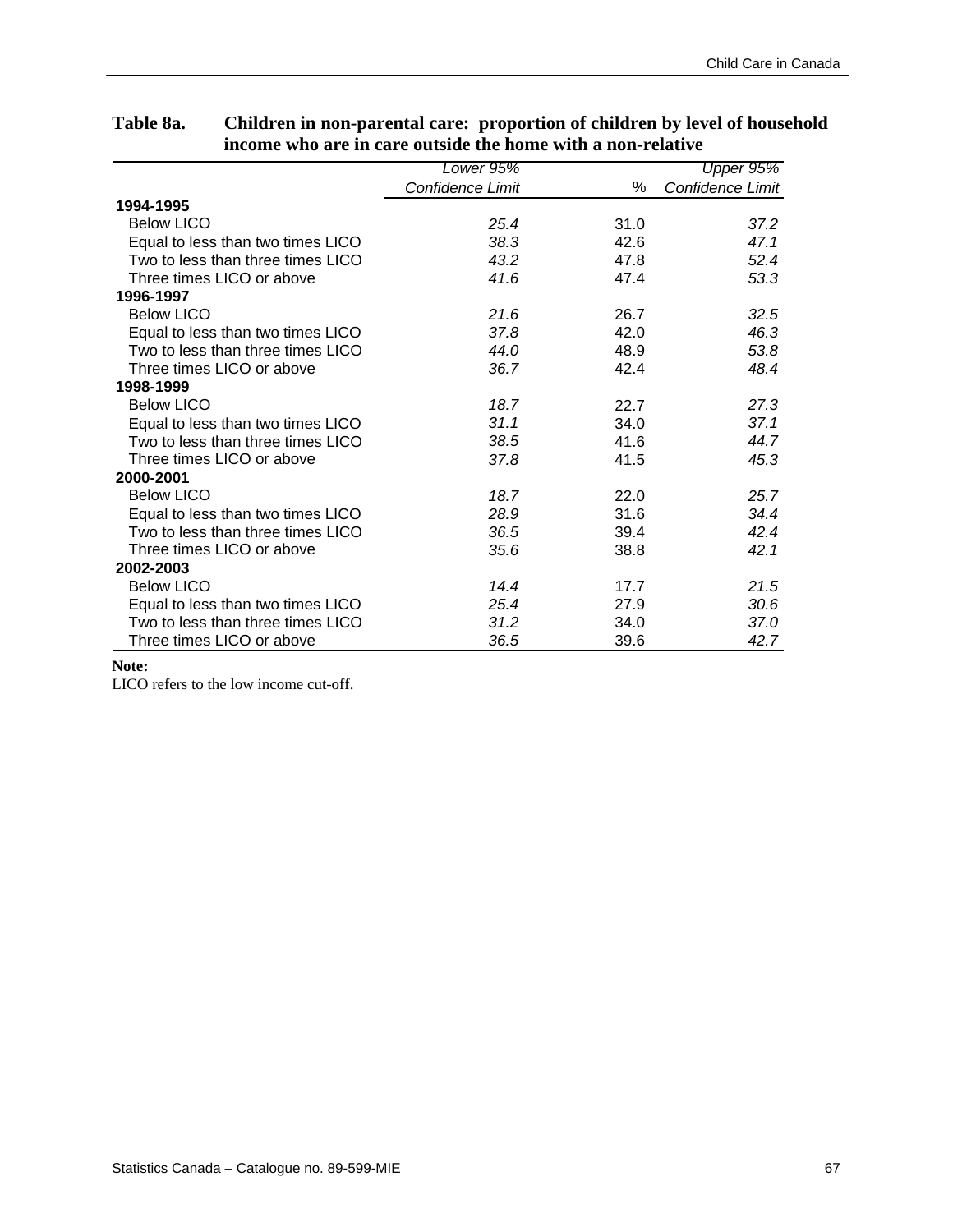|                                   | Lower 95%        |      | Upper 95%        |
|-----------------------------------|------------------|------|------------------|
|                                   | Confidence Limit | %    | Confidence Limit |
| 1994-1995                         |                  |      |                  |
| <b>Below LICO</b>                 | 12.4             | 16.8 | 22.5             |
| Equal to less than two times LICO | 13.0             | 16.0 | 19.6             |
| Two to less than three times LICO | 10.8             | 13.6 | 17.0             |
| Three times LICO or above         | 7.5              | 10.3 | 14.0             |
| 1996-1997                         |                  |      |                  |
| <b>Below LICO</b>                 | 10.7             | 14.3 | 18.8             |
| Equal to less than two times LICO | 13.4             | 16.0 | 19.0             |
| Two to less than three times LICO | 12.1             | 14.7 | 17.7             |
| Three times LICO or above         | 9.0              | 13.2 | 19.0             |
| 1998-1999                         |                  |      |                  |
| <b>Below LICO</b>                 | 13.2             | 16.8 | 21.2             |
| Equal to less than two times LICO | 17.3             | 19.7 | 22.3             |
| Two to less than three times LICO | 15.2             | 17.3 | 19.7             |
| Three times LICO or above         | 10.9             | 14.0 | 17.7             |
| 2000-2001                         |                  |      |                  |
| <b>Below LICO</b>                 | 11.9             | 14.7 | 17.9             |
| Equal to less than two times LICO | 18.8             | 21.1 | 23.6             |
| Two to less than three times LICO | 15.3             | 17.4 | 19.6             |
| Three times LICO or above         | 10.2             | 12.5 | 15.4             |
| 2002-2003                         |                  |      |                  |
| <b>Below LICO</b>                 | 13.5             | 16.7 | 20.4             |
| Equal to less than two times LICO | 16.2             | 18.3 | 20.5             |
| Two to less than three times LICO | 15.2             | 17.5 | 20.0             |
| Three times LICO or above         | 11.0             | 13.0 | 15.4             |

## **Table 8b. Children in non-parental care: proportion of children by level of household income who are in care outside the home with a relative**

#### **Note:**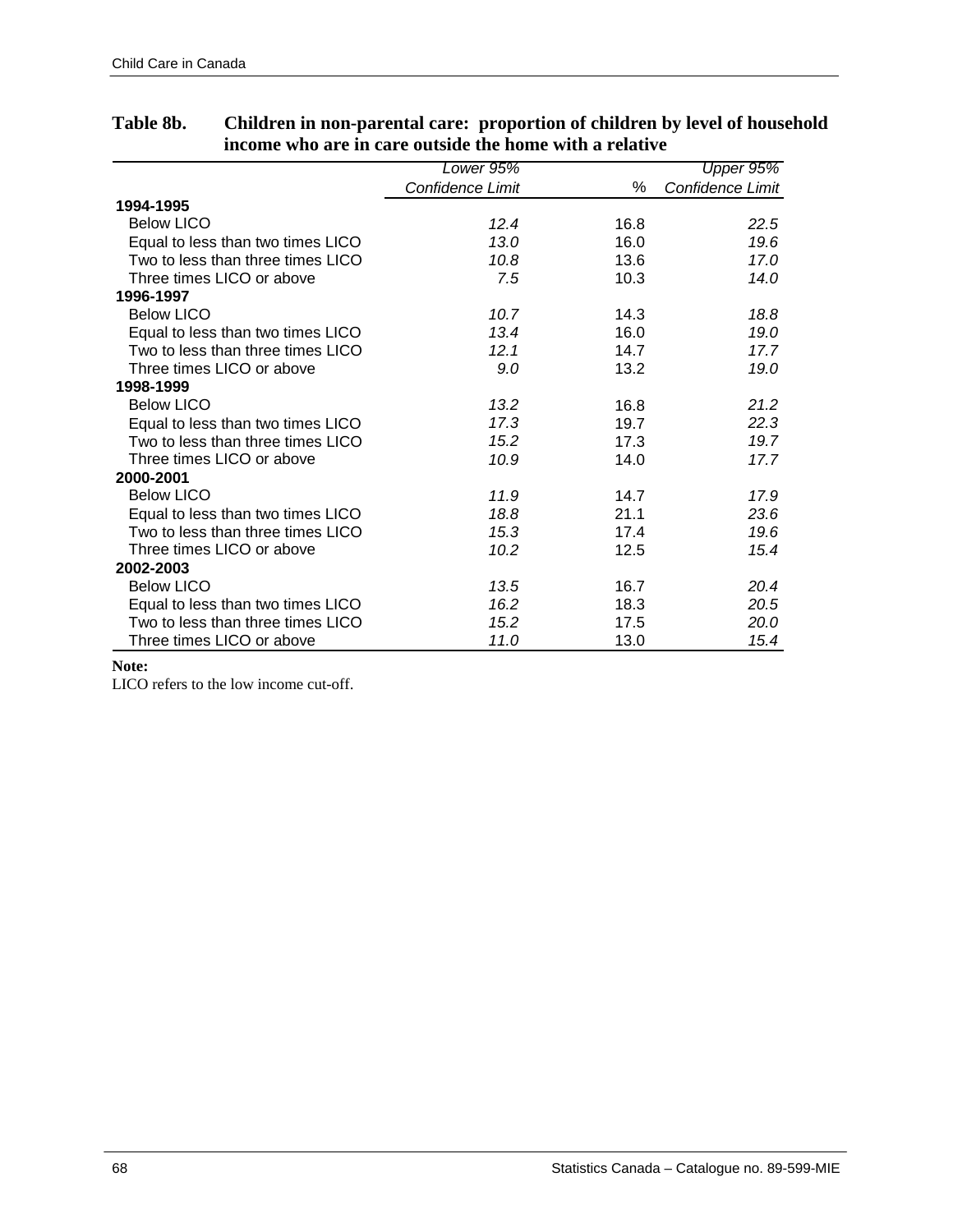|                                   | Lower 95%        |      | Upper 95%        |
|-----------------------------------|------------------|------|------------------|
|                                   | Confidence Limit | %    | Confidence Limit |
| 1994-1995                         |                  |      |                  |
| <b>Below LICO</b>                 | 8.6              | 12.0 | 16.5             |
| Equal to less than two times LICO | 8.7              | 11.6 | 15.3             |
| Two to less than three times LICO | 10.1             | 13.2 | 17.2             |
| Three times LICO or above         | 16.8             | 21.5 | 27.0             |
| 1996-1997                         |                  |      |                  |
| <b>Below LICO</b>                 | 7.9              | 11.3 | 15.9             |
| Equal to less than two times LICO | 6.2              | 7.9  | 9.9              |
| Two to less than three times LICO | 10.5             | 15.0 | 20.9             |
| Three times LICO or above         | 13.8             | 17.8 | 22.8             |
| 1998-1999                         |                  |      |                  |
| <b>Below LICO</b>                 | 6.7              | 9.2  | 12.5             |
| Equal to less than two times LICO | 8.1              | 9.7  | 11.5             |
| Two to less than three times LICO | 9.1              | 11.3 | 14.0             |
| Three times LICO or above         | 15.4             | 18.2 | 21.4             |
| 2000-2001                         |                  |      |                  |
| <b>Below LICO</b>                 | 6.5              | 8.8  | 11.9             |
| Equal to less than two times LICO | 5.3              | 6.6  | 8.2              |
| Two to less than three times LICO | 7.5              | 9.1  | 11.1             |
| Three times LICO or above         | 12.3             | 14.8 | 17.8             |
| 2002-2003                         |                  |      |                  |
| <b>Below LICO</b>                 | 3.5              | 5.6  | 8.9              |
| Equal to less than two times LICO | 5.2              | 6.5  | 8.1              |
| Two to less than three times LICO | 5.9              | 7.3  | 8.9              |
| Three times LICO or above         | 9.8              | 12.0 | 14.5             |

## **Table 8c. Children in non-parental care: proportion of children by level of household income who are in care in own home with a non-relative**

#### **Note:**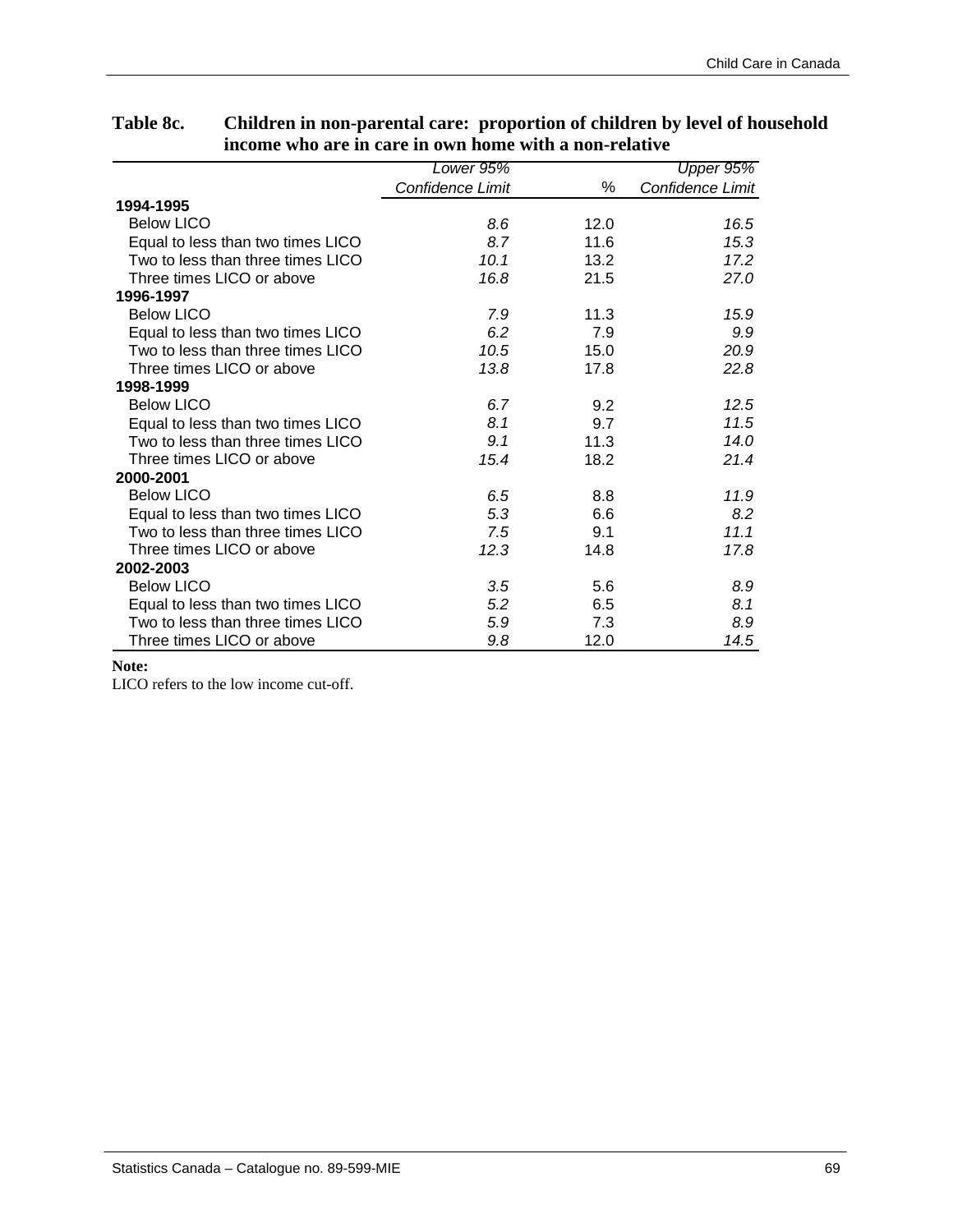|                                   | Lower 95%        |      | Upper 95%        |
|-----------------------------------|------------------|------|------------------|
|                                   | Confidence Limit | %    | Confidence Limit |
| 1994-1995                         |                  |      |                  |
| <b>Below LICO</b>                 | 5.1              | 7.7  | 11.7             |
| Equal to less than two times LICO | 6.8              | 9.1  | 12.2             |
| Two to less than three times LICO | 7.2              | 10.2 | 14.2             |
| Three times LICO or above         | 2.3              | 3.9  | 6.5              |
| 1996-1997                         |                  |      |                  |
| <b>Below LICO</b>                 | 13.8             | 18.3 | 23.8             |
| Equal to less than two times LICO | 13.0             | 16.1 | 19.6             |
| Two to less than three times LICO | 5.4              | 7.4  | 10.0             |
| Three times LICO or above         | 4.7              | 8.7  | 15.5             |
| 1998-1999                         |                  |      |                  |
| <b>Below LICO</b>                 | 20.3             | 24.3 | 28.7             |
| Equal to less than two times LICO | 15.3             | 17.6 | 20.1             |
| Two to less than three times LICO | 10.4             | 12.3 | 14.5             |
| Three times LICO or above         | 6.1              | 7.8  | 9.9              |
| 2000-2001                         |                  |      |                  |
| <b>Below LICO</b>                 | 19.6             | 23.4 | 27.6             |
| Equal to less than two times LICO | 14.1             | 16.2 | 18.5             |
| Two to less than three times LICO | 9.0              | 10.8 | 13.0             |
| Three times LICO or above         | 8.3              | 10.5 | 13.3             |
| 2002-2003                         |                  |      |                  |
| <b>Below LICO</b>                 | 14.9             | 18.4 | 22.5             |
| Equal to less than two times LICO | 17.0             | 19.2 | 21.6             |
| Two to less than three times LICO | 10.4             | 12.5 | 14.8             |
| Three times LICO or above         | 7.7              | 9.5  | 11.7             |

## **Table 8d. Children in non-parental care: proportion of children by level of household income who are in care in own home with a relative**

#### **Note:**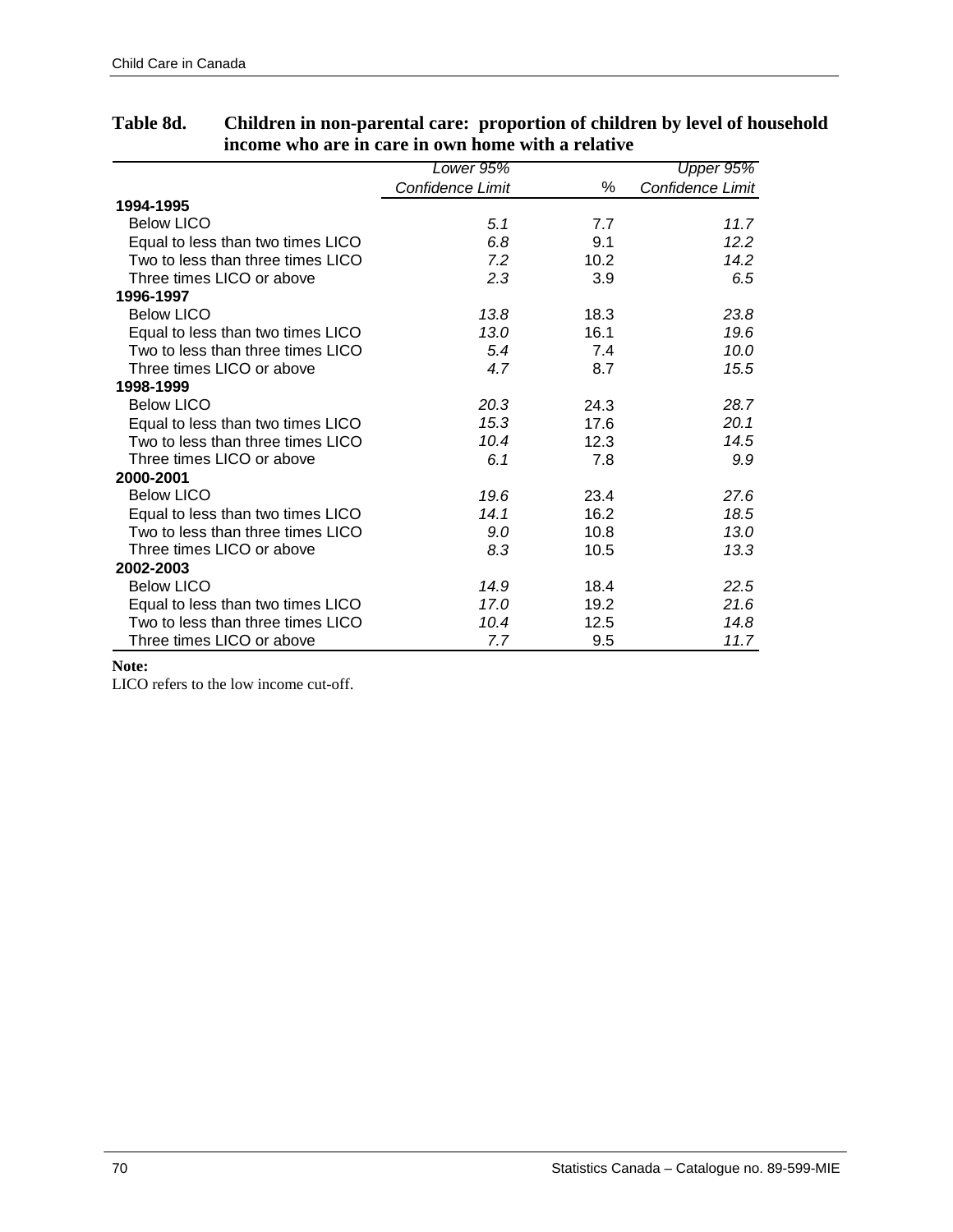|                                   | Lower 95%               |      | Upper 95%        |
|-----------------------------------|-------------------------|------|------------------|
|                                   | <b>Confidence Limit</b> | ℅    | Confidence Limit |
| 1994-1995                         |                         |      |                  |
| <b>Below LICO</b>                 | 25.9                    | 32.4 | 39.6             |
| Equal to less than two times LICO | 16.9                    | 20.6 | 24.8             |
| Two to less than three times LICO | 12.2                    | 15.2 | 18.8             |
| Three times LICO or above         | 13.1                    | 17.0 | 21.7             |
| 1996-1997                         |                         |      |                  |
| <b>Below LICO</b>                 | 24.3                    | 29.5 | 35.2             |
| Equal to less than two times LICO | 14.7                    | 18.0 | 22.0             |
| Two to less than three times LICO | 10.8                    | 14.1 | 18.2             |
| Three times LICO or above         | 13.8                    | 17.8 | 22.6             |
| 1998-1999                         |                         |      |                  |
| <b>Below LICO</b>                 | 22.6                    | 27.0 | 31.8             |
| Equal to less than two times LICO | 16.4                    | 19.0 | 21.9             |
| Two to less than three times LICO | 15.4                    | 17.5 | 19.9             |
| Three times LICO or above         | 15.8                    | 18.5 | 21.6             |
| 2000-2001                         |                         |      |                  |
| <b>Below LICO</b>                 | 27.3                    | 31.2 | 35.3             |
| Equal to less than two times LICO | 21.9                    | 24.5 | 27.3             |
| Two to less than three times LICO | 20.7                    | 23.3 | 26.0             |
| Three times LICO or above         | 20.3                    | 23.3 | 26.4             |
| 2002-2003                         |                         |      |                  |
| <b>Below LICO</b>                 | 36.3                    | 41.6 | 47.1             |
| Equal to less than two times LICO | 25.4                    | 28.1 | 31.0             |
| Two to less than three times LICO | 26.0                    | 28.7 | 31.5             |
| Three times LICO or above         | 23.0                    | 25.9 | 29.0             |

## **Table 8e. Children in non-parental care: proportion of children by level of household income who are in care in a daycare centre**

#### **Note:**

| Table 9. | Proportion of children aged six months to five years by family structure |  |  |  |
|----------|--------------------------------------------------------------------------|--|--|--|
|          |                                                                          |  |  |  |

|               | Lower 95%        | $\%$ | Upper 95%        |
|---------------|------------------|------|------------------|
|               | Confidence Limit |      | Confidence Limit |
| 1994-1995     |                  |      |                  |
| Single-parent | 13.9             | 15.2 | 16.6             |
| Two-parent    | 83.4             | 84.8 | 86.1             |
| 1996-1997     |                  |      |                  |
| Single-parent | 13.8             | 15.0 | 16.2             |
| Two-parent    | 83.8             | 85.0 | 86.2             |
| 1998-1999     |                  |      |                  |
| Single-parent | 13.3             | 14.2 | 15.1             |
| Two-parent    | 84.9             | 85.8 | 86.7             |
| 2000-2001     |                  |      |                  |
| Single-parent | 13.2             | 14.0 | 14.8             |
| Two-parent    | 85.2             | 86.0 | 86.8             |
| 2002-2003     |                  |      |                  |
| Single-parent | 11.3             | 12.1 | 12.9             |
| Two-parent    | 87.1             | 87.9 | 88.7             |
|               |                  |      |                  |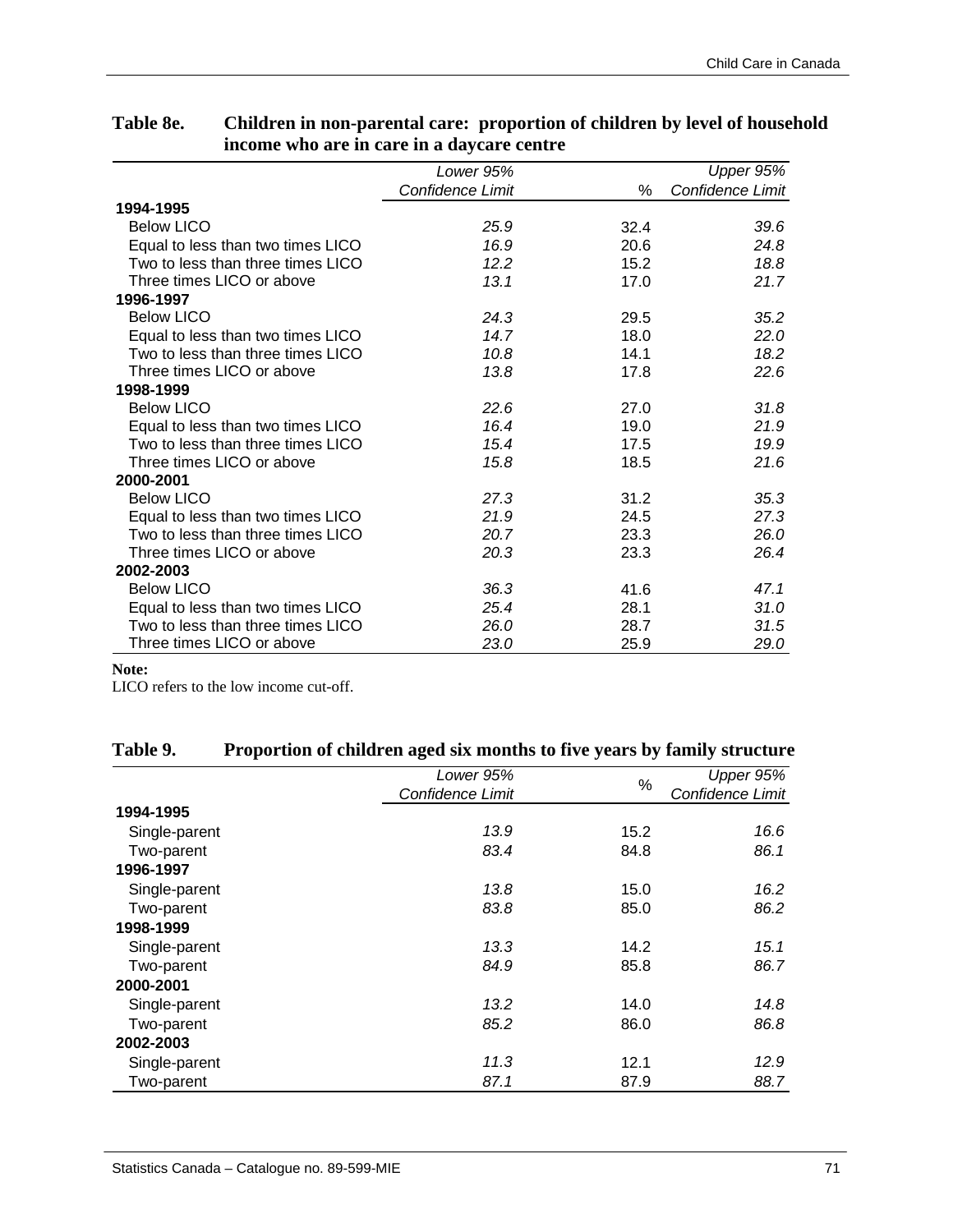|               | Lower 95%        |      | Upper 95%        |
|---------------|------------------|------|------------------|
|               | Confidence Limit | %    | Confidence Limit |
| 1994-1995     |                  |      |                  |
| Single-parent | 28.2             | 34.0 | 40.4             |
| Two-parent    | 42.3             | 45.1 | 48.0             |
| 1996-1997     |                  |      |                  |
| Single-parent | 28.5             | 35.2 | 42.6             |
| Two-parent    | 39.6             | 42.5 | 45.4             |
| 1998-1999     |                  |      |                  |
| Single-parent | 23.1             | 27.3 | 31.9             |
| Two-parent    | 35.8             | 37.6 | 39.6             |
| 2000-2001     |                  |      |                  |
| Single-parent | 26.0             | 30.0 | 34.4             |
| Two-parent    | 33.2             | 34.9 | 36.6             |
| 2002-2003     |                  |      |                  |
| Single-parent | 20.2             | 23.7 | 27.6             |
| Two-parent    | 31.5             | 33.1 | 34.7             |

## **Table 10a. Children in non-parental care: proportion of children by family structure who are in care outside the home with a non-relative**

## **Table 10b. Children in non-parental care: proportion of children by family structure who are in care outside the home with a relative**

|               | Lower 95%        |      | Upper 95%        |
|---------------|------------------|------|------------------|
|               | Confidence Limit | %    | Confidence Limit |
| 1994-1995     |                  |      |                  |
| Single-parent | 8.9              | 13.4 | 19.6             |
| Two-parent    | 12.7             | 14.3 | 16.2             |
| 1996-1997     |                  |      |                  |
| Single-parent | 10.9             | 15.1 | 20.4             |
| Two-parent    | 12.8             | 14.6 | 16.5             |
| 1998-1999     |                  |      |                  |
| Single-parent | 12.4             | 15.6 | 19.4             |
| Two-parent    | 16.2             | 17.7 | 19.3             |
| 2000-2001     |                  |      |                  |
| Single-parent | 9.5              | 11.8 | 14.5             |
| Two-parent    | 16.8             | 18.1 | 19.5             |
| 2002-2003     |                  |      |                  |
| Single-parent | 12.2             | 14.9 | 18.1             |
| Two-parent    | 15.4             | 16.7 | 18.1             |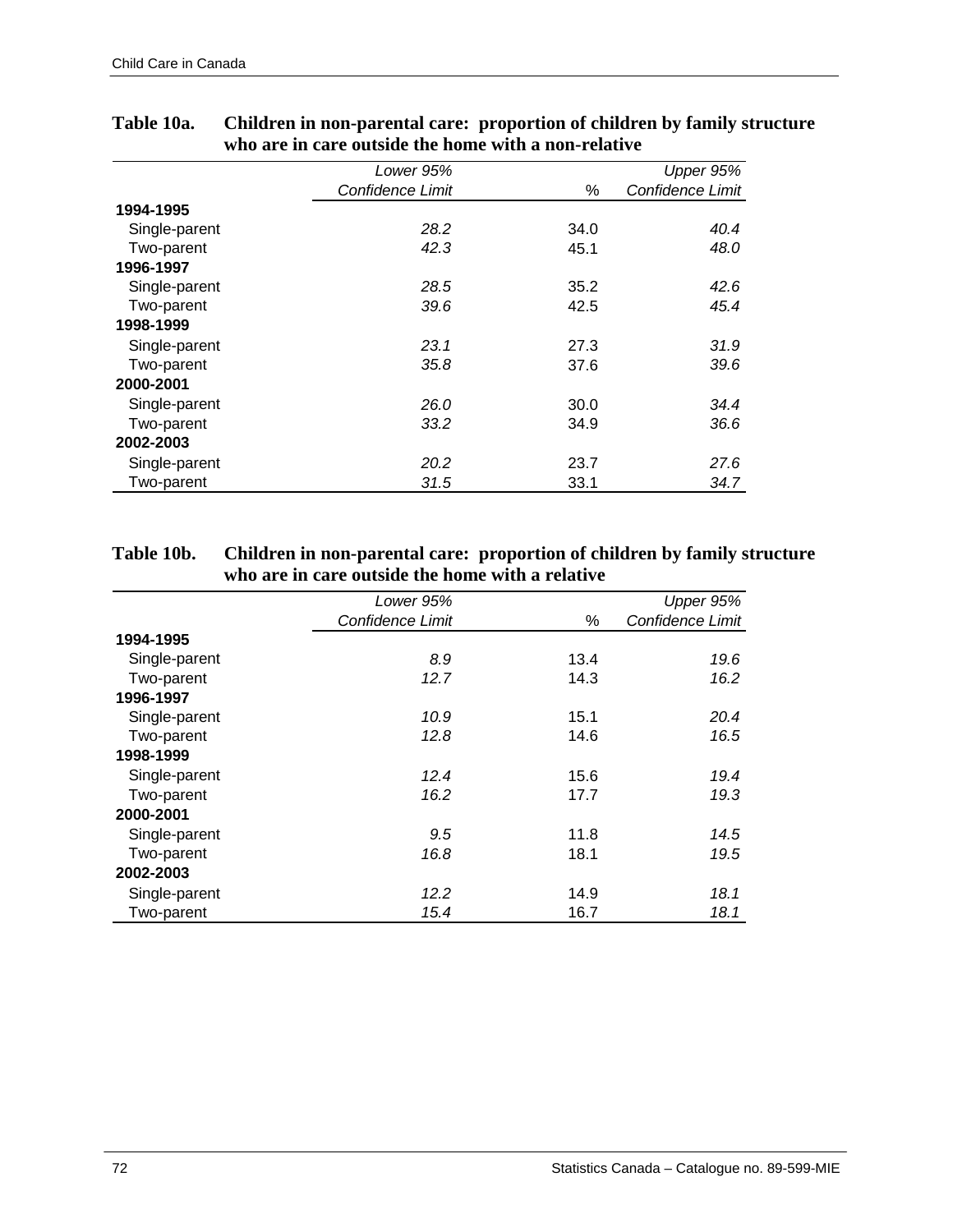|               | Lower 95%        |      | Upper 95%        |
|---------------|------------------|------|------------------|
|               | Confidence Limit | %    | Confidence Limit |
| 1994-1995     |                  |      |                  |
| Single-parent | 6.2              | 9.4  | 13.8             |
| Two-parent    | 13.0             | 15.0 | 17.4             |
| 1996-1997     |                  |      |                  |
| Single-parent | 7.0              | 10.7 | 16.2             |
| Two-parent    | 11.1             | 13.0 | 15.3             |
| 1998-1999     |                  |      |                  |
| Single-parent | 7.8              | 10.4 | 13.8             |
| Two-parent    | 10.9             | 12.2 | 13.6             |
| 2000-2001     |                  |      |                  |
| Single-parent | 5.3              | 7.3  | 10.1             |
| Two-parent    | 8.9              | 10.0 | 11.3             |
| 2002-2003     |                  |      |                  |
| Single-parent | 4.8              | 6.9  | 9.9              |
| Two-parent    | 7.3              | 8.3  | 9.3              |

### **Table 10c. Children in non-parental care: proportion of children by family structure who are in care in own home with a non-relative**

### **Table 10d. Children in non-parental care: proportion of children by family structure who are in care in own home with a relative**

|               | Lower 95%        |      | Upper 95%        |
|---------------|------------------|------|------------------|
|               | Confidence Limit | %    | Confidence Limit |
| 1994-1995     |                  |      |                  |
| Single-parent | 4.9              | 8.0  | 12.7             |
| Two-parent    | 6.6              | 8.2  | 10.1             |
| 1996-1997     |                  |      |                  |
| Single-parent | 5.6              | 8.1  | 11.6             |
| Two-parent    | 11.6             | 13.5 | 15.7             |
| 1998-1999     |                  |      |                  |
| Single-parent | 14.5             | 18.1 | 22.3             |
| Two-parent    | 13.4             | 14.7 | 16.1             |
| 2000-2001     |                  |      |                  |
| Single-parent | 15.9             | 19.3 | 23.2             |
| Two-parent    | 12.6             | 13.8 | 15.1             |
| 2002-2003     |                  |      |                  |
| Single-parent | 12.2             | 14.9 | 18.0             |
| Two-parent    | 13.1             | 14.4 | 15.7             |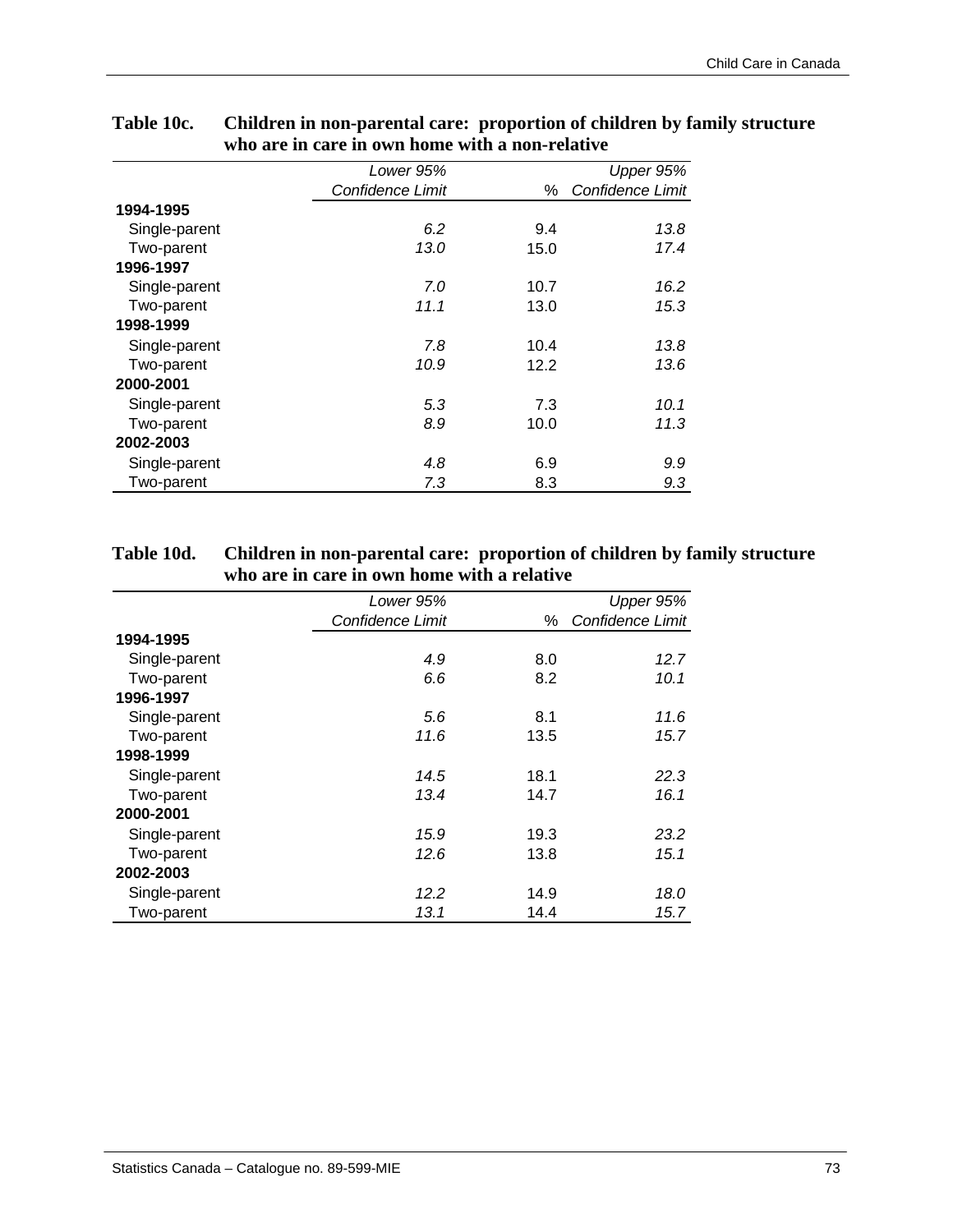|               | Lower 95%        |      | Upper 95%        |
|---------------|------------------|------|------------------|
|               | Confidence Limit | ℅    | Confidence Limit |
| 1994-1995     |                  |      |                  |
| Single-parent | 29.2             | 35.2 | 41.8             |
| Two-parent    | 15.1             | 17.3 | 19.8             |
| 1996-1997     |                  |      |                  |
| Single-parent | 24.8             | 30.9 | 37.6             |
| Two-parent    | 14.3             | 16.4 | 18.8             |
| 1998-1999     |                  |      |                  |
| Single-parent | 24.7             | 28.7 | 33.0             |
| Two-parent    | 16.3             | 17.8 | 19.3             |
| 2000-2001     |                  |      |                  |
| Single-parent | 27.6             | 31.6 | 35.8             |
| Two-parent    | 21.5             | 23.1 | 24.8             |
| 2002-2003     |                  |      |                  |
| Single-parent | 35.1             | 39.6 | 44.2             |
| Two-parent    | 25.9             | 27.6 | 29.3             |

# **Table 10e. Children in non-parental care: proportion of children by family structure who are in care in a daycare centre**

## **Table 11. Proportion of children aged six months to five years in two-parent households by parental paid work/study status**

|                                                 | Lower 95%        |      | Upper 95%        |
|-------------------------------------------------|------------------|------|------------------|
|                                                 | Confidence Limit | %    | Confidence Limit |
| 1994-1995                                       |                  |      |                  |
| Two parents, both worked for pay or studied     | 56.0             | 57.9 | 59.8             |
| Two parents, one worked for pay or studied      | 35.0             | 36.9 | 38.7             |
| Two parents, neither worked for pay nor studied | 4.5              | 5.2  | 6.0              |
| 1996-1997                                       |                  |      |                  |
| Two parents, both worked for pay or studied     | 58.5             | 60.4 | 62.3             |
| Two parents, one worked for pay or studied      | 34.2             | 36.1 | 37.9             |
| Two parents, neither worked for pay nor studied | 3.0              | 3.5  | 4.2              |
| 2000-2001                                       |                  |      |                  |
| Two parents, both worked for pay or studied     | 64.8             | 66.1 | 67.3             |
| Two parents, one worked for pay or studied      | 30.8             | 32.1 | 33.3             |
| Two parents, neither worked for pay nor studied | 1.5              | 1.9  | 2.3              |
| 2002-2003                                       |                  |      |                  |
| Two parents, both worked for pay or studied     | 62.6             | 63.8 | 65.0             |
| Two parents, one worked for pay or studied      | 33.0             | 34.1 | 35.4             |
| Two parents, neither worked for pay nor studied | 1.7              | 2.0  | 2.4              |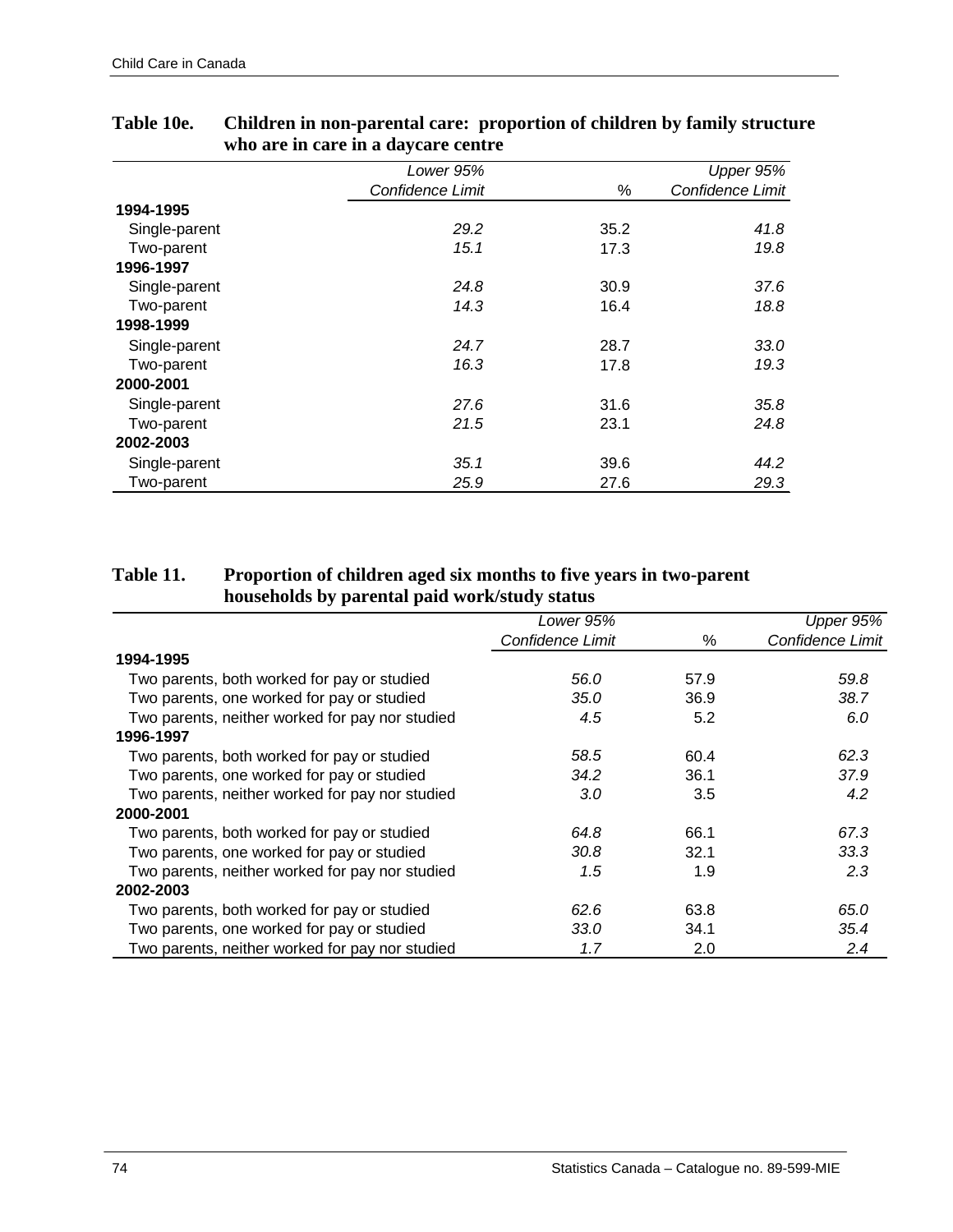|                                              | Lower 95%        |      | Upper 95%        |
|----------------------------------------------|------------------|------|------------------|
|                                              | Confidence Limit | %    | Confidence Limit |
|                                              |                  |      |                  |
| 1994-1995                                    |                  |      |                  |
| Single parent, worked for pay or studied     | 46.6             | 50.8 | 55.1             |
| Single parent, did not work for pay or study | 44.9             | 49.2 | 53.4             |
| 1996-1997                                    |                  |      |                  |
| Single parent, worked for pay or studied     | 50.8             | 55.6 | 60.3             |
| Single parent, did not work for pay or study | 39.7             | 44.4 | 49.2             |
| 2000-2001                                    |                  |      |                  |
| Single parent, worked for pay or studied     | 63.9             | 67.0 | 70.0             |
| Single parent, did not work for pay or study | 30.0             | 33.0 | 36.1             |
| 2002-2003                                    |                  |      |                  |
| Single parent, worked for pay or studied     | 64.8             | 68.0 | 71.1             |
| Single parent, did not work for pay or study | 28.9             | 32.0 | 35.2             |

## **Table 12. Proportion of children aged six months to five years in a single-parent household by parental paid work/study status**

## **Table 13a. Children in non-parental care: proportion of children by parental paid work/study status who are in care outside the home with a non-relative**

|                                             | Lower 95%        |                      | Upper 95%        |
|---------------------------------------------|------------------|----------------------|------------------|
|                                             | Confidence Limit | %                    | Confidence Limit |
| 1994-1995                                   |                  |                      |                  |
| Single parent worked for pay or studied     | 28.4             | 34.3                 | 40.7             |
| Two parents, one worked for pay or studied  | 29.6             | 38.4                 | 48.0             |
| Two parents, both worked for pay or studied | 43.0             | 46.0                 | 49.0             |
| 1996-1997                                   |                  |                      |                  |
| Single parent worked for pay or studied     | 28.4             | 35.3                 | 42.8             |
| Two parents, one worked for pay or studied  | 20.9             | 27.2                 | 34.6             |
| Two parents, both worked for pay or studied | 40.8             | 43.9                 | 47.1             |
| 1998-1999                                   |                  |                      |                  |
| Single parent worked for pay or studied     |                  | $\sim$               |                  |
| Two parents, one worked for pay or studied  |                  | $\ddot{\phantom{a}}$ |                  |
| Two parents, both worked for pay or studied |                  | $\ddot{\phantom{a}}$ |                  |
| 2000-2001                                   |                  |                      |                  |
| Single parent worked for pay or studied     | 27.0             | 31.3                 | 36.0             |
| Two parents, one worked for pay or studied  | 17.3             | 21.7                 | 26.8             |
| Two parents, both worked for pay or studied | 34.4             | 36.2                 | 38.0             |
| 2002-2003                                   |                  |                      |                  |
| Single parent worked for pay or studied     | 22.6             | 26.6                 | 31.0             |
| Two parents, one worked for pay or studied  | 12.6             | 16.0                 | 20.1             |
| Two parents, both worked for pay or studied | 33.9             | 35.7                 | 37.5             |

#### **Note:**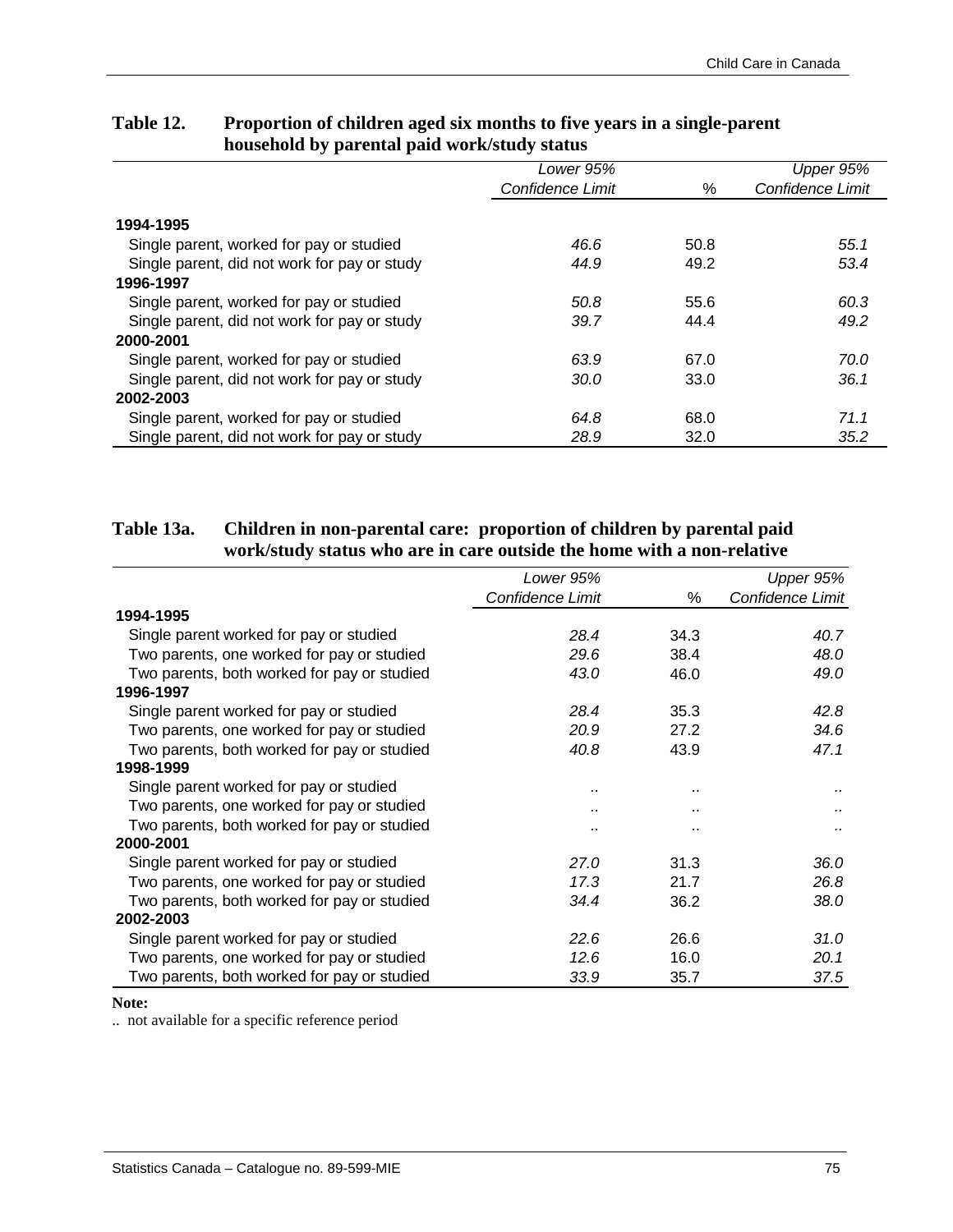|                                             | Lower 95%        |      | Upper 95%        |
|---------------------------------------------|------------------|------|------------------|
|                                             | Confidence Limit | ℅    | Confidence Limit |
| 1994-1995                                   |                  |      |                  |
| Single parent worked for pay or studied     | 9.0              | 13.5 | 19.8             |
| Two parents, one worked for pay or studied  | 9.0              | 13.2 | 18.9             |
| Two parents, both worked for pay or studied | 12.8             | 14.6 | 16.7             |
| 1996-1997                                   |                  |      |                  |
| Single parent worked for pay or studied     | 11.0             | 15.2 | 20.7             |
| Two parents, one worked for pay or studied  | 10.5             | 15.1 | 21.4             |
| Two parents, both worked for pay or studied | 12.4             | 14.3 | 16.3             |
| 1998-1999                                   |                  |      |                  |
| Single parent worked for pay or studied     |                  |      |                  |
| Two parents, one worked for pay or studied  |                  |      |                  |
| Two parents, both worked for pay or studied |                  |      |                  |
| 2000-2001                                   |                  |      |                  |
| Single parent worked for pay or studied     | 9.0              | 11.3 | 14.1             |
| Two parents, one worked for pay or studied  | 12.7             | 16.8 | 21.8             |
| Two parents, both worked for pay or studied | 16.7             | 18.1 | 19.7             |
| 2002-2003                                   |                  |      |                  |
| Single parent worked for pay or studied     | 10.5             | 13.1 | 16.2             |
| Two parents, one worked for pay or studied  | 19.4             | 23.6 | 28.4             |
| Two parents, both worked for pay or studied | 14.4             | 15.8 | 17.2             |

# **Table 13b. Children in non-parental care: proportion of children by parental paid work/study status who are in care outside the home with a relative**

#### **Note:**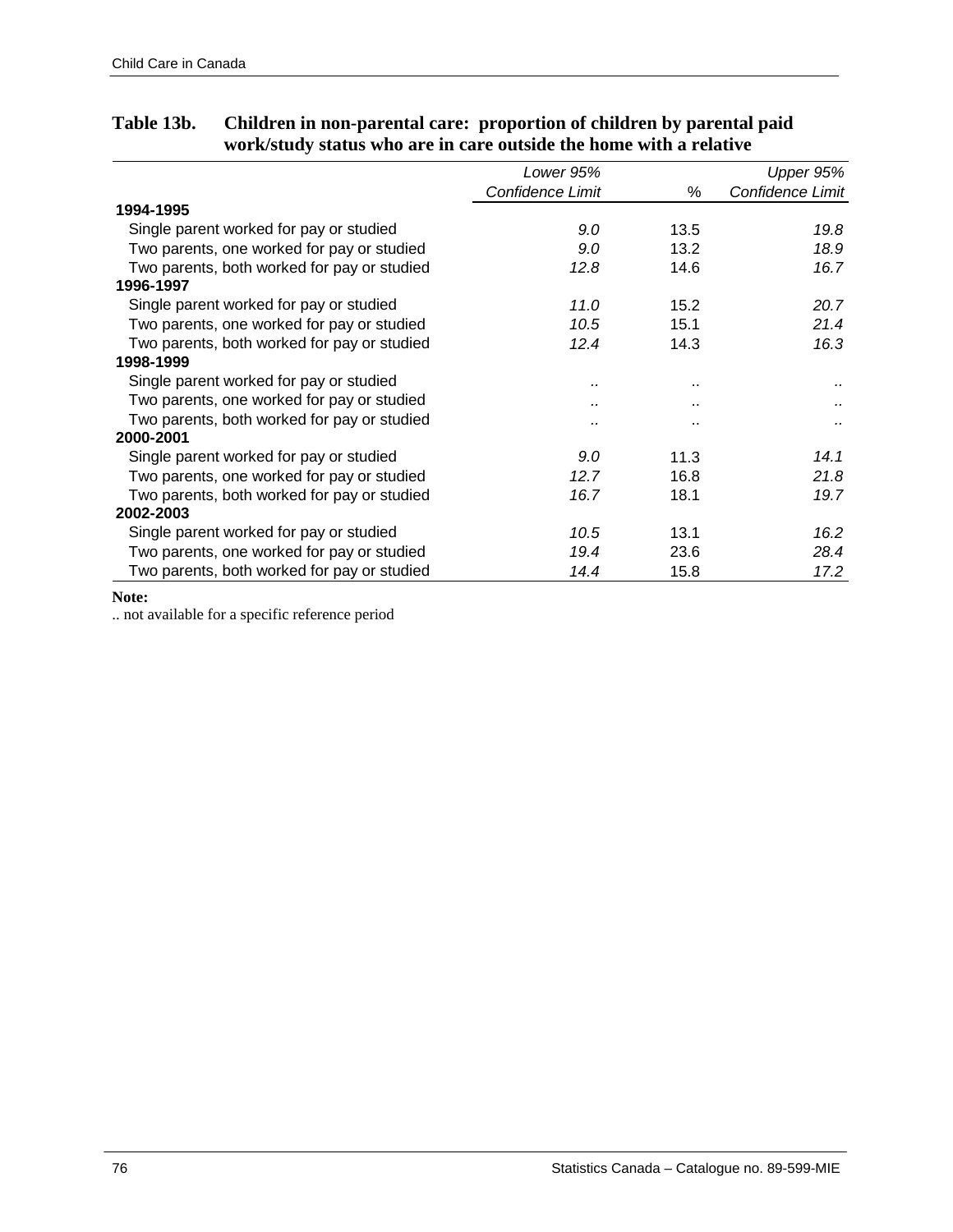# **Table 13c. Children in non-parental care: proportion of children by parental paid work/study status who are in care in own home with a non-relative**

|                                             | Lower 95%        |      | Upper 95%        |
|---------------------------------------------|------------------|------|------------------|
|                                             | Confidence Limit | %    | Confidence Limit |
| 1994-1995                                   |                  |      |                  |
| Single parent worked for pay or studied     | 6.3              | 9.5  | 14.0             |
| Two parents, one worked for pay or studied  | 11.5             | 19.0 | 29.9             |
| Two parents, both worked for pay or studied | 12.3             | 14.4 | 16.8             |
| 1996-1997                                   |                  |      |                  |
| Single parent worked for pay or studied     | 7.1              | 10.9 | 16.4             |
| Two parents, one worked for pay or studied  | 5.9              | 10.5 | 18.2             |
| Two parents, both worked for pay or studied | 11.1             | 13.2 | 15.7             |
| 1998-1999                                   |                  |      |                  |
| Single parent worked for pay or studied     |                  |      |                  |
| Two parents, one worked for pay or studied  |                  |      |                  |
| Two parents, both worked for pay or studied |                  |      |                  |
| 2000-2001                                   |                  |      |                  |
| Single parent worked for pay or studied     | 5.2              | 7.4  | 10.3             |
| Two parents, one worked for pay or studied  | 7.3              | 10.9 | 16.1             |
| Two parents, both worked for pay or studied | 8.6              | 9.8  | 11.1             |
| 2002-2003                                   |                  |      |                  |
| Single parent worked for pay or studied     | 4.7              | 6.9  | 10.0             |
| Two parents, one worked for pay or studied  | 5.8              | 8.4  | 12.1             |
| Two parents, both worked for pay or studied | 7.1              | 8.2  | 9.4              |

#### **Note:**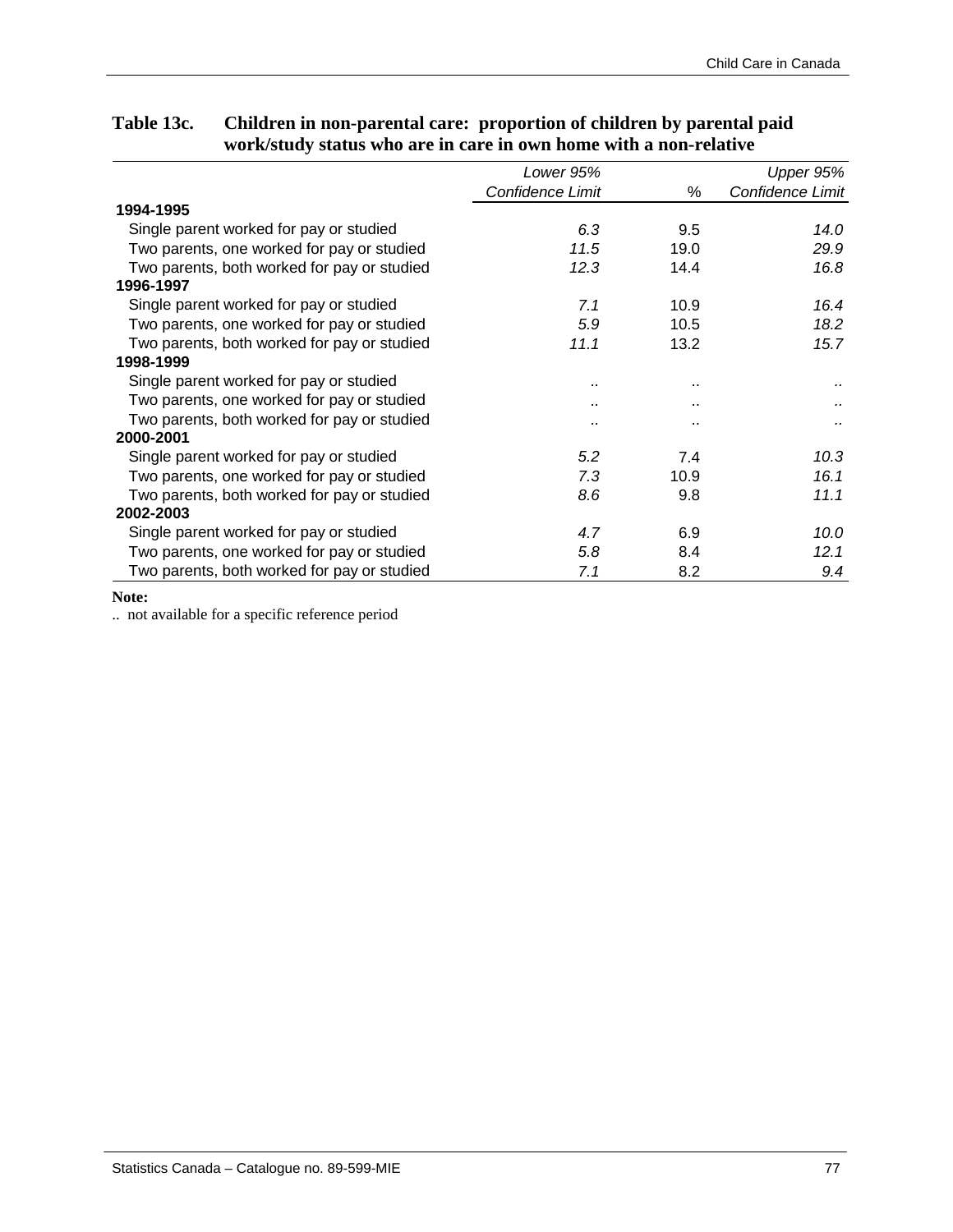|                                             | Lower 95%        |      | Upper 95%        |
|---------------------------------------------|------------------|------|------------------|
|                                             | Confidence Limit | %    | Confidence Limit |
| 1994-1995                                   |                  |      |                  |
| Single parent worked for pay or studied     | 4.9              | 8.0  | 12.9             |
| Two parents, one worked for pay or studied  | 4.3              | 7.7  | 13.4             |
| Two parents, both worked for pay or studied | 6.4              | 8.0  | 10.1             |
| 1996-1997                                   |                  |      |                  |
| Single parent worked for pay or studied     | $5.5^{\circ}$    | 8.0  | 11.5             |
| Two parents, one worked for pay or studied  | 19.1             | 26.5 | 35.5             |
| Two parents, both worked for pay or studied | 10.5             | 12.4 | 14.7             |
| 1998-1999                                   |                  |      |                  |
| Single parent worked for pay or studied     |                  |      |                  |
| Two parents, one worked for pay or studied  |                  |      |                  |
| Two parents, both worked for pay or studied |                  |      |                  |
| 2000-2001                                   |                  |      |                  |
| Single parent worked for pay or studied     | 14.8             | 18.1 | 21.9             |
| Two parents, one worked for pay or studied  | 17.4             | 22.2 | 27.9             |
| Two parents, both worked for pay or studied | 11.5             | 12.8 | 14.2             |
| 2002-2003                                   |                  |      |                  |
| Single parent worked for pay or studied     | 11.2             | 13.9 | 17.0             |
| Two parents, one worked for pay or studied  | 17.4             | 21.6 | 26.6             |
| Two parents, both worked for pay or studied | 11.9             | 13.2 | 14.6             |

# **Table 13d. Children in non-parental care: proportion of children by parental paid work/study status who are in care in own home with a relative**

#### **Note:**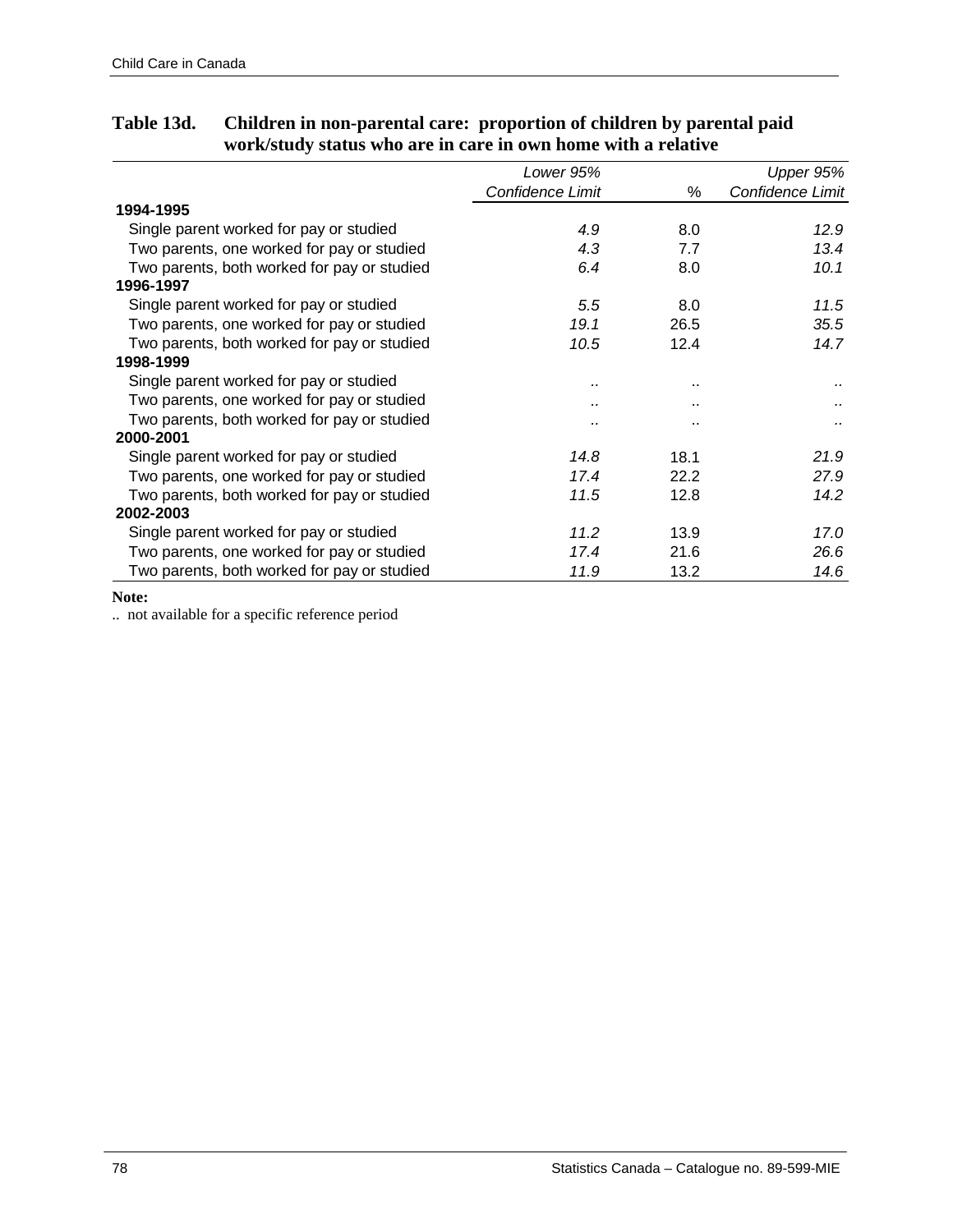# **Table 13e. Children in non-parental care: proportion of children by parental paid work/study status who are in care in a daycare centre**

|                                             | Lower 95%        |      | Upper 95%        |
|---------------------------------------------|------------------|------|------------------|
|                                             | Confidence Limit | %    | Confidence Limit |
| 1994-1995                                   |                  |      |                  |
| Single parent worked for pay or studied     | 28.6             | 34.6 | 41.2             |
| Two parents, one worked for pay or studied  | 14.8             | 21.7 | 30.8             |
| Two parents, both worked for pay or studied | 14.7             | 17.0 | 19.6             |
| 1996-1997                                   |                  |      |                  |
| Single parent worked for pay or studied     | 24.6             | 30.6 | 37.4             |
| Two parents, one worked for pay or studied  | 14.0             | 20.6 | 29.4             |
| Two parents, both worked for pay or studied | 13.9             | 16.1 | 18.6             |
| 1998-1999                                   |                  |      |                  |
| Single parent worked for pay or studied     |                  |      |                  |
| Two parents, one worked for pay or studied  |                  |      |                  |
| Two parents, both worked for pay or studied |                  |      |                  |
| 2000-2001                                   |                  |      |                  |
| Single parent worked for pay or studied     | 27.8             | 31.9 | 36.3             |
| Two parents, one worked for pay or studied  | 22.3             | 28.4 | 35.4             |
| Two parents, both worked for pay or studied | 21.4             | 23.1 | 25.0             |
| 2002-2003                                   |                  |      |                  |
| Single parent worked for pay or studied     | 34.8             | 39.6 | 44.6             |
| Two parents, one worked for pay or studied  | 25.5             | 30.4 | 35.7             |
| Two parents, both worked for pay or studied | 25.4             | 27.2 | 29.0             |

#### **Note:**

.. not available for a specific reference period

## **Table 14. Proportion of children aged six months to five years by place of birth of**  reporting parent (PMK)<sup>I</sup>

|                            | Lower 95%        |      | Upper 95%        |
|----------------------------|------------------|------|------------------|
|                            | Confidence Limit | %    | Confidence Limit |
| 1994-1995                  |                  |      |                  |
| PMK born in Canada         | 80.3             | 81.8 | 83.2             |
| PMK born outside of Canada | 16.8             | 18.2 | 19.7             |
| 1996-1997                  |                  |      |                  |
| PMK born in Canada         | 80.1             | 81.7 | 83.2             |
| PMK born outside of Canada | 16.8             | 18.3 | 19.9             |
| 1998-1999                  |                  |      |                  |
| PMK born in Canada         | 80.5             | 81.6 | 82.7             |
| PMK born outside of Canada | 17.3             | 18.4 | 19.5             |
| 2000-2001                  |                  |      |                  |
| PMK born in Canada         | 79.4             | 80.5 | 81.4             |
| PMK born outside of Canada | 18.6             | 19.5 | 20.6             |
| 2002-2003                  |                  |      |                  |
| PMK born in Canada         | 77.5             | 78.7 | 79.8             |
| PMK born outside of Canada | 20.2             | 21.3 | 22.5             |

#### **Note:**

1. PMK refers to the "person most knowledgeable about the child".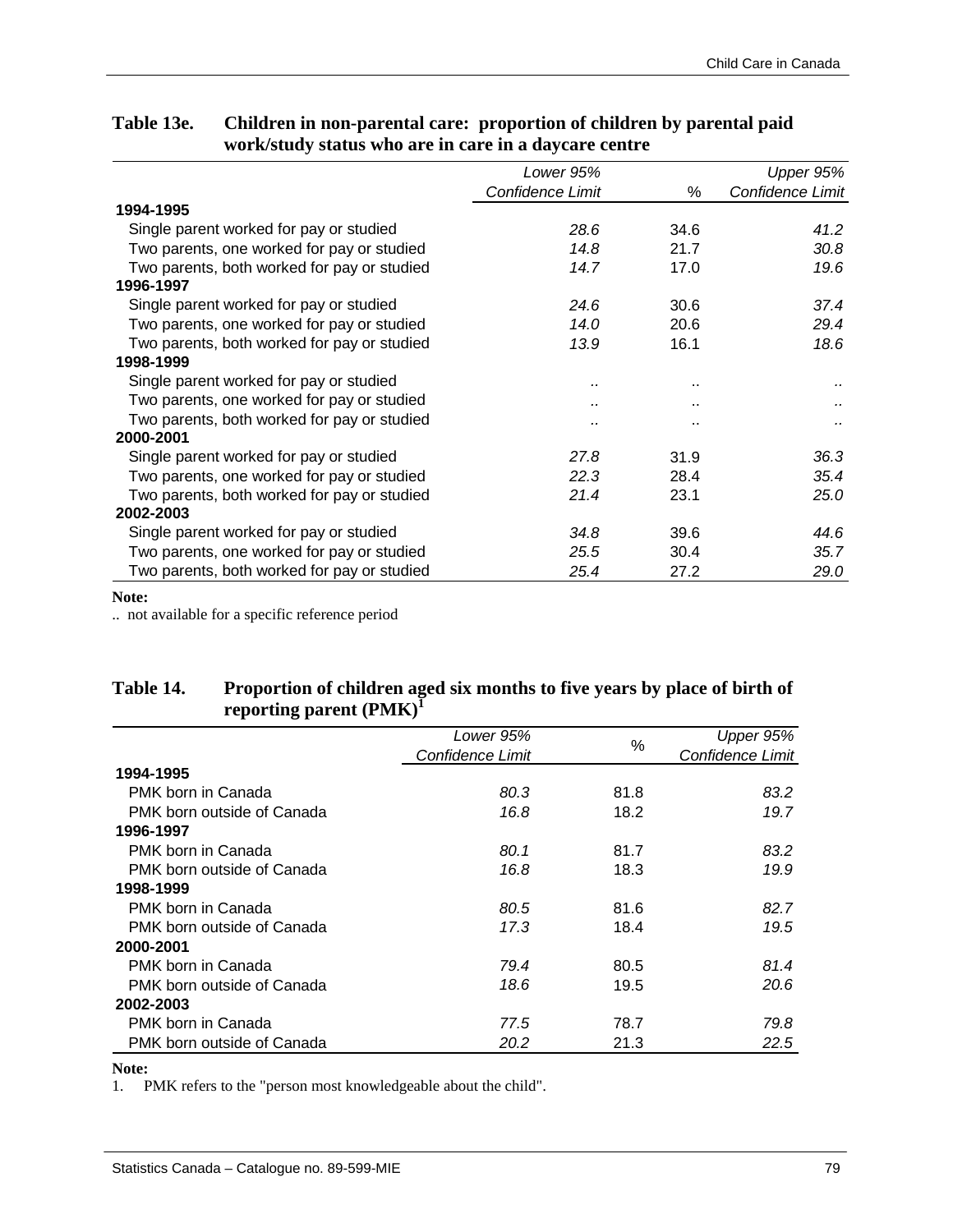|                            | Lower 95%<br>Confidence Limit | $\%$ | Upper 95%<br>Confidence Limit |
|----------------------------|-------------------------------|------|-------------------------------|
| 1994-1995                  |                               |      |                               |
| PMK born in Canada         | 43.3                          | 45.9 | 48.6                          |
| PMK born outside of Canada | 24.4                          | 31.2 | 39.0                          |
| 1996-1997                  |                               |      |                               |
| PMK born in Canada         | 41.2                          | 43.9 | 46.6                          |
| PMK born outside of Canada | 23.2                          | 30.1 | 38.1                          |
| 1998-1999                  |                               |      |                               |
| PMK born in Canada         | 37.5                          | 39.3 | 41.1                          |
| PMK born outside of Canada | 16.8                          | 20.8 | 25.6                          |
| 2000-2001                  |                               |      |                               |
| PMK born in Canada         | 34.6                          | 36.3 | 38.0                          |
| PMK born outside of Canada | 19.6                          | 23.6 | 28.2                          |
| 2002-2003                  |                               |      |                               |
| PMK born in Canada         | 32.7                          | 34.4 | 36.1                          |
| PMK born outside of Canada | 16.2                          | 19.5 | 23.3                          |

### **Table 15a. Children in non-parental care: proportion of children by place of birth of**  reporting parent (PMK)<sup>1</sup> who are in care outside the home with a non**relative**

**Note:**

1. PMK refers to the "person most knowledgeable about the child".

## **Table 15b. Children in non-parental care: proportion of children by place of birth of**  reporting parent (PMK)<sup>1</sup> who are in care outside the home with a relative

|                            | Lower 95%<br>Confidence Limit | $\%$ | Upper 95%<br>Confidence Limit |
|----------------------------|-------------------------------|------|-------------------------------|
| 1994-1995                  |                               |      |                               |
| PMK born in Canada         | 12.7                          | 14.4 | 16.3                          |
| PMK born outside of Canada | 8.8                           | 13.2 | 19.4                          |
| 1996-1997                  |                               |      |                               |
| PMK born in Canada         | 12.8                          | 14.3 | 16.0                          |
| PMK born outside of Canada | 10.9                          | 16.2 | 23.3                          |
| 1998-1999                  |                               |      |                               |
| PMK born in Canada         | 15.9                          | 17.2 | 18.7                          |
| PMK born outside of Canada | 13.6                          | 18.0 | 23.5                          |
| 2000-2001                  |                               |      |                               |
| PMK born in Canada         | 15.3                          | 16.5 | 17.8                          |
| PMK born outside of Canada | 15.2                          | 18.9 | 23.2                          |
| 2002-2003                  |                               |      |                               |
| PMK born in Canada         | 15.0                          | 16.2 | 17.5                          |
| PMK born outside of Canada | 13.2                          | 16.8 | 21.2                          |

**Note:**

1. PMK refers to the "person most knowledgeable about the child".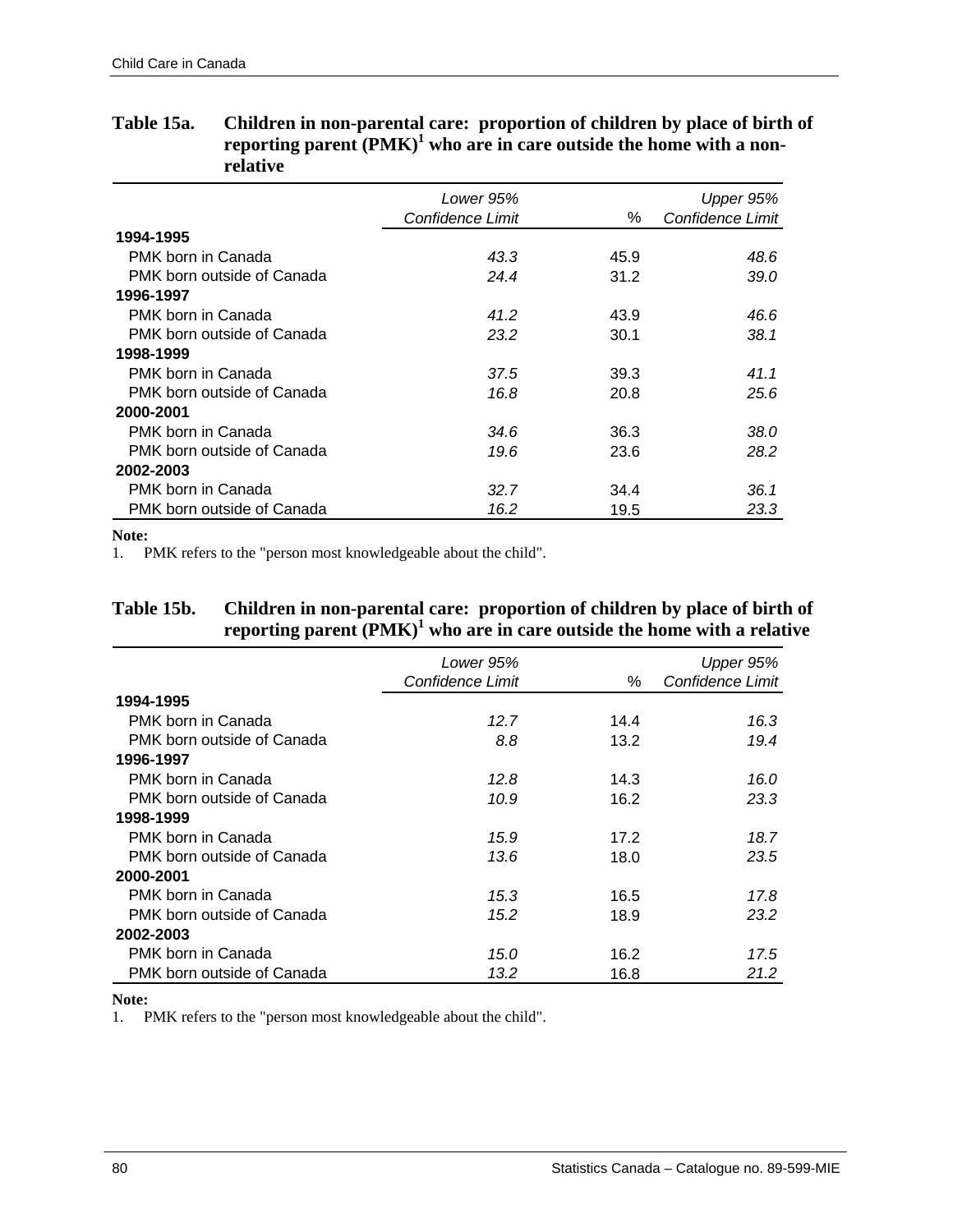|                            | Lower 95%<br>Confidence Limit | ℅    | Upper 95%<br>Confidence Limit |
|----------------------------|-------------------------------|------|-------------------------------|
| 1994-1995                  |                               |      |                               |
| PMK born in Canada         | 12.0                          | 14.0 | 16.1                          |
| PMK born outside of Canada | 11.0                          | 15.7 | 22.1                          |
| 1996-1997                  |                               |      |                               |
| PMK born in Canada         | 11.5                          | 13.6 | 16.0                          |
| PMK born outside of Canada | 5.2                           | 8.8  | 14.4                          |
| 1998-1999                  |                               |      |                               |
| PMK born in Canada         | 11.3                          | 12.6 | 14.0                          |
| PMK born outside of Canada | 6.3                           | 9.1  | 12.9                          |
| 2000-2001                  |                               |      |                               |
| PMK born in Canada         | 9.0                           | 10.2 | 11.5                          |
| PMK born outside of Canada | 4.6                           | 6.6  | 9.3                           |
| 2002-2003                  |                               |      |                               |
| PMK born in Canada         | 7.2                           | 8.1  | 9.2                           |
| PMK born outside of Canada | 5.9                           | 8.4  | 11.8                          |

# **Table 15c. Children in non-parental care: proportion of children by place of birth of**  reporting parent (PMK)<sup>1</sup> who are in care in own home with a non-relative

#### **Note:**

1. PMK refers to the "person most knowledgeable about the child".

## **Table 15d. Children in non-parental care: proportion of children by place of birth of**  reporting parent (PMK)<sup>1</sup> who are in care in own home with a relative

|                            | Lower 95%        |      | Upper 95%        |
|----------------------------|------------------|------|------------------|
|                            | Confidence Limit | ℅    | Confidence Limit |
| 1994-1995                  |                  |      |                  |
| PMK born in Canada         | 5.5              | 6.7  | 8.0              |
| PMK born outside of Canada | 10.1             | 16.0 | 24.4             |
| 1996-1997                  |                  |      |                  |
| PMK born in Canada         | 8.9              | 10.4 | 12.2             |
| PMK born outside of Canada | 18.2             | 25.2 | 33.8             |
| 1998-1999                  |                  |      |                  |
| PMK born in Canada         | 10.8             | 11.9 | 13.1             |
| PMK born outside of Canada | 24.8             | 29.7 | 35.2             |
| 2000-2001                  |                  |      |                  |
| PMK born in Canada         | 11.0             | 12.1 | 13.4             |
| PMK born outside of Canada | 22.9             | 27.4 | 32.3             |
| 2002-2003                  |                  |      |                  |
| PMK born in Canada         | 10.9             | 12.1 | 13.4             |
| PMK born outside of Canada | 22.3             | 26.3 | 30.8             |

#### **Note:**

1. PMK refers to the "person most knowledgeable about the child".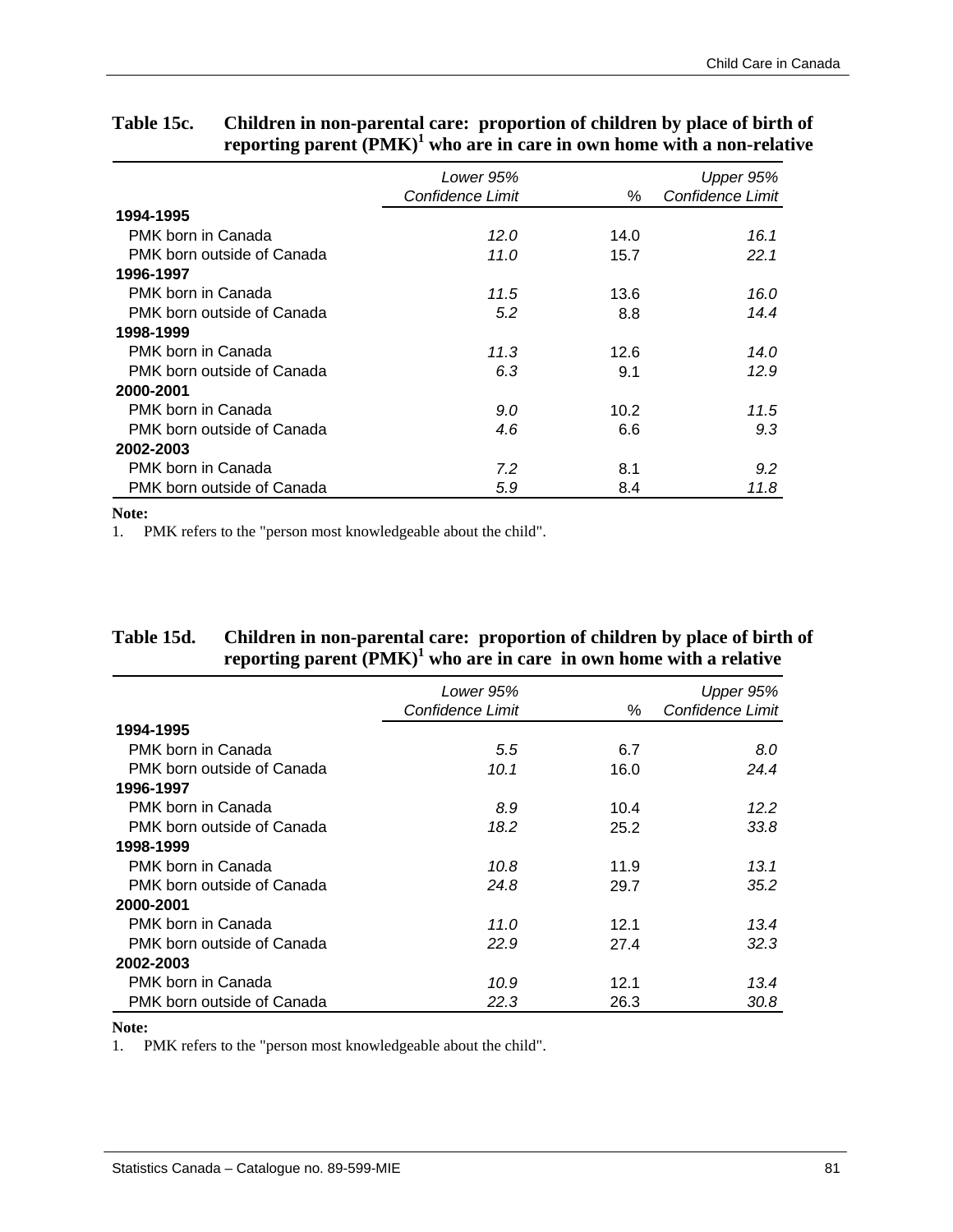|                            | Lower 95%        |      | Upper 95%        |
|----------------------------|------------------|------|------------------|
|                            | Confidence Limit | ℅    | Confidence Limit |
| 1994-1995                  |                  |      |                  |
| PMK born in Canada         | 17.0             | 19.0 | 21.3             |
| PMK born outside of Canada | 17.3             | 23.8 | 31.9             |
| 1996-1997                  |                  |      |                  |
| PMK born in Canada         | 15.8             | 17.8 | 20.1             |
| PMK born outside of Canada | 14.5             | 19.7 | 26.1             |
| 1998-1999                  |                  |      |                  |
| PMK born in Canada         | 17.6             | 19.0 | 20.4             |
| PMK born outside of Canada | 17.9             | 22.3 | 27.5             |
| 2000-2001                  |                  |      |                  |
| PMK born in Canada         | 23.3             | 24.8 | 26.4             |
| PMK born outside of Canada | 19.1             | 23.5 | 28.6             |
| 2002-2003                  |                  |      |                  |
| PMK born in Canada         | 27.5             | 29.2 | 30.9             |
| PMK born outside of Canada | 24.5             | 28.9 | 33.8             |

### **Table 15e. Children in non-parental care: proportion of children by place of birth of reporting parent (PMK)1 who are in care in a daycare centre**

#### **Note:**

1. PMK refers to the "person most knowledgeable about the child".

## **Table 16. Children in non-parental care: proportion of children in main care arrangement full-time (30 or more hours per week)**

|           | Lower 95%        |      | Upper 95%        |
|-----------|------------------|------|------------------|
|           | Confidence Limit | ℅    | Confidence Limit |
| 1994-1995 | 45.0             | 47.4 | 49.9             |
| 1996-1997 | 43.4             | 45.9 | 48.4             |
| 1998-1999 | 44.6             | 46.4 | 48.2             |
| 2000-2001 | 45.6             | 47.2 | 48.8             |
| 2002-2003 | 45.1             | 46.7 | 48.3             |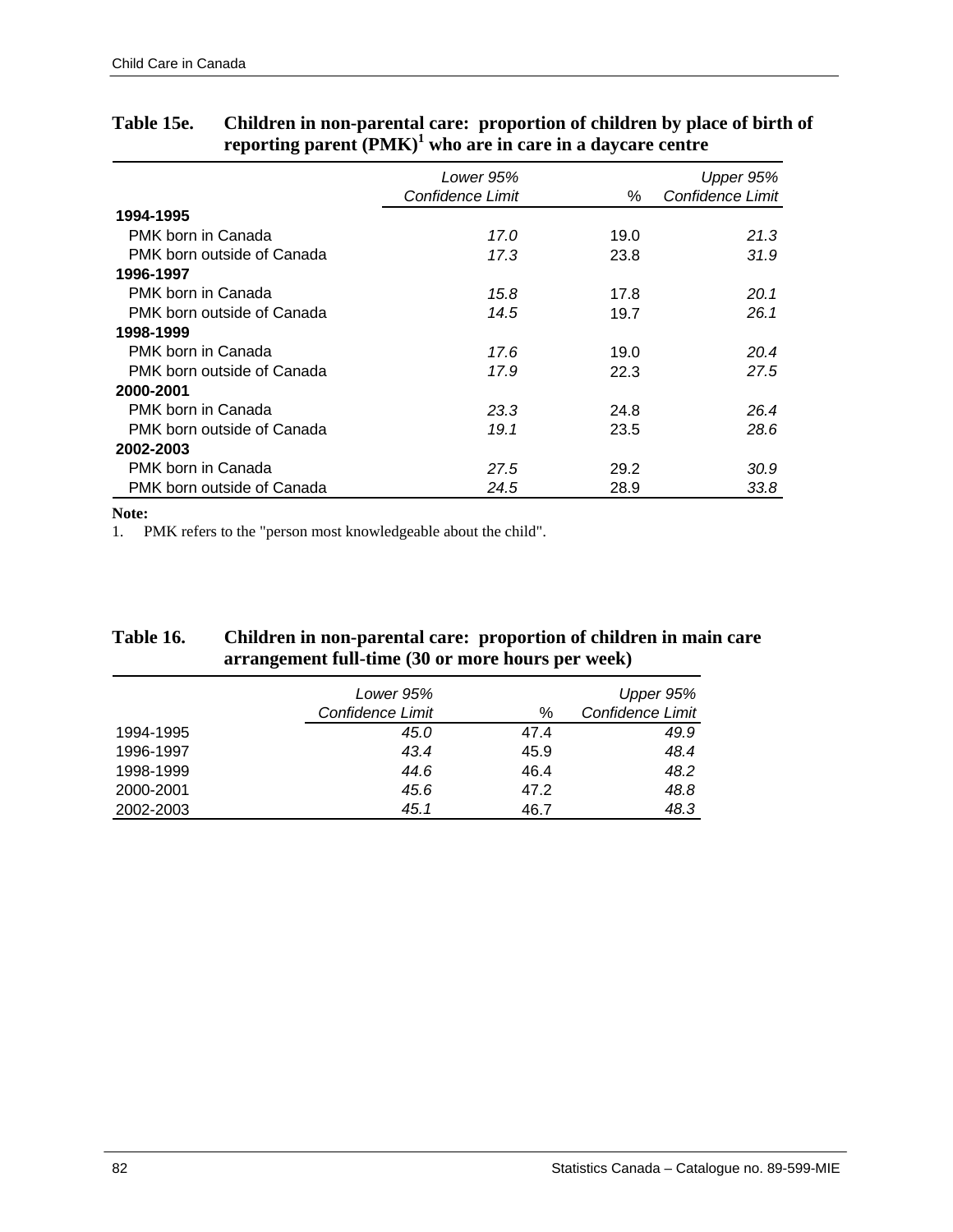#### *Lower 95% Confidence Limit* % *Upper 95% Confidence Limit* 6 months to under 1 year *45.7* 52.8 *59.7* 1 year old *51.9* 56.5 *61.0* 2 years old *48.7* 54.5 *60.2* 3 years old *49.9* 55.8 *61.6* 4 years old *33.1* 38.3 *43.8* 5 years old *23.9* 28.6 *33.9* 6 months to under 1 year *44.4* 50.9 *57.3* 1 year old *52.6* 57.0 *61.2* 2 years old *44.4* 49.6 *54.7* 3 years old *47.9* 52.8 *57.6* 4 years old *35.4* 41.2 *47.3* 5 years old *21.9* 27.9 *34.8* 6 months to under 1 year *47.7* 53.9 *59.9* 1 year old *53.3* 55.4 *57.5* 2 years old *52.0* 57.2 *62.3* 3 years old *46.8* 51.2 *55.5* 4 years old *35.7* 40.1 *44.7* 5 years old *22.4* 24.1 *26.0* 6 months to under 1 year *43.3* 49.3 *55.3* 1 year old *48.4* 52.3 *56.1* 2 years old *51.9* 54.6 *57.4* 3 years old *52.0* 55.1 *58.2* 4 years old *42.6* 47.5 *52.4* 5 years old *25.2* 28.7 *32.4* 6 months to under 1 year *36.5* 44.8 *53.3* 1 year old *52.5* 56.4 *60.2* 2 years old *52.7* 56.3 *59.8* 3 years old *46.7* 50.5 *54.3* 4 years old *38.4* 41.5 *44.6* 5 years old *20.0* 22.5 *25.2* **1994-1995 2002-2003 2000-2001 1998-1999 1996-1997**

### **Table 16a. Children in non-parental care: proportion of children by age who are in their main care arrangement full-time (30 or more hours per week)**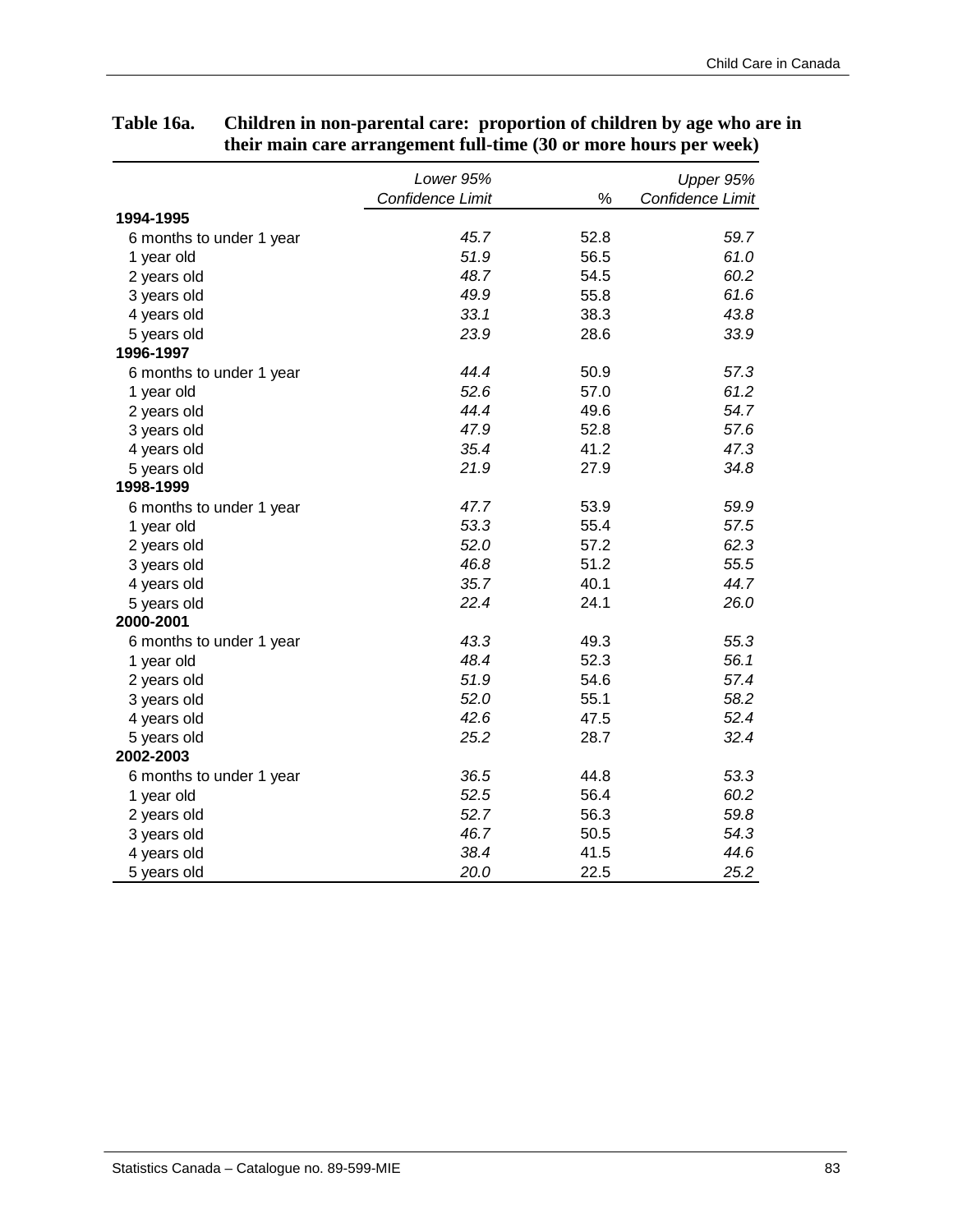|                             | Lower 95%        |      | Upper 95%        |
|-----------------------------|------------------|------|------------------|
|                             | Confidence Limit | ℅    | Confidence Limit |
| 1994-1995                   |                  |      |                  |
| Newfoundland and Labrador   | 42.7             | 52.0 | 61.2             |
| <b>Prince Edward Island</b> | 50.0             | 59.1 | 67.5             |
| Nova Scotia                 | 46.9             | 56.1 | 64.8             |
| <b>New Brunswick</b>        | 43.7             | 52.3 | 60.7             |
| Quebec                      | 46.7             | 52.4 | 58.1             |
| Ontario                     | 43.6             | 47.8 | 52.0             |
| Manitoba                    | 31.1             | 39.0 | 47.4             |
| Saskatchewan                | 31.7             | 38.1 | 44.9             |
| Alberta                     | 38.7             | 45.8 | 53.0             |
| <b>British Columbia</b>     | 31.0             | 37.8 | 45.2             |
| 1996-1997                   |                  |      |                  |
| Newfoundland and Labrador   | 38.9             | 48.7 | 58.5             |
| <b>Prince Edward Island</b> | 45.2             | 54.6 | 63.7             |
| Nova Scotia                 | 39.8             | 48.0 | 56.4             |
| <b>New Brunswick</b>        | 46.0             | 51.6 | 57.1             |
| Quebec                      | 49.6             | 54.8 | 59.8             |
| Ontario                     | 39.7             | 44.1 | 48.6             |
| Manitoba                    | 38.2             | 46.2 | 54.4             |
| Saskatchewan                | 36.8             | 43.5 | 50.4             |
| Alberta                     | 32.4             | 40.1 | 48.3             |
| <b>British Columbia</b>     | 31.2             | 38.7 | 46.7             |
| 1998-1999                   |                  |      |                  |
| Newfoundland and Labrador   | 46.4             | 55.7 | 64.5             |
| <b>Prince Edward Island</b> | 46.3             | 55.1 | 63.5             |
| Nova Scotia                 | 39.6             | 45.9 | 52.3             |
| New Brunswick               | 48.7             | 54.5 | 60.3             |
| Quebec                      | 50.6             | 54.5 | 58.4             |
| Ontario                     | 42.0             | 45.0 | 48.0             |
| Manitoba                    | 41.7             | 47.5 | 53.4             |
| Saskatchewan                | 34.0             | 38.6 | 43.4             |
| Alberta                     | 40.5             | 45.8 | 51.2             |
| <b>British Columbia</b>     | 30.5             | 35.9 | 41.7             |
| 2000-2001                   |                  |      |                  |
| Newfoundland and Labrador   | 42.8             | 50.5 | 58.2             |
| <b>Prince Edward Island</b> | 56.1             | 62.6 | 68.6             |
| Nova Scotia                 | 38.7             | 44.3 | 50.0             |
| <b>New Brunswick</b>        | 48.9             | 54.1 | 59.2             |
| Quebec                      | 54.6             | 57.9 | 61.1             |
| Ontario                     | 43.4             | 46.2 | 49.0             |
| Manitoba                    | 36.9             | 41.7 | 46.6             |
| Saskatchewan                | 40.4             | 45.0 | 49.7             |
| Alberta                     | 33.7             | 38.9 | 44.4             |
| <b>British Columbia</b>     | 27.8             | 32.6 | 37.8             |
| 2002-2003                   |                  |      |                  |
| Newfoundland and Labrador   | 34.9             | 42.0 | 49.4             |
| <b>Prince Edward Island</b> | 45.4             | 52.6 | 59.7             |
| Nova Scotia                 | 36.0             | 41.3 | 46.8             |
| <b>New Brunswick</b>        | 43.5             | 49.1 | 54.7             |
| Quebec                      | 57.1             | 60.3 | 63.4             |
| Ontario                     | 39.9             | 42.6 | 45.4             |
| Manitoba                    | 33.7             | 38.1 | 42.7             |
| Saskatchewan                | 43.6             | 48.0 | 52.4             |
| Alberta                     | 36.7             | 41.4 | 46.2             |
| <b>British Columbia</b>     | 30.4             | 35.3 | 40.5             |

## **Table 16b. Children in non-parental care: proportion of children by province of residence who are in their main care arrangement full-time (30 or more hours per week)**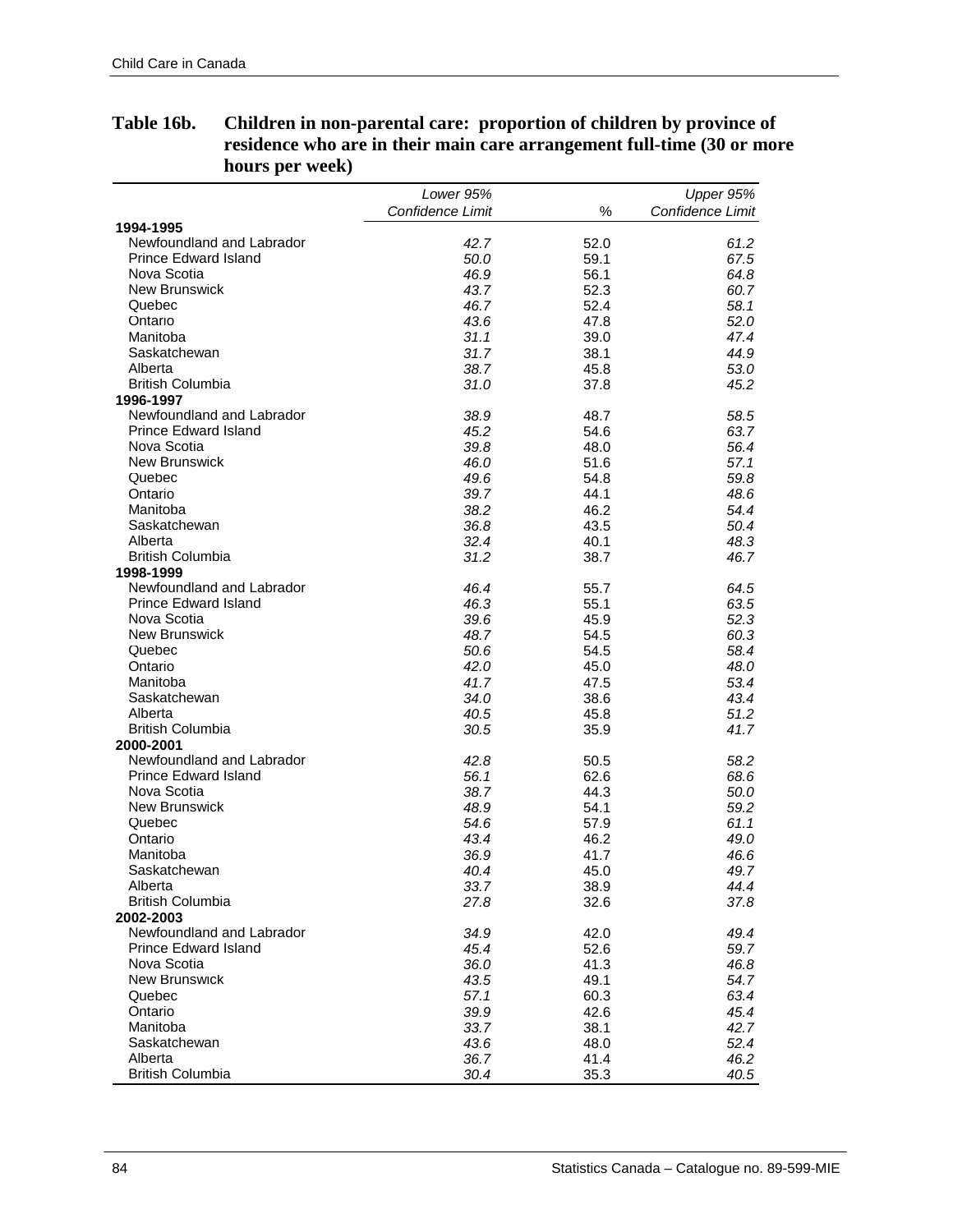|                                    | Lower 95%        |      | Upper 95%        |
|------------------------------------|------------------|------|------------------|
|                                    | Confidence Limit | %    | Confidence Limit |
| 1994-1995                          |                  |      |                  |
| Outside the home with non-relative | 42.7             | 46.4 | 50.1             |
| Outside the home with relative     | 36.3             | 42.4 | 48.7             |
| In own home with non-relative      | 35.9             | 43.1 | 50.7             |
| In own home with relative          | 37.0             | 46.9 | 57.0             |
| Daycare centre                     | 54.0             | 59.5 | 64.8             |
| Other                              | .                | F    |                  |
| 1996-1997                          |                  |      |                  |
| Outside the home with non-relative | 44.7             | 48.4 | 52.1             |
| Outside the home with relative     | 30.6             | 36.0 | 41.8             |
| In own home with non-relative      | 37.3             | 45.1 | 53.1             |
| In own home with relative          | 31.9             | 39.8 | 48.2             |
| Daycare centre                     | 50.5             | 56.4 | 62.1             |
| Other                              | .                | F    |                  |
| 1998-1999                          |                  |      |                  |
| Outside the home with non-relative | 44.8             | 47.7 | 50.7             |
| Outside the home with relative     | 35.7             | 40.4 | 45.4             |
| In own home with non-relative      | 38.2             | 43.6 | 49.1             |
| In own home with relative          | 32.5             | 37.0 | 41.8             |
| Daycare centre                     | 57.2             | 61.3 | 65.3             |
| Other                              | 22.9             | 30.7 | 39.9             |
| 2000-2001                          |                  |      |                  |
| Outside the home with non-relative | 46.8             | 49.5 | 52.2             |
| Outside the home with relative     | 34.1             | 38.0 | 42.0             |
| In own home with non-relative      | 39.5             | 45.1 | 50.8             |
| In own home with relative          | 34.5             | 39.1 | 43.8             |
| Daycare centre                     | 57.3             | 60.9 | 64.4             |
| Other                              | 9.6              | 14.4 | 20.9             |
| 2002-2003                          |                  |      |                  |
| Outside the home with non-relative | 46.6             | 49.3 | 51.9             |
| Outside the home with relative     | 28.1             | 32.0 | 36.3             |
| In own home with non-relative      | 37.3             | 43.5 | 50.0             |
| In own home with relative          | 30.2             | 34.6 | 39.3             |
| Daycare centre                     | 60.2             | 63.3 | 66.3             |
| Other                              | 14.9             | 20.2 | 26.6             |

# **Table 16c. Children in non-parental care: proportion of children by type of main care arrangement who are in their main care arrangement full-time (30 or more hours per week)**

**Note:** 

F too unreliable to be published

... not applicable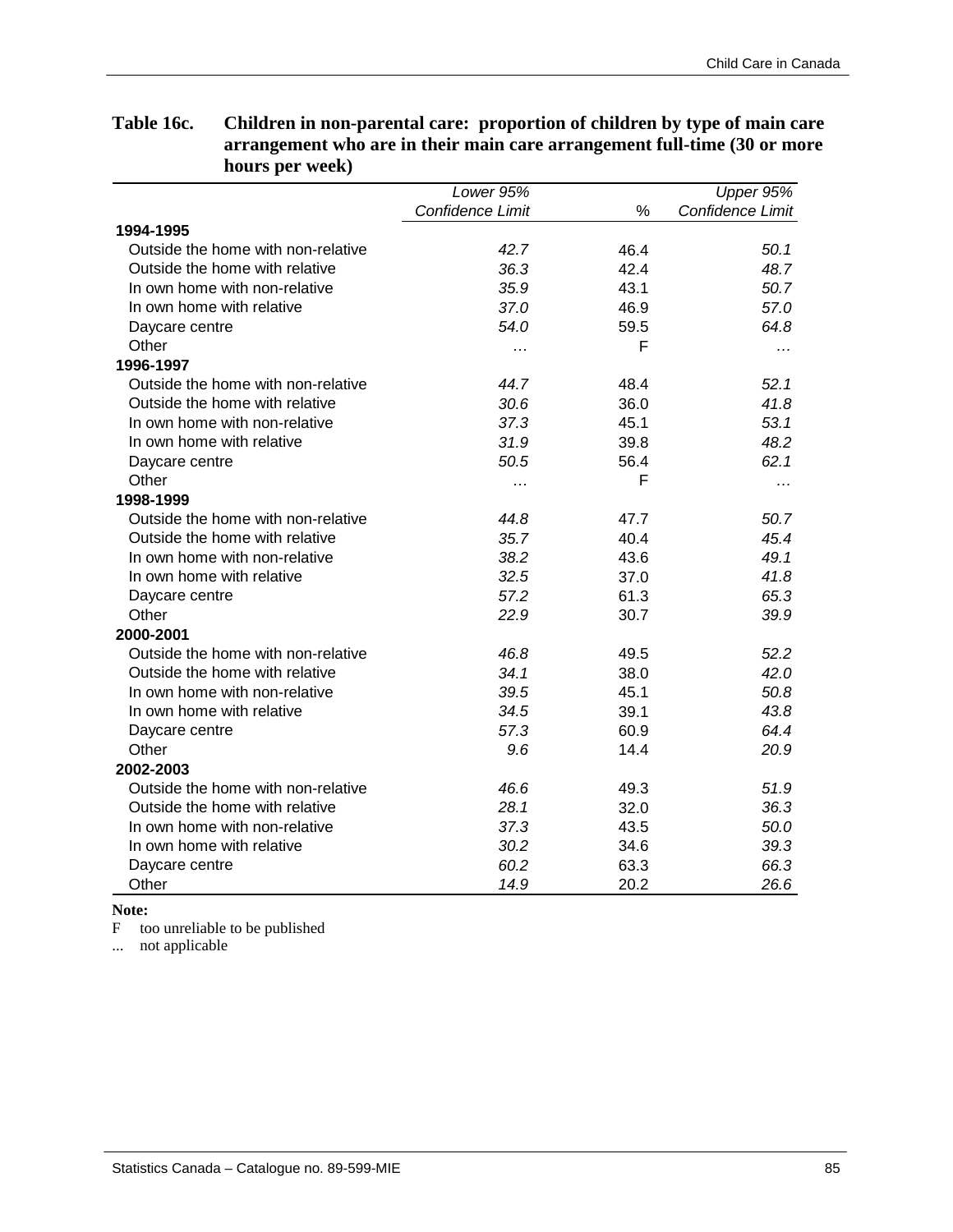|                                              | Lower 95%            |                      | Upper 95%        |
|----------------------------------------------|----------------------|----------------------|------------------|
|                                              | Confidence Limit     | %                    | Confidence Limit |
| 1994-1995                                    |                      |                      |                  |
| Single parent - worked for pay or studied    | 53.9                 | 60.3                 | 66.3             |
| Two parents - one worked for pay or studied  | 29.1                 | 37.9                 | 47.5             |
| Two parents - both worked for pay or studied | 43.1                 | 45.9                 | 48.8             |
| 1996-1997                                    |                      |                      |                  |
| Single parent - worked for pay or studied    | 50.2                 | 57.4                 | 64.2             |
| Two parents - one worked for pay or studied  | 23.4                 | 30.6                 | 38.8             |
| Two parents - both worked for pay or studied | 42.2                 | 44.9                 | 47.7             |
| 1998-1999                                    |                      |                      |                  |
| Single parent - worked for pay or studied    | $\ddot{\phantom{a}}$ | $\ddot{\phantom{a}}$ |                  |
| Two parents - one worked for pay or studied  |                      | $\ddot{\phantom{a}}$ |                  |
| Two parents - both worked for pay or studied |                      | $\ddot{\phantom{a}}$ |                  |
| 2000-2001                                    |                      |                      |                  |
| Single parent - worked for pay or studied    | 56.4                 | 60.7                 | 65.0             |
| Two parents - one worked for pay or studied  | 26.5                 | 31.8                 | 37.7             |
| Two parents - both worked for pay or studied | 44.1                 | 46.0                 | 47.9             |
| 2002-2003                                    |                      |                      |                  |
| Single parent - worked for pay or studied    | 51.7                 | 56.2                 | 60.7             |
| Two parents - one worked for pay or studied  | 28.7                 | 34.0                 | 39.6             |
| Two parents - both worked for pay or studied | 45.6                 | 47.5                 | 49.3             |

## **Table 16d. Children in non-parental care: proportion of children by parental work/study status who are in their main care arrangement full-time (30 or more hours per week)**

**Note:** 

.. not available for a specific reference period

## **Table 17. Children in non-parental care: weekly average number of hours in main care arrangement**

|           | ີ                |           |                  |
|-----------|------------------|-----------|------------------|
|           |                  | Average   |                  |
|           | Lower 95%        | number of | Upper 95%        |
|           | Confidence Limit | hours     | Confidence Limit |
| 1994-1995 | 26.3             | 27.0      | 27.7             |
| 1996-1997 | 25.4             | 26.3      | 27.1             |
| 1998-1999 | 25.7             | 26.2      | 26.7             |
| 2000-2001 | 25.9             | 26.4      | 26.9             |
| 2002-2003 | 25.2             | 25.7      | 26.1             |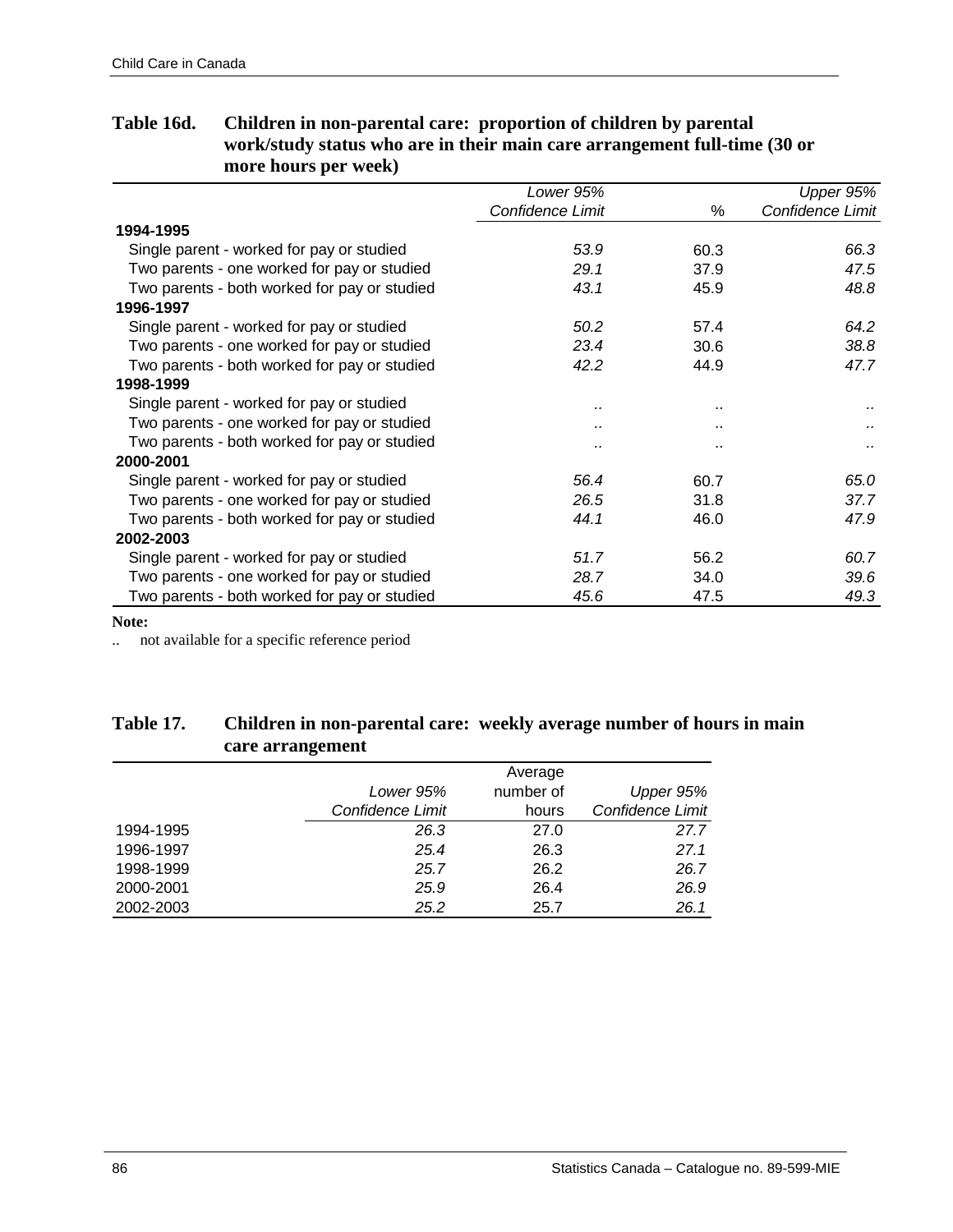| o                        | o<br>Lower 95% | Average   | Upper 95%  |
|--------------------------|----------------|-----------|------------|
|                          | Confidence     | number of | Confidence |
|                          | Limit          | hours     | Limit      |
| 1994-1995                |                |           |            |
| 6 months to under 1 year | 27.0           | 28.9      | 30.7       |
| 1 year old               | 27.6           | 28.9      | 30.2       |
| 2 years old              | 27.9           | 29.5      | 31.1       |
| 3 years old              | 27.3           | 28.9      | 30.6       |
| 4 years old              | 23.6           | 25.0      | 26.5       |
| 5 years old              | 19.9           | 21.3      | 22.7       |
| 1996-1997                |                |           |            |
| 6 months to under 1 year | 26.2           | 28.1      | 30.1       |
| 1 year old               | 28.2           | 29.4      | 30.6       |
| 2 years old              | 25.2           | 26.5      | 27.8       |
| 3 years old              | 26.6           | 28.0      | 29.3       |
| 4 years old              | 23.3           | 26.3      | 29.4       |
| 5 years old              | 18.9           | 20.6      | 22.2       |
| 1998-1999                |                |           |            |
| 6 months to under 1 year | 26.2           | 27.8      | 29.5       |
| 1 year old               | 28.3           | 29.0      | 29.6       |
| 2 years old              | 27.9           | 29.1      | 30.4       |
| 3 years old              | 26.1           | 27.4      | 28.6       |
| 4 years old              | 23.6           | 24.9      | 26.1       |
| 5 years old              | 19.2           | 19.8      | 20.3       |
| 2000-2001                |                |           |            |
| 6 months to under 1 year | 25.1           | 26.9      | 28.6       |
| 1 year old               | 26.8           | 27.8      | 28.9       |
| 2 years old              | 28.0           | 28.8      | 29.7       |
| 3 years old              | 27.4           | 28.4      | 29.4       |
| 4 years old              | 24.9           | 26.3      | 27.7       |
| 5 years old              | 20.2           | 21.3      | 22.3       |
| 2002-2003                |                |           |            |
| 6 months to under 1 year | 20.5           | 23.0      | 25.6       |
| 1 year old               | 27.0           | 28.2      | 29.4       |
| 2 years old              | 27.1           | 28.2      | 29.3       |
| 3 years old              | 26.1           | 27.2      | 28.3       |
| 4 years old              | 23.7           | 24.5      | 25.4       |
| 5 years old              | 18.2           | 19.1      | 19.9       |

### **Table 17a. Children in non-parental care: weekly average number of hours in main care arrangement, by child age**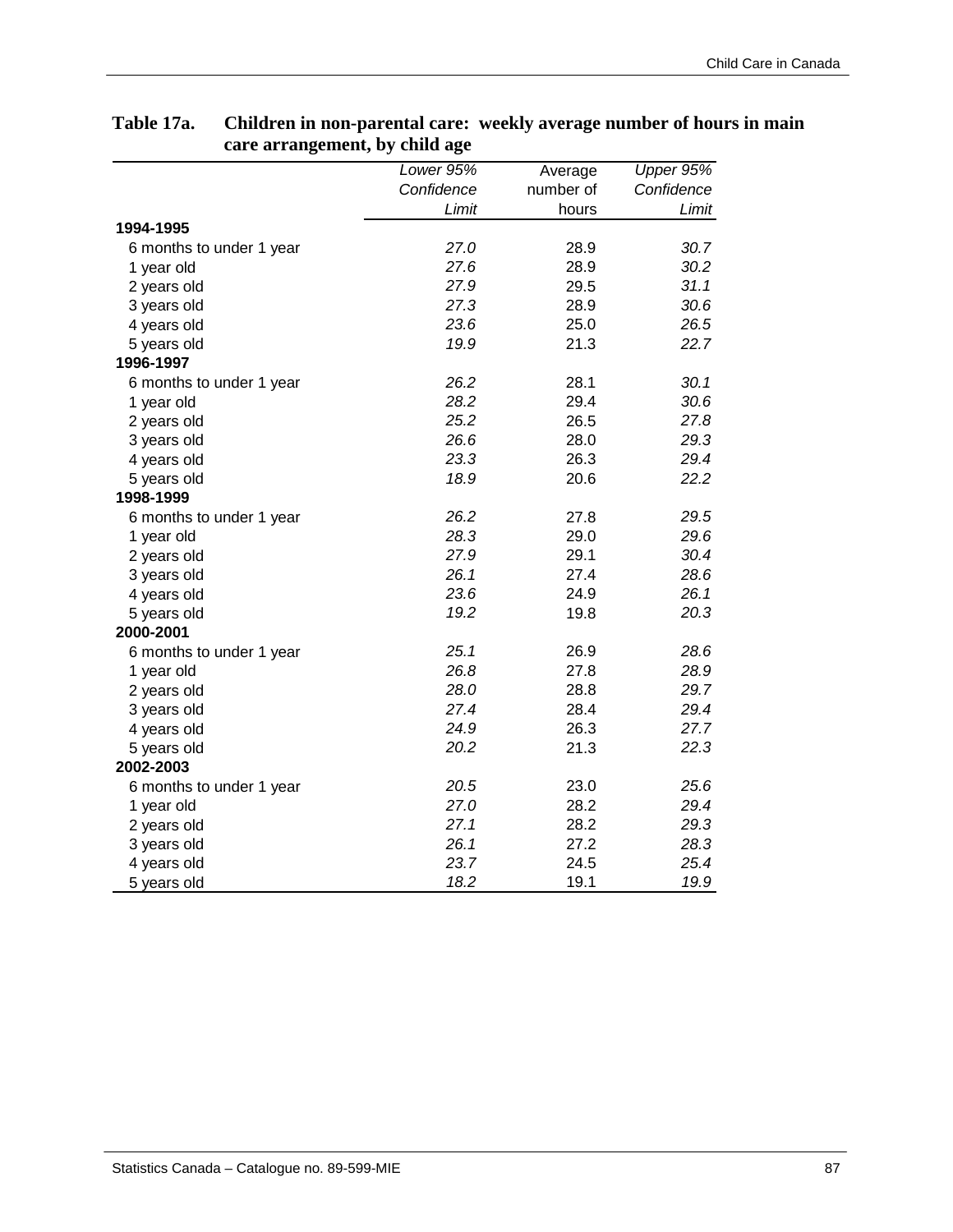|                                        | Lower 95%        | Average number | Upper 95%                 |
|----------------------------------------|------------------|----------------|---------------------------|
|                                        | Confidence Limit |                | of hours Confidence Limit |
| 1994-1995<br>Newfoundland and Labrador |                  |                |                           |
| <b>Prince Edward Island</b>            | 23.4<br>27.4     | 26.3<br>30.0   | 29.1<br>32.6              |
| Nova Scotia                            | 27.1             | 29.3           | 31.6                      |
| <b>New Brunswick</b>                   | 25.4             | 27.6           | 29.8                      |
| Quebec                                 | 27.1             | 28.5           | 29.9                      |
| Ontario                                | 26.1             | 27.3           | 28.5                      |
| Manitoba                               | 22.5             | 24.9           | 27.2                      |
| Saskatchewan                           | 22.8             | 25.2           | 27.6                      |
| Alberta                                | 23.6             | 25.9           | 28.1                      |
| <b>British Columbia</b>                | 21.4             | 23.7           | 25.9                      |
| 1996-1997                              |                  |                |                           |
| Newfoundland and Labrador              | 25.2             | 27.6           | 30.0                      |
| <b>Prince Edward Island</b>            | 26.0             | 28.9           | 31.7                      |
| Nova Scotia                            | 24.8             | 27.1           | 29.3                      |
| <b>New Brunswick</b>                   | 25.4             | 26.9           | 28.4                      |
| Quebec                                 | 27.3             | 28.6           | 29.9                      |
| Ontario                                | 24.6             | 26.3           | 28.0                      |
| Manitoba                               | 22.5             | 25.0           | 27.4                      |
| Saskatchewan                           | 23.9             | 25.8           | 27.6                      |
| Alberta                                | 22.5             | 24.6           | 26.7                      |
| <b>British Columbia</b>                | 20.8             | 23.1           | 25.4                      |
| 1998-1999                              |                  |                |                           |
| Newfoundland and Labrador              | 27.3             | 29.3           | 31.4                      |
| Prince Edward Island                   | 27.8             | 29.9           | 32.1                      |
| Nova Scotia                            | 24.8             | 26.6           | 28.3                      |
| <b>New Brunswick</b>                   | 26.3             | 28.0           | 29.7                      |
| Quebec                                 | 27.7             | 28.8           | 29.8                      |
| Ontario                                | 25.1             | 26.0           | 26.8                      |
| Manitoba                               | 24.2             | 25.8           | 27.5                      |
| Saskatchewan                           | 22.6             | 23.9           | 25.2                      |
| Alberta                                | 24.6             | 26.2           | 27.8                      |
| <b>British Columbia</b>                | 20.6             | 22.2           | 23.7                      |
| 2000-2001                              |                  |                |                           |
| Newfoundland and Labrador              | 25.0             | 27.2           | 29.3                      |
| <b>Prince Edward Island</b>            | 28.7             | 30.5           | 32.3                      |
| Nova Scotia                            | 24.2             | 25.7           | 27.3                      |
| <b>New Brunswick</b>                   | 26.3             | 27.7           | 29.1                      |
| Quebec                                 | 28.3             | 29.2           | 30.1                      |
| Ontario                                | 25.6             | 26.4           | 27.2                      |
| Manitoba                               | 23.8             | 25.4           | 26.9                      |
| Saskatchewan                           | 23.8             | 25.2           | 26.6                      |
| Alberta                                | 22.2             | 24.1           | 25.9                      |
| <b>British Columbia</b>                | 20.6             | 22.2           | 23.7                      |
| 2002-2003                              |                  |                |                           |
| Newfoundland and Labrador              | 22.2             | 24.0           | 25.8                      |
| <b>Prince Edward Island</b>            | 25.2             | 27.2           | 29.2                      |
| Nova Scotia                            | 22.6             | 24.1           | 25.6                      |
| <b>New Brunswick</b>                   | 24.4             | 25.9           | 27.4                      |
| Quebec                                 | 28.4             | 29.3           | 30.3                      |
| Ontario                                | 24.2             | 25.0           | 25.8                      |
| Manitoba                               | 22.5             | 23.9           | 25.2                      |
| Saskatchewan                           | 25.0             | 26.2           | 27.5                      |
| Alberta                                | 22.0             | 23.5           | 24.9                      |
| <b>British Columbia</b>                | 20.2             | 21.7           | 23.2                      |

#### **Table 17b. Children in non-parental care: weekly average number of hours in main care arrangement, by province of residence**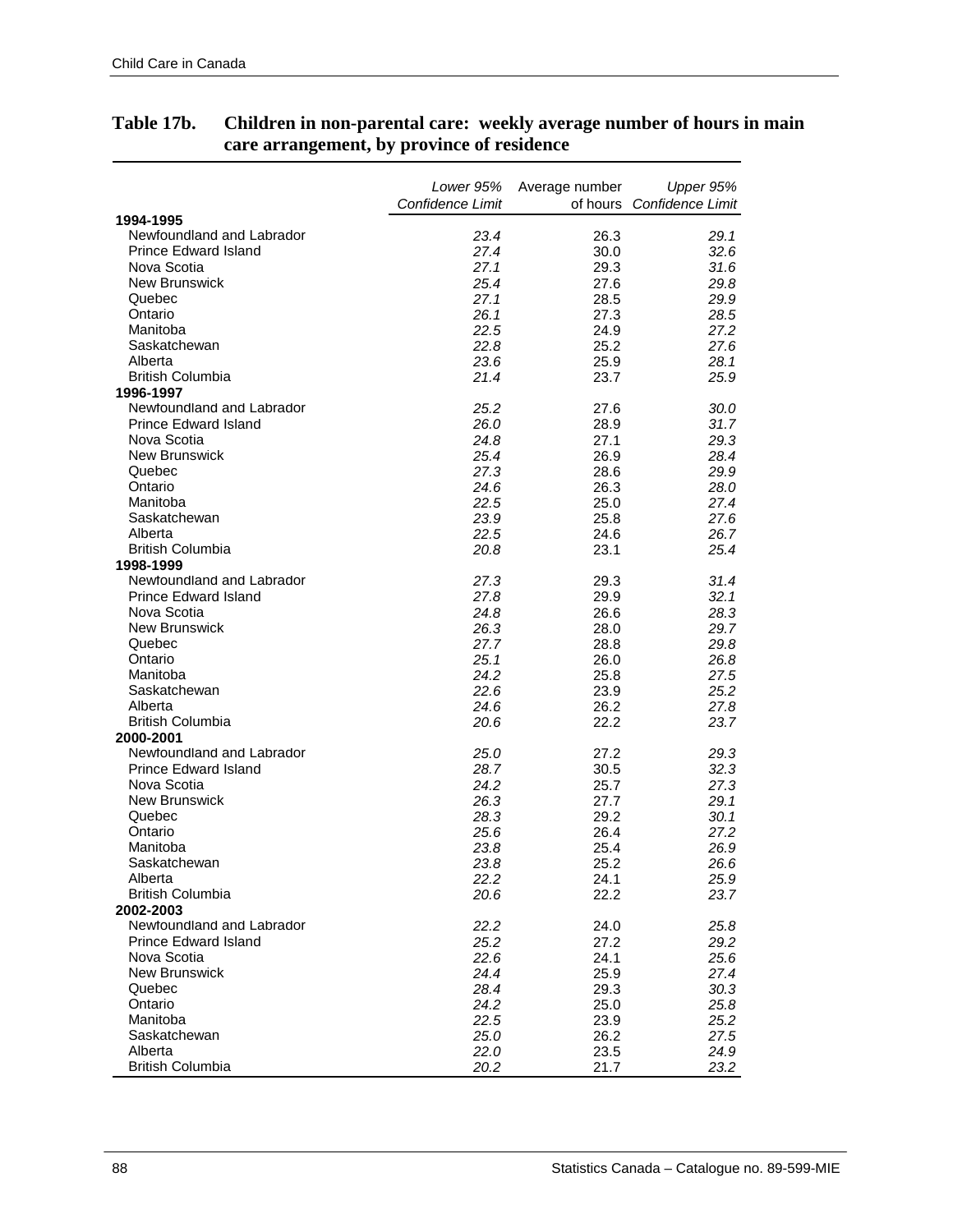# **Table 17c. Children in non-parental care: weekly average number of hours in main care arrangement, by type of main care arrangement**

|                                    | Lower $95%$ | Average   | Upper 95%  |
|------------------------------------|-------------|-----------|------------|
|                                    | Confidence  | number of | Confidence |
|                                    | Limit       | hours     | Limit      |
| 1994-1995                          |             |           |            |
| Outside the home with non-relative | 26.1        | 27.1      | 28.1       |
| Outside the home with relative     | 23.4        | 25.4      | 27.3       |
| In own home with non-relative      | 24.2        | 26.2      | 28.3       |
| In own home with relative          | 23.1        | 25.8      | 28.5       |
| Daycare centre                     | 28.4        | 29.9      | 31.3       |
| Other                              | 10.5        | 14.7      | 18.9       |
| 1996-1997                          |             |           |            |
| Outside the home with non-relative | 25.9        | 26.9      | 27.8       |
| Outside the home with relative     | 20.5        | 24.4      | 28.2       |
| In own home with non-relative      | 23.7        | 26.4      | 29.1       |
| In own home with relative          | 19.6        | 22.4      | 25.2       |
| Daycare centre                     | 28.8        | 30.1      | 31.5       |
| Other                              | 14.1        | 17.6      | 21.1       |
| 1998-1999                          |             |           |            |
| Outside the home with non-relative | 26.4        | 27.1      | 27.9       |
| Outside the home with relative     | 22.6        | 24.0      | 25.3       |
| In own home with non-relative      | 23.6        | 25.1      | 26.7       |
| In own home with relative          | 20.8        | 22.2      | 23.7       |
| Daycare centre                     | 30.2        | 31.1      | 32.1       |
| Other                              | 18.4        | 21.0      | 23.7       |
| 2000-2001                          |             |           |            |
| Outside the home with non-relative | 26.5        | 27.3      | 28.0       |
| Outside the home with relative     | 22.5        | 23.7      | 24.9       |
| In own home with non-relative      | 24.0        | 25.8      | 27.6       |
| In own home with relative          | 21.6        | 23.2      | 24.8       |
| Daycare centre                     | 30.1        | 30.9      | 31.8       |
| Other                              | 13.8        | 16.0      | 18.2       |
| 2002-2003                          |             |           |            |
| Outside the home with non-relative | 26.5        | 27.2      | 27.9       |
| Outside the home with relative     | 19.7        | 21.0      | 22.2       |
| In own home with non-relative      | 22.3        | 24.3      | 26.4       |
| In own home with relative          | 19.1        | 20.8      | 22.4       |
| Daycare centre                     | 29.9        | 30.7      | 31.5       |
| Other                              | 16.1        | 17.9      | 19.6       |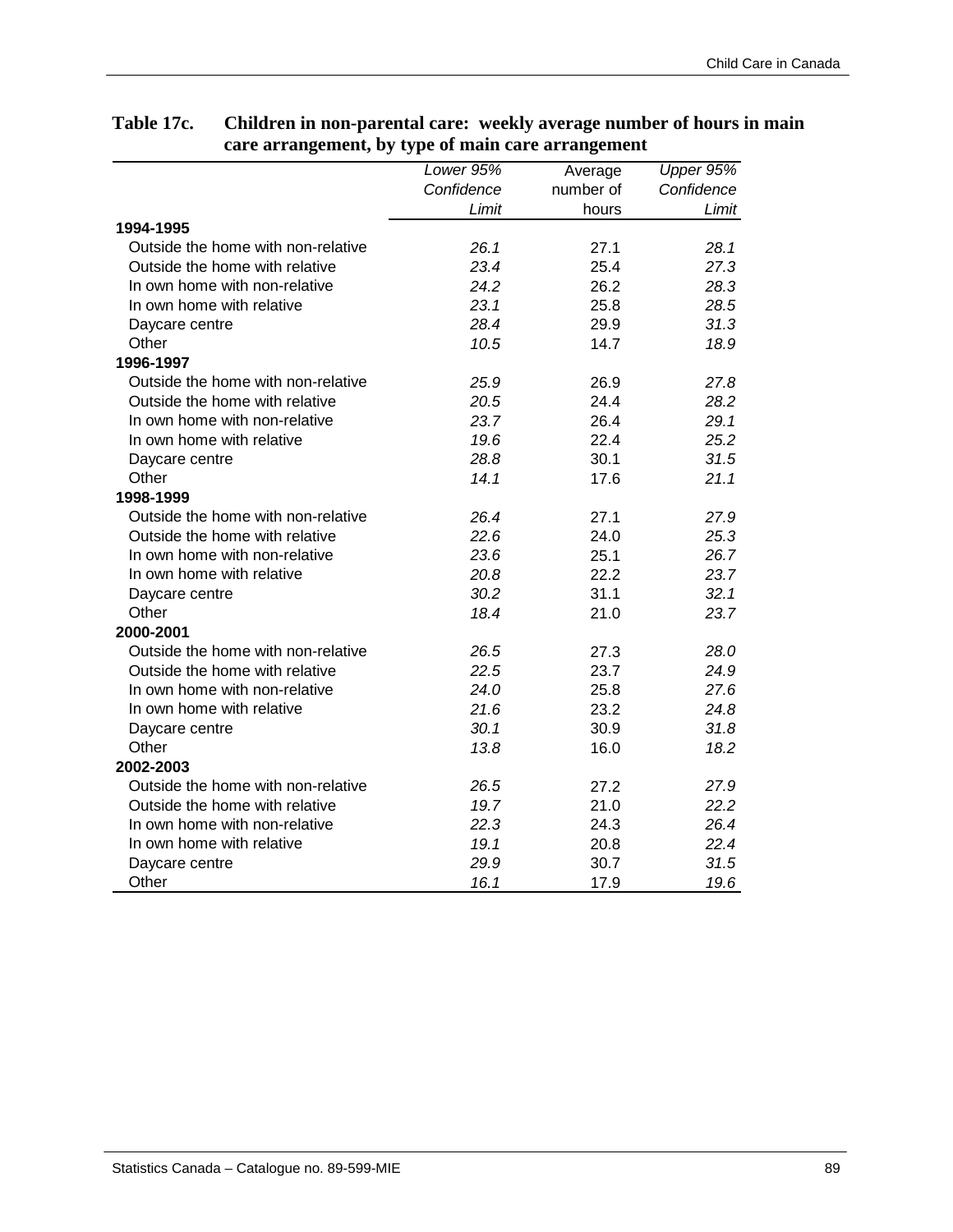|                                              | Lower 95%  | Average              | Upper 95%  |
|----------------------------------------------|------------|----------------------|------------|
|                                              | Confidence | number of            | Confidence |
|                                              | Limit      | hours                | Limit      |
| 1994-1995                                    |            |                      |            |
| Single parent - worked for pay or studied    | 28.4       | 30.2                 | 32.0       |
| Two parents - one worked for pay or studied  | 20.5       | 23.1                 | 25.7       |
| Two parents - both worked for pay or studied | 26.0       | 26.8                 | 27.6       |
| 1996-1997                                    |            |                      |            |
| Single parent - worked for pay or studied    | 28.4       | 29.9                 | 31.5       |
| Two parents - one worked for pay or studied  | 17.0       | 19.5                 | 21.9       |
| Two parents - both worked for pay or studied | 25.1       | 25.9                 | 26.6       |
| 1998-1999                                    |            |                      |            |
| Single parent - worked for pay or studied    |            | ٠.                   |            |
| Two parents - one worked for pay or studied  |            | ٠.                   |            |
| Two parents - both worked for pay or studied |            | $\ddot{\phantom{a}}$ |            |
| 2000-2001                                    |            |                      |            |
| Single parent - worked for pay or studied    | 29.7       | 31.0                 | 32.2       |
| Two parents - one worked for pay or studied  | 18.4       | 20.0                 | 21.7       |
| Two parents - both worked for pay or studied | 25.6       | 26.2                 | 26.7       |
| 2002-2003                                    |            |                      |            |
| Single parent - worked for pay or studied    | 28.6       | 29.8                 | 31.0       |
| Two parents - one worked for pay or studied  | 17.3       | 19.1                 | 20.8       |
| Two parents - both worked for pay or studied | 25.6       | 26.1                 | 26.7       |

## **Table 17d. Children in non-parental care: weekly average number of hours in main care arrangement, by parental work/study status**

**Note:**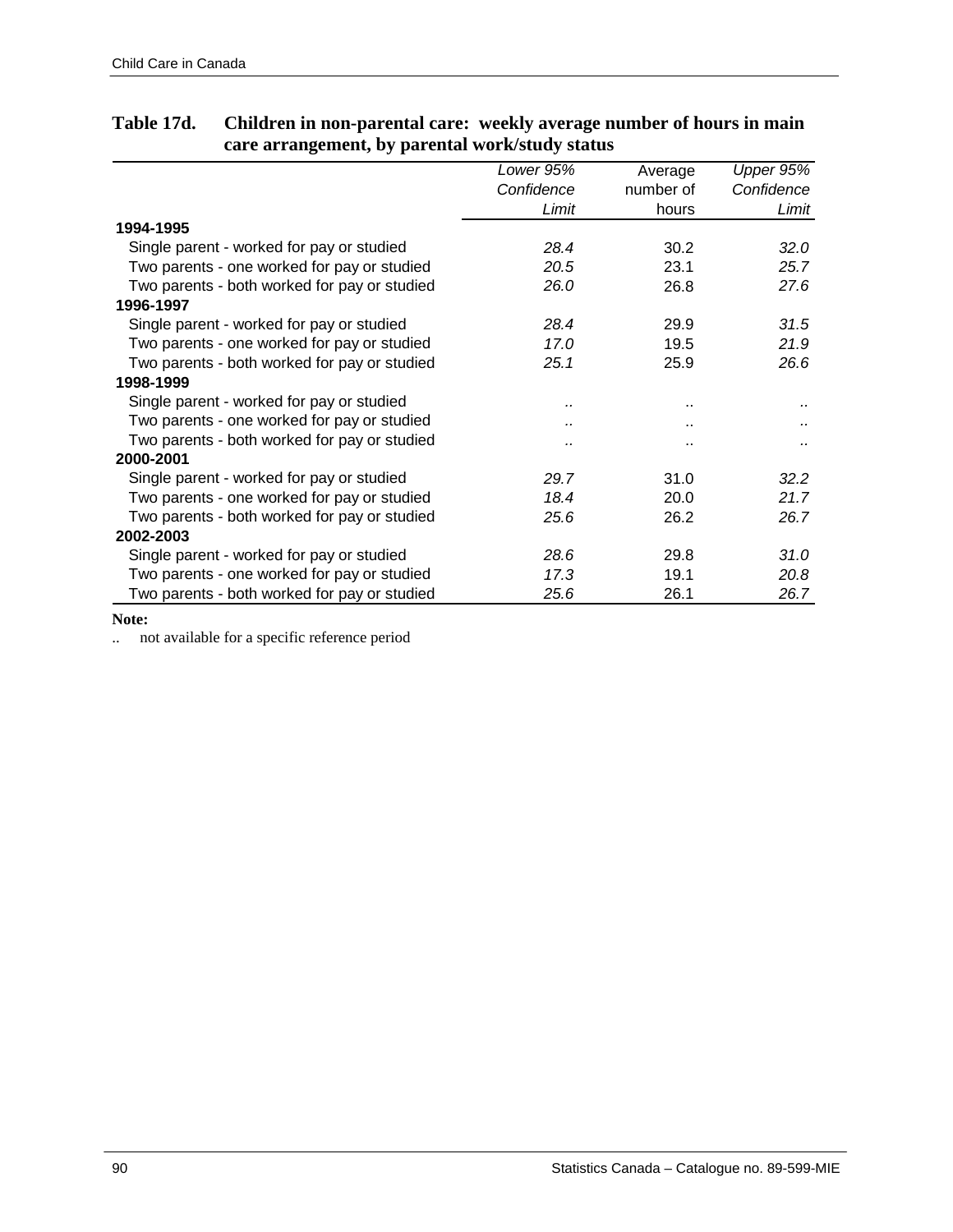| o                   |                  |      |                  |
|---------------------|------------------|------|------------------|
|                     | Lower 95%        |      | Upper 95%        |
|                     | Confidence Limit | %    | Confidence Limit |
| 1994-1995           |                  |      |                  |
| No change           | 73.8             | 75.9 | 78.0             |
| One change          | 15.0             | 16.8 | 18.7             |
| Two or more changes | 6.2              | 7.3  | 8.6              |
| 1996-1997           |                  |      |                  |
| No change           | 74.3             | 76.4 | 78.4             |
| One change          | 14.1             | 15.9 | 17.9             |
| Two or more changes | 6.5              | 7.6  | 9.0              |
| 1998-1999           |                  |      |                  |
| No change           | 77.9             | 79.3 | 80.7             |
| One change          | 13.5             | 14.6 | 15.9             |
| Two or more changes | 5.3              | 6.0  | 6.9              |
| 2000-2001           |                  |      |                  |
| No change           | 85.1             | 86.2 | 87.3             |
| One change          | 9.2              | 10.1 | 11.1             |
| Two or more changes | 3.2              | 3.7  | 4.3              |
| 2002-2003           |                  |      |                  |
| No change           | 82.2             | 83.4 | 84.6             |
| One change          | 11.2             | 12.2 | 13.2             |
| Two or more changes | 3.8              | 4.4  | 5.1              |

## **Table 18. Children in non-parental care: proportion of children by changes in care arrangements in the past 12 months**

### **Table 19. Children in non-parental care: proportion of children by changes in type of main care arrangement in the past 12 months, 2002-2003**

| Lower $95%$      |      | Upper 95%        |
|------------------|------|------------------|
| Confidence Limit | %    | Confidence Limit |
|                  |      |                  |
| 78.7             | 81.0 | 83.0             |
| 90.8             | 93.2 | 94.9             |
| 74.4             | 79.8 | 84.3             |
| 90.0             | 92.4 | 94.3             |
| 78.1             | 80.9 | 83.4             |
| 55.6             | 61.7 | 67.4             |
|                  |      |                  |
| 11.6             | 13.3 | 15.1             |
| 3.7              | 5.3  | 7.6              |
| 8.9              | 12.4 | 17.2             |
| 4.0              | 5.7  | 8.1              |
| 12.1             | 14.2 | 16.7             |
| 28.1             | 33.6 | 39.5             |
|                  |      |                  |
| 4.6              | 5.8  | 7.2              |
| 0.9              | 1.5  | 2.6              |
| 5.1              | 7.8  | 11.6             |
| 1.2              | 1.9  | 2.9              |
| 3.6              | 4.9  | 6.5              |
| 3.0              | 4.8  | 7.6              |
|                  |      |                  |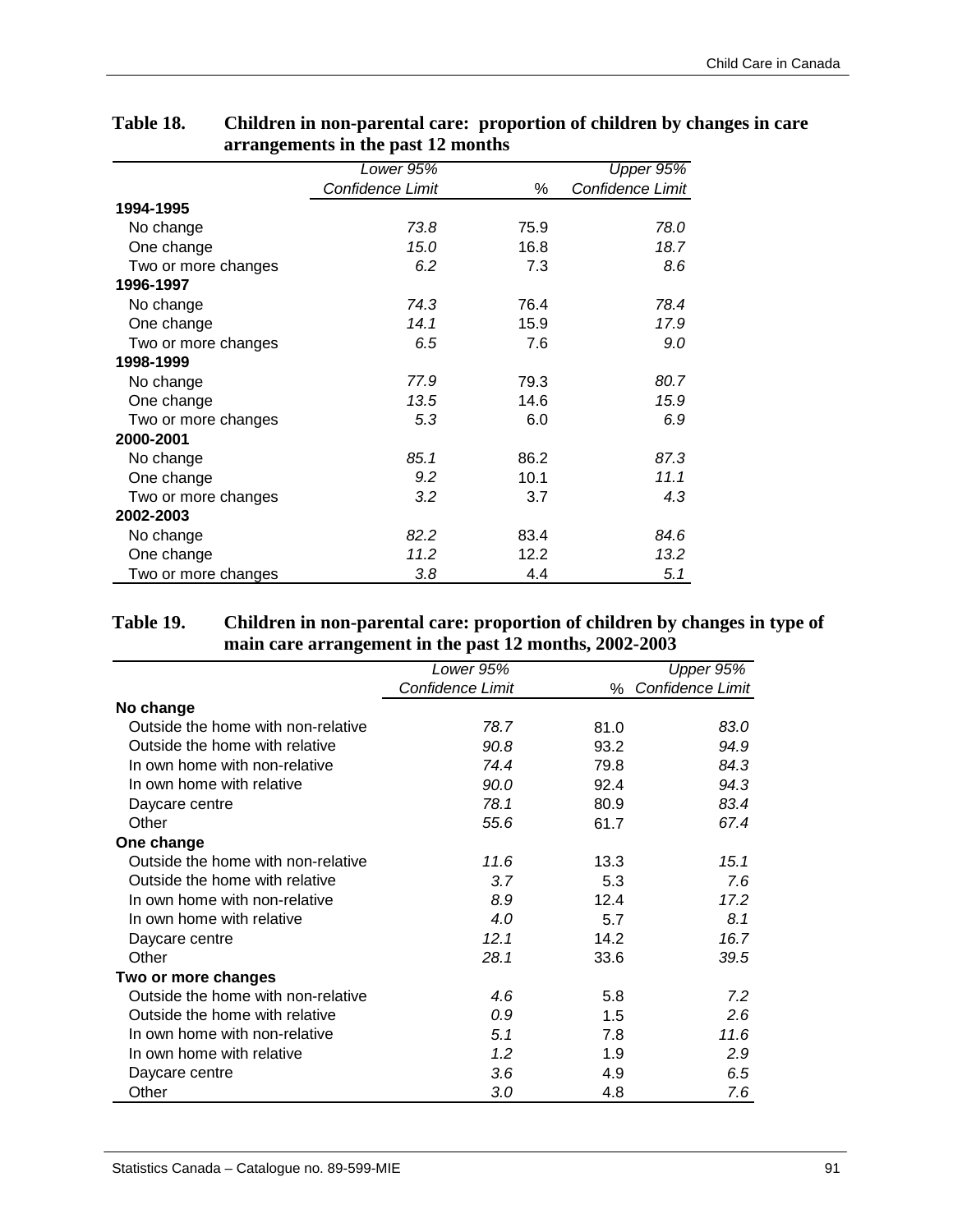|                   | Lower 95%<br>Confidence Limit | % Licensed | Upper 95%<br>Confidence Limit |
|-------------------|-------------------------------|------------|-------------------------------|
| 1994-1995         |                               |            |                               |
| With non-relative | 17.7                          | 20.7       | 23.9                          |
| With relative     | .                             | F          | $\cdots$                      |
| 1996-1997         |                               |            |                               |
| With non-relative | 22.2                          | 25.3       | 28.7                          |
| With relative     | 2.2                           | 3.9        | 7.1                           |
| 1998-1999         |                               |            |                               |
| With non-relative | 24.1                          | 26.6       | 29.2                          |
| With relative     | 1.4                           | 2.2        | 3.2                           |
| 2000-2001         |                               |            |                               |
| With non-relative | 30.2                          | 32.8       | 35.5                          |
| With relative     | 1.6                           | 2.4        | 3.5                           |
| 2002-2003         |                               |            |                               |
| With non-relative | 35.9                          | 38.6       | 41.4                          |
| With relative     | 4.8                           | 6.7        | 9.2                           |

### **Table 20. Children in non-parental care: proportion of children in licensed care outside the home (excludes daycare centres)**

#### **Note:**

F too unreliable to be published

… not applicable

### **Table 21. Children in non-parental care: proportion of children in care outside the home or in own home (excluding daycare centres), by caregiver education**

|                            | Lower 95%        |      | Upper 95%        |
|----------------------------|------------------|------|------------------|
|                            | Confidence Limit | %    | Confidence Limit |
| 1998-1999                  |                  |      |                  |
| Caregiver ECE educated     | 16.4             | 17.8 | 19.3             |
| Caregiver not ECE educated | 80.7             | 82.2 | 83.6             |
| 2000-2001                  |                  |      |                  |
| Caregiver ECE educated     | 19.4             | 20.9 | 22.5             |
| Caregiver not ECE educated | 77.5             | 79.1 | 80.6             |
| 2002-2003                  |                  |      |                  |
| Caregiver ECE educated     | 22.3             | 24.0 | 25.8             |
| Caregiver not ECE educated | 74.2             | 76.0 | 77.7             |

**Note:** 

ECE refers to Early Childhood Education.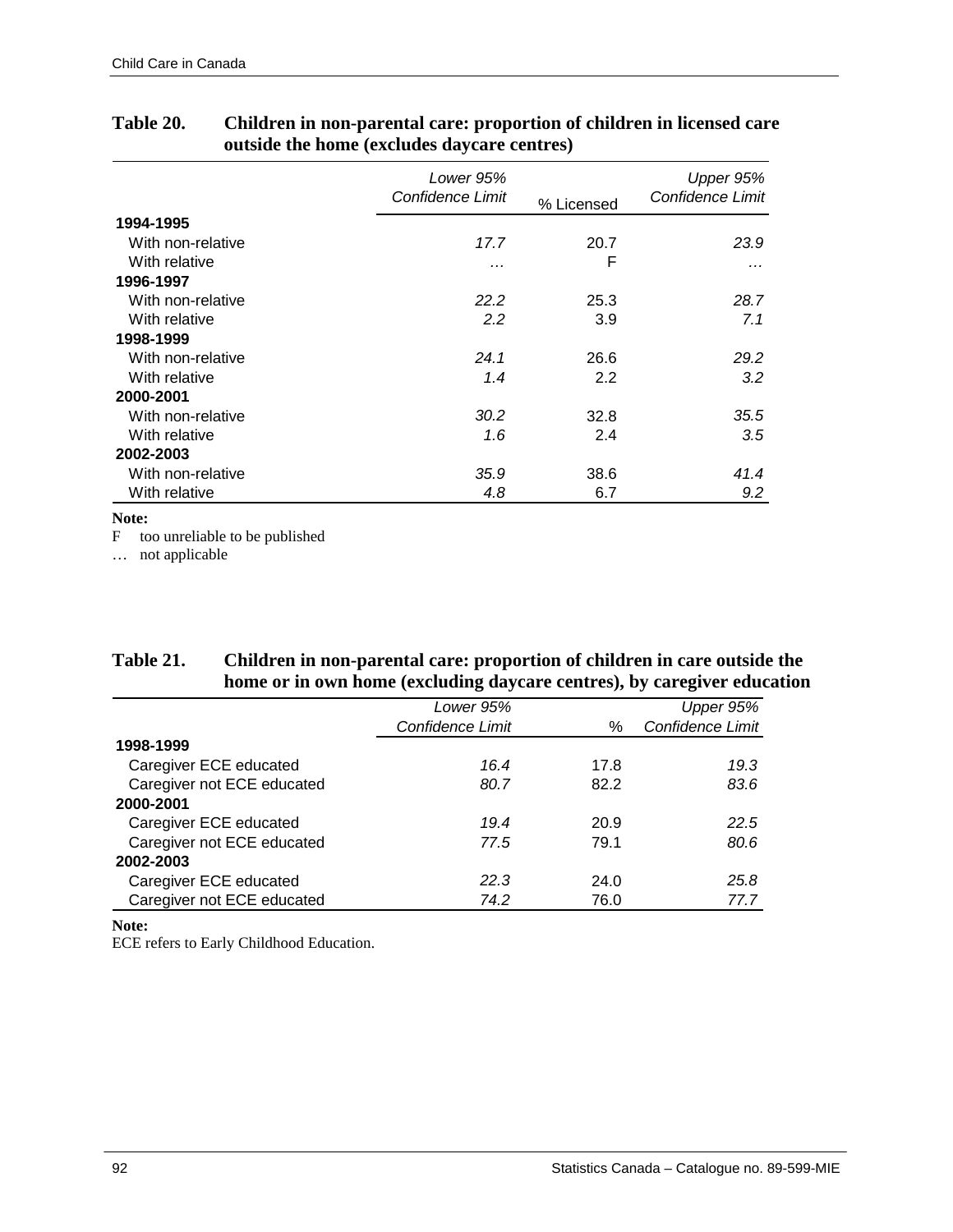|                            | Lower 95%        |      | Upper 95%        |
|----------------------------|------------------|------|------------------|
|                            | Confidence Limit | ℅    | Confidence Limit |
| 1998-1999                  |                  |      |                  |
| Caregiver ECE educated     | 23.3             | 25.7 | 28.3             |
| Caregiver not ECE educated | 71.7             | 74.3 | 76.7             |
| 2000-2001                  |                  |      |                  |
| Caregiver ECE educated     | 28.3             | 30.8 | 33.4             |
| Caregiver not ECE educated | 66.6             | 69.2 | 71.7             |
| 2002-2003                  |                  |      |                  |
| Caregiver ECE educated     | 33.2             | 36.0 | 38.8             |
| Caregiver not ECE educated | 61.2             | 64.0 | 66.8             |

### **Table 22a. Children in non-parental care: proportion of children in care outside the home with a non-relative, by caregiver education**

#### **Note:**

ECE refers to Early Childhood Education.

#### **Table 22b. Children in non-parental care: proportion of children in care outside the home with a relative, by caregiver education**

|                            | Lower 95%        |      | Upper 95%        |
|----------------------------|------------------|------|------------------|
|                            | Confidence Limit | $\%$ | Confidence Limit |
| 1998-1999                  |                  |      |                  |
| Caregiver ECE educated     | 5.5              | 7.2  | 9.3              |
| Caregiver not ECE educated | 90.7             | 92.8 | 94.5             |
| 2000-2001                  |                  |      |                  |
| Caregiver ECE educated     | 7.1              | 9.5  | 12.5             |
| Caregiver not ECE educated | 87.5             | 90.5 | 92.9             |
| 2002-2003                  |                  |      |                  |
| Caregiver ECE educated     | 9.5              | 12.1 | 15.4             |
| Caregiver not ECE educated | 84.6             | 87.9 | 90.5             |

#### **Note:**

ECE refers to Early Childhood Education.

### **Table 22c. Children in non-parental care: proportion of children in care in own home with a non-relative, by caregiver education**

|                            | Lower 95%        |      | Upper 95%        |
|----------------------------|------------------|------|------------------|
|                            | Confidence Limit | $\%$ | Confidence Limit |
| 1998-1999                  |                  |      |                  |
| Caregiver ECE educated     | 18.4             | 22.5 | 27.3             |
| Caregiver not ECE educated | 72.7             | 77.5 | 81.6             |
| 2000-2001                  |                  |      |                  |
| Caregiver ECE educated     | 18.8             | 23.3 | 28.5             |
| Caregiver not ECE educated | 71.5             | 76.7 | 81.2             |
| 2002-2003                  |                  |      |                  |
| Caregiver ECE educated     | 23.9             | 29.6 | 36.0             |
| Caregiver not ECE educated | 64.0             | 70.4 | 76.1             |
|                            |                  |      |                  |

#### **Note:**

ECE refers to Early Childhood Education.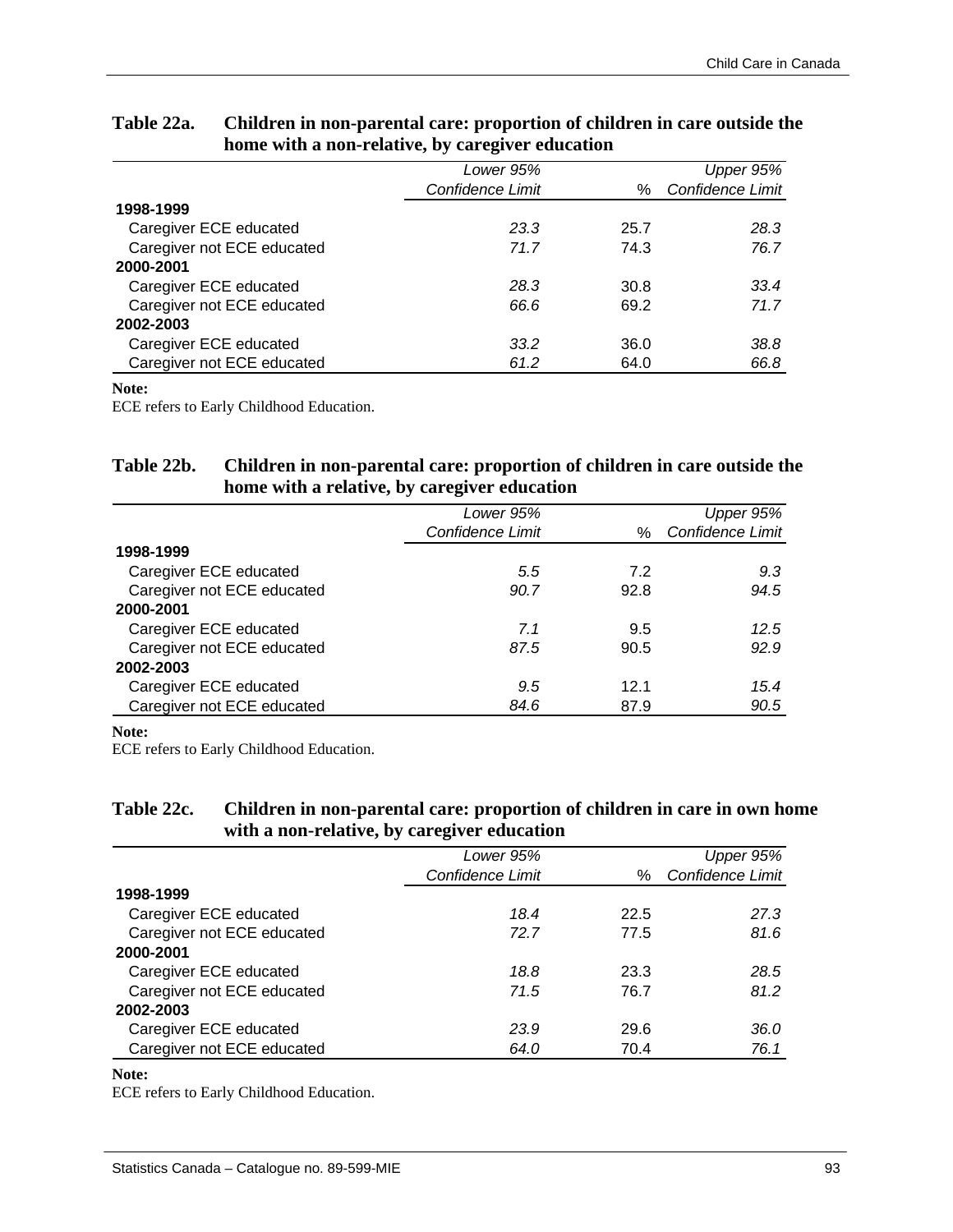|                            | Lower 95%        |      | Upper 95%        |
|----------------------------|------------------|------|------------------|
|                            | Confidence Limit | ℅    | Confidence Limit |
| 1998-1999                  |                  |      |                  |
| Caregiver ECE educated     | 5.4              | 7.2  | 9.5              |
| Caregiver not ECE educated | 90.5             | 92.8 | 94.6             |
| 2000-2001                  |                  |      |                  |
| Caregiver ECE educated     | 7.5              | 10.1 | 13.5             |
| Caregiver not ECE educated | 86.5             | 89.9 | 92.5             |
| 2002-2003                  |                  |      |                  |
| Caregiver ECE educated     | 6.9              | 9.1  | 11.9             |
| Caregiver not ECE educated | 88.1             | 90.9 | 93.1             |

## **Table 22d. Children in non-parental care: proportion of children in care in own home with a relative, by caregiver education**

#### **Note:**

ECE refers to Early Childhood Education.

## **Table 23. Children in non-parental care: proportion of children by number of care arrangements**

|                                 | Lower 95%        |      | Upper 95%        |
|---------------------------------|------------------|------|------------------|
|                                 | Confidence Limit | %    | Confidence Limit |
| 1994-1995                       |                  |      |                  |
| One care arrangement            | 67.5             | 70.0 | 72.3             |
| Two care arrangements           | 21.9             | 24.0 | 26.3             |
| Three or more care arrangements | 4.9              | 6.0  | 7.2              |
| 1996-1997                       |                  |      |                  |
| One care arrangement            | 73.2             | 75.5 | 77.6             |
| Two care arrangements           | 18.0             | 20.0 | 22.2             |
| Three or more care arrangements | 3.6              | 4.5  | 5.6              |
| 1998-1999                       |                  |      |                  |
| One care arrangement            | 70.8             | 72.4 | 73.9             |
| Two care arrangements           | 21.6             | 23.0 | 24.5             |
| Three or more care arrangements | 3.9              | 4.6  | 5.4              |
| 2000-2001                       |                  |      |                  |
| One care arrangement            | 76.0             | 77.3 | 78.7             |
| Two care arrangements           | 17.2             | 18.4 | 19.7             |
| Three or more care arrangements | 3.7              | 4.2  | 4.9              |
| 2002-2003                       |                  |      |                  |
| One care arrangement            | 71.1             | 72.6 | 74.0             |
| Two care arrangements           | 20.0             | 21.3 | 22.6             |
| Three or more care arrangements | 5.4              | 6.2  | 7.0              |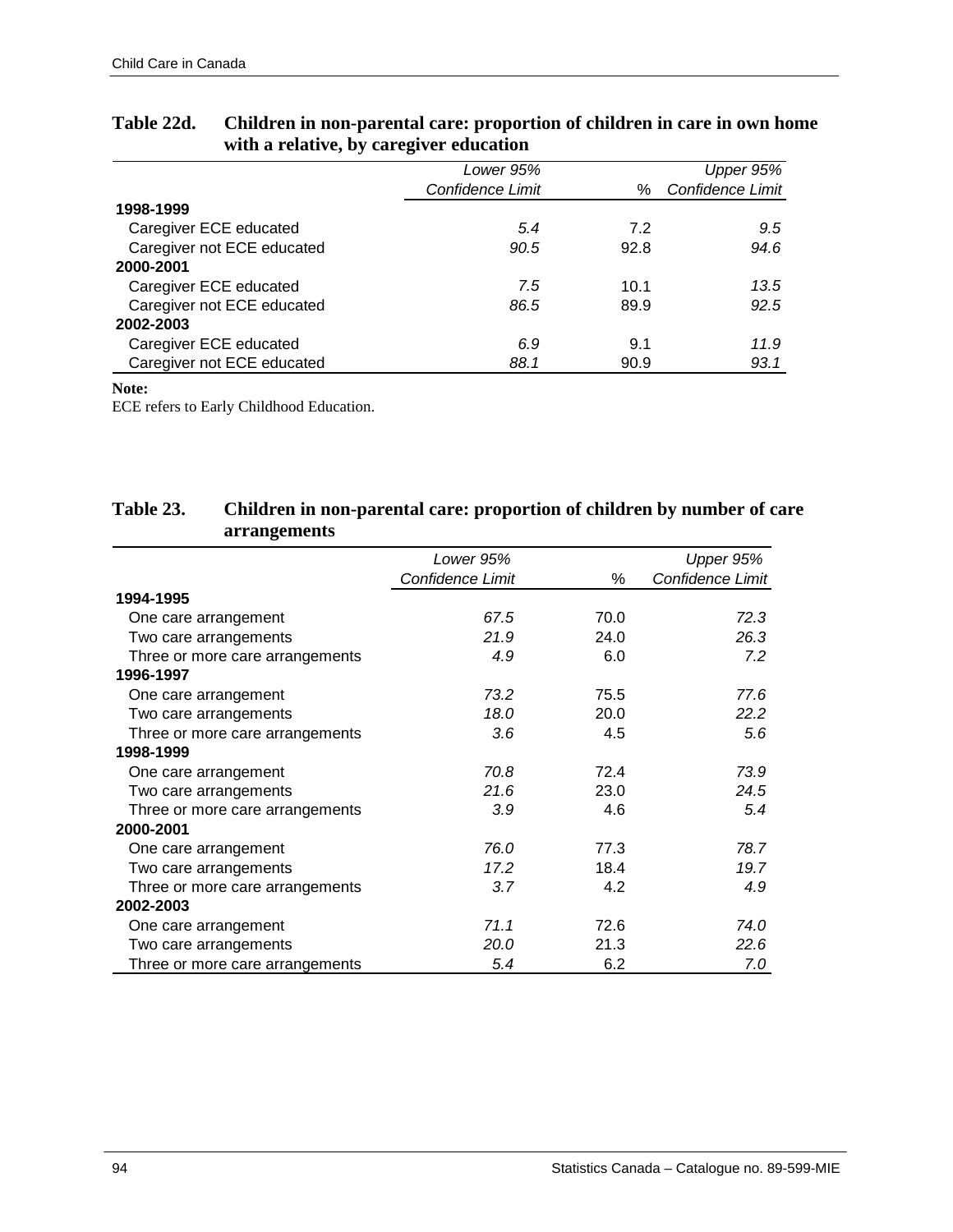# **Table 24. Children in non-parental care: weekly average number of hours in all care arrangements, by number of arrangements**

|                                 | Lower 95%  |       | Average Upper 95%    |
|---------------------------------|------------|-------|----------------------|
|                                 | Confidence |       | number of Confidence |
|                                 | Limit      | hours | Limit                |
| 1994-1995                       |            |       |                      |
| One care arrangement            | 27.6       | 28.4  | 29.2                 |
| Two care arrangements           | 34.2       | 36.4  | 38.6                 |
| Three or more care arrangements | 35.4       | 39.8  | 44.3                 |
| All arrangements                | 30.2       | 31.0  | 31.8                 |
| 1996-1997                       |            |       |                      |
| One care arrangement            | 26.0       | 27.1  | 28.1                 |
| Two care arrangements           | 34.5       | 37.0  | 39.5                 |
| Three or more care arrangements | 33.5       | 37.3  | 41.0                 |
| All arrangements                | 28.5       | 29.5  | 30.5                 |
| 1998-1999 <sup>1</sup>          |            |       |                      |
| One care arrangement            | 26.6       | 27.2  | 27.8                 |
| Two care arrangements           | 33.8       | 35.8  | 37.8                 |
| Three or more care arrangements | 36.8       | 44.9  | 53.1                 |
| All arrangements                | 28.8       | 29.4  | 30.1                 |
| 2000-2001 <sup>2</sup>          |            |       |                      |
| One care arrangement            | 26.8       | 27.4  | 27.9                 |
| Two care arrangements           | 33.9       | 35.8  | 37.8                 |
| Three or more care arrangements | 34.8       | 38.4  | 42.1                 |
| All arrangements                | 28.7       | 29.4  | 30.0                 |
| 2002-2003                       |            |       |                      |
| One care arrangement            | 26.7       | 27.3  | 27.9                 |
| Two care arrangements           | 31.4       | 32.9  | 34.4                 |
| Three or more care arrangements | 36.2       | 39.7  | 43.2                 |
| All arrangements                | 28.7       | 29.2  | 29.8                 |

**Note:** 

1. In 1998-1999 there was 8% non-response to the 'hours in all care arrangements' variable.<br>2. In 2000-2001 there was 7% non-response to the 'hours in all care arrangements' variable.

2. In 2000-2001 there was 7% non-response to the 'hours in all care arrangements' variable.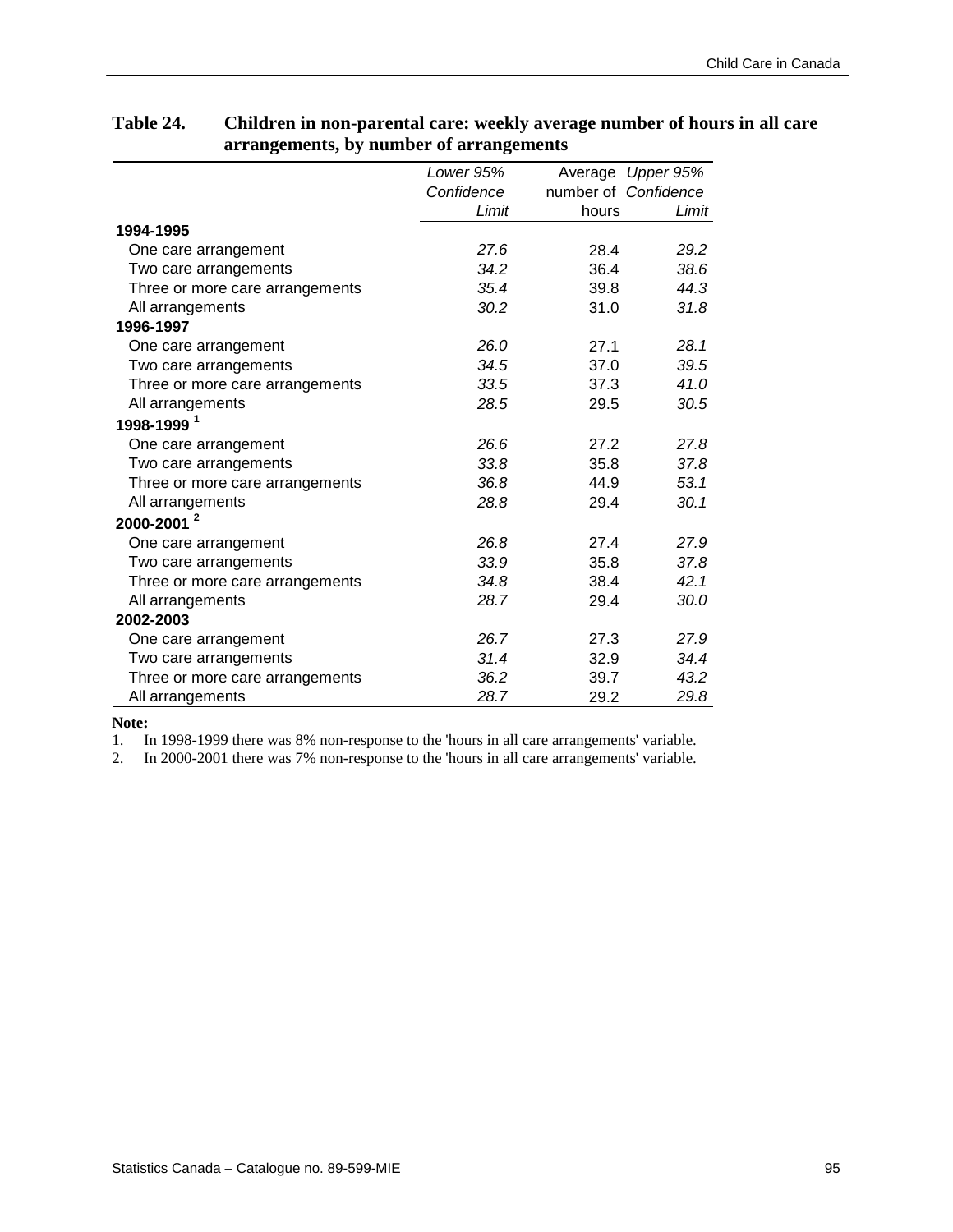|                             |                  | Average   |                  |
|-----------------------------|------------------|-----------|------------------|
|                             | Lower 95%        | number of | Upper 95%        |
|                             | Confidence Limit | hours     | Confidence Limit |
| 1994-1995                   |                  |           |                  |
| 1 care arrangement          | 0.0              | 0.0       | 0.0              |
| 2 care arrangements         | 11.4             | 12.6      | 13.9             |
| 3 or more care arrangements | 13.8             | 17.2      | 20.6             |
| 1996-1997                   |                  |           |                  |
| 1 care arrangement          | 0.0              | 0.0       | 0.0              |
| 2 care arrangements         | 11.0             | 12.5      | 14.0             |
| 3 or more care arrangements | 15.1             | 17.3      | 19.4             |
| 1998-1999                   |                  |           |                  |
| 1 care arrangement          | 0.0              | 0.0       | 0.0              |
| 2 care arrangements         | 11.4             | 12.5      | 13.7             |
| 3 or more care arrangements | 18.9             | 24.7      | 30.4             |
| 2000-2001                   |                  |           |                  |
| 1 care arrangement          | 0.0              | 0.0       | 0.0              |
| 2 care arrangements         | 12.2             | 13.4      | 14.7             |
| 3 or more care arrangements | 17.4             | 19.8      | 22.3             |
| 2002-2003                   |                  |           |                  |
| 1 care arrangement          | 0.0              | 0.0       | 0.0              |
| 2 care arrangements         | 9.5              | 10.4      | 11.2             |
| 3 or more care arrangements | 16.9             | 19.2      | 21.6             |

# **Table 25. Children in non-parental care: weekly average number of hours spent in non-main care arrangements, by number of arrangements**

### **Table 26. Children in non-parental care: proportion of children by number of arrangements in full-time care (30 or more hours per week)**

|                                 | Lower 95%               |      | Upper 95%                    |
|---------------------------------|-------------------------|------|------------------------------|
|                                 | <b>Confidence Limit</b> |      | % Full-time Confidence Limit |
| 1994-1995                       |                         |      |                              |
| One care arrangement            | 49.1                    | 52.0 | 54.9                         |
| Two care arrangements           | 53.0                    | 58.1 | 63.1                         |
| Three or more care arrangements | 51.1                    | 59.7 | 67.8                         |
| 1996-1997                       |                         |      |                              |
| One care arrangement            | 45.8                    | 48.8 | 51.7                         |
| Two care arrangements           | 54.4                    | 59.8 | 65.0                         |
| Three or more care arrangements | 46.6                    | 57.7 | 68.0                         |
| 1998-1999                       |                         |      |                              |
| One care arrangement            | 47.8                    | 49.8 | 51.8                         |
| Two care arrangements           | 53.5                    | 57.8 | 62.1                         |
| Three or more care arrangements | 50.1                    | 59.6 | 68.4                         |
| 2000-2001                       |                         |      |                              |
| One care arrangement            | 48.5                    | 50.3 | 52.1                         |
| Two care arrangements           | 53.6                    | 57.2 | 60.7                         |
| Three or more care arrangements | 51.8                    | 59.1 | 66.0                         |
| 2002-2003                       |                         |      |                              |
| One care arrangement            | 49.8                    | 51.7 | 53.7                         |
| Two care arrangements           | 50.7                    | 54.1 | 57.5                         |
| Three or more care arrangements | 55.8                    | 61.8 | 67.4                         |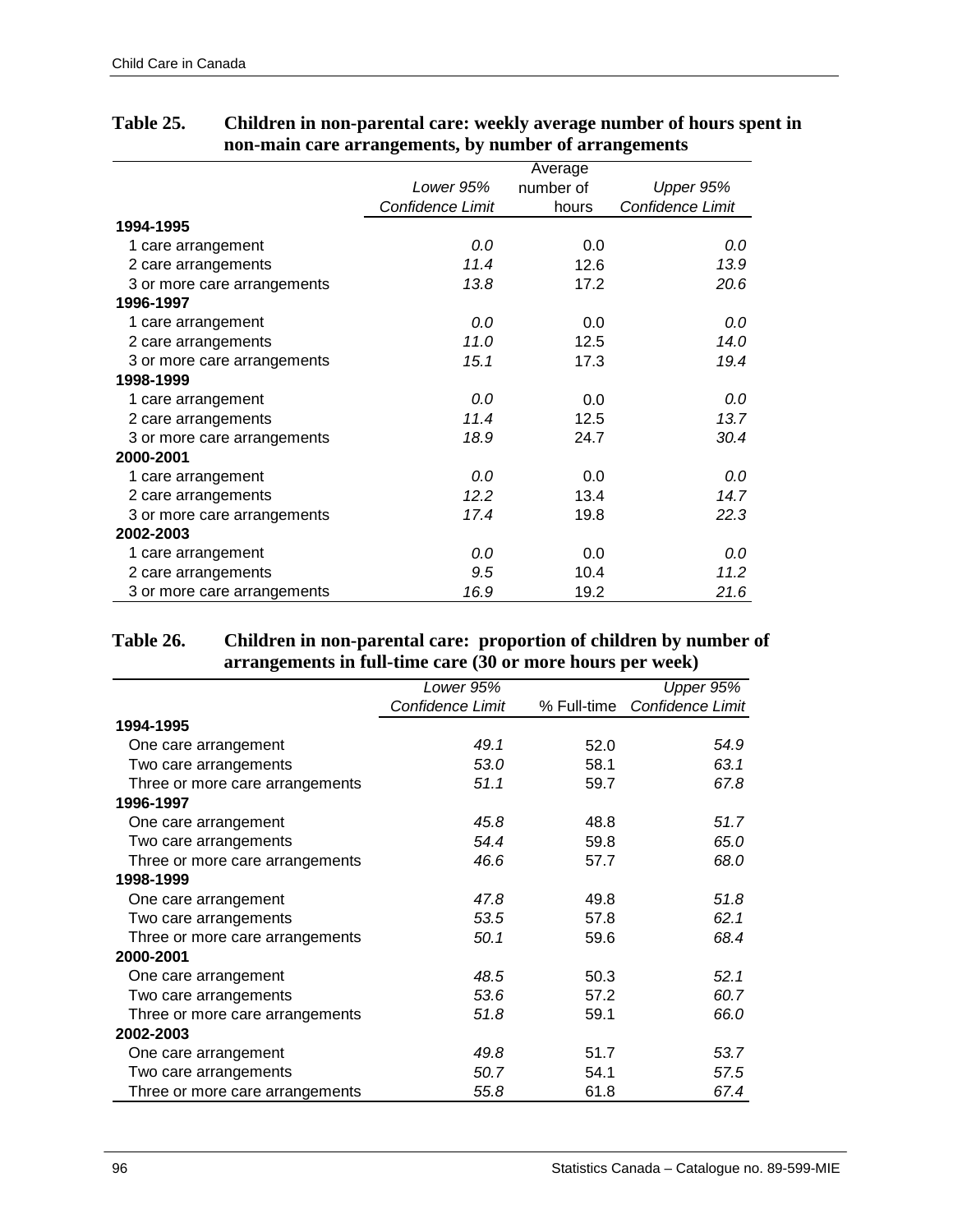|                                    | Lower 95%<br>Confidence |      | Upper 95%<br>Confidence |
|------------------------------------|-------------------------|------|-------------------------|
|                                    | Limit                   | %    | Limit                   |
| 1994-1995                          |                         |      |                         |
| Parental care                      | 56.6                    | 58.3 | 59.9                    |
| Outside the home with non-relative | 16.7                    | 17.9 | 19.2                    |
| Outside the home with relative     | 5.2                     | 5.8  | 6.6                     |
| In own home with non-relative      | 5.0                     | 5.8  | 6.8                     |
| In own home with relative          | 2.7                     | 3.3  | 4.1                     |
| Daycare centre                     | 7.2                     | 8.1  | 9.2                     |
| Other                              | 0.4                     | 0.7  | 1.1                     |
| 1996-1997                          |                         |      |                         |
| Parental care                      | 54.1                    | 55.9 | 57.6                    |
| Outside the home with non-relative | 16.7                    | 17.9 | 19.3                    |
| Outside the home with relative     | 5.6                     | 6.3  | 7.2                     |
| In own home with non-relative      | 4.7                     | 5.5  | 6.4                     |
| In own home with relative          | 4.8                     | 5.5  | 6.4                     |
| Daycare centre                     | 7.0                     | 7.9  | 8.9                     |
| Other                              | 0.6                     | 1.0  | 1.4                     |
| 1998-1999                          |                         |      |                         |
| Parental care                      | 48.0                    | 49.2 | 50.3                    |
| Outside the home with non-relative | 16.6                    | 17.5 | 18.5                    |
| Outside the home with relative     | 7.7                     | 8.4  | 9.2                     |
| In own home with non-relative      | 5.2                     | 5.8  | 6.4                     |
| In own home with relative          | 6.7                     | 7.3  | 8.0                     |
| Daycare centre                     | 8.6                     | 9.3  | 10.1                    |
| Other                              | 2.1                     | 2.5  | 2.9                     |
| 2000-2001                          |                         |      |                         |
| Parental care                      | 46.1                    | 47.3 | 48.5                    |
| Outside the home with non-relative | 16.5                    | 17.3 | 18.2                    |
| Outside the home with relative     | 8.0                     | 8.7  | 9.4                     |
| In own home with non-relative      | 4.4                     | 4.9  | 5.5                     |
| In own home with relative          | 6.8                     | 7.5  | 8.2                     |
| Daycare centre                     | 11.6                    | 12.4 | 13.3                    |
| Other                              | 1.6                     | 1.9  | 2.3                     |
| 2002-2003                          |                         |      |                         |
| Parental care                      | 45.3                    | 46.5 | 47.6                    |
| Outside the home with non-relative | 15.4                    | 16.2 | 17.0                    |
| Outside the home with relative     | 7.8                     | 8.4  | 9.1                     |
| In own home with non-relative      | 3.7                     | 4.1  | 4.6                     |
| In own home with relative          | 6.7                     | 7.4  | 8.0                     |
| Daycare centre                     | 14.1                    | 14.9 | 15.8                    |
| Other                              | 2.3                     | 2.6  | 2.9                     |

## **Table 27. Distribution of children aged six months to five years by type of main child care arrangement, including parental care**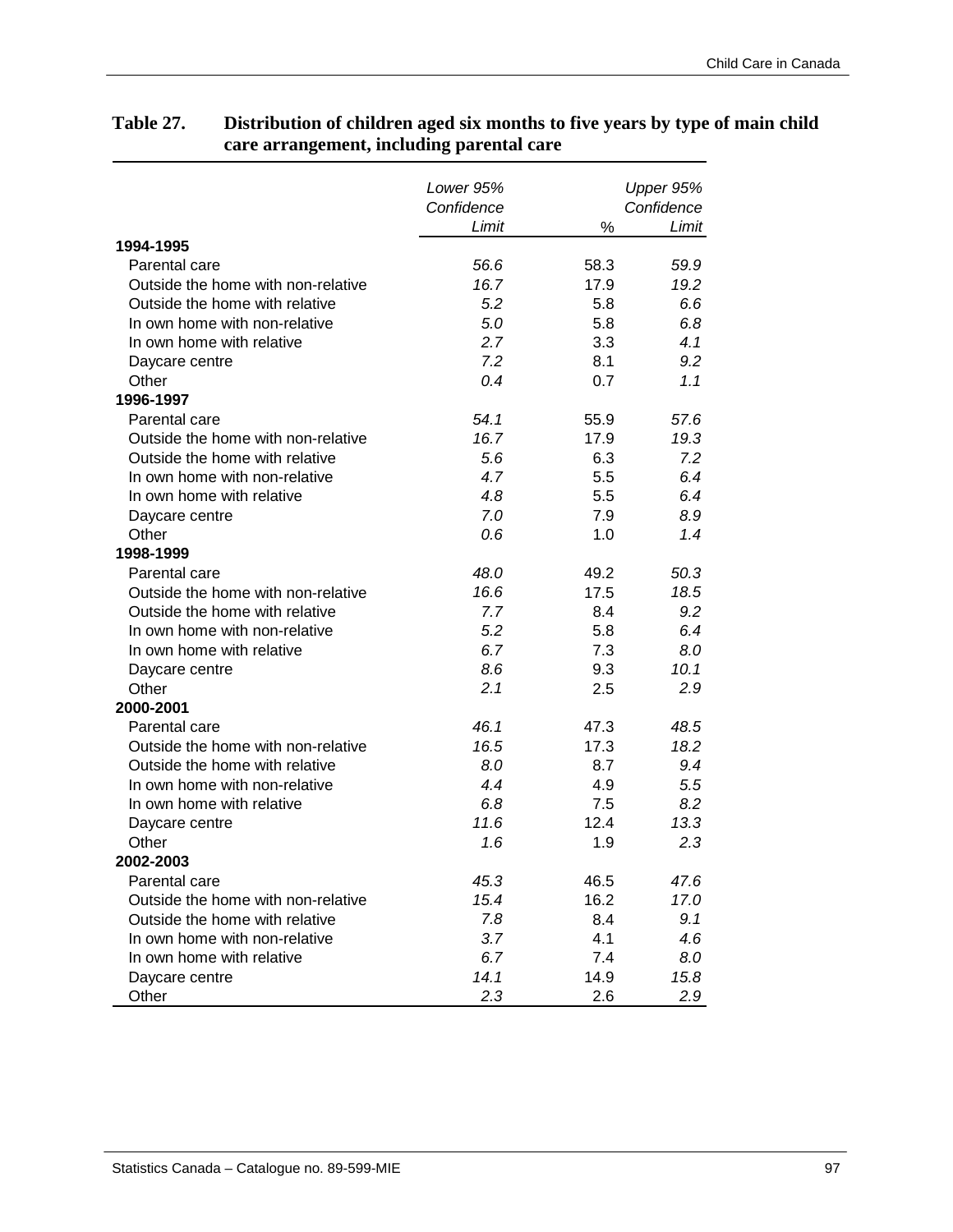|                                    | Lower 95%        |      | Upper 95%        |
|------------------------------------|------------------|------|------------------|
|                                    | Confidence Limit | %    | Confidence Limit |
| Parental care                      | 51.2             | 52.8 | 54.5             |
| Outside the home with non-relative | 16.8             | 17.9 | 19.2             |
| Outside the home with relative     | 9.5              | 10.5 | 11.7             |
| In own home with non-relative      | 4.4              | 5.1  | 5.8              |
| In own home with relative          | 6.8              | 7.7  | 8.7              |
| Daycare centre                     | 4.9              | 5.7  | 6.5              |
| Other care                         | 0.2              | 0.3  | 0.5              |

# **Table 28. Distribution of children by type of main care arrangement at Time 1 (1998-1999)**

# **Table 29. Distribution of children by change over time in type of main care arrangement**

|                                            | Lower 95%<br>Confidence Limit | %    | Upper 95%<br>Confidence Limit |
|--------------------------------------------|-------------------------------|------|-------------------------------|
| All three the same                         | 35.0                          | 36.7 | 38.4                          |
| Time 1 and Time 2 the same, Time 3 differs | 17.7                          | 19.1 | 20.6                          |
| Time 2 and Time 3 the same, Time 1 differs | 15.0                          | 16.3 | 17.8                          |
| Time 1 and Time 3 the same, Time 2 differs | 10.2                          | 11.2 | 12.4                          |
| All three differ                           | 15.4                          | 16.7 | 18.0                          |